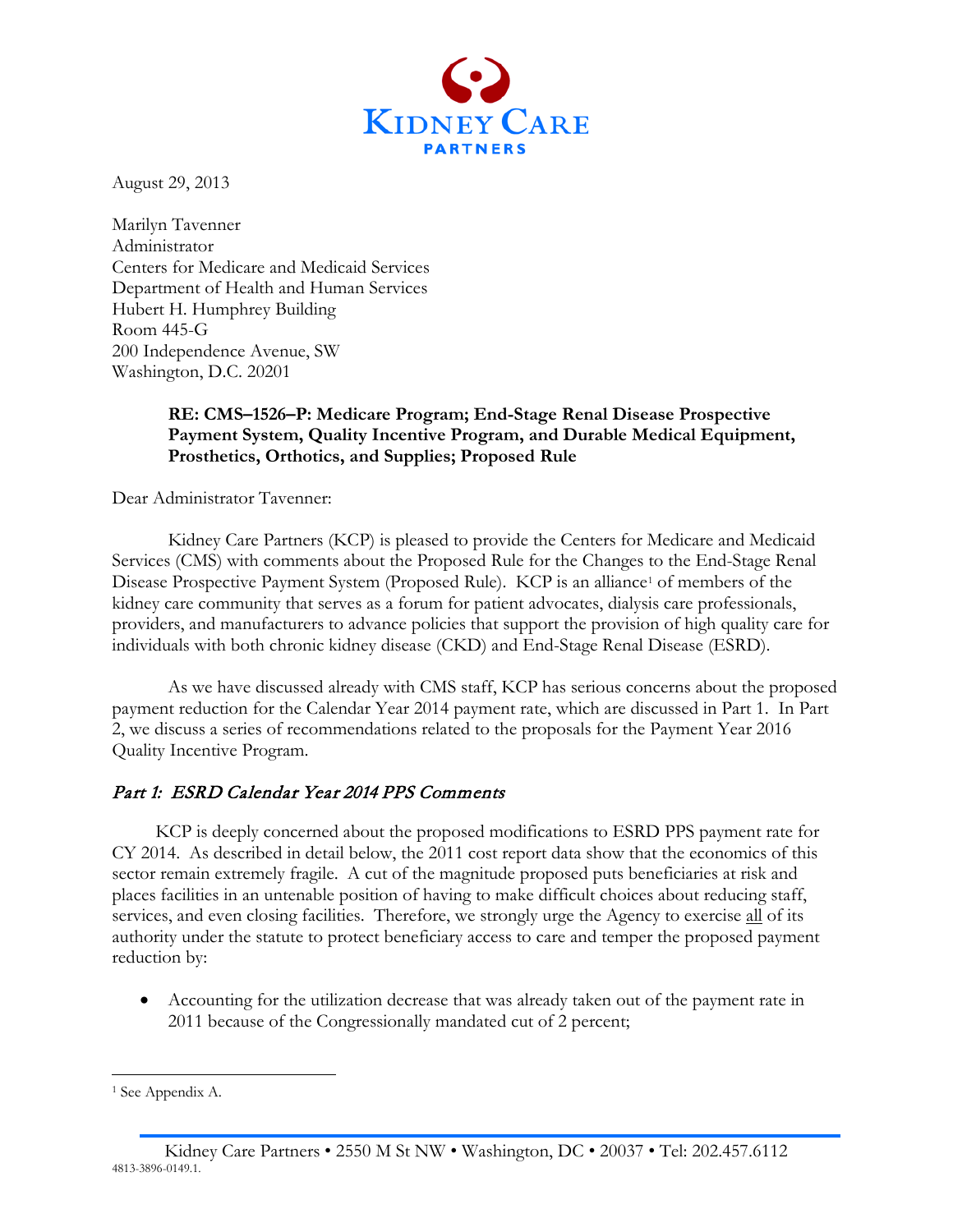Marilyn Tavenner August 29, 2013 Page 2 of 77

- Accounting for the intended shift of dollars from separately billed drugs to the previously underfunded composite rate that took place when the bundle was created, which is reflected in the fact that dialysis facility margins for 2011 remain steady, even as utilization for one component of the bundle changed; and
- Eliminating the inappropriate and continuing loss of dollars from the base rate by revising the standardization factor, eliminating the outlier policy, removing the co-morbidity case-mix adjusters, and resolving the technical problems listed in Appendix C.

In doing so, CMS would be exercising its authority consistent with the requirements that established the ESRD PPS expanded bundle, as well as its long-standing authority to ensure that the payment rate is based upon economic and equitable factors.

Additionally, we urge CMS once again to provide adequate data consistent with the requirements of the Administrative Procedure Act. We also support efforts to remove barriers that could negatively impact the ability of patients to select the modality of their choice in a manner that does not result in additional dollars being taken out of the base rate.

# **I. CMS should provide adequate data to allow the community to analyze and evaluate the Proposed Rule**

Once again, KCP remains concerned that the Agency has not provided sufficient data to analyze and evaluate the Proposed Rule consistent with its obligations under the Administrative Procedures Act (APA). Thus, we unfortunately are limited in our ability to provide comprehensive and meaningful comments on the proposed changes to the ESRD PPS due to the lack of such data. The Agency should provide for greater transparency in the rulemaking process by providing these data, as it does for other Medicare prospective payment systems. The characteristics of such data adequate to evaluate the policies set forth in the current and future rules include:

- Dialysis facility claims for all patients receiving dialysis treatments during the year upon which rates are based linked to an encrypted patient identifier and to the facility providing the services;
- Dates of service so that services can be sequenced;
- The data used by CMS or its contractor to develop and assign case-mix adjusters when any changes are proposed to adjusters or new adjusters are proposed;
- Patient-level data, including a unique flag for each specific case-mix, co-morbidity, low volume, start of dialysis, home dialysis training, or other payment adjusters assigned by CMS as the basis for payment. This flag should be associated with the treatments to which it will apply. This is particularly important for the payment adjusters that are temporary and associated with an acute event in time and will apply for a limited time period;
- The start date for dialysis to calculate the number of adjusted treatments;
- Outlier payments should also be flagged;
- Part D claims for oral drugs in the classifications identified to be incorporated into the bundle in 2016 should be linked by date to the dialysis facility claims by patient; and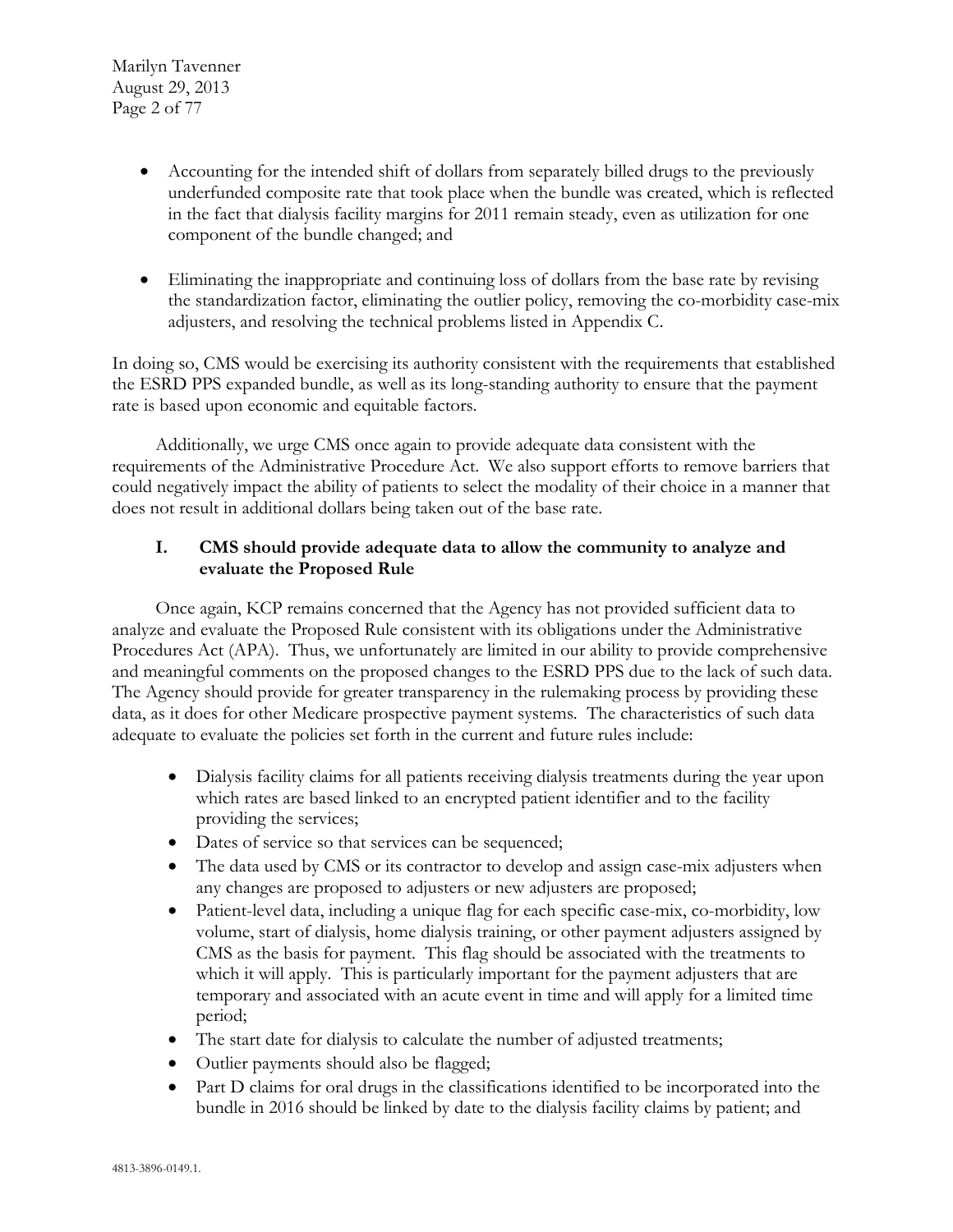Marilyn Tavenner August 29, 2013 Page 3 of 77

• Claims for any other service being added to the bundle.

CMS provides such files to other providers with prospective payment systems, including to hospitals and skilled nursing facilities. The Agency previously provided data with each release of a proposed and final rule that had treatment and service utilization data in it. These data could be released without any compromise to patient data confidentiality consistent with this past practice. CMS even provided such data for dialysis payment rules when the drug spread add-on was created. Thus, we would expect that the Agency would release data that would be sufficient to calculate the 2012 drug utilization for this rule.

We appreciate that the specifications described above would normally be available as a "Limited Data Set." Such a file could be accessed under Data Use Agreements such as those required for use of the Standard Analytic File. These data would allow the community and interested parties to evaluate the proposed methodology. We urge CMS to release these data prior to the release of the final rule and upon release of future proposed and final rules. Without providing such data, the Agency has not met the requirements of the Administrative Procedure Act because it has issued a proposed rule without sufficient detail to permit meaningful and informed comment by the public.[2](#page-2-0)

# **II. KCP opposes the proposal to cut \$30 from the CY 2014 PPS payment rate for providing ESRD services to Medicare beneficiaries**

KCP expresses grave concern about the proposed cut. As described in detail below, if it is implemented as proposed, there will be real, negative consequences for beneficiary access to dialysis services and quality outcomes. We strongly encourage CMS to rely upon its existing authority within section 1881 of the Social Security Act to temper the cut. A phase-in alone will not resolve the problem; CMS should get the number right.

# **A. If CMS were to finalize the proposed cut, beneficiary access to care would be severely compromised because the payment rate would no longer cover the cost of providing care**

The KCP is extremely concerned that the proposed \$30 cut over what the payment rate would otherwise have been for CY 2014 would disrupt beneficiary access to high quality care and destabilize the fragile economics of the current payment system. The Moran Company analyzed Medicare payments and providers' costs based upon the 2011 cost report data submitted by freestanding dialysis facilities. The Moran Company found that the mean Medicare margin for outpatient dialysis services was 3.6 percent in 2011.

<span id="page-2-0"></span> $\overline{a}$ <sup>2</sup> *Am. Med. Ass'n v. Reno*, 57 F.3d 1129, 1132-33 (D.C. Cir. 1995).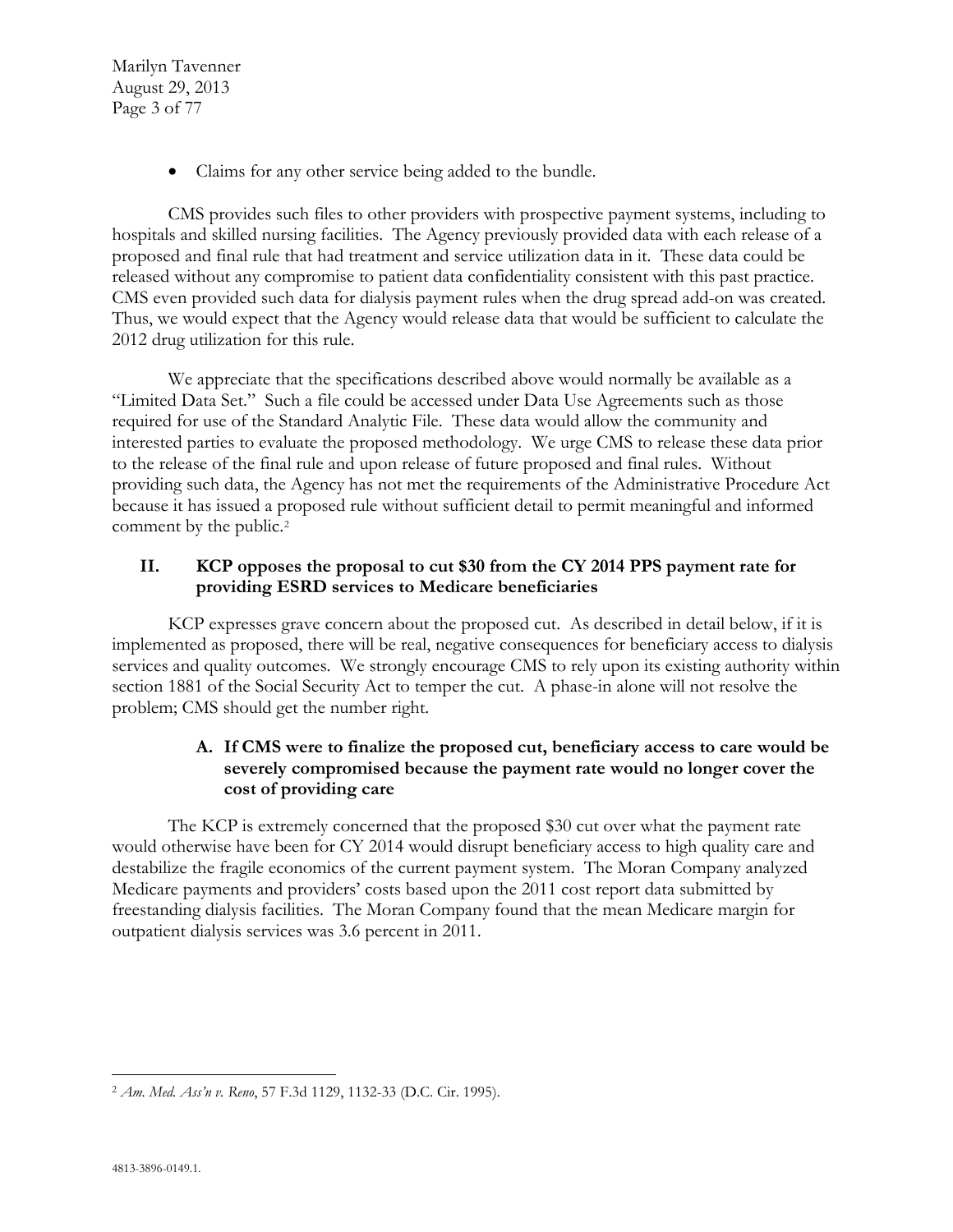

The Moran Company projected the impact of the proposed cut to reduce the mean Medicare margin to negative 6.4 percent. When sequestration is taken into account, the mean Medicare margin is negative 8.11 percent.[3](#page-3-0)

<span id="page-3-0"></span> $\overline{a}$ 3The Moran Company Analysis of 2011 Cost Report Data (available upon request).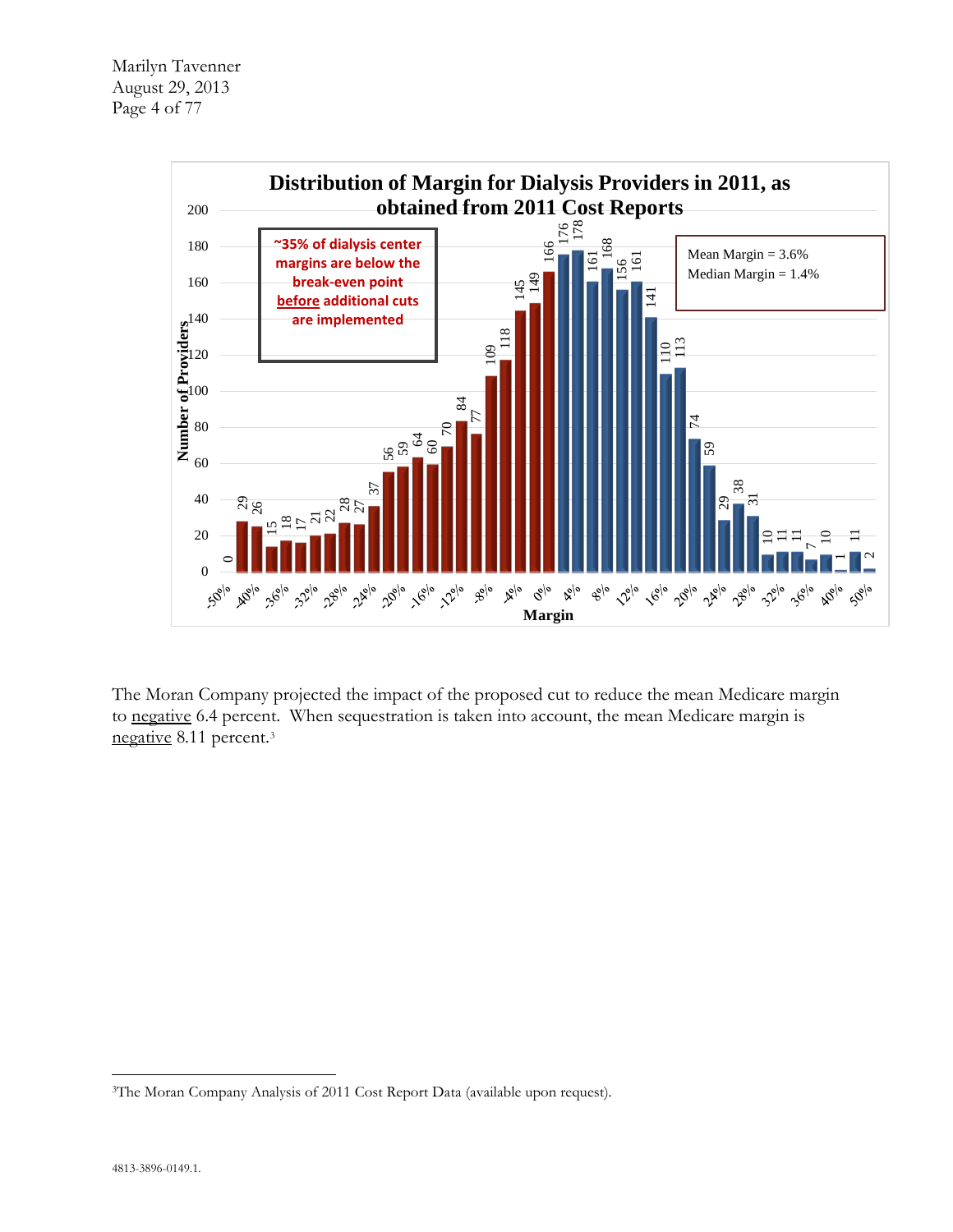

Unlike virtually every other Medicare provider, dialysis facilities are heavily reliant upon Medicare payment rates, as are Americans living with kidney failure. Approximately 84 percent of patients receiving dialysis are Medicare beneficiaries.[4](#page-4-0) Unlike hospitals or other providers, dialysis facilities provide one service – they dialyze patients – for which there is a single payment rate. Thus, they are not able to spread costs over other payment rates that might be higher. While dialysis facilities are also reliant upon higher commercial insurance rates, these payors compose a very small percentage of the payor mix overall. In addition, commercial plans are reducing their payment rates. Thus, negative Medicare margins in this sector are less likely to be successfully offset by relying upon other services or payors.

Beneficiaries are particularly concerned that a negative mean Medicare margin would endanger access to care. While it may be unlikely that there would be a large number of facilities closing on January 1, 2014, facilities would be less likely to renew leases or refurbish or replace those facilities that do not have a significant commercial payor mix or that serve dually eligible beneficiaries. Additionally, facilities would likely reduce hours of operation, which would have a significant impact on patient access. The ability to expand facilities and/or the number of treatments within existing facilities would diminish, just as the number of Americans with kidney

<span id="page-4-0"></span> $\overline{a}$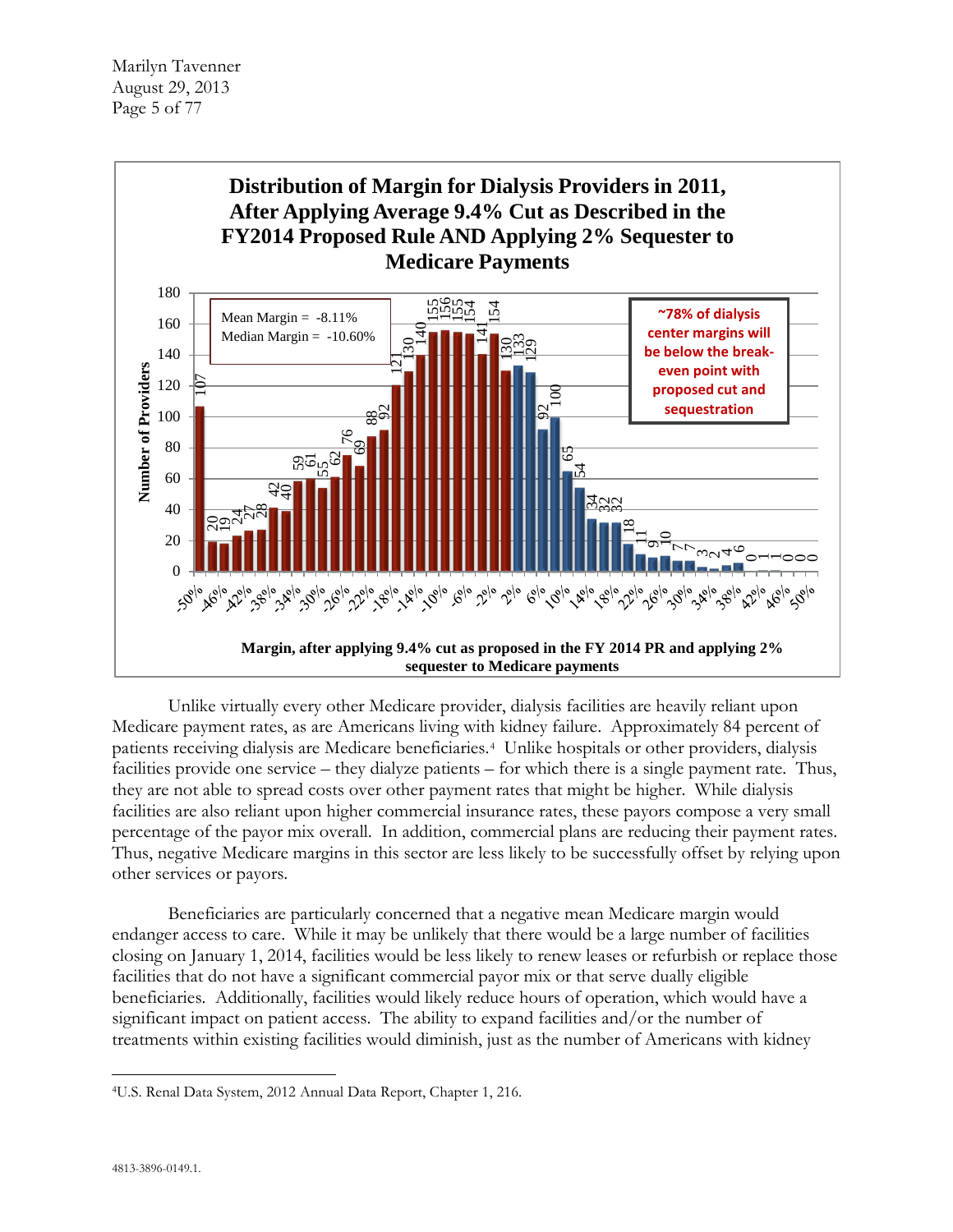Marilyn Tavenner August 29, 2013 Page 6 of 77

failure is increasing. Even though it is likely some expansion would continue, the growth would slow and there is a likelihood that the number of treatment stations would be significantly limited in inner city or rural areas.

The narrow margins also reflect that facilities increased spending in allowable cost centers that have accrued to the benefit of patients. For example, some facilities have added care coordination programs. Others have increased the number of dialysis nurses and technicians. These investments improved the quality of care being provided. The margins also reflect the historic reality that the separately billed drugs cross-subsidized a woefully underfunded composite. While the drug add-on may have addressed a portion of the problem, it did not resolve the entire problem.[5](#page-5-0)

Both the data from the Medicare Quality Incentive Program (QIP) and the CMS Claims-Based Monitoring Project show that dialysis quality is improving, supporting the view that the ESRD PPS incentivized improvements in care. Under the QIP, 72.6 percent of facilities achieved the top performance tier in 2011, while that percentage rose to 90.[6](#page-5-1) percent in 2012.<sup>6</sup> CMS's 2011 data show marked improvements across a variety of quality indicators, including a:

- Decline in hospitalizations;
- Decrease in catheters; increase in fistula placement;
- Decrease in fluid overload events;
- Improved bone mineral metabolism outcomes;
- Decline in cardiac events and heart failure;
- Expansion of home dialysis; and
- Hemoglobin levels maintained consistent with FDA label[.7](#page-5-2)

In addition, Kidney Care Partners led the effort to reduce first year patient mortality under the Performance Excellence and Accountability in Kidney Care (PEAK) program. Through the end of 2012, there was a decline of approximately 13.6 percent in first year mortality rates $8 \text{ since the}$  $8 \text{ since the}$ 

<span id="page-5-0"></span> $\overline{a}$ <sup>5</sup> *See, e.g.,* MedPAC, *Report to the Congress*, "Outpatient Dialysis Services" 160 (March 2004) ("These changes [MMA] partly reflect concerns previously raised by MedPAC that Medicare's policies do not appropriately pay for outpatient dialysis services. We have shown that injectable drug spending has significantly increased since the mid-1990s and that the profitability of these services is offsetting the decreasing payment margins under the composite rate. These findings led the Commission to make a series of recommendations to modernize how Medicare pays for outpatient dialysis services. These recommendations included broadening the payment bundle to include widely used services currently excluded from it and adjusting for factors affecting providers' costs, including patient case mix, the frequency of dialysis, the dose of dialysis, and the dialysis method (MedPAC 2001)." (emphasis added)).

<span id="page-5-1"></span><sup>6</sup> December 15, 2011 facility performance score data; November 27, 2012 facility performance score data (available upon request).

<span id="page-5-2"></span><sup>7</sup> http://www.cms.gov/Medicare/Medicare-Fee-for-Service-Payment/ESRDpayment/Spotlight.html.

<span id="page-5-3"></span><sup>8</sup> Kidney Care Partners PEAK results as determined by Brown University (available upon request) calculated based on per person years, as does USRDS.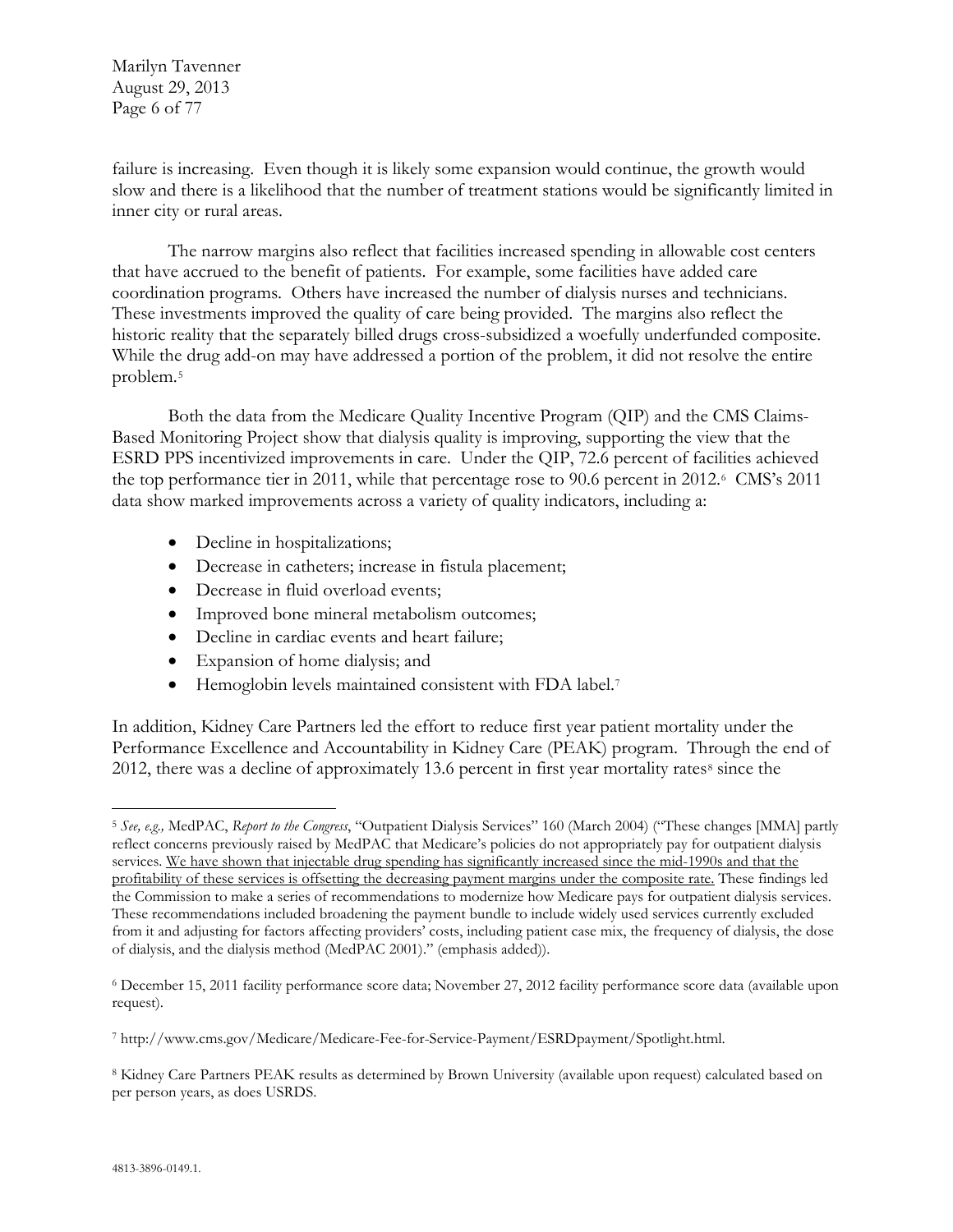Marilyn Tavenner August 29, 2013 Page 7 of 77

initiation of PEAK in January 2009.

While these results are impressive, we acknowledge that still more can be done to improve patient outcomes. If a cut of the magnitude proposed were implemented even with a phase-in, however, the strides made would be at serious risk. Facilities would be forced to reduce staff, operational hours, and potentially close some facilities. Patient to staff ratios would increase. Programs designed to coordinate and manage patient care to improve outcomes would be cut back or eliminated. Reduced hours of operation could increase patient drive times for receiving treatments and could result in more missed treatments, which leads to poorer outcomes. In sum, the magnitude of the proposed cut places the quality of care achievements of the past several years at significant risk.

Finally, KCP members are concerned that if a cut of this magnitude is finalized, the promise of improving care coordination of the ESRD Seamless Care Organization (ESCO) demonstration program would not be realized. The cut would simply make it impossible for the vast majority of facilities to participate in such a program.

## **B. CMS has authority to reduce the magnitude of the overall cut**

## **1. CMS should take into account the two percent decrease in utilization Congress removed from the payment system when it was established and the intent to eliminate the cross-subsidization problem**

First, CMS can reduce the magnitude of the cut by ensuring that the calculation made under subsection  $(b)(14)(I)$  – the ATRA provision – takes into account the decreased utilization Congress already built into the PPS when it established the payment system.[9](#page-6-0) It is fair to say that the reduction was assumed by most to account for the increased efficiencies that could be gained by a reduction in drug utilization rather than other aspects of care because the chronic underfunding of the composite rate would not allow for efficiencies to be realized.

Second, the calculation should also recognize that a central reason for enacting the single payment amount was to eliminate the historic cross-subsidization of the underfunded composite rate by the payments for separately billed drugs. The GAO recognized this fact when it reported that: "facilities relied on payments for separately billable drugs to subsidize the cost of providing dialysis services covered under the composite rate."[10](#page-6-1) In 2004, it reported that for 2001 Medicare's payment for the composite rate was 11 percent lower on average than facilities' average costs, while payment for separately billable drugs was 16 percent higher than facilities' average costs.[11](#page-6-2) Although

<span id="page-6-2"></span>11*Id.*

 $\overline{a}$ 

<span id="page-6-0"></span> $942$  U.S.C.  $\{(1881(b)(14)(A)(ii))$ .

<span id="page-6-1"></span><sup>10</sup>GAO, "ESRD: Bundling Medicare's Payment for Drugs with Payment for All ESRD Services Would Promote Efficiency and Clinical Flexibility," 13 (Nov. 2006).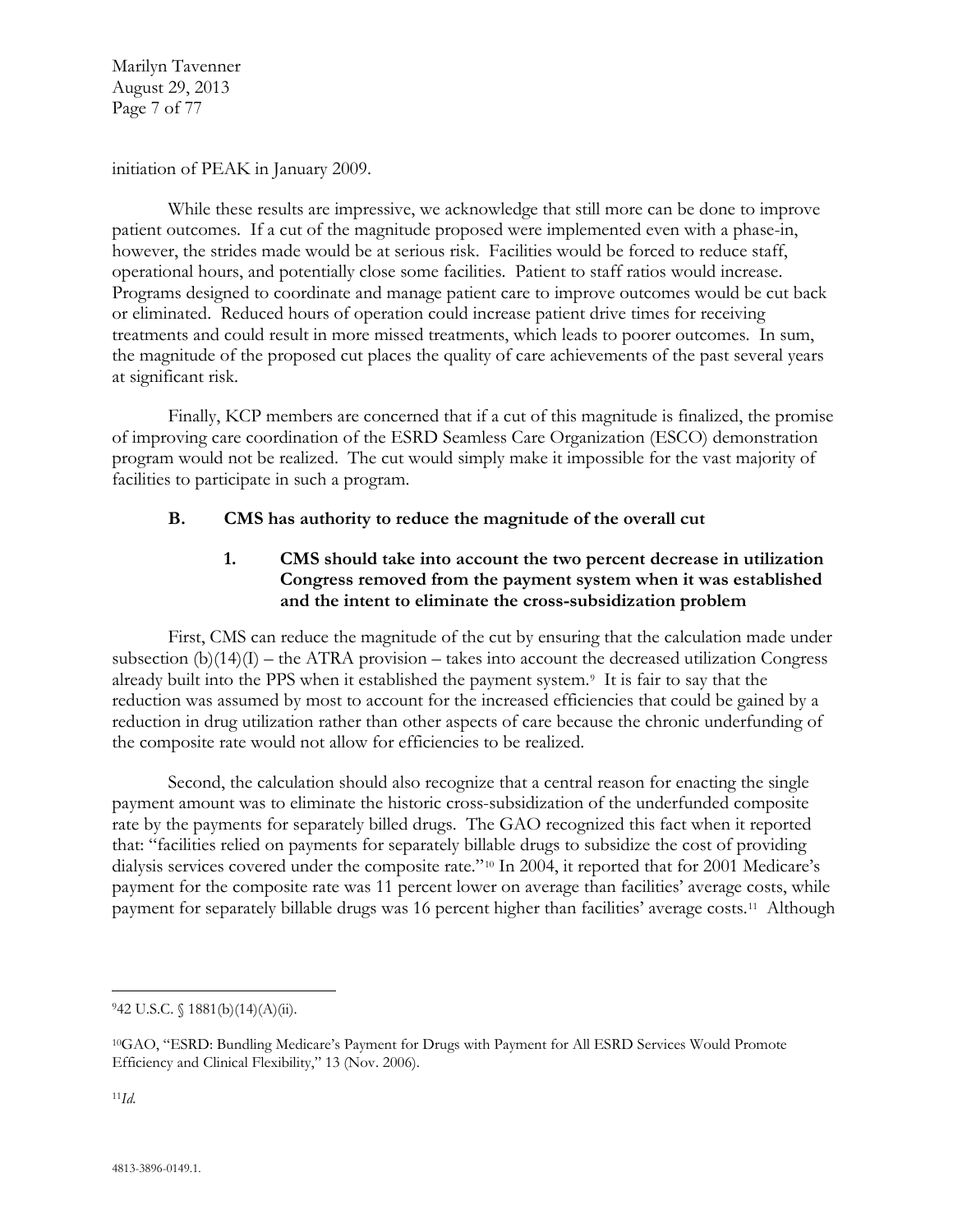Marilyn Tavenner August 29, 2013 Page 8 of 77

the drug add-on sought to address the issue, the disparity was not completely resolved at that time. GAO and others continued to recommend a bundled payment system for all ESRD services.<sup>[12](#page-7-0)</sup>

As the cost report data demonstrates, the margins for facilities did not dramatically increase when the utilization for one component decreased. This evidence suggests that the historic crosssubsidization issue was finally resolved when the single payment rate was put into place. By looking at the cost report data, CMS should adjust the calculation of the proposed payment reduction to take this fact into account and not unbundle the bundle. As described in detail below, CMS has sufficient authority to adjust the proposed payment reduction to take these facts into account.

## **2. CMS should use its full authority under section 1881(b)(14) to address outstanding issues, which would increase the base rate and address bad debt issues**

Under section 1881(b)(14) the Agency has the authority to address a set of long-standing issues that, if resolved appropriately, would increase the base rate and offset the size of the proposed cut. First, CMS should address the ongoing problem that the PPS payment amount does not meet the requirement of paragraph  $(14)(A)(ii)$  because the amount actually being paid out is significantly less than the amount Congress intended. Second, CMS also has authority within the general authority to establish the payment amount to adjust it and should use such authority to make sure that the payment amount is appropriate.

# **a. CMS should resolve the ongoing problems with the comorbidity case-mix adjusters, standardization factor, outlier policy, and low-volume adjuster**

For many years, KCP has expressed concerns that the co-morbidity case-mix, standardization factor, outlier policy, and low-volume adjuster have resulted in an inappropriate loss of funding. Problems with these aspects of the payment system remain unresolved. An analysis of the Standard Analytic File (SAF) shows that CMS paid out approximately \$5.31 less per treatment than projected in 2011. This difference shows that the actual payment rate is less than the statutory requirement to set the rate at 98 percent of what would have otherwise been paid if the ESRD PPS had not been implemented. CMS can use the most recently available claims data, which includes the actual prevalence of claimed adjusters, to recalculate the amount of adjuster dollars included in the standardization.<sup>[13](#page-7-1)</sup>

In addition, any reduction to the base rate to capture the decrease in utilization of drugs would result in artificially and unjustifiably high adjuster values for all adjusters that were originally calculated based on the 2007 value of historically separately paid items. The adjuster values would need to be re-calculated taking the lower utilization base into account. This would require a replication of the regression analysis used to set the original adjusters, based on the most recent

<span id="page-7-0"></span> $\overline{a}$ <sup>12</sup>*Id.* at 27.

<span id="page-7-1"></span><sup>13</sup> *See*Appendix D for suggested methodology.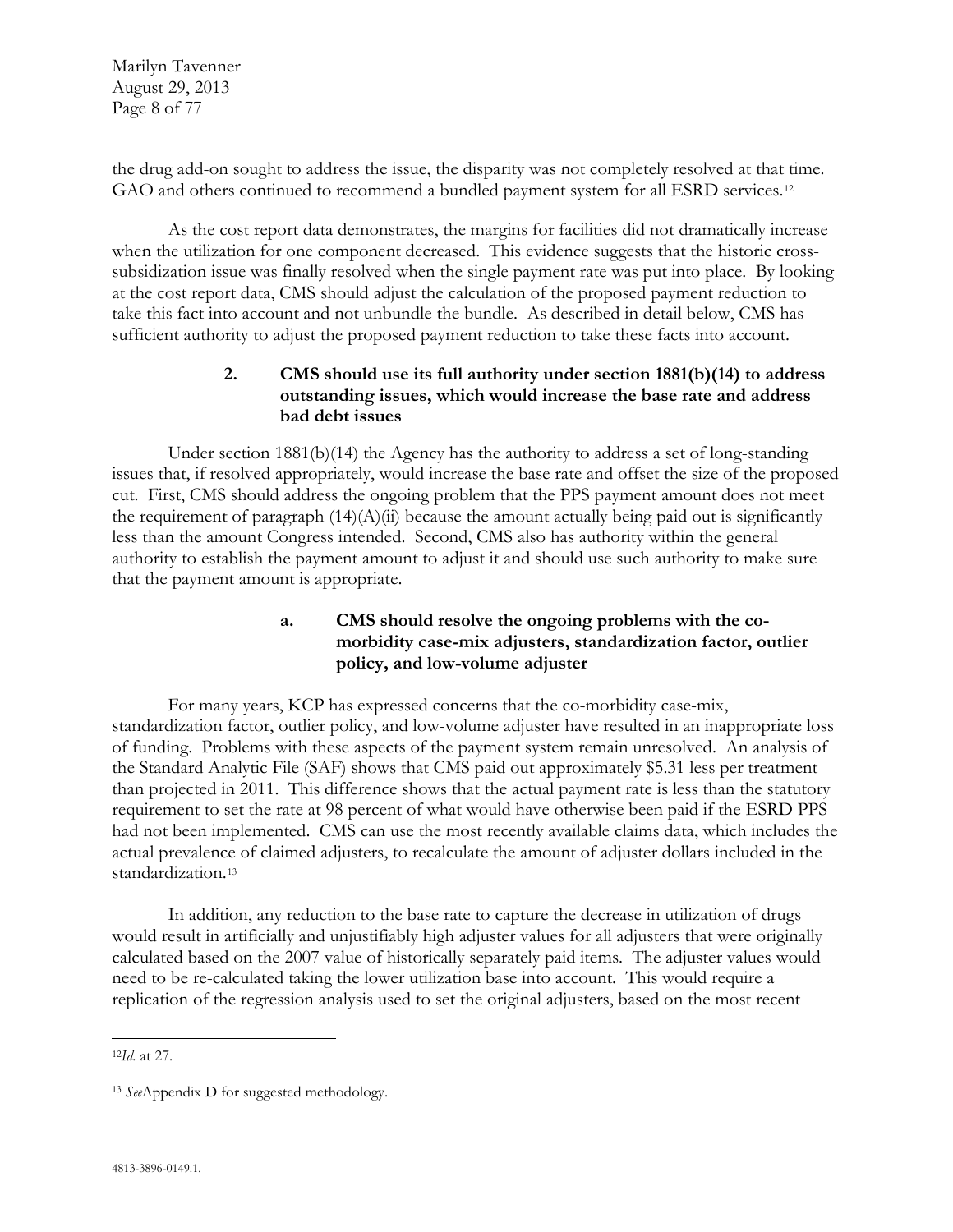Marilyn Tavenner August 29, 2013 Page 9 of 77

value of the historically separately billable dialysis services. While CMS may need additional contractor resources to perform this analysis, it could make a proportional adjustment to the adjuster values on a provisional basis to reduce their value relative to the decreased utilization it is removing from the base rate. Continued use of the existing adjuster values at unjustifiably high values would remove dollars from the base rate because those dollars are built into the standardization factor. An interim proportional reduction in adjuster values would estimate the appropriate size of the adjuster dollars that need to be used to reduce the standardization factor. CMS could then reconcile the adjuster values when it has the resources to complete the analytics.

Correct the Standardization Factor. Because of the lack of data, KCP is limited in its ability to evaluate the appropriate reduction to the standardization factor. Based upon our previous work, however, we continue to believe that the standardization is overstated due to a discrepancy between estimated prevalence of adjusters based on the original research used to calculate the 2011 base rate, and actual prevalence with which facilities claimed adjusters. The overstatement of the standardization factor is attributable to problems with the co-morbidity case-mix adjusters and errors in the identification of low-volume facilities (the latter of which the Government Accountability Office (GAO) acknowledged in its recent report).[14](#page-8-0) Should CMS implement the statutory payment reduction, the error in standardization will be increased significantly by the overstated size of all adjusters that were originally calculated based upon historically separately paid dialysis services (including the adjusters for body surface area and first 120 days of dialysis).

In its analysis of the CY 2013 Proposed Rule, The Moran Company calculated that by not adjusting the standardization factor, the base rate was reduced by approximately \$3.12 per treatment (or 1.25 percent). In the final rule, we strongly urge CMS to use 2012 data to recalculate the standardization factor based on prevalence of the use of adjusters and to make an interim reduction to the adjuster values proportional to the size of the cut due to decreased drug utilization and to reduce the dollars in the standardization factor due to the overstatement of the value of all adjusters going forward. This would ensure that there is no inappropriate reduction in the base rate.

Correct or Suspend the Co-morbidity Case-Mix Adjusters. Another ongoing problem that inappropriately lowers the base rate and that is inconsistent with the statutory mandate relates to the co-morbidity case-mix adjusters. As KCP and others have noted during the past several years, dialysis facilities simply do not have access to the documentation necessary to support claims of the co-morbidity case-mix adjusters, despite intensive, ongoing efforts to obtain such documentation. This lack of documentation stems from the fact that:

- Dialysis providers have historically not recorded many of the co-morbid case-mix adjuster diagnoses on claims;
- Nephrologists have not recorded most of these diagnoses on claims for patients in a recent time period of one or two years;

<span id="page-8-0"></span> $\overline{a}$ <sup>14</sup> GAO, "CMS Should Improve Design and Strengthen Monitoring of Low-Volume Adjustment" (Mar. 2013).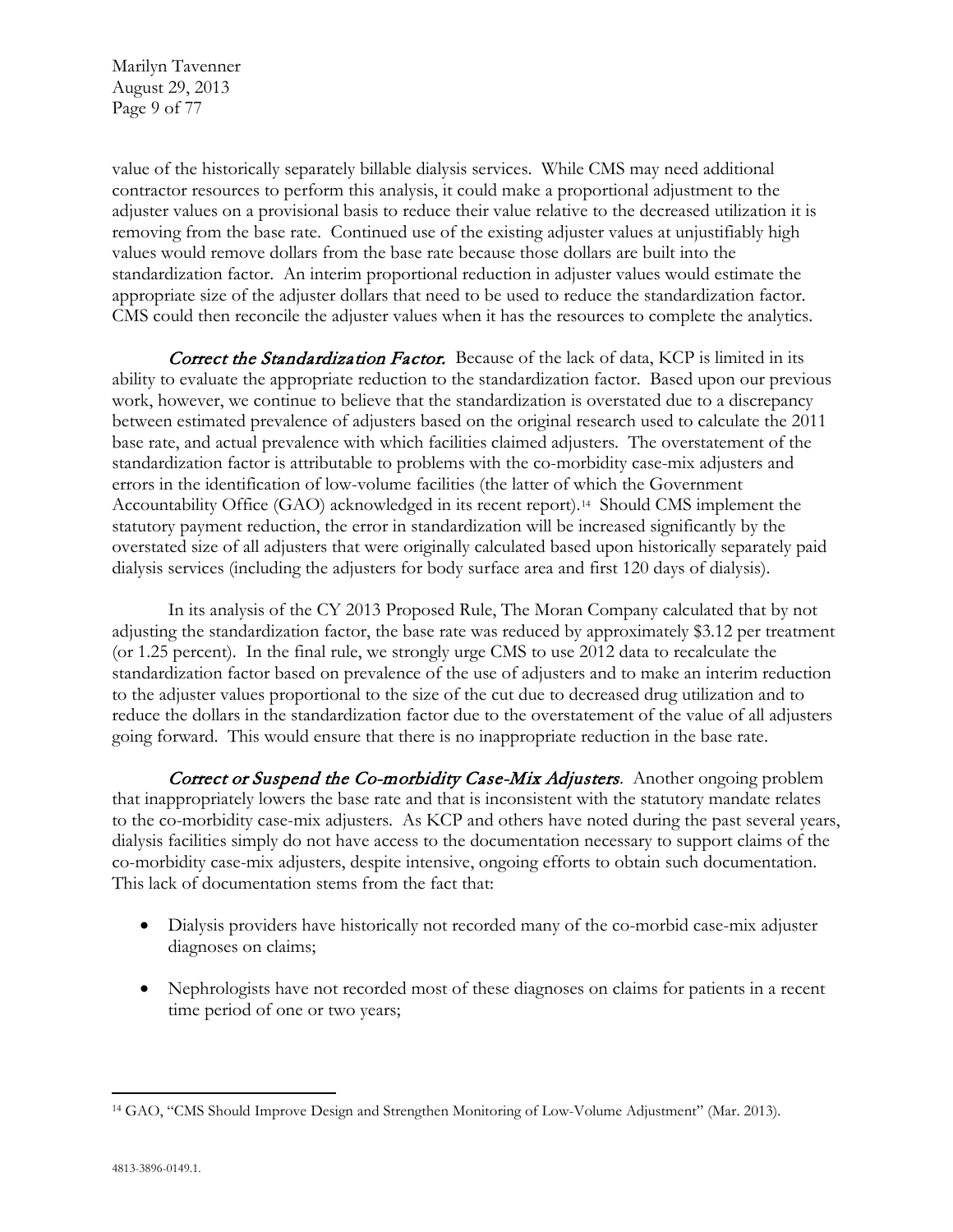Marilyn Tavenner August 29, 2013 Page 10 of 77

- Facilities and providers would need access to at least two years of hospital, specialty, and primary care physician claims for their patients;
- Non-nephrologists (and affiliated hospitals) are reluctant to release these data to facilities, citing concerns about the HIPAA Privacy Rule; and
- The significant time lag involved in obtaining these data, if they can be obtained at all, often requires facilities to re-bill their claims.

The documentation requirements demand that facilities have more than a test result or diagnosis. For example, a facility may know that a patient has pneumonia, but does not have a chest X-ray because the treating physician did not require one to make the diagnosis. These impediments to claiming the appropriate adjuster frustrate both dialysis facilities and providers when they submit claims to Medicare.

If CMS does not change the documentation requirements, it should exercise its authority to suspend implementation of the adjusters and return the funds being withheld to the base rate. While the statute requires CMS to implement adjusters generally, it establishes permissive authority for creating adjusters based upon patient co-morbidities.[15](#page-9-0) Were the co-morbidity case-mix adjusters to be suspended, then their estimated prevalence should be removed entirely from the standardization factor as well.

**Correct the Outlier.** Although CMS has evaluated and reset the outlier parameters, this work does not address the ongoing problem that the outlier pool has consistently overstated by a very large amount the actual payments that have been made under the policy. This results in the base rate being inappropriately lower than it should be. The chronic underpayment of the outlier pool suggests that it is not necessary. Last year CMS paid out only 0.2 percent of the pool and only 0.5 percent the year before. While we understand that CMS believed it was obligated under the authorizing statute to implement an outlier pool, it has discretion in subsequent years to determine the appropriate adjusters for the ESRD PPS. Experience demonstrates that the outlier pool serves no purpose at this point. CMS has met its obligation to include such an adjustment by including it in the payment system through CY 2013. However, it would be an absurd result if this provision were interpreted to mean that CMS had to maintain such an adjustment when the data demonstrate it is not necessary. KCP encourages CMS to exercise this authority and substantially reduce the percentage of the outlier pool or eliminate it entirely.

**Correct the low-volume adjuster.** In addition to the flawed statistical assumptions in calculating the standardization factor, KCP echoes concerns raised by the GAO about the consistent discrepancies in the identification of low-volume facilities. The GAO found that the policy had not been implemented properly.[16](#page-9-1) Although limited by lack of data, The Moran Company found a similar pattern.

<span id="page-9-0"></span> $\overline{a}$ <sup>15</sup> 42 U.S.C. § 1881(b)(14)(D)(i) (indicating that CMS "may take into account … comorbidities").

<span id="page-9-1"></span><sup>16</sup> GAO, *supra* note 13 at 11.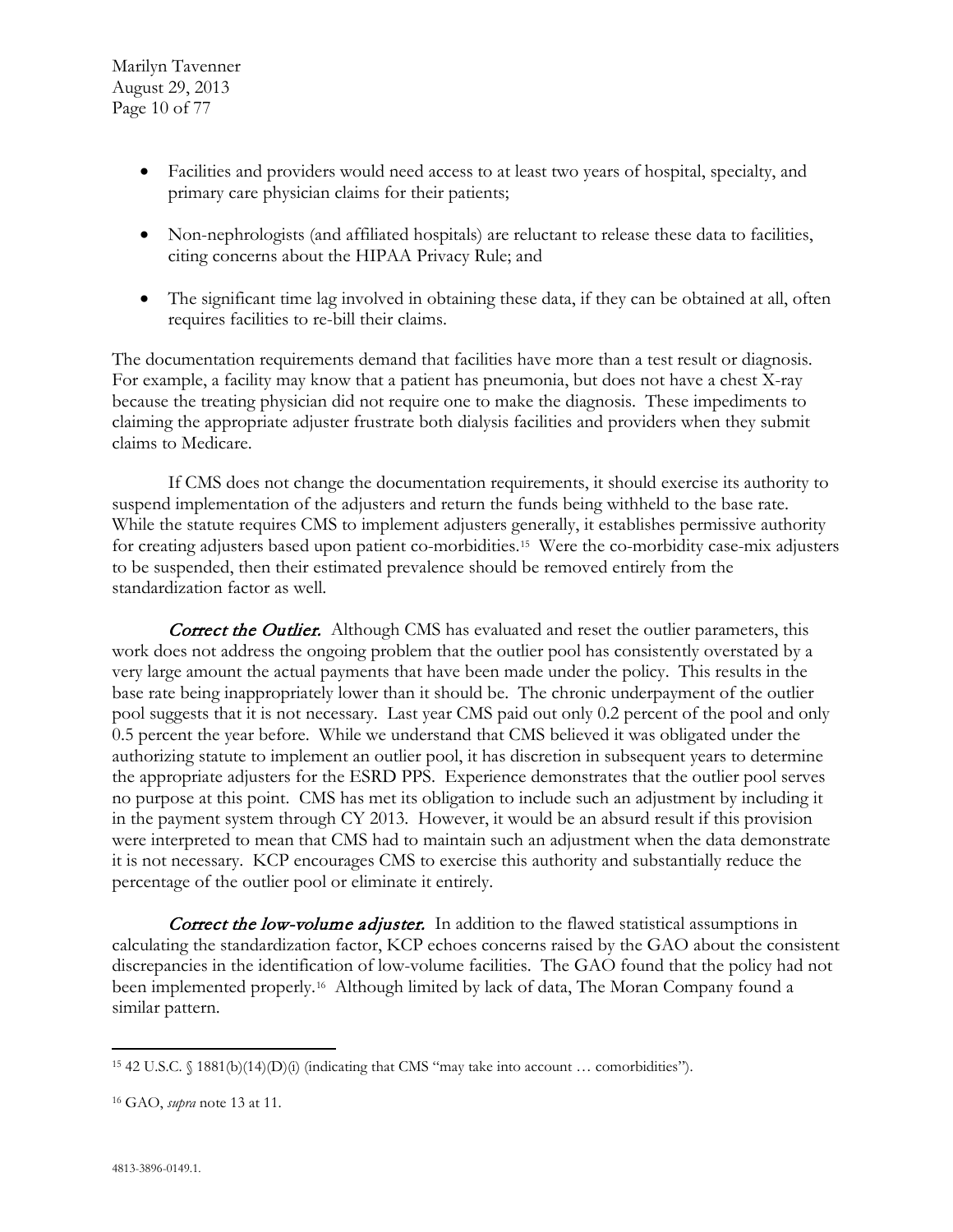|                                                                                | Count of<br><b>Facilities</b> |
|--------------------------------------------------------------------------------|-------------------------------|
| Low Volume in Impact File Data and Impact File Flag for 2014                   | 239                           |
| Low Volume Flag in 2014 but does not meet low volume criteria for last 4 years | 136                           |
| Meets Low Volume by treatment volume criteria but no flag                      | 341                           |
| Not Low Volume by Any Metric                                                   | 5,055                         |

#### **Table 1: Low Volume Adjuster Discrepancies**

As Table 1 indicates, The Moran Company has found that more than half of the facilities identified as low volume do not meet low-volume criteria. Additionally, more facilities than are listed appear to meet low-volume criteria but are not being identified as qualifying. On balance, these discrepancies lead to a significant difference between the proposed base rate and what it would be if these problems were resolved. Accordingly, KCP reiterates its call that the Agency address these problems in the final rule.

## **b. CMS should resolve the technical issues that KCP raised in its comments on the PY 2012 and PY 2013 Proposed Rules to which the Agency has declined to respond.**

KCP encourages CMS to address the series of unresolved discrepancies and errors that The Moran Company identified in 2011 with regard to the calculation of payment rates. These errors result in payment reductions of approximately \$1.50 per treatment. Specifically, we request that CMS resolve the following discrepancies identified in previous comment letters.

Using the 2007 Standard Analytic File for 100 percent of Outpatient Hospital Services (SAF) claims with 72x bill types, The Moran Company attempted to replicate the Agency's calculation of the 2011 base rate. It used the 5-percent sample Carrier SAF to simulate paid laboratory tests for ESRD patients in addition to those in the 72x claims. The analysis followed the steps CMS described to generate the 2007 MAP and to inflate that to the unadjusted base rate for 2011, yet resulted in the following discrepancies between the analysis and CMS's published numbers.

- Following the trims described by CMS, The Moran Company identified 331,877 patients, compared to CMS's 328,727 patients, an absolute difference of 3,090 patients or 0.9 percent more patients.<sup>[17](#page-10-0)</sup>
- The Moran Company treatment counts are also 200,589 higher than CMS's (0.5 percent). These treatment counts do not include Method II patients (for which there was separate payment at the time). Method II payments are included in the base rate, but we know of no way to count Method II treatments, and neither the proposed nor final rules explained whether or how Method II treatments were counted.

<span id="page-10-0"></span> $\overline{a}$ <sup>17</sup> *See* Appendix B; *see also* 75 Fed. Reg. at 49068-69.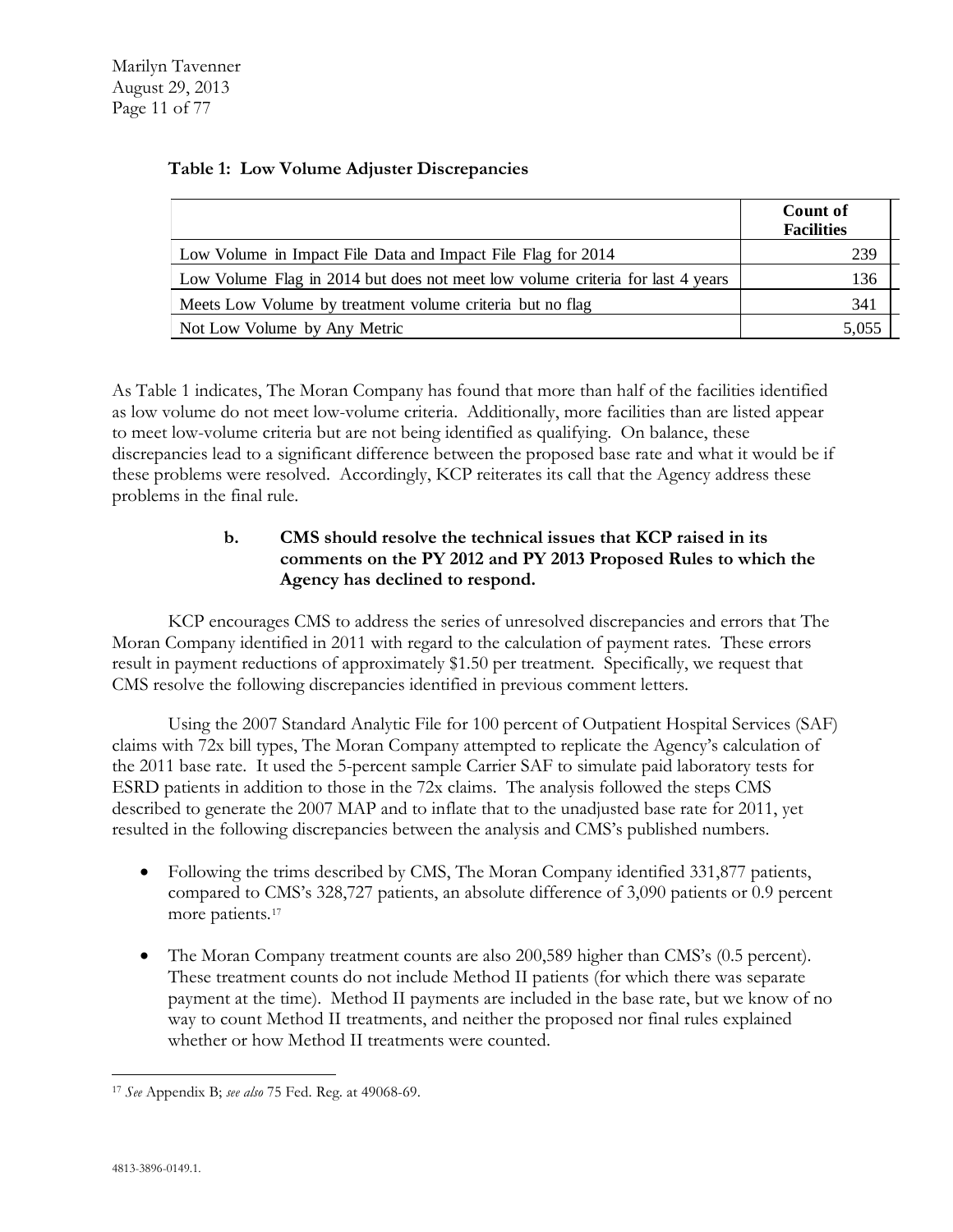- The Moran Company's calculations of payments per treatment for components of the 2007 MAP are mostly higher than those reported by CMS.<sup>[18](#page-11-0)</sup>
- The Moran Company matched CMS's laboratory payments using the list published with the rule and the carrier claims, but found an additional \$0.44 per treatment in laboratory test payments to facilities in the 72x claims. If these payments are not included in the 2007 MAP and re-priced in 2011 dollars, then the base rate is understated.
- Iron Dextran appears to not have been included in the calculations of the 2007 MAP. Based on the 2007 SAF data, The Moran Company found approximately \$850,000 paid for Iron Dextran in 2007 dollars. If payments for this drug were not included in the 2007 MAP, then the base rate is understated by the 2011 value of these dollars.

Using the inflation values described in Table 12 in the 2011 Final Rule, The Moran Company found:

- For the "other injectable" category in Table 19 in the 2011 Final Rule, it appears that CMS used an inflation factor of 1.905 percent, but Table 12 provides a factor of 1.7 percent. The Moran Company used the 1.905 factor in its replication.
- CMS used a 2007-2009 inflation factor for laboratory tests of 4.47 percent and not 4.5 percent as listed in the 2011 Final Rule. The Moran Company calculated the inflation factor from data in Tables 9 and 19 in the 2011 Final Rule. It is not clear whether the reporting in Table 12 in the 2011 Final Rule rounded numbers and used other values in its calculations or what the correct inflation factors are.
- The Moran Company used CMS values where it could not replicate payments in its SAF data and calculated a MAP of \$245.21 per treatment (using the 1.3 percent increase for composite rate payments) compared to CMS's \$243.65 per treatment, a difference of \$1.56 or 0.6 percent higher than CMS's calculation, using data from 2007 and 2009.

KCP raised these concerns in comment letters in each of the previous two rulemaking cycles. We believe these comments are within the scope of the Proposed Rule, and CMS has never indicated otherwise. We hope the Agency will address these concerns during this critical rulemaking period.

# **c. CMS should adjust the labor share used to wage adjust payments to reflect changes in the base rate**

With the reduction of the base rate by the decreased drug utilization, the labor share used to wage adjust payments will be inaccurate. The labor share calculation was based on 2008 cost reports that were adjusted for estimated spending on separately billable services being added to the bundle. With a decrease in the value of those services, the size of the labor share as a proportion of the

<span id="page-11-0"></span> $\overline{a}$ <sup>18</sup> *See* Appendix B.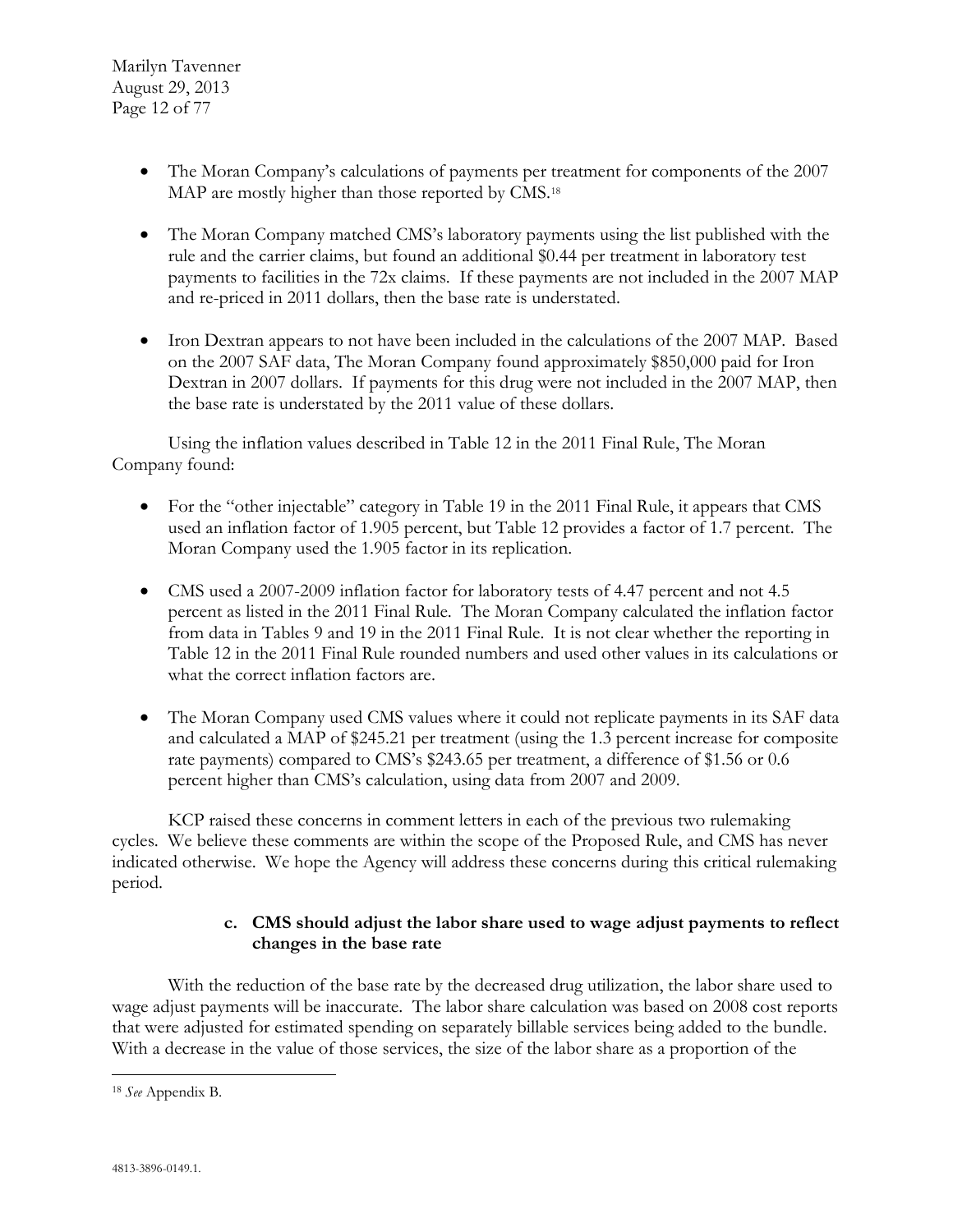Marilyn Tavenner August 29, 2013 Page 13 of 77

bundle would increase, increasing the amount of the payment that is wage adjusted. Cost reports from 2011 and 2012 are now available to re-calculate the labor share based on reduced drug spending. The labor share should be re-calculated for the final rule, and the change in geographically adjusted dollars should be factored into the standardization factor and the budget neutrality of the wage index.

## **d. CMS should reform the cost report to address the inappropriate restrictions on medical director fees and cost of supporting ESRD Networks**

KCP appreciates that CMS has made some changes to the cost reports in recent years, but we continue to be deeply concerned that it has not addressed two long-standing issues, namely, the amount allowed on the cost report for medical director fees and acknowledgement of the 50-cent per treatment statutorily mandated Network fee. Because cost reports provide the foundation for analyses that affect inflationary updates and for ensuring that payment rates are covering costs, not recognizing these amounts undermines the ability of policymakers to evaluate payment rates in terms of the actual cost of providing care. As the pressure on Medicare spending increases, it is critically important that Medicare cost reports reflect the accurate and true cost of providing care to beneficiaries.

One of the core aspects of the cost report that remains deficient relates to the artificial limitation on medical director fees. Put simply, CMS should eliminate this restriction, which is inappropriately based upon the costs associated with internists and does not reflect the true cost of hiring medical directors, who are often nephrologists. The Conditions for Coverage for End-Stage Renal Disease Facilities (CfC)<sup>[19](#page-12-0)</sup> require dialysis facilities to have a medical director who is "a boardcertified physician in internal medicine or pediatrics by a professional board who has completed a board-approved training program in nephrology and has at least 12-months of experience providing care to patients receiving dialysis."[20](#page-12-1) If such a physician is not available, another physician may direct the facility, subject to the approval of the Secretary.<sup>[21](#page-12-2)</sup> Thus, under CMS's own regulations, nephrologists are the preferred candidates for serving as dialysis facility medical directors, even if the Agency recognizes they are not always available. Dialysis facilities strive to adhere to this preference and in the vast majority of cases do employ medical directors who are certified nephrologists.

Despite this clear preference, the cost reports establish a strong disincentive for dialysis facilities to seek out and pay for the most qualified medical directors by limiting the allowable costs of medical directors to the reasonable compensation equivalent (RCEs) for internists. This amount is \$165,000 annually or about \$80 per hour. This RCE is not a reasonable proxy for compensation for nephrologists. In addition, the RCE for internists is neither updated to reflect inflation nor geographically adjusted.

 $\overline{a}$ 

<span id="page-12-1"></span><sup>20</sup> *Id.* § 494.140(a)(1).

<span id="page-12-2"></span><sup>21</sup> *Id.* § 494.140(a)(2).

<span id="page-12-0"></span><sup>19</sup> 42 C.F.R. pt. 494.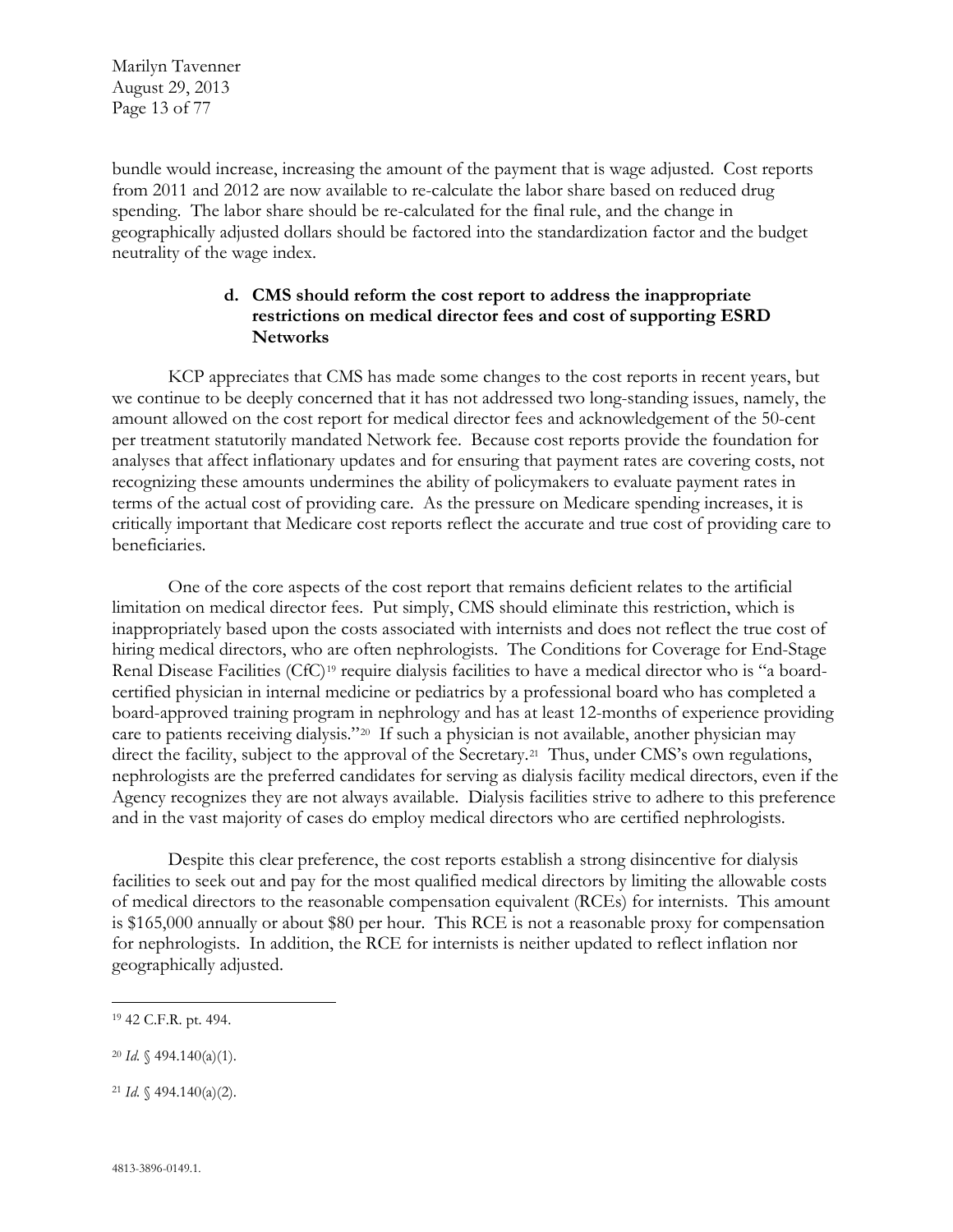Marilyn Tavenner August 29, 2013 Page 14 of 77

The limitation suggests the existence of an incentive to overpay medical directors. That is simply not the case. Dialysis facilities engage in arms-length negotiations with nephrologists to establish their compensation levels, consistent with the requirements of the Stark law.<sup>22</sup> Given the legal obligations to provide compensation at the fair market value, there is no need for an arbitrary limitation in the cost reports that are designed to approximate cost.

Compensating medical directors is one of the most significant costs facilities incur and one of the most important aspects of the continuum of care that facilities provide to beneficiaries. If the cost report fails to accurately reflect the true cost of hiring medical directors, calculations of payment rates and inflationary updates will artificially underfund the program.

Although KCP has continually raised these concerns in our comments, CMS has yet to address them. Again, we urge the Agency to eliminate the limitation and allow for an exceptions process (similar to that recognized under Part A).

A second core component of facility costs that the cost report ignores is the 50-cent per treatment fee removed from payments to fund the work of the ESRD Networks. Mandated by statute, $^{23}$  $^{23}$  $^{23}$  this fee substantially reduces each payment that facilities receive, yet has not been incorporated into the calculation of margins or payment rates because the cost reports do not capture data on it. Therefore, we urge CMS to add a line-item recognizing this expense in the cost report.

## **3. CMS should apply the statutory requirement to ensure that the overall payment rate covers the cost of providing care**

As the Agency has noted several times when evaluating a proposed or final payment rate, it is appropriate to focus on whether or not the overall rate covers the cost of providing care rather than examining each component of the bundle separately. This evaluation is consistent with section 1881(b)(2)(B), which requires that CMS base the payment amount on "economic and equitable factors," and section 1862(a)(24), which prohibits the unbundling of items and services. In addition, section 1881(b)(14)(A) provides significant discretion as to how CMS implements the ESRD PPS. Even section 1881(b)(14)(I) (the ATRA provision) indicates that the cut need not be dollar for dollar, but rather only that it "reflect" the change in utilization. Taken together, these provisions of section 1881 provide the Agency with the flexibility to adjust the final payment amount so as to avoid a result that would jeopardize patient access to high quality care.

#### **a. ATRA does not require a dollar for dollar reduction in light of the change in the utilization of certain drugs and biologicals**

In ATRA, the Congress required that the Secretary:

<span id="page-13-0"></span> $\overline{a}$ <sup>22</sup> *See generally* 69 Fed. Reg. 16092; *see also* 42 C.F.R. § 411.351.

<span id="page-13-1"></span><sup>23</sup> 42 U.S.C. § 1395rr(b)(7).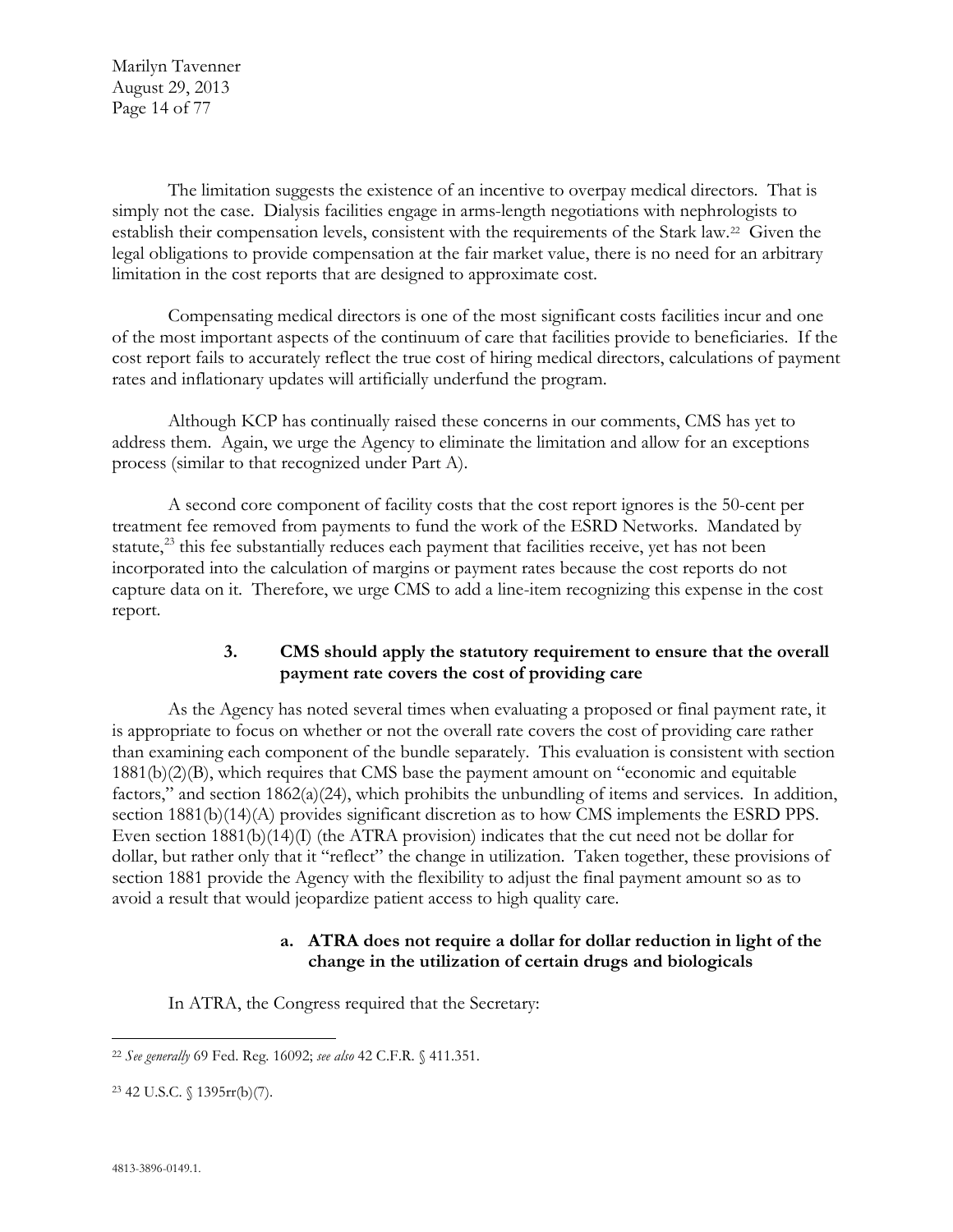compar[e] per patient utilization data from 2007 with such data from 2012 [and] make reductions to the single payment that would otherwise apply under this paragraph for renal dialysis services to reflect the Secretary's estimate of the change in the utilization of drugs and biologicals…[24](#page-14-0)

It is significant that the Congress used the term "reflect." In another part of section 1881, subsection  $(b)(14)(A)(ii)$ , the Congress used "equal" when it meant that the payment amount must reflect a dollar for dollar match.[25](#page-14-1) Because the Congress did not use the term "equal" when enacting ATRA, CMS has the authority to adjust the reduction consistent with other provisions of section 1881 as a whole. Additionally, the reduction applies to "this paragraph" (which establishes the PPS bundle) and, thus, does not change other provisions of this section, including section 1881(b)(2)(B).

#### **b. Section 1881(b)(14) authorizes the Agency to adjust the payment system over time to ensure appropriate implementation**

In evaluating the final payment amount, CMS should also take into account the inherent authority provided in section  $1881(b)(14)$ , which requires the Secretary to implement the ESRD PPS. Paragraph (14)(A) provides the specific authority to implement the single payment amount for providing renal dialysis services. Paragraph (14)(D) provides specific authority to establish adjusters, including the authority to establish "other payment adjustments as the Secretary determines appropriate." It would be an absurd result to conclude that this authority does not allow the Secretary to make adjustments to the payment rate over time because of changes in the costs associated with providing care.<sup>[26](#page-14-2)</sup> For example, if the Agency were to determine that the payment amount as calculated was not sufficient in its view to cover the cost of providing care, it could exercise its authority to establish new adjusters or modify the base rate under this authority to resolve the problem. It would not have to wait for Congress to act because it has the authority to implement the PPS. It was only in 2011 that the Agency was bound by a Congressional mandate as to how the payment rate would be calculated.<sup>[27](#page-14-3)</sup>

<span id="page-14-0"></span> $\overline{a}$ <sup>24</sup>*Id.* at  $\{1395rr(b)(14)(I)$ .

<span id="page-14-1"></span><sup>&</sup>lt;sup>25</sup> "[W]here Congress includes particular language in one section of a statute but omits it in another  $\dots$ , it is generally presumed that Congress acts intentionally and purposely in the disparate inclusion or exclusion." *Keene Corp. v. United States*, 508 U.S. 200, 208 (1993) (quoting *Russello v. United States*, 464 U.S. 16, 23 (1983)).

<span id="page-14-2"></span><sup>26</sup>*See, e.g.*, *United States v. Granderson*, 511 U.S. 39, 47 n.5 (1994) (dismissing an interpretation said to lead to an absurd result); *Dewsnup v. Timm*, 502 U.S. 410, 427 (1992) (Justice Scalia, dissenting) ("[i]f possible, we should avoid construing the statute in a way that produces such absurd results"); *Public Citizen v. Department of Justice*, 491 U.S. 440, 454 (1989) ("[w]here the literal reading of a statutory term would compel 'an odd result,' . . . we must search for other evidence of congressional intent to lend the term its proper scope").

<span id="page-14-3"></span><sup>&</sup>lt;sup>27</sup> Subparagraph (b)(14)(A)(ii) requires that for 2011 the payment amount be set at 98 percent of what would otherwise have been paid out if the PPS had not been implemented.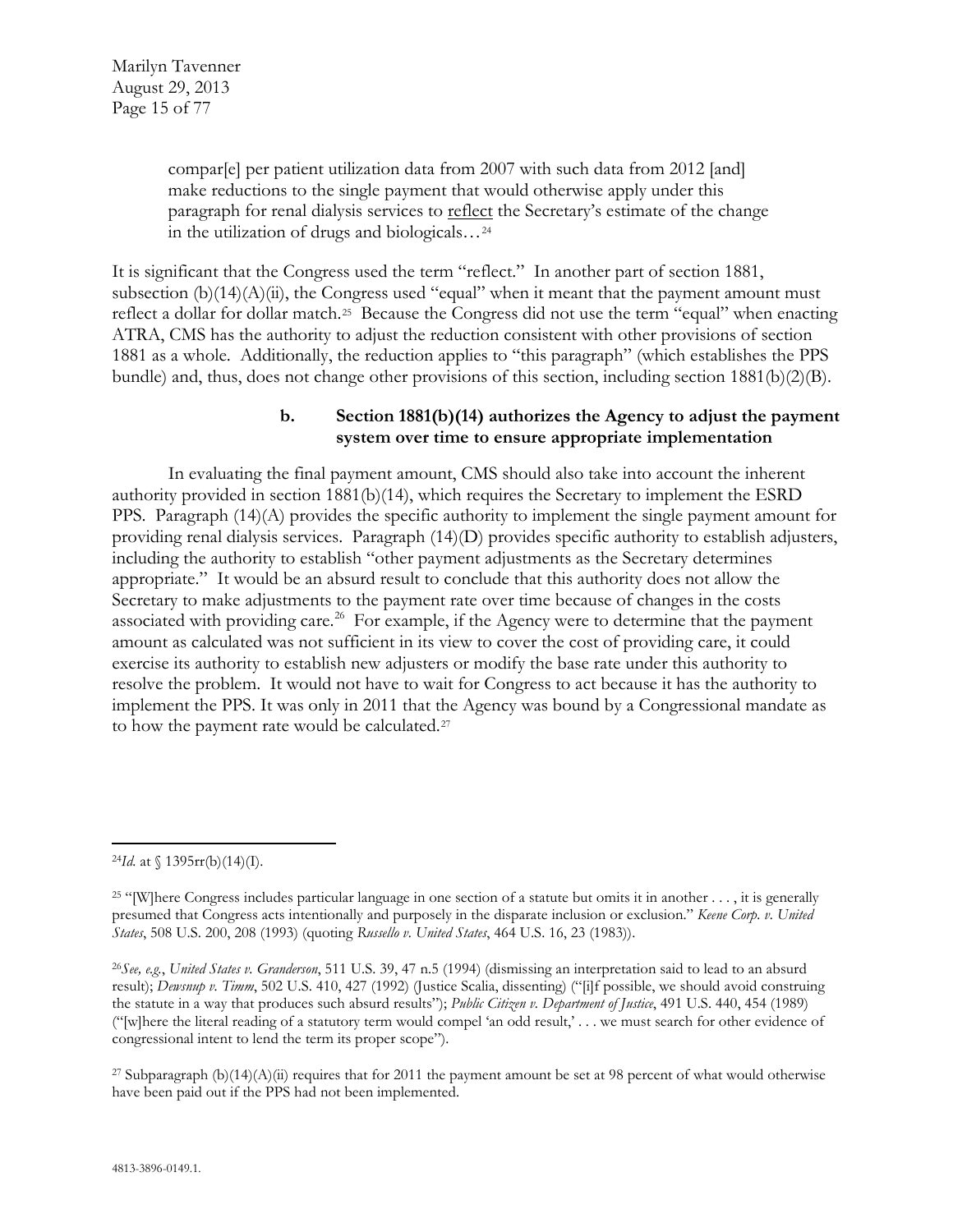#### **c. Section 1881(b)(2)(B) provides sufficient authority to adjust the final payment amount to reflect economic and equitable factors**

The Secretary not only has the authority, but also the obligation, to ensure that the aggregate payment amount for services provided to beneficiaries with kidney failure satisfies the long-standing statutory requirement that payment amounts for dialysis services be determined on a "cost-related basis or other economical and equitable basis."[28](#page-15-0) As described in detail below, Congress has not repealed this statutory requirement. If payment rates do not reflect the cost of providing care then they are not economical or equitable. Thus, when the Agency considers the payment rate as determined by its implementation of the ATRA provision, as well as modifications required to address the unresolved issues described above, it should also consider whether or not the payment amount would lead to an average Medicare margin that is negative.

Subsection (b)(2)(B) requires the Secretary to "determine, on a cost-related basis or other economical and equitable basis . . . the amounts of payments to be made for part B services furnished by such providers and facilities to such individuals [Medicare ESRD beneficiaries]."[29](#page-15-1) This provision is unique to the dialysis payment setting, and complying with it would not establish potentially problematic precedent for other payment systems. This section, as described below, has not been repealed. Subsection (b)(14)(I) does not repeal this section, nor as described above, are the two provisions in conflict with one another. All provisions of a statute that do not conflict irreconcilably must be given effect.<sup>[30](#page-15-2)</sup> Repeals by implication are disfavored in the law;<sup>[31](#page-15-3)</sup> they should not be entertained where the different provisions can be reconciled.[32](#page-15-4)

While subsection  $(b)(2)(B)$  was made a part of the Medicare statute nearly 35 years ago,<sup>[33](#page-15-5)</sup> it remains in effect, even though subsequent amendments have modified the structure of the payment models over the years.<sup>[34](#page-15-6)</sup> In 1981, Congress enacted subsection (b)(7), which established the composite rate methodology for determining payment rates for home and in-center dialysis.[35](#page-15-7) This provision was enacted three years after the enactment of subsection (b)(2) and did not eliminate the requirement that the Agency base payments on the expressly stated factors. Congress inserted an

<span id="page-15-1"></span><sup>29</sup> *Id.*  $\{1395rr(b)(2)(B)(ii)$ .

<span id="page-15-2"></span><sup>30</sup> *Watt v. Alaska*, 451 U.S. 259, 267-68 (1981).

<span id="page-15-3"></span><sup>31</sup> *Rodriguez v. United States*, 480 U.S. 522, 524 (1987) ("intent to repeal [must be] clear and manifest.").

<span id="page-15-4"></span><sup>32</sup> When interpreting a statute, the reader must give effect to all provisions of the statute unless the provisions conflict irreconcilably. *Watt*, 451 U.S. at 267-68 (1981).

<span id="page-15-5"></span><sup>33</sup> Pub. L. No. 95-292 § 2, 92 Stat. 307, 309 (June 13, 1978).

<span id="page-15-6"></span><sup>34</sup> *See, e.g.,* 42 U.S.C. § 1395rr(b)(7) (establishing the composite rate and separately billed drugs payment structure); *see also id.* § 1395rr(b)(14) (establishing the prospective payment system).

<span id="page-15-7"></span><sup>35</sup> Pub. L. No. 97-35 § 2145(a)(7), 95 Stat. 800 (1981) (added par. (7)).

<span id="page-15-0"></span> $\overline{a}$ <sup>28</sup> *See* 42 U.S.C. § 1395rr(b)(2)(B)(2013).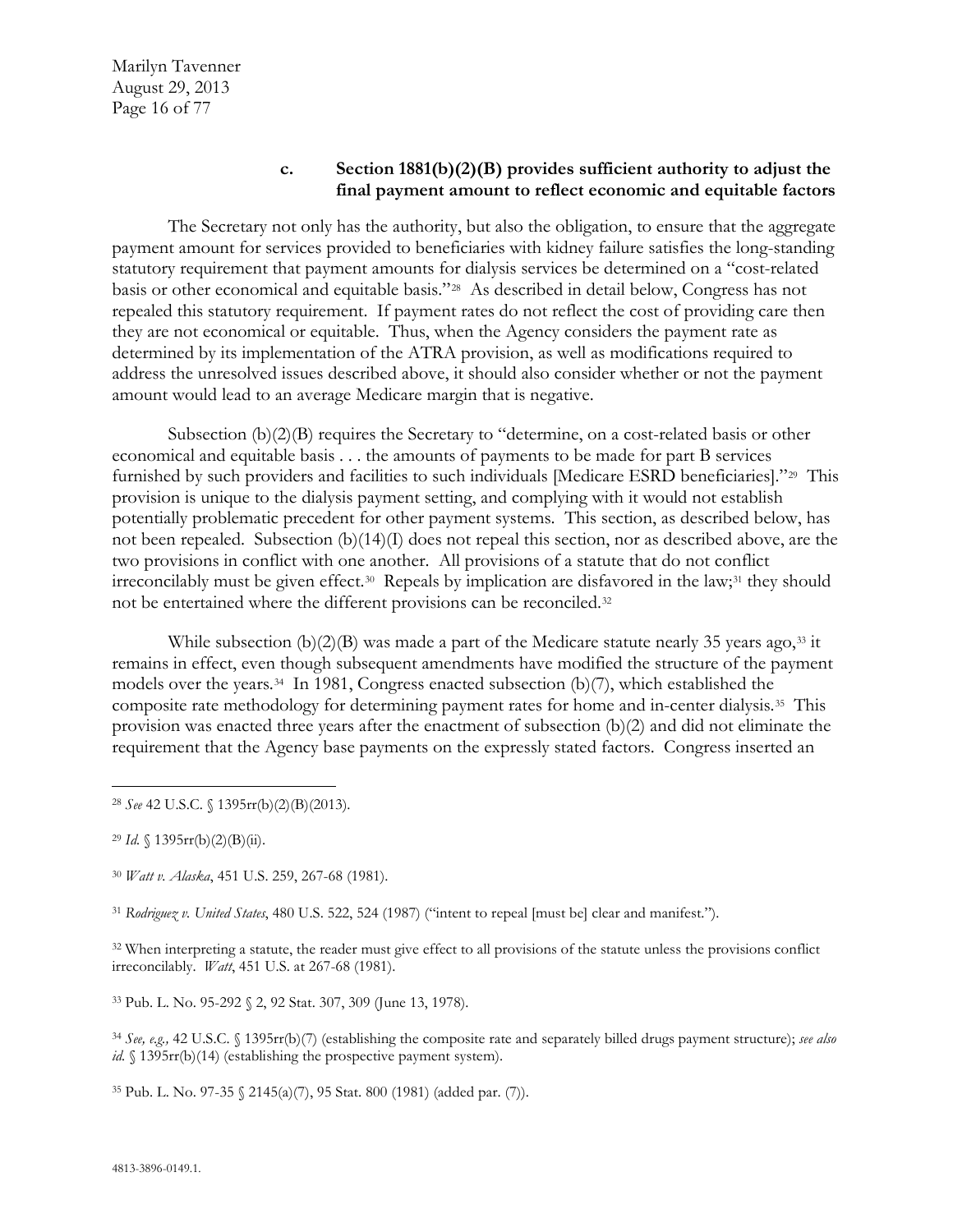Marilyn Tavenner August 29, 2013 Page 17 of 77

"and" between the  $(b)(2)(B)$  requirements and the  $(b)(7)$  calculation. This conjunction suggests that the Secretary must take a two-step approach in determining the payment amount for renal dialysis services.

The 1981 amendment removed the payment model language from paragraph (2) and shifted the payment model description to paragraph (7).<sup>[36](#page-16-0)</sup> The amendment also added language to specify that the application of the methodology in paragraph (2) must be "consistent with any regulations promulgated under paragraph  $(7)$ ."<sup>[37](#page-16-1)</sup> Thus, the  $(b)(2)$  principles must be accorded meaning independent of paragraph (7) and the payment model in order for this statutory construction to retain meaning.[38](#page-16-2)

In 2003, Congress reformed the payment methodology again, replacing the model described in paragraph (7) with a new paragraph (12). Paragraph (12) repeals paragraph (7) explicitly by stating that payments under this model are "in lieu of paragraph (7)."[39](#page-16-3) The phrase "in lieu of paragraph (7)" require CMS to look at paragraph (12) to calculate the initial payment amount (instead of – or in lieu of – at paragraph (7)). If Congress had wanted to eliminate the requirements of paragraph (2), it would have used a phrase such as "not withstanding," but it did not.<sup>[40](#page-16-4)</sup> Therefore, paragraph (2) remained in effect. Congress knew how to repeal the application of paragraph (2) and chose not to do so.

In 2008, Congress enacted an amendment that subjected paragraph (12) to paragraph (14), which establishes the bundled prospective payment system (PPS).<sup>[41](#page-16-5)</sup> Again, Congress chose to use the phrase "in lieu of any other payment."[42](#page-16-6) The "in lieu of any other payment" clause of paragraph (14) requires CMS to determine the initial payment amount using the paragraph (14) model, but does not repeal the requirements of paragraph (2). The purpose of the new language in paragraph (14) is to abolish payment for separately billed drugs set forth in paragraphs (11) and (13).[43](#page-16-7) If Congress had wanted to eliminate the applicability of subsection (b)(2)(B) for purposes of establishing the ESRD PPS single payment amount, it would have used language such as "not withstanding any other provision in this section," but it did not.

<span id="page-16-6"></span><sup>42</sup> 42 U.S.C. § 1395rr(b)(14).

<span id="page-16-7"></span><sup>43</sup> *See id*. §§ 1395rr(b)(11), (13).

<span id="page-16-0"></span> $\overline{a}$ <sup>36</sup> *Id.* Provisions should be interpreted to avoid rendering other provisions of a statute as superfluous or unnecessary. *See Ratzlaf v. United States*, 510 U.S. 135, 141 (1994).

<span id="page-16-1"></span><sup>37</sup> Pub. L. No. 97-35 § 2145(a)(7), 95 Stat. 800 (1981) (added par. (7)) (codified at 42 U.S.C. § 1395rr(b)(2)(B)(ii)).

<span id="page-16-2"></span><sup>38</sup> *See Watt*, 451 U.S at 267-68.

<span id="page-16-3"></span><sup>39</sup> Pub. L. No. 108-173 § 623(d)(1), 117 Stat. 2312 (2003) (added par. (12)).

<span id="page-16-4"></span><sup>40</sup>*See, e.g., Central Bank of Denver v. First Interstate Bank*, 511 U.S. 164, 176-77 (1994).

<span id="page-16-5"></span><sup>41</sup> Pub. L. No. 110-275, §153(b)(1), 122 Stat. 2556 (2008) (added par. (14)).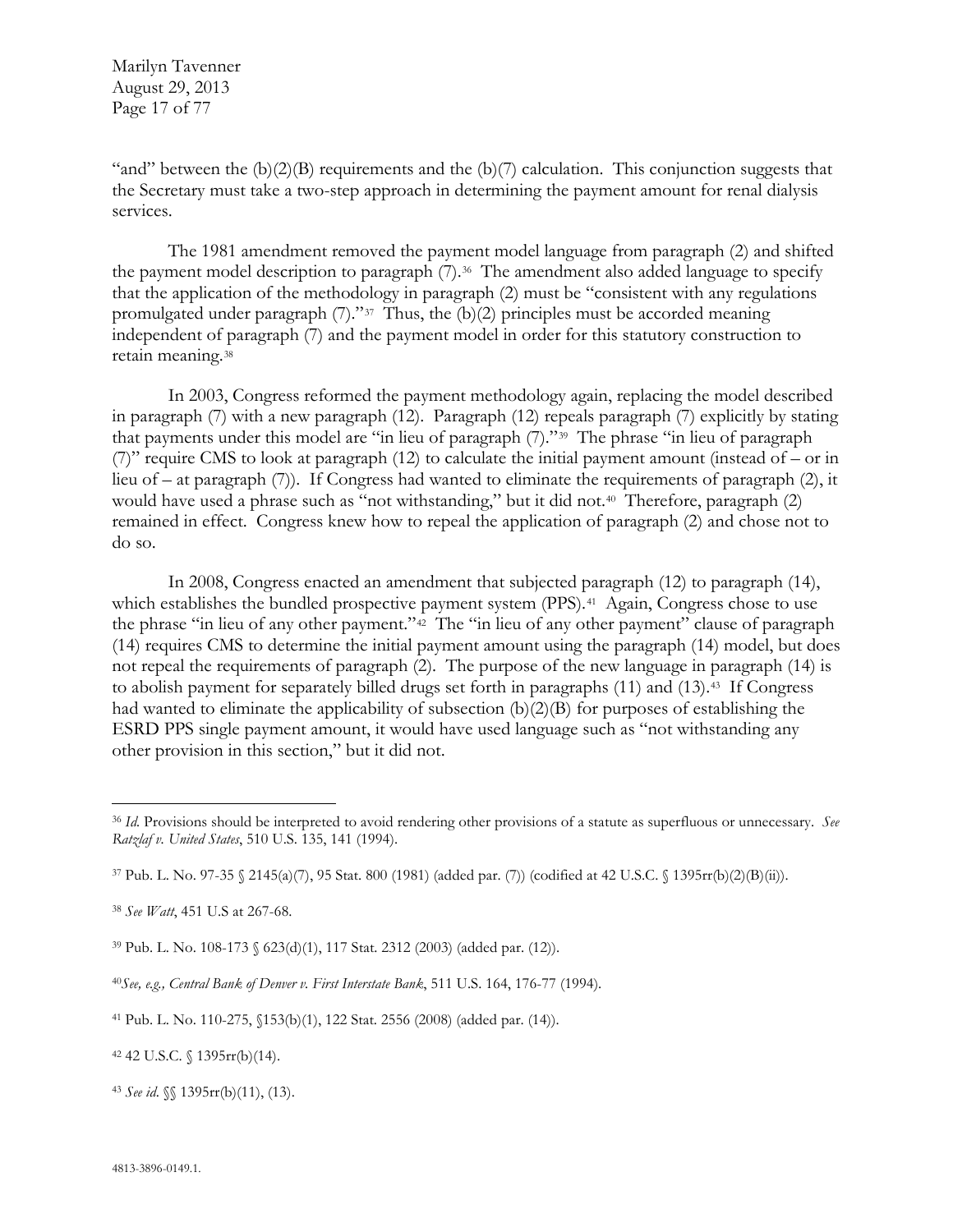Marilyn Tavenner August 29, 2013 Page 18 of 77

The "and" in subsection  $(b)(2)(B)$  suggests that the Secretary must determine the initial payment amount using the appropriate model, which currently is subsection (b)(14), and then evaluate whether or not subsection (b)(2)(B) should trigger additional consideration.

The Secretary has acknowledged the Agency's authority and obligations under subsection (b)(2)(B) in regulations, as well as through arguments submitted to the courts.[44](#page-17-0) Most interestingly, the Secretary focused on setting rates on an "economic and equitable" basis when setting the initial composite rate.[45](#page-17-1) The Agency described how this provision should be applied as well. The method of establishing payment rates on a "cost-related basis" does not mean that each facility should be paid based upon their own costs, presumably as reported through the cost reports. "If a facility's costs per treatment were less than its payment rate, it would be allowed to retain the difference; if its costs were greater, it would not be able to recover them, unless it had requested and received a higher payment rate under the exception process."<sup>[46](#page-17-2)</sup>

While the Secretary has clearly rejected the idea that cost-related principles mandate that rates be determined on an individual facility level, she has remained silent as to how this basis would apply if the payment amount did not cover the cost of providing services as determined by the cost reports in the aggregate, divorcing it from economic and equitable factors.

Given this acknowledgment, CMS must give meaning to both subsection  $(b)(14)(I)$  and subsection (b)(2)(B) of the authorizing statute. The plain reading of the provisions together authorize CMS to temper any payment reduction so the final amount remains based either upon the cost of providing services or economic and equitable factors. A payment amount that does not cover the cost of providing care would result in it failing to be cost-related or equitable.

 $\overline{a}$ 

<span id="page-17-0"></span><sup>44</sup> In *Kidney Center of Hollywood v. Shalala*, 133 F.3d 78, 87 (D.C. Cir. 1998), the Secretary argued that she "based the [ESRD] prospective rate upon reasonable cost principles" and, therefore, chose to cap bad debt at cost to comply with the prohibition on cross-subsidization. While the court rejected this argument, it did so based upon the use of the crosssubsidization principle. It did not invalidate subsection (b)(2)(B) or eliminate the requirement to comply with it.

<span id="page-17-1"></span><sup>45</sup> 47 Fed. Reg. 6556, 6563 (Feb. 12, 1982)(These new provisions on the methods of establishing prospective rates supplement the basic standard in [section 1395rr], which requires that payments be determined on a 'cost-related basis or other economic and equitable basis … .' Accordingly, a fundamental standard is that the rates must be economic and equitable, as well as promote the increased use of home dialysis. Reading the statute as a whole, we conclude that Congress intended for us to set rates that are economic and that at the same time differentiate between hospital-based facilities and independent facilities based on justifiable differences in costs incurred by each type of facility").

<span id="page-17-2"></span><sup>46</sup> *Id.* at 6561. *See also* 48 Fed. Reg. 21,254, 21,257-58 (May 11, 1983) ("When section [1395rr] was enacted in 1978, it authorized the Secretary to determine the costs incurred by facilities and to determine, 'on a cost-related basis or other economical or equitable basis,' the amounts of payments to be made to facilities. Under this provision, the cost report filed by a facility could have had substantial significance if the Secretary had chosen to set the amounts of payments on a cost-related basis in which reimbursement depended on the costs of a particular facility, rather than by using the alternative "other economical or equitable basis." . . . Under this prospective rate system which is authorized under the statute that was enacted in 1981 [subsection (b)(7)], the cost report of an individual facility has little or no bearing on its reimbursement.")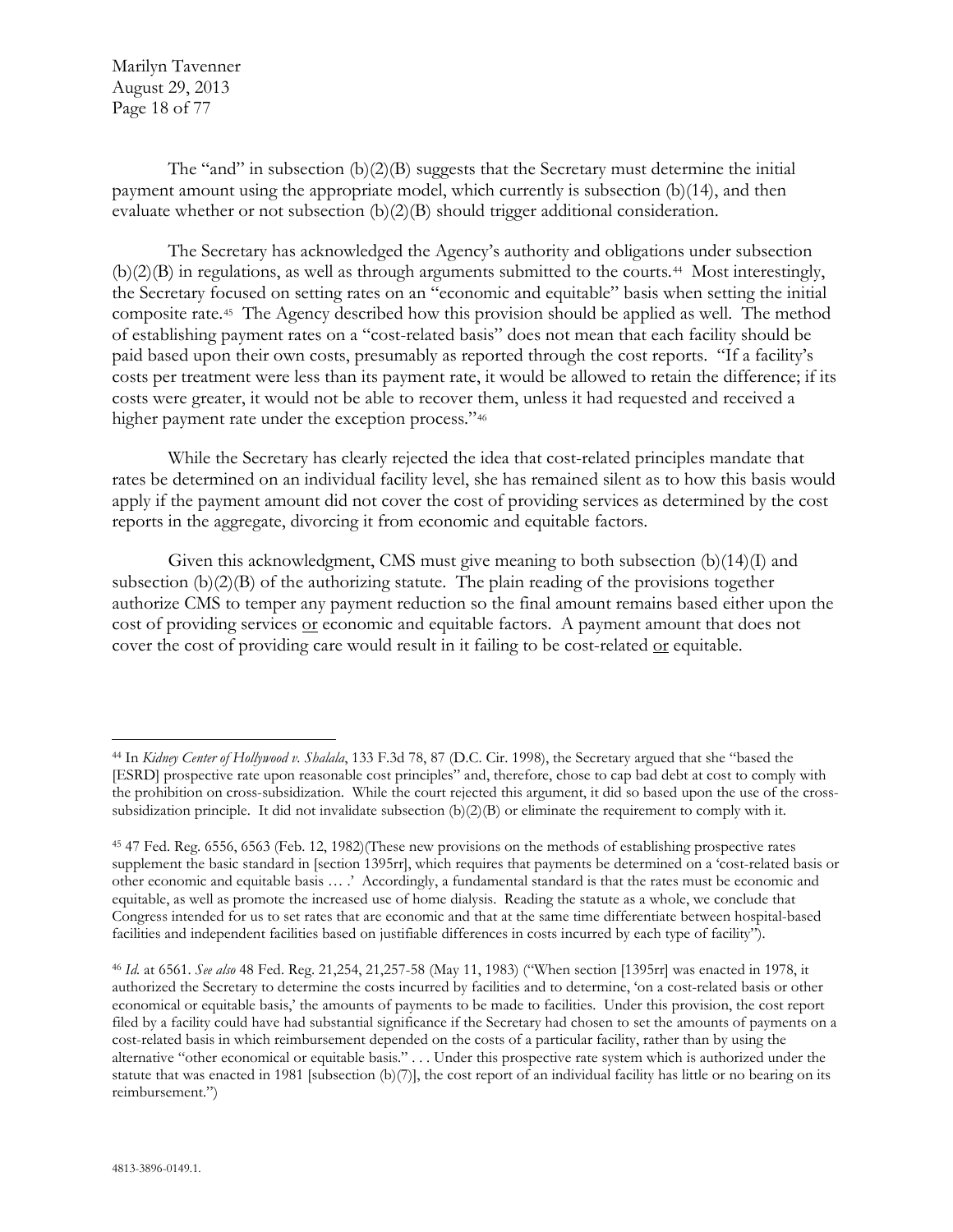# **4. CMS has clear parameters for applying the statute as a whole and ensuring that the final payment amount covers the average cost of providing care to beneficiaries with kidney failure**

CMS should undertake a three-step approach to determining the payment rate for CY 2014. First, the Agency should address the long-standing underfunding of the single payment amount, as described in section B.2. of this letter. Second, we agree that it must calculate the payment reduction referenced in subsection  $(b)(14)(I)$ , as well as the market basket update required by subsection (b)(14)(F), as well as make any other annual adjustments that are required or appropriate. Finally, it should examine the 2011 cost report data and determine if the proposed payment amount would result in a negative average Medicare margin. If this were the case, which as noted in section A of this letter, we believe it is, then CMS should adjust the payment amount to avoid this outcome and protect patient access to care. For example, CMS could evaluate various payment amounts and select the amount that would provide adequate access to appropriate care.<sup>[47](#page-18-0)</sup> We believe this guideline would allow the Agency to set the payment amount so that the average Medicare margin is zero plus some small amount to account for errors in calculation, two year lag in data, etc. We would propose this adjustment be set conservatively at 2 percent.

Relying upon the average/mean margin is the appropriate benchmark for the Agency's evaluation because many of the costs facilities incur today are not influenced by "efficiencies." For example, providing access in rural communities results in small facility sizes and higher costs that the low volume adjuster has not addressed. Facilities with high dually eligible populations face the significant problem of not being reimbursed for the 20 percent copayment in 24 States. Patient need drives the duration of dialysis and pharmaceuticals, not the size of the facility. There are also regional factors that the geographic wage index does not adequately address. These realities coupled with the facts that the historic underfunding of the program drove facilities to institute efficiencies prior to the implementation of the PPS and that there has been little innovation in this sector because of chronic underfunding suggest that it would be inappropriate to develop and use an "efficient provider" benchmark at this time.

CMS's request for comment on a potential phase-in of the payment reduction required by section 1881(b)(14)(I) signals the Agency's understanding that the proposed cut is simply too large for dialysis facilities to absorb without harming patient access and quality of care. While the kidney care community appreciates the willingness to consider a phase-in, we believe that the Agency must first address the many as-yet unresolved problems within the PPS that have resulted in the payment amount being less than what Congress required it to be by statute.

As the 2011 cost report data show, the current Medicare payment rate is insufficient to cover the cost of care for one-third of all dialysis providers. If CMS were to further reduce payments by \$30 per treatment, then more than three out of every four dialysis facilities would be operating with a negative margin. A cut of this magnitude – or a cut that reduces overall Medicare payments – will have significant and lasting negative consequences for patient access to care, as providers reduce

<span id="page-18-0"></span> $\overline{a}$ <sup>47</sup> This standard is one that MedPAC has adopted when making its recommendations to the Congress. *See, e.g.,* MedPAC, *Executive Summary in* REPORT TO THE CONGRESS: MEDICARE PAYMENT POLICY, xi (Mar. 2013).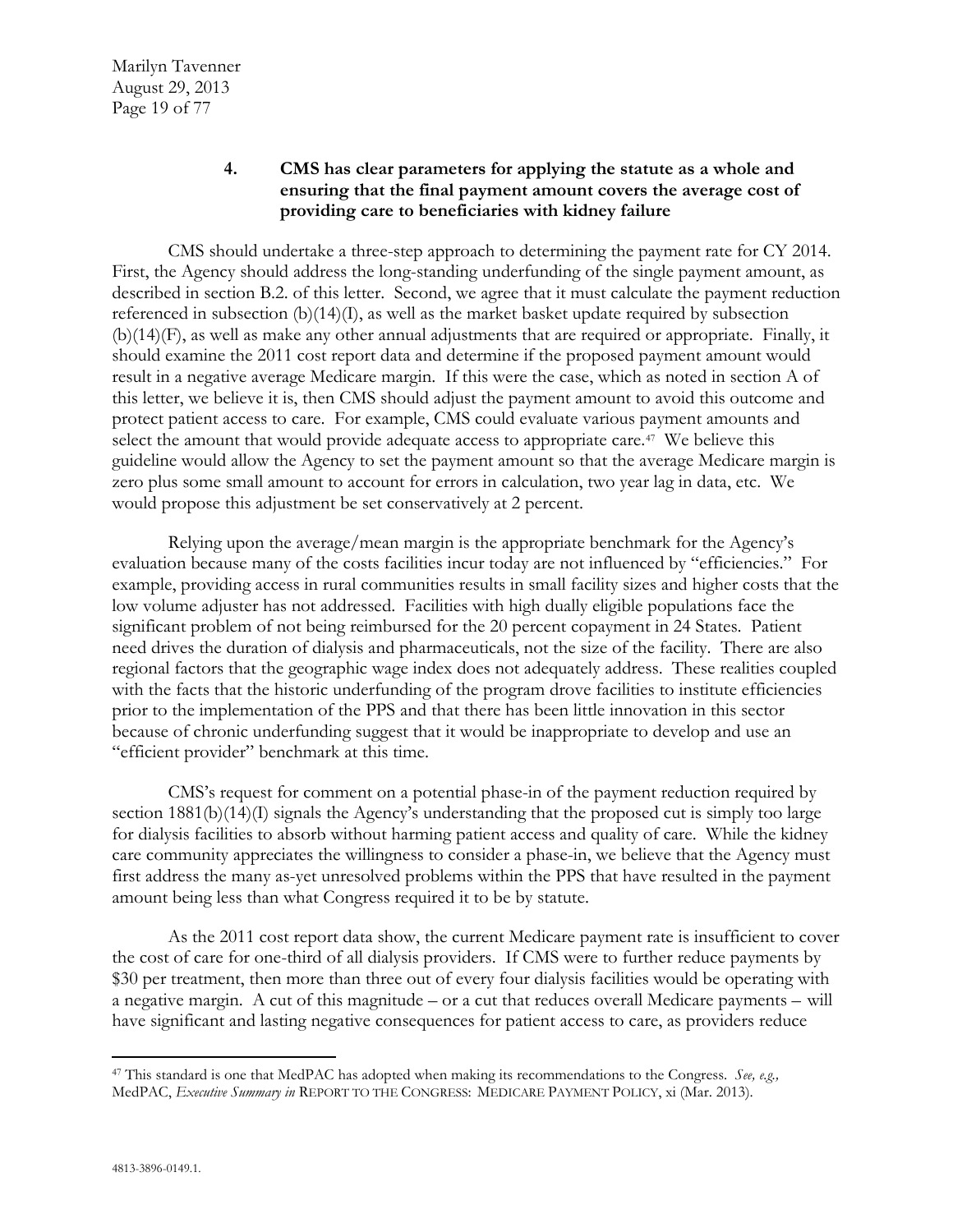Marilyn Tavenner August 29, 2013 Page 20 of 77

staff and services, consolidate operations, or even close facilities.

A phase-in cannot and should not be viewed as a substitute for making necessary corrections to the current payment system. Therefore, the Agency's priority should address the following crucial issues simultaneous with any proposed payment reduction. Specifically, CMS should:

- Account for the utilization decrease that was already taken out of the payment rate in 2011 because of the Congressionally mandated cut of 2 percent.
- Account for the intended shift of dollars from separately billed drugs to the previously underfunded composite rate that took place when the bundle was created, which is reflected in the fact that dialysis facility margins for 2011 remain steady, even as utilization for one component of the bundle changed.
- Eliminate the inappropriate and continuing loss of dollars from the base rate by revising the standardization factor, eliminating the outlier policy, removing the co-morbidity case-mix adjusters, and resolving the technical problems listed in Appendix C. Resolving or not resolving these long-standing problems will have a dramatic impact on the base rate and would influence how a phase-in would be structured.

Without knowing how the Agency plans to address these issues, it is impossible to understand the magnitude of the cut and provide meaningful recommendations about how a phasein should be structured.

Nonetheless, as the cost data presented in this letter demonstrate, the economics of this sector are extremely fragile. Even the smallest of cuts would require a phase-in over multiple years to protect access and quality. However, we underscore the fact that a phase-in does not substitute for addressing the major problem identified in this letter — namely, that dialysis facilities will be unable to adapt to a cut the magnitude of which is proposed, even if that cut is phased-in over time. A phase-in would serve only as a safety mechanism to allow CMS the opportunity to monitor the impact of any payment adjustment and reverse it in coming years to try to limit the negative impact on patients.

Therefore, the KCP strongly urges CMS first to address the problems with the payment amount identified in this letter and revise the payment reduction. Once the amount of the overall payment rate is known, the community stands ready to work with the Agency to determine the appropriate structure of a phase-in. The Agency could achieve this pathway by publishing an interim final rule with comment.

#### **III. KCP supports removing barriers to all modalities of home dialysis**

KCP supports efforts to ensure patient choice and informed decision-making as patients seek treatment for kidney disease and kidney failure. One important decision is which dialysis modality they select to use for their treatment. KCP supports efforts to ensure that patients have access to their preferred treatment modality and to remove barriers that might discourage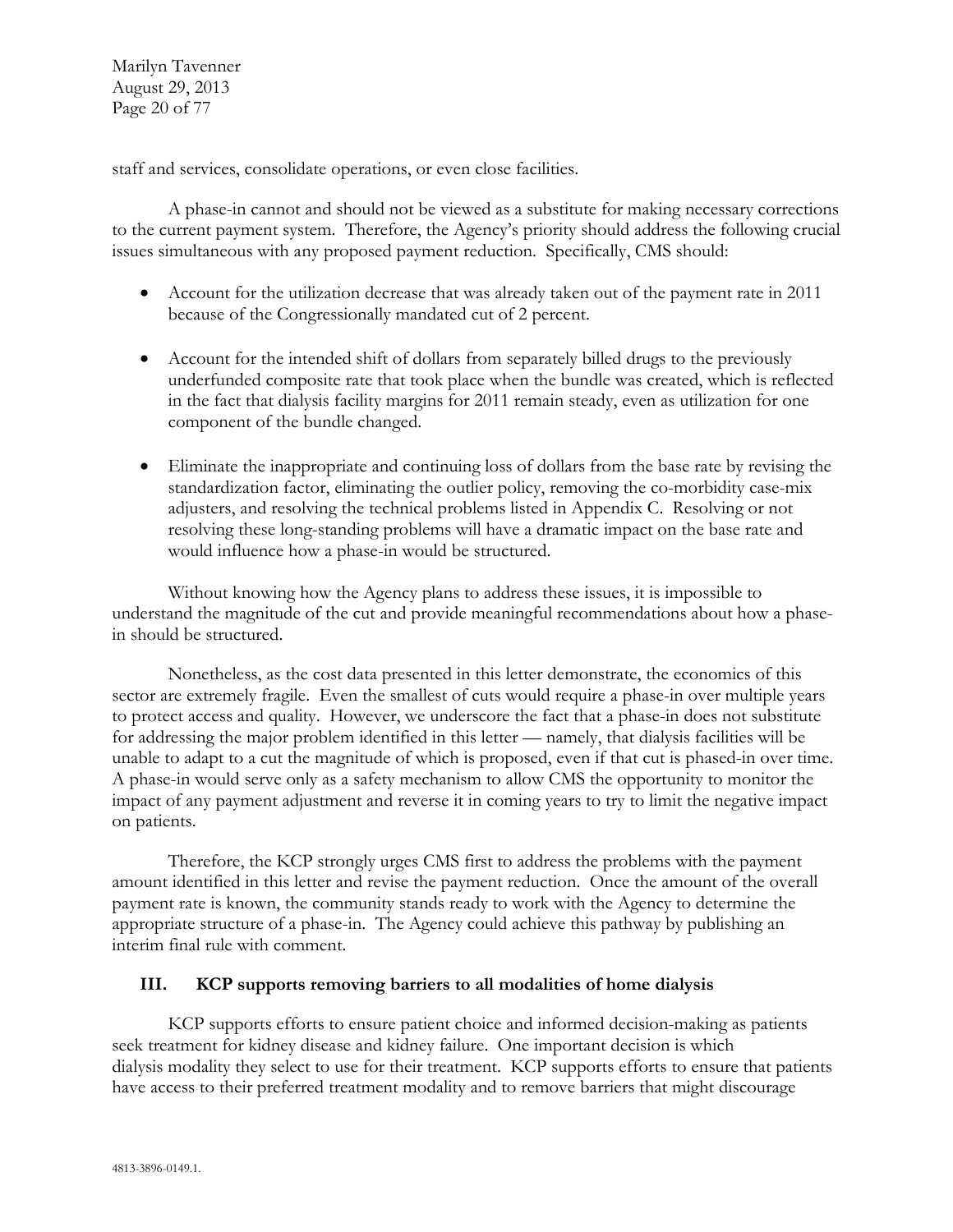Marilyn Tavenner August 29, 2013 Page 21 of 77

patients from pursuing certain modalities, including home dialysis. To accomplish this goal, federal policies must be aligned with the following principles.

First, these policies should be consistent with, and respectful of, the patient-physician relationship, as well as the relationship between patients, providers, facilities, and other health care professionals. They must also recognize the role of providers outside the kidney care community, such as primary care physicians and internists; acknowledge that multiple health care professionals influence patients' decisions even before patients develop kidney failure; and encourage early referral to nephrologists. Second, they should provide for and/or support the clinical and educational needs of patients. Third, policies should improve health care professional training programs to include more information about all treatment modalities, including home dialysis and transplantation. Fourth, efforts should be made to align quality and educational initiatives to ensure that there are no inappropriate barriers that reduce or impede access to any treatment option. Fifth, policies should balance the needs of patients with the administrative or clinical requirements placed on providers in a way that is operationally feasible. Sixth, policies should account for variations in individual patient care regimes, promote patient choice, and support patient decision-making. Finally, policies should maintain the integrity of the ESRD bundled payment such that the base payment rate for dialysis is protected and not reduced in an effort to expand coverage for new services or products by shifting existing funding amounts.

The proposal to "holdback" a portion of a facility's home dialysis training payments does not adhere to these principles. Accepting the responsibility to receive home dialysis is a very personal decision for patients and their families. It is also one that depends upon a variety of clinical factors that may change over time. Implementing a policy that imposes a financial penalty when a patient decides no longer to pursue home dialysis but to instead receive treatment in a center would create an inappropriate disincentive for both facilities and patients. Patients who want to receive home dialysis and meet the clinical criteria, as well as the other factors necessary to make home dialysis feasible, should be allowed to seek such care. They should also be permitted to stop such treatments when they or their physicians decide it is no longer right for them. Financial penalties would inappropriately interfere with this decision-making process.

KCP appreciates and supports the efforts to increase the number of patients receiving dialysis at home. As the 2011 CMS Claims Monitoring Data show, the implementation of the ESRD PPS has resulted in an increase of beneficiaries receiving home dialysis. As noted in Section II, a draconian cut to the PPS payment rate would jeopardize this important gain in patient care, along with improvements in other quality indicators. Thus, we also urge the Agency once again not to disrupt the progress made in home dialysis by inappropriately cutting the payment rate for treatments overall. In addition, the Agency should update the home dialysis training adjuster, as KCP has recommended in previous comment letters. The update applied to the base rate should also be applied to the training adjuster so that it keeps pace with the cost of providing care. In terms of payment policy, taking these two steps would be more effective in continuing to expand the use of home dialysis than a holdback policy.

KCP also appreciates that CMS requested comments on the cost of providing home hemodialysis (HDD) services. On behalf of one of the KCP member companies, The Moran Company reviewed 2010 CMS cost reports and found that the average cost of a HHD training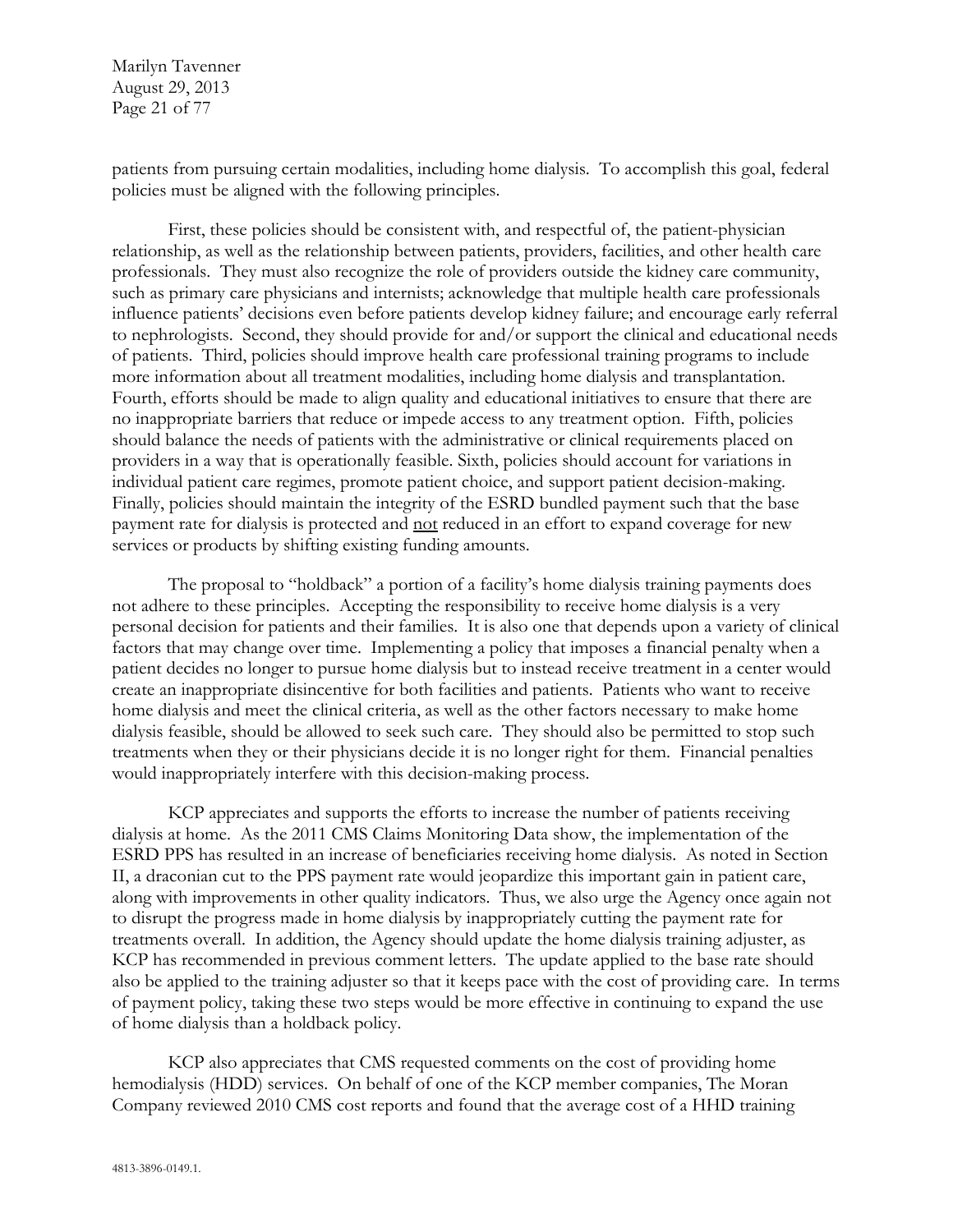Marilyn Tavenner August 29, 2013 Page 22 of 77

session for all centers providing HHD services was \$438.17 (including treatment and training, exclusive of IV pharmaceuticals), representing \$251.75 in additional costs when compared to an average HD treatment without training at these centers (\$186.42, again, exclusive of IV pharmaceuticals)[48](#page-21-0). This added \$251.75 in cost exceeds the current add-on training payment of \$33.44. The discrepancy between the cost and the payment amount appears to be due to an incorrect assumption that HDD training requires only one hour of nursing time. This is another example of how the payments for the system are underfunded.

As CMS reviews payments for home dialysis training generally, we ask that the Agency establish training rates that are more closely related to the actual cost of providing the service. KCP supports increasing the payment amount for the training add-on, but only if it is done by adding new money to the system. The increase cannot be made in a way that removes funds from the current bundled payment amount.

#### **IV. Conclusion**

In sum, KCP strongly urges CMS to protect beneficiary access to high quality dialysis services by ensuring that the payment rate for CY 2014 covers the average cost of providing such care. As the 2011 cost report data show, the proposed CY 2014 payment rate would fall far short of doing so. While the Agency is required to calculate the change in utilization of certain drugs and biologicals taking into account the price of these items, the Agency is not required to make a dollarfor-dollar cut based upon that calculation. In making this calculation, it should take into account changes in utilization that were already built into the payment system and acknowledge the bundled payment sought to end the cross-subsidization of an underfunded composite rate. Additionally, the Agency should exercise its authority and address the historical problems with the calculation of the payment rate before applying any payment reduction. While even the smallest of cuts would require a phase-in over multiple years to protect access and quality, a phase-in should not be viewed as a substitute for providing an adequate payment rate that covers the cost of providing life-sustaining care to beneficiaries. As always, we appreciate the Agency's willingness to work with KCP on these important issues.

## Part 2: KCP Comments on the QIP PY 2014 and PY 2015 Proposed Rule

KCP appreciates the opportunity to offer comments on the QIP provisions of the Proposed Rule. At the outset, we wish to reiterate our strong support for linking payment to the quality of care provided. As noted in Part 1, the ESRD PPS has provided facilities with the flexibility to improve patient quality of care, which the QIP and other claims-based data monitoring programs have shown. Even though we continue to urge the Agency to find a way to incentivize quality attainment and improvement rather than solely focusing on penalizing facilities, we are pleased that the Agency continues to work with us to refine the program. We remain committed to improving care for all individuals with kidney disease in a way that will reduce overall Medicare costs.

 $\overline{a}$ 

<span id="page-21-0"></span><sup>48</sup> The Moran Company, "Analysis of Home Hemodialysis Maintenance and Training Costs Compared to Other Dialysis Modalities in the Medicare Program", August 2013. These findings are consistent with a 2010 Moran Company Study of 2006 cost reports previously provided to the Agency, which found a per HHD training session cost of \$430.29 versus a per session HD cost of 208.82, representing \$221.47 in additional costs.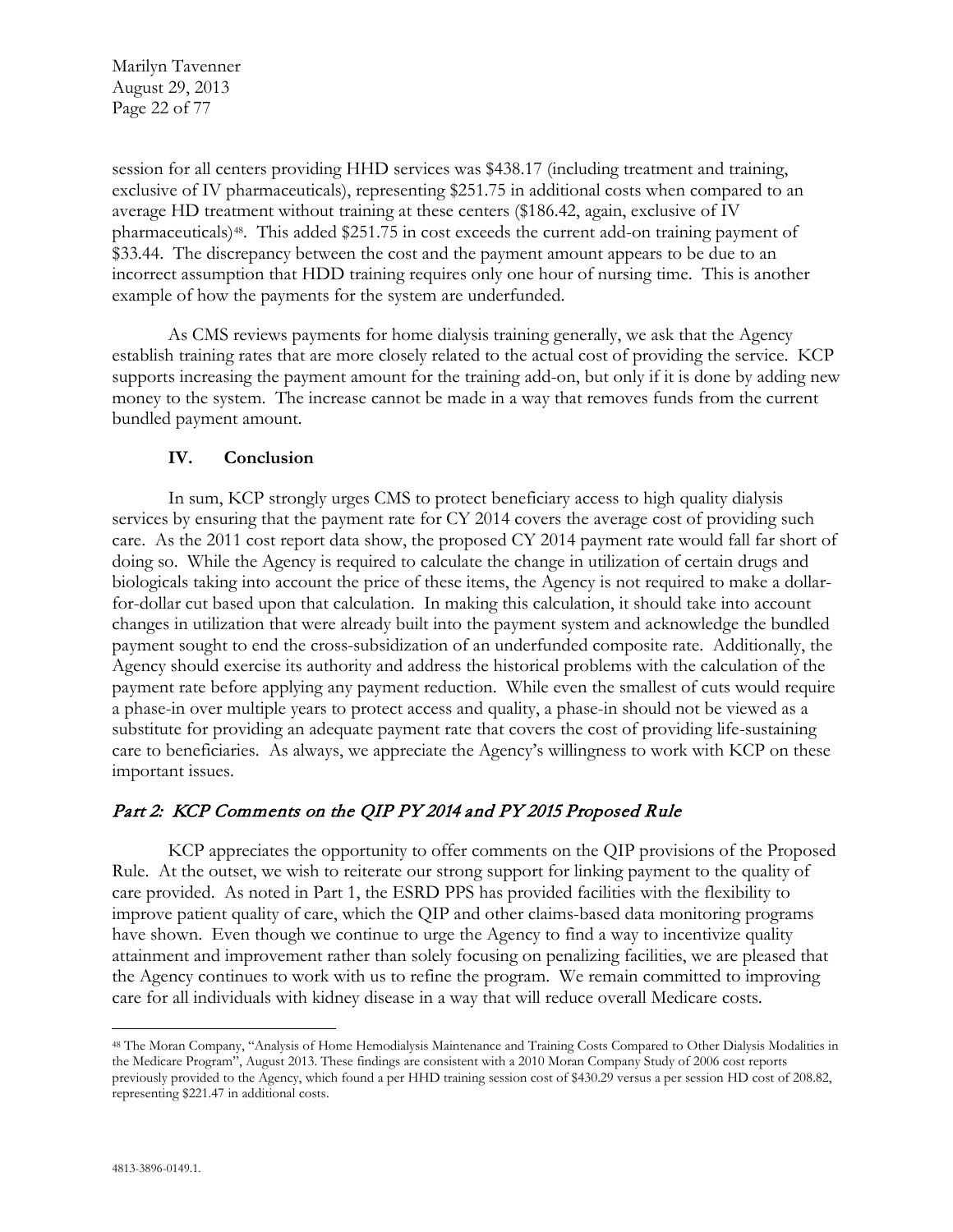Marilyn Tavenner August 29, 2013 Page 23 of 77

However, as noted in Part 1, facilities can continue to improve only if the payment rate for their services covers the cost of providing care.

Although KCP continues to support the QIP generally, we remain concerned about certain aspects of the program that remain unresolved, despite our ongoing discussions with the Agency about them. In this regard, we suggest that CMS adopt the following recommendations in the final rule for PY 2016:

- For the QIP overall, CMS should:
	- o Establish a consistent minimum set of exclusions that apply to all measures;
	- o Refrain from relying upon CROWNWeb until the problems that continue to plague the system are resolved; and
	- o Adopt a more transparent approach by providing the data and assumptions used to calculate the rate of improvement and performance benchmarks for all measures at the time of publication of the proposed rule to allow stakeholders the opportunity to assess the impact on facilities.
- For PY 2016, CMS should:
	- o Maintain the anemia management hemoglobin  $>12 d/gL$ , the adequacy of dialysis, and vascular access measures;
	- o Provide clarification on proposed modifications to the specifications for the mineral metabolism and anemia management reporting measures;
	- o Adopt additional modifications to the proposed mineral metabolism and anemia management reporting measures, as well as the ICH CAHPS measure;
	- o Not adopt the patient informed consent for anemia treatment, the use of iron therapy for pediatric patients, and co-morbidity data measures;
	- o Not adopt the hypercalcemia measure as a clinical measure, but rather include it as a structural reporting measure;
	- o Not move the NHSN bloodstream infection measure from a structural reporting measure to a clinical measure;
	- o Adopt a minimum sample size of 26 patients for reporting and exclude the small numbers adjustment;
	- o Revise the weighting of the PY 2016 measures; and
	- o Use a different scoring model for measures with highly compressed performance ranges.
- For future rulemakings, CMS should work closely with the kidney care community to develop a comprehensive strategic plan for measure development, adoption, and retirement/removal.

We also call on CMS to provide the underlying data necessary to evaluate the Proposed Rule. We understand that Healthcare Management Solutions (HMS) has submitted to CMS its report on the validity and reliability of CROWNWeb data. While we requested that such data be publicly released before the QIP was finalized, it has not been. The validity and reliability of the data source is central to the ability to fairly judge performance on individual measures, as well as the structure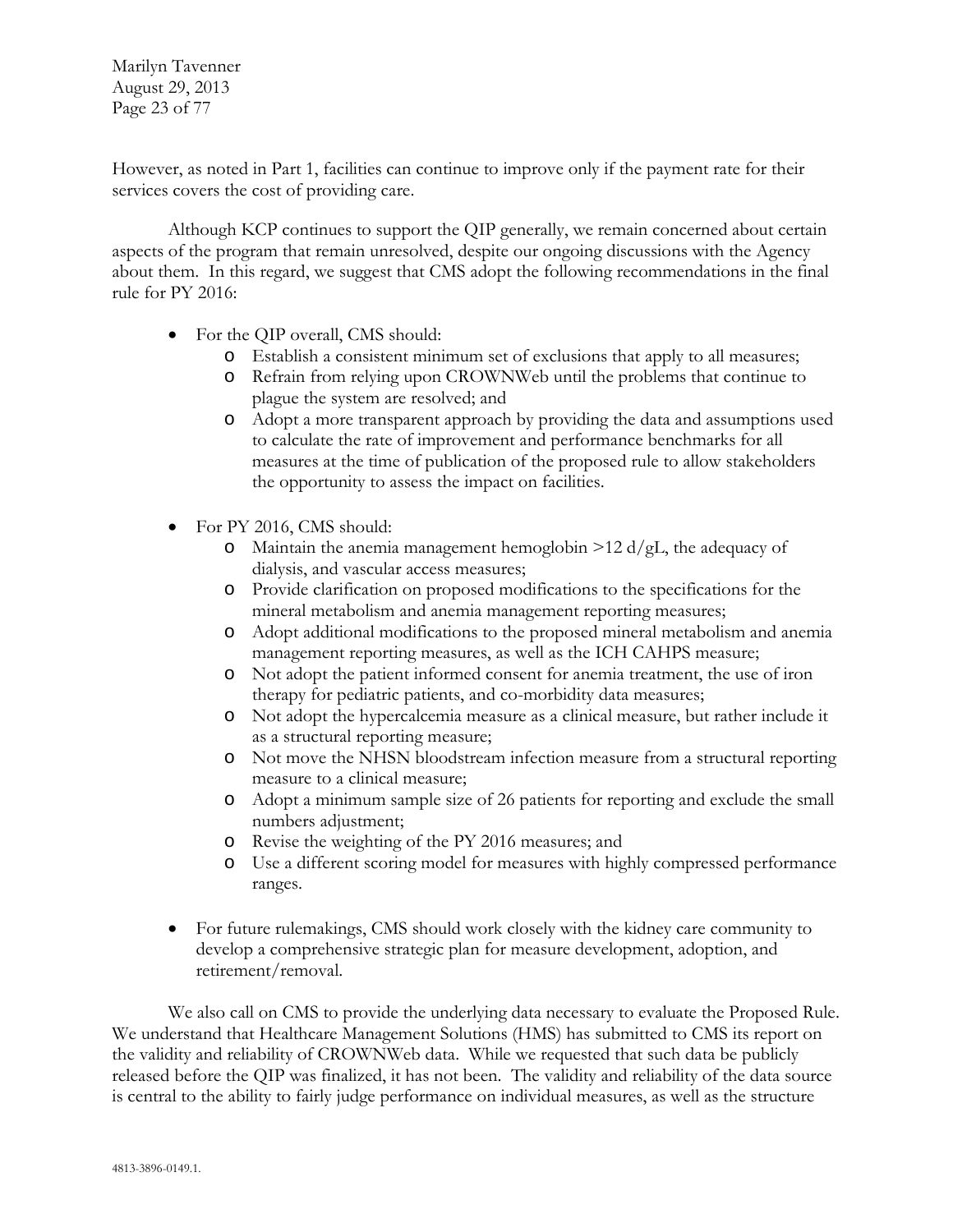Marilyn Tavenner August 29, 2013 Page 24 of 77

and scoring. Without such providing such data, the Agency has not met its obligations under the Administrative Procedures Act.

# **I. CMS should address three overarching issues to bring consistency and transparency to the QIP**

As we have stated in previous comment letters, KCP strongly encourages the Agency to address three overarching issues that would significantly improve the QIP. First, the Agency should develop and apply a consistent minimum set of exclusions for all measures. Second, it should address ongoing problems with CROWNWeb and not rely upon that data until the problems are resolved. Third, it should improve transparency and allow for the opportunity for meaningful comment by providing the data and assumptions used to calculate the rate of improvement and performance benchmarks for all measures, as well as other aspects of calculating the total performance score. This should occur at the time of publication of any proposed rule to allow stakeholders the opportunity to assess the impact on facilities.

# **A. The Agency should establish a consistent set of minimum exclusions that apply to all measures**

As we have noted historically, the issue of including or excluding patients from a particular measure is a critical one. While KCP's direct experience as measure developers teaches us that many of these decisions should be made on an individual measure level, it is also true that there should be a global set of exclusions that would apply consistently to all measures related to the treatment of ESRD patients. Thus, we again urge CMS to adopt a set of minimum global exclusions that would be automatically applied to all measures, unless there is a specific clinical or operational reason they should not be. There may be instances when some measures may require additional exclusions, such as those related to the number of days a patient has been receiving treatment (either as a new patient or when returning to dialysis after transplant). KCP believes such a tailored approach is necessary when clinically appropriate.

To this end, KCP recommends that CMS adopt the following global exclusions and apply them to all (meaning both clinical and reporting) measures in PY 2016:

- Beneficiaries who are regularly treated by the facility and who fit into any of these categories:
	- Beneficiaries who die within the applicable month;
	- Beneficiaries who receive fewer than 7 treatments in a month;<sup>[49](#page-23-0)</sup>
	- Beneficiaries receiving home dialysis therapy who miss their in-center appointments when there is a documented good faith effort to have them participate in such a visit during the applicable month;
- Transient dialysis patients;<sup>[50](#page-23-1)</sup>

<span id="page-23-1"></span><span id="page-23-0"></span> $\overline{a}$ <sup>49</sup>*See* CMS, Transmittal 2311, "Implementation of the MIPPA 153c End Stage Renal Disease (ESRD) Quality Incentive Program (QIP) and Other Requirements for ESRD Claims" 50.9 (Sept. 23, 2011).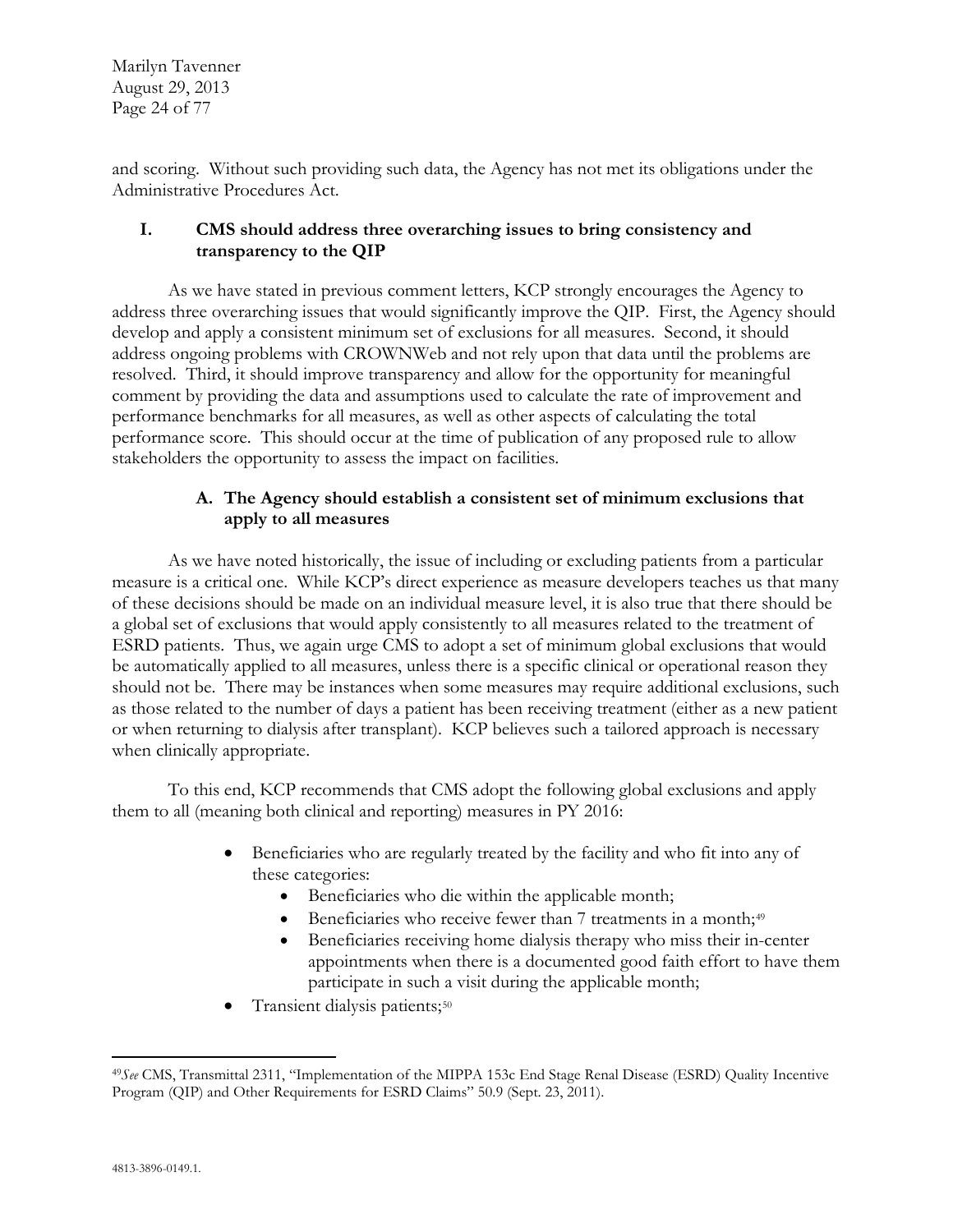Marilyn Tavenner August 29, 2013 Page 25 of 77

- Pediatric patients (unless the measure is specific to pediatric patients); and
- Kidney transplant recipients with a functioning graft.

These recommended exclusions seek to target the measures to those beneficiaries who regularly receive care from a facility. They are consistent with exclusions included in CMS's own measures that the National Quality Forum (NQF) endorsed in 2007, CROWNWeb, and the urea reduction ratio (URR) reporting specifications.<sup>[51](#page-24-0)</sup>

We also reiterate our concerns about the minimum number of treatments a beneficiary must receive to be included in the measure. CMS has recognized previously that there are instances during which a facility may not be able to draw a beneficiary's blood because the beneficiary is not present for other treatments during the month.[52](#page-24-1) As health professionals know, consistent interaction is required to monitor patient conditions, modify treatment protocols, and evaluate the impact of such changes. Just as CMS recognized that transient patients—i.e., beneficiaries who receive fewer than 7 treatments in a month—should be excluded from the reporting measures, so should this exclusion be applied to clinical measures.

Another concern is that beneficiaries who receive only two treatments in a particular month will likely miss the scheduled blood draw. This is particularly a concern for the Kt/V measure. In some instances, a facility might be able to make it up, but if the draw is scheduled for the middle or end of the month and the patient comes to the facility only during the first week, the facility will not have the opportunity to reschedule the draw and will be inappropriately penalized under the QIP. This is particularly true if the laboratory results were recently drawn from the prior month and no clinical indication existed for repeating the blood sample. Furthermore, absence from the facility resulting from hospitalization is not easily predictable within the first two treatments of each month when an expectation exists that the patient would have their blood sampled later during the month. As we have noted in the past, it is neither possible nor appropriate to assume that facilities can or should obtain such data from hospitals or other providers. Our experience with trying to obtain documentation required to claim the co-morbidity case mix adjusters has demonstrated that other providers do not share such data readily and there is as of yet no seamless electronic medical record that would promote such coordination.

Another exclusion that we urge the Agency to apply to all measures is one for transient patients. NQF-endorsed measures expressly exclude transient patients,[53](#page-24-2) as have other CMS

<span id="page-24-0"></span><sup>51</sup>*See id.*

 $\overline{a}$ 

<span id="page-24-1"></span><sup>52</sup>*See* 77 Fed. Reg. 40952, 40968 (July11, 2012).

<sup>50</sup>*See, e.g.,* NQF #0261 Measurement of Serum Calcium Concentration (denominator exclusions include transient dialysis patients, pediatric patients, and kidney transplant recipients with a functioning graft).

<span id="page-24-2"></span><sup>53</sup>*See* NQF #0261 Measurement of Serum Calcium Concentration & NQF # 0255 Measurement of Serum Phosphorous Concentration.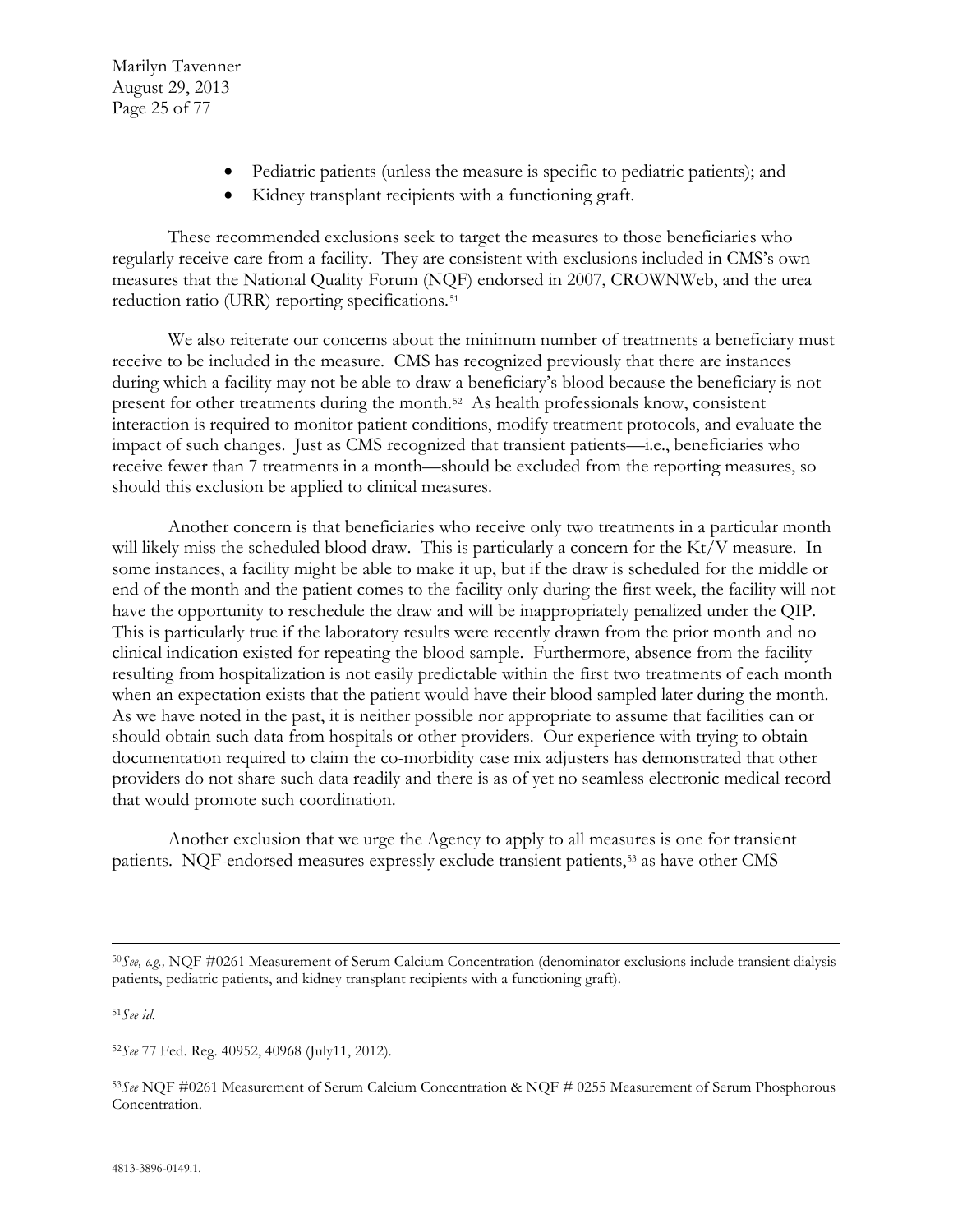Marilyn Tavenner August 29, 2013 Page 26 of 77

measures, such as the urea reduction ratio (URR).[54](#page-25-0) The claims form also distinguishes reporting URR values for patients who receive dialysis six days or less in a facility in a month.<sup>[55](#page-25-1)</sup>

We offer an additional exclusion to address the concern that home dialysis patients, who are often independent, may not always believe they need to visit an in-center facility each month to be monitored. While we agree that dialysis facilities should do everything in their power to encourage these patients to actively participate in such visits, the reality is that some patients may not always believe such a visit is medically necessary. Furthermore, the patients treated at home historically present with better outcomes, and there is little evidence to indicate that their prognosis will further improve if they make sure to come in for a medical visit during the month as opposed to a few days after the calendar month has ended. In these instances, we suggest a balanced approach that would allow facilities to exclude home dialysis patients who miss a visit but only when the facility has made a good faith effort to have the patient come into the facility and has documented it. There is precedent in both federal privacy and fraud and abuse law for using a documented good faith effort to acknowledge that providers may not always be able to control the behavior of others.[56](#page-25-2) Thus, we believe this compromise would address CMS's desire to make sure that facilities work with home dialysis patients to receive medically necessary monitoring, while not penalizing the facilities if a patient refuses to come in.

In addition, we encourage the adoption of an exclusion for kidney transplant recipients with a functioning graft, which the NQF-endorsed measures also contained.

Establishing appropriate exclusions is consistent with the measure harmonization promoted by NQF through its voluntary consensus-based process. It is also the right approach to incentivize high quality care while addressing the problem of accounting for patients who may receive treatment at a facility, but who are not consistently present to allow facilities to provide the level of care anticipated by the measures. Therefore, we strongly recommend that CMS adopt these global exclusions for all measures to ensure that these beneficiaries are not included in the denominator.

## **B. The Agency should avoid relying upon CROWNWeb data as a source for the QIP until the problems with CROWNWeb are fully resolved**

KCP remains concerned that CROWNWeb will not provide an adequate reporting system for the measures. It is also inappropriate to rely upon CROWNWeb data to establish performance benchmarks for attainment and improvement, in particular when the results from the reliability and

 $\overline{a}$ 

<span id="page-25-0"></span><sup>54</sup>*See* Quality Measure Specifications for PY 2013 and PY 2014 ESRD QIP Final Rule, 76 Fed. Reg. 70228 (Nov. 10, 2011).

<span id="page-25-1"></span><sup>55</sup>*See* CMS, Transmittal 2311, "Implementation of the MIPPA 153c End Stage Renal Disease (ESRD) Quality Incentive Program (QIP) and Other Requirements for ESRD Claims" (50.9 (Sept. 23, 2011).

<span id="page-25-2"></span><sup>56</sup>For example, the HIPAA Privacy Rule requires that covered entities obtain an acknowledgment of receipt of the Notice of Privacy Protection from their patients/enrollees, but accepts a documented good faith effort if a patient/enrollee does not sign the acknowledgment form. *See* 45 C.F.R. § 164.520. Federal fraud and abuse laws similarly allow some providers to use a good faith effort to obtain a physician certification statement (PCS) in some instances. *See* 42 C.F.R. § 410.40.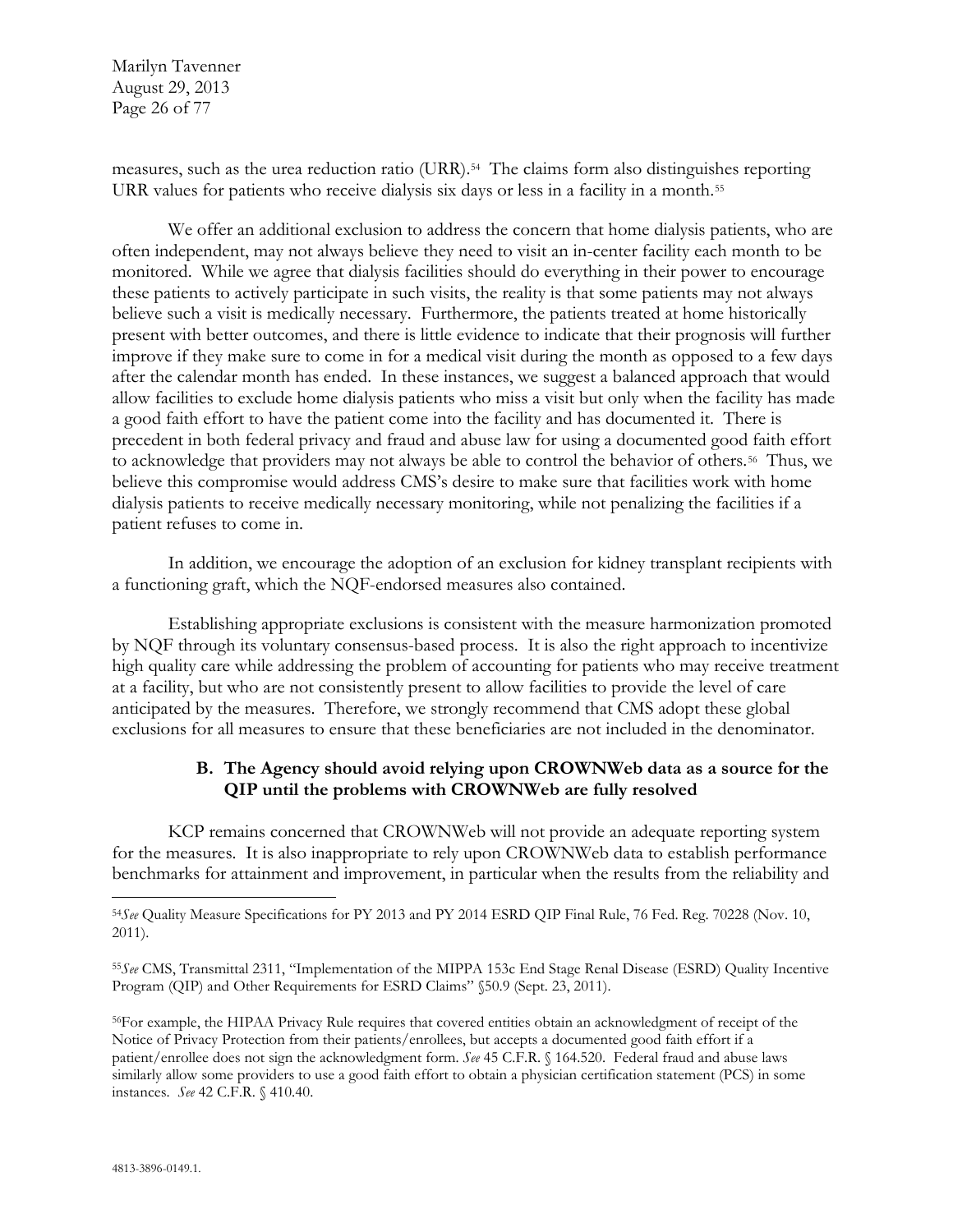Marilyn Tavenner August 29, 2013 Page 27 of 77

validity study that CMS has contracted for through HMS has not been completed and made publicly available. These inconsistencies make it inappropriate to rely on the CROWNWeb data to establish performance standards. Even though our members continue to work closely with CMS to try to address the problems with the system, these problems have not yet been resolved. Because of these problems, the data collected through CROWNWeb must be demonstrated as reliable and valid through public release of the HMS study.

There are three specific CROWNWeb problems that lead to the overall concerns expressed by KCP historically. First, since CROWNWeb was launched, there have been a myriad of change requests that modify how data are submitted. The almost constant changing of these business rules means that there has not been a consistent set of rules under which data are collected, making the data collected unreliable for setting performance standards and benchmarks. Second, the CROWNWeb team reports that they have approximately 90 percent of facility data – not 100 percent. Not having all of the data when measure performance standards are set at 93 percent or higher means that if the CROWNWeb system "kicks out" a particular patient and/or data for a particular patient, the facility could be found not to meet the QIP standard not because of a clinical performance issue but because of a problem with CROWNWeb. Furthermore, it opens the possibility of "gaming the system" by manually and preferentially excluding the data for patients who fail to meet a particular goal, while keeping within the range of "missing data" for dialysis facilities – particularly for measures that have a narrow performance gap where a few patients or patient-months can determine whether a facility has a perfect score or no points. Finally, there is still a problem with accurate reconciliation with dialysis census data and the patient counts in CROWNWeb. If the attribution of patients to a facility is wrong, again a facility may be penalized under the QIP because of a process, rather than a quality, problem. These problems demonstrate that CMS should not rely upon CROWNWeb for setting performance standards and benchmarks or to collect individual patient-level data to evaluate facility performance in the QIP. These problems do not affect the use of CROWNWeb for collecting facility level attestations.

Thus, KCP urges the Agency not to rely upon CROWNWeb until the data collected are demonstrated, through release of the HMS report, as reliable and valid for patient-level measures in the QIP. We urge the Agency to undertake the following steps that would address the primary concerns raised by the community:

- 1) Reconcile the patient attribution so that facility and CROWNWeb lists are identical;
- 2) Ensure that less than 1 percent of the data are "kicked out" before using the CROWNWeb data for the QIP; and
- 3) Establish clear business rules that will remain in place for at least 1 year to allow for the consistent collection data before the data are used for the QIP.

# **C. The Agency should provide the data and assumptions used to calculate the rate of improvement and performance benchmarks for all measures to allow stakeholders to have the opportunity to assess the impact on facilities**

As we have discussed previously with the CMS staff overseeing the QIP, the proposed and final rules for the QIP have not provided sufficient data and explanation to allow the kidney care community to understand the methodology underlying the models used to estimate QIP payment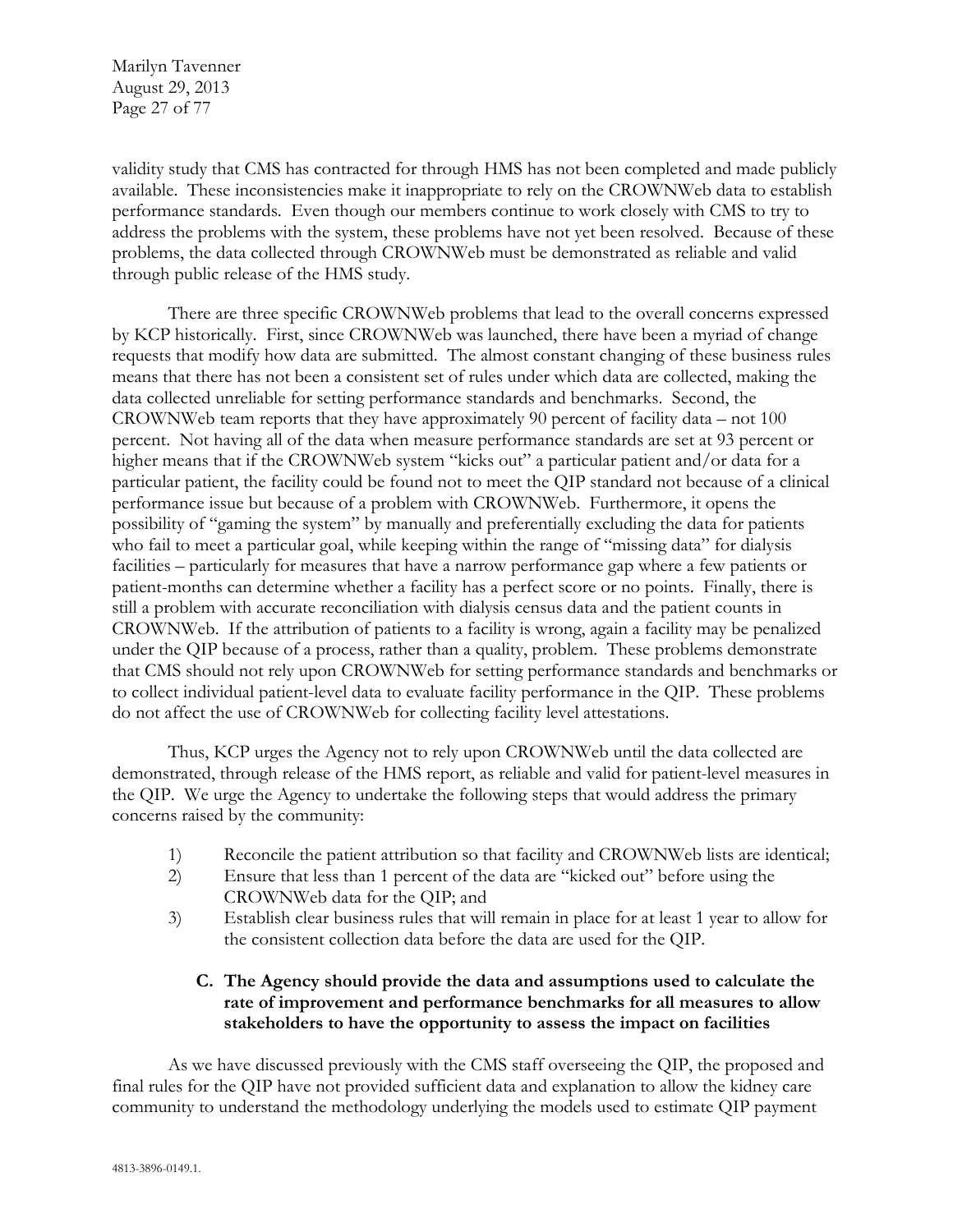Marilyn Tavenner August 29, 2013 Page 28 of 77

adjustments and the calculation of the total performance score. Our consultants have not been able to replicate the results set forth in the rules because key data elements are missing or there are gaps in the explanation of the methodology that require making assumptions to get to the results set forth in the rules. Therefore, our ability to offer meaningful comment on the Proposed Rule is limited. Simply put, there is a lack of publicly available data and a series of gaps in the explanation of the methodology.

In order to provide meaningful comments under the Administrative Procedure Act requirements, the community needs to have the data and know the assumptions CMS uses in its modeling. Thus, we again ask that CMS make public the data upon which it relies to develop the performance standards (both the performance benchmarks and rate of improvement) and estimate the distribution of penalties. We also urge CMS to release at least the range of, if not the actual, standard error values used in the small sample size adjustment calculations. Not having this information makes it impossible to evaluate the performance standards and benchmarks, as well as the impact of individual measures on facilities with small numbers of patients. CMS should make available the CROWNWeb data set that the contractor relies upon for measure development, which would be consistent with how the Agency historically provided Dialysis Facility Compare data and other provider claims files.

#### **II. KCP supports the continued use of the anemia management hemoglobin >12 d/gL, the adequacy of dialysis, and vascular access measures for PY 2016**

KCP supports CMS's proposal to maintain three current QIP measures for PY 2016; however, as described below in the section addressing the weighting of measures we continue to urge the Agency to place more weight on the catheter reduction metric because of its significant impact on patient morbidity and mortality.

KCP continues to support inclusion of the hemoglobin greater than 12 g/dL measure in the QIP.[57](#page-27-0) In light of FDA guidance this measure remains important to patient care.

We continue to support the use of Kt/V as the measure for adequacy of dialysis for both adult and pediatric patients. As we have previously commented, the clinical literature demonstrates that Kt/V is the outcome metric upon which practitioners primarily rely when making treatment decisions related to adequacy.

KCP also strongly supports the inclusion of vascular access measures.<sup>[58](#page-27-1)</sup> Reducing catheters in favor of a permanent access (ideally, an AV fistula, but in some instances a clinically appropriate graft) is arguably the most important factor in improving patient outcomes. Yet, we remain concerned that the Agency has not addressed previous comments regarding the negative clinical impact created by having fistula and catheter measures without a graft measure. By not including a graft measure, the vascular access type composite measure creates a disincentive for using this clinically appropriate access even when it is in the best interest of a patient. We have previously, and

<span id="page-27-1"></span>58*See id.*

 $\overline{a}$ 

<span id="page-27-0"></span><sup>57</sup>*See* 78 Fed. Reg. at 40857.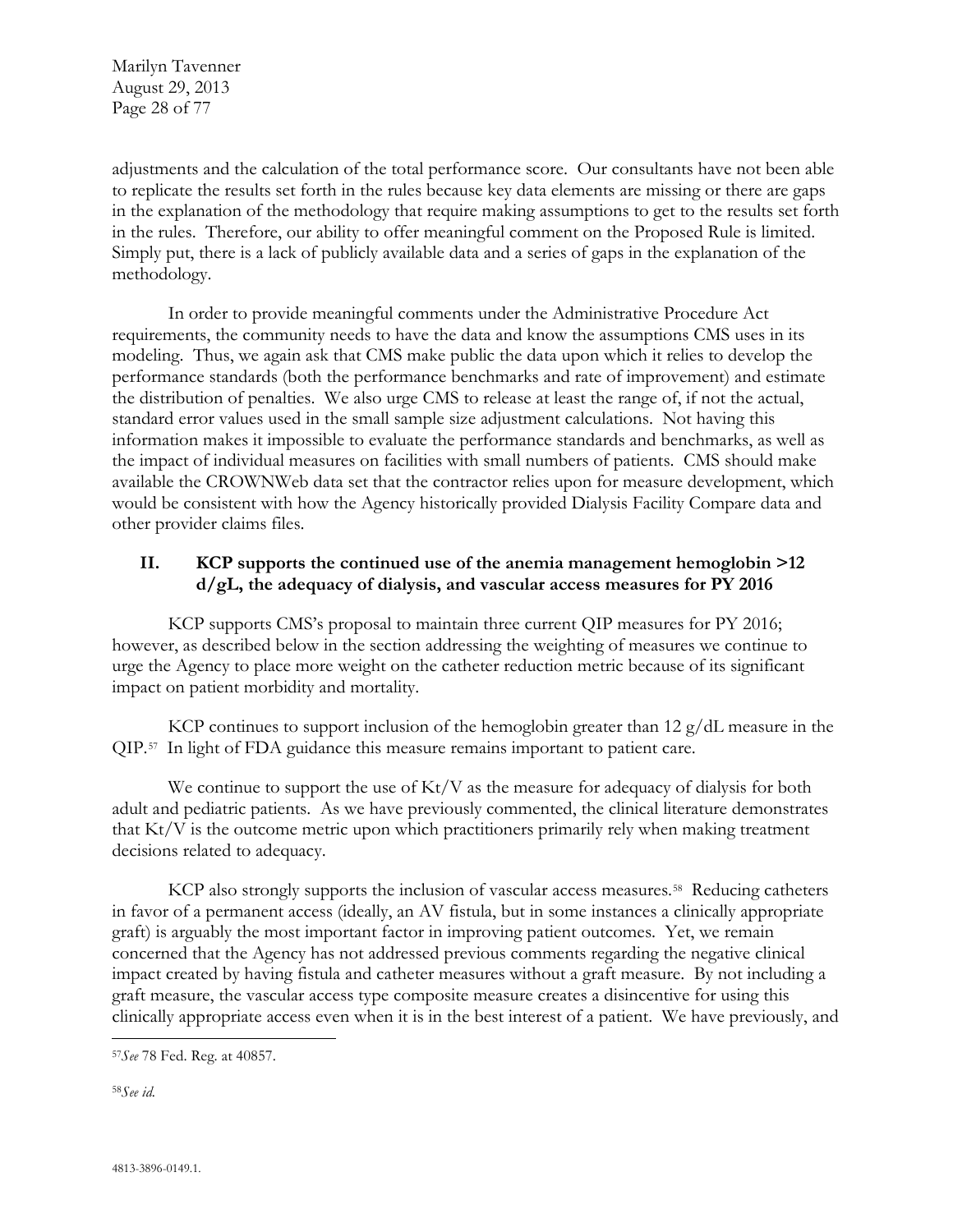Marilyn Tavenner August 29, 2013 Page 29 of 77

repeat again this letter, encouraged the Agency to adjust the weighting of the catheter measure as an interim way to address the concern. Thus, KCP encourages the Agency to work with the kidney care community to develop a graft measure over the long-term and in the meantime adjust the weighting within the vascular access type composite measure to more heavily weight the catheter minimization measure (two-thirds compared to one-third for the maximizing of AV fistulas).

### **III. Even though the preamble does not provide sufficient clarification to comment fully, KCP urges CMS to clarify the specifications to allow for full comment**

We appreciate the Agency's clarification as to one of our questions regarding the proposed modifications, but two of our questions remain unanswered. Thus, we reiterate them in this letter and urge the Agency to provide additional time to comment on these measures after such clarifications have been provided by issuing an interim final rule with comment. Specifically, KCP seeks clarification on the following technical issues related to the measures proposed to PY 2016:

- 1. **Exclusion Discrepancy in the Reporting Measures.** The anemia management reporting measure excludes patients not on chronic dialysis as defined by a completed 2728 form or a SIMS/CROWNWeb record. However, while all other exclusions are consistent between the two measures, the mineral metabolism reporting measure does not exclude patients not on chronic dialysis. We can discern no clinical reason as to why this exclusion would not be present in the mineral metabolism measure. Is this an oversight?
- 2. **Small Numbers for Reporting Measures.** We note that for the anemia management reporting and mineral metabolism reporting measures, language within the Proposed Rule states: "if a facility only has 1 qualifying case during the entire performance period, a facility will have to attest to that fact in CROWNWeb by January 31 of the year following the performance period in order to avoid being scored on the measure." However, the technical specifications for these measures note that facilities treating:

"fewer than 1 patient during the performance period who are (i) in-center Medicare patients who have been treated at least 7 times by the facility during the reporting month; or (ii) home dialysis Medicare patients for whom the facility submits a claim during the reporting month" are excluded.

We request that CMS clarify this discrepancy. Under a reasonable interpretation of the technical specifications, a facility with only 1 qualifying case would be required to report and would be scored on the measure. Conversely, the Proposed Rule indicates that such facilities would be required to attest to having only one patient, but would not be scored on the measure. We further note that the same language is applied within the Proposed Rule to the pediatric iron therapy reporting measure, but no corresponding exclusion is contained in the technical specifications for this measure.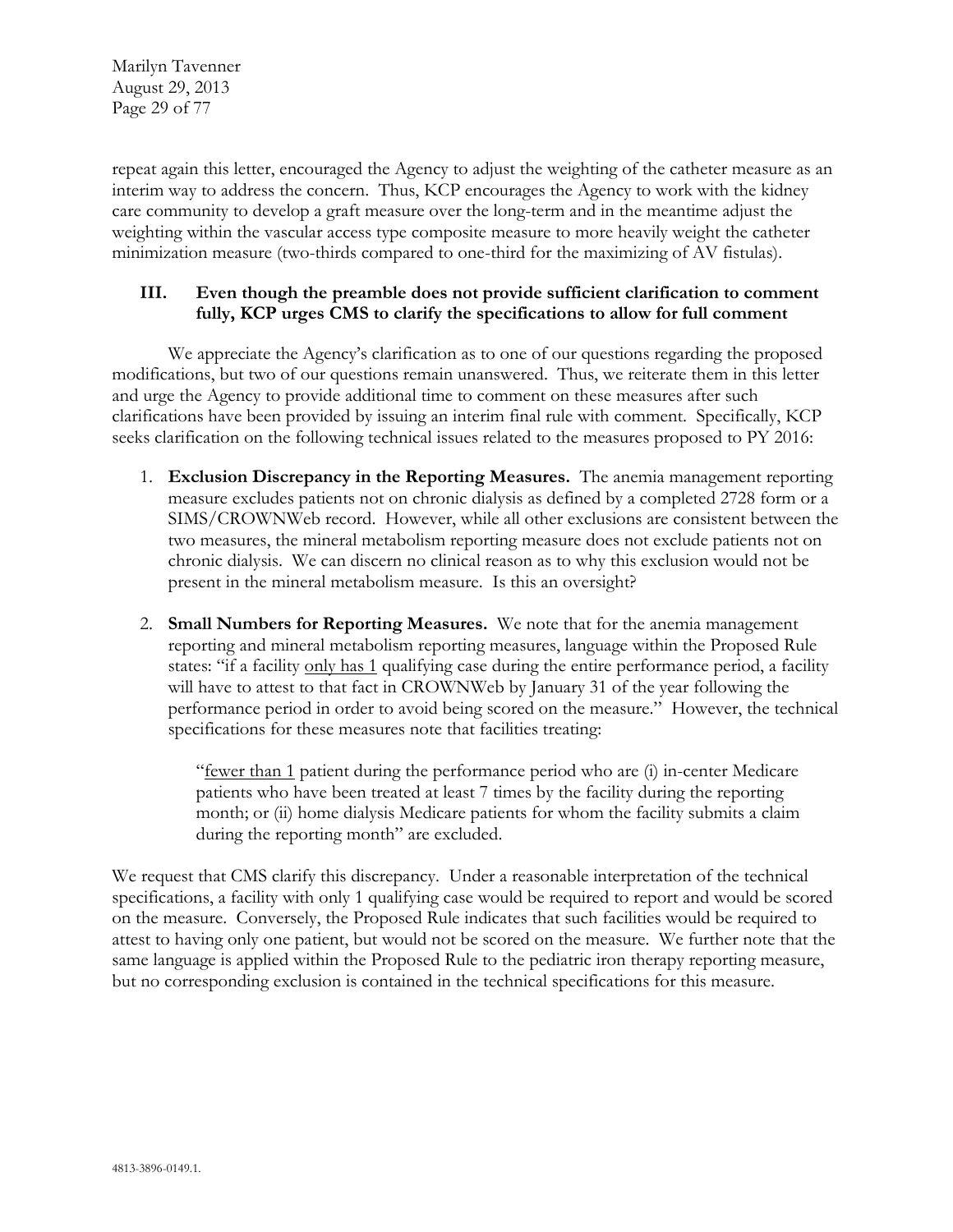## **IV. KCP recommends important modifications to the proposed mineral metabolism reporting, anemia management reporting, and ICH CAHPS measures before they are added to the PY 2016 QIP**

KCP continues to support the use of a mineral metabolism reporting measure, as well as the anemia management reporting measure. However, important modifications need to be made before CMS publishes them as final. Additionally, the community continues to have serious concerns about the ICH CAHPS measure and urges the Agency to modify it.

## **A. KCP urges CMS to make several clarifications to the proposed mineral metabolism and anemia management reporting measures before incorporating them into the PY 2016 QIP**

Generally speaking, KCP supports both the mineral metabolism and anemia management reporting measures. We agree that it is important to continue monitoring Medicare ESRD patients' mineral metabolism and hemoglobin levels. We are pleased that the measures now include home PD patients. However, there are several issues that the Agency should resolve before incorporating these measures into the PY 2016 QIP.

First, CMS should standardize the exclusions for both reporting measures. In addition to the global exclusions described in section I.A. of this letter, the Agency should also exclude patients not on chronic dialysis as defined by a completed 2728 form or a SIMS/CROWNWeb record from the mineral metabolism reporting measure. While all other exclusions are consistent between the anemia management reporting and mineral metabolism reporting measures, only the anemia management reporting measure has this exclusion. We ask that the exclusions for reporting measures be standardized.

Second, KCP has significant concerns about the reporting thresholds and small numbers that we describe in section VI of this letter. These concerns are exacerbated with the reporting measures, which now apply to n=2 to 10 patients (with room for only one missing value), whereas previously the threshold was that used across the QIP was <11. Despite the significant concerns we have expressed about the <11 threshold in the past and new evidence that we present in this comment letter on how it can unfairly penalize facilities that may legitimately miss a few patients' values, CMS has unreasonably lowered the threshold for PY 2016. We urge CMS to address the small numbers problem as described below and apply a consistent minimum number of cases (26) to all QIP measures, including these reporting measures.

Third, as we have just noted, there appears to be a conflict between the Proposed Rule and the specifications for both the mineral metabolism and anemia management reporting measures. The Proposed Rule states that a facility with 1 patient must still report an attestation, but need not report monthly. The exclusion specifications that have been posted refer to fewer than 1 patients *i.e.*, the specifications in effect say reporting must occur unless you have 0 patients. We recommend the posted specifications provide more clarity about the requirements.

Finally, regarding the specifications for both these reporting measures, we note the measure specifications refer to SIMS records as a source of data. Our understanding is that SIMS has been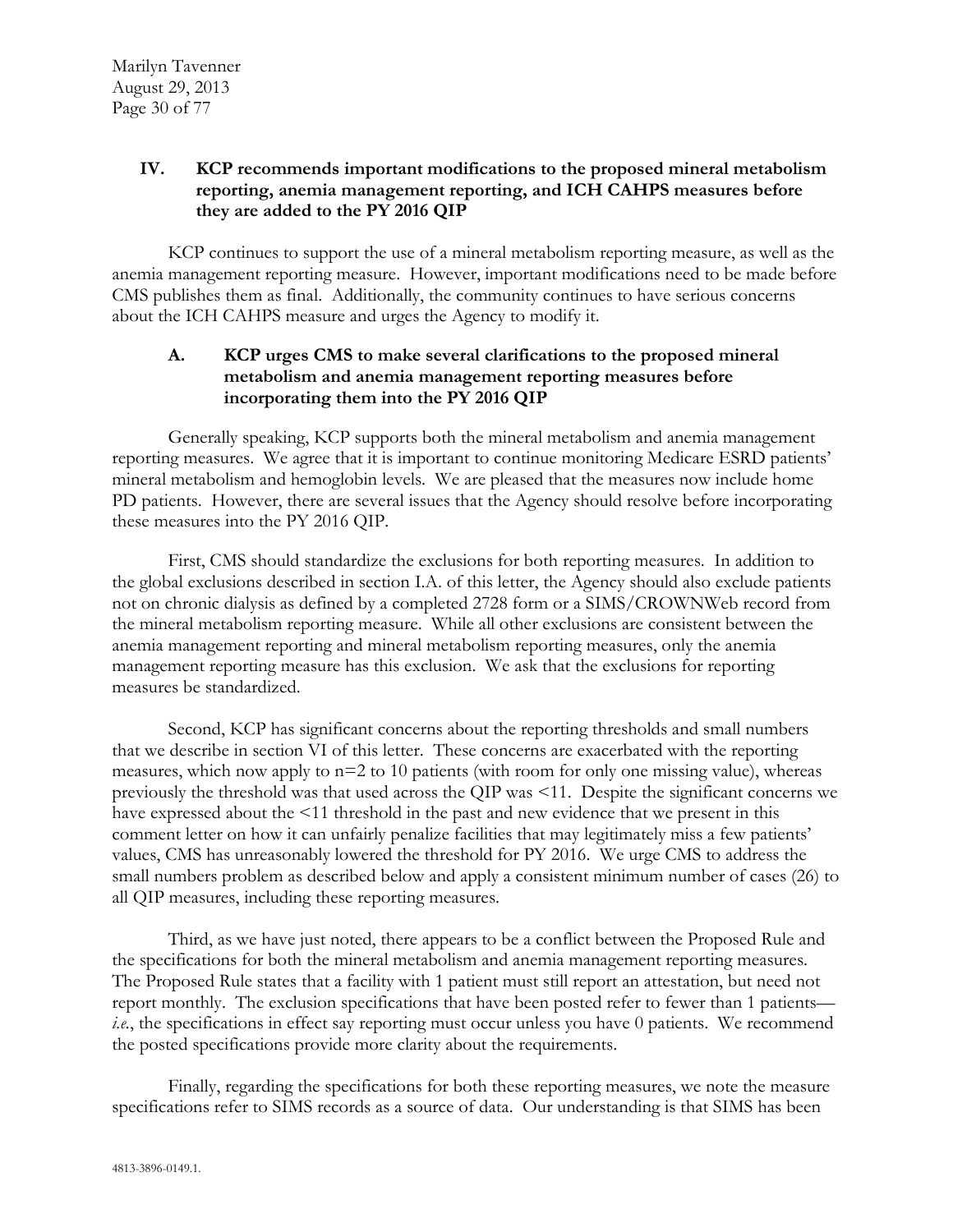Marilyn Tavenner August 29, 2013 Page 31 of 77

decommissioned and is no longer in use. If so, the specifications should be changed to reflect this. If not, we would appreciate understanding how these records are still used.

Additionally, KCP recommends that the mineral metabolism reporting measure specifications be modified to indicate that plasma is an acceptable substrate in addition to serum. At least one renal laboratory has been using plasma testing since 2006 and others are considering it because it is more patient-centered. It is more stable and requires less manipulation should additional testing be required. Serum and plasma testing have been validated for most clinical chemistry analyzers, with both deemed acceptable and equivalent by analyzer manufacturers. Unpublished data from Spectra Laboratories provided to a KCP member found there was virtually no difference between phosphorus measured in serum vs. plasma: a difference of 0.01 mg/dL; phosphorus values are reported to the nearest 0.1 mg/dL. And although some reported differences in serum phosphorus vs. plasma measurement occur, i) such differences are within the College of American Pathologists total allowable error; and ii) such differences could not be replicated by two large experiments conducted by Spectra Laboratories.

In sum, we urge CMS to clarify the points described above and make these corrections to the modified measures before incorporating them into the PY 2016 QIP.

# **B. KCP urges CMS to modify the ICH CAHPS measure before incorporating it into the PY 2016 QIP**

KCP recognizes the importance of evaluating patients' experiences when receiving dialysis. However, we continue to be concerned about the burden of ICH CAHPS on patients and providers. We also have several concerns about the new administrative specifications that depart from AHRQ's tested approach.

First, CMS requires that patients answer 29 of the CAHPS Survey's 58 core items to be considered complete. As previously noted, we maintain that patients will find it difficult to complete such a lengthy survey. Many KCP members have developed their own patient satisfaction tools and understand the difficulty patients have in completing them. Often patients require assistance from caregivers or family members to complete these forms. While monitoring patients' experiences is important, it should not be done in a way that burdens patients and is likely to result in incomplete surveys that benefit no one. To address this issue of "survey fatigue," we again propose that CMS allow the vendor to divide the survey into AHRQ's three independently verified domains when administering it. Under this option, one-third of a facility's patient population would receive one of the three domains plus the core demographic questions. In this manner, a facility would be assessed for all three domains to provide a complete picture of patient experience, but the burden on patients of a lengthy survey would be significantly reduced, thereby resulting in higher completion rates and a valid assessment of performance on this measure.

Second, CMS further proposes that the ICH CAHPS survey be administered twice yearly. In addition to creating significant and additional risk for survey fatigue with patients, the cost associated with fielding the survey twice is not trivial. We note that this proposal comes at a time when CMS is also proposing an unsustainable reduction in reimbursement rates to dialysis facilities. To implement what is, in effect, a pricey and unfunded mandate on a twice-yearly basis at a time of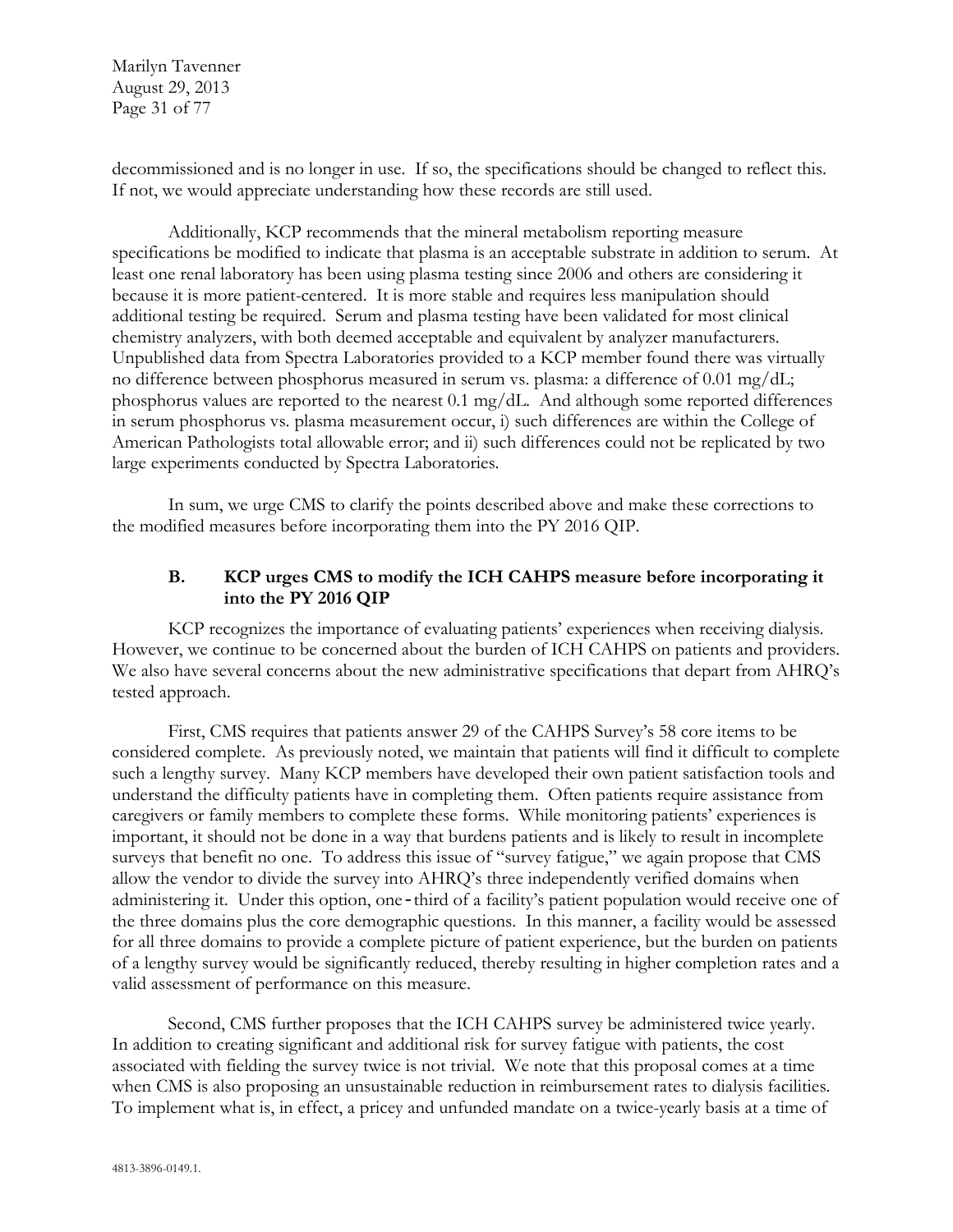Marilyn Tavenner August 29, 2013 Page 32 of 77

reimbursement cuts is neither a prudent nor logical action and is not a sustainable proposition for dialysis facilities. KCP strongly urges CMS to reduce the fielding requirement to once yearly, as in PY 2015, utilizing the single-domain administration approach discussed above. Doing so would allow for more meaningful and reliable information to be collected from patients who are not overwhelmed with frequent and lengthy surveys. This approach would strike the appropriate balance between gathering important information and not overwhelming patients and caregivers. KCP also notes that an annual survey would permit facilities to develop a more thoughtful approach to improve patient experience with care in light of the American Institutes for Research/RAND et al. study's conclusions about the difficulties in translating the results from ICH CAHPS into interventions resulting in meaningful improvement.<sup>59</sup>

Third, CMS's proposed revised administrative specifications for ICH CAHPS include homeless persons as eligible for surveying. This population is excluded from the AHRQ administrative specifications. There are intrinsic hardships that homeless persons may face in accessing the survey and that facilities and vendors may face in fielding it to this patient population. A facility should not be penalized for an incomplete survey given these substantial challenges. We recommend that, consistent with the AHRQ administrative specifications, individuals who are homeless should be removed from the list of eligible patients.

Fourth, because CMS will identify the patients who will complete the survey and a thirdparty vendor will administer the survey, there is no apparent mechanism for facilities to ensure that patients' contact information is as accurate and up-to-date as possible. As response rates necessarily depend on accurate contact information, we object to CMS's proposal that facilities be held accountable for low response rates from such populations for which CMS's contact information may be inaccurate and/or out of date. There will undoubtedly be instances where the contact information is out of date due to the time lag in drawing the sample, providing the information to vendors, and administering the survey. We believe it is important for the CMS administrative specifications to provide an opportunity for facilities to ensure that the primary survey and/or any follow-up is delivered to the most current contact (phone or mail) given the penalty that applies for non-responsiveness.

Fifth, regarding the specification related to "sharing survey responses," the CMS specifications state "survey responses will not be shared with individual facilities, even if the respondent were to provide permission to do so." KCP assumes that aggregate responses will be shared with facilities, but believes the administrative specifications are ambiguous and subject to misinterpretation. The specifications for this topic should clearly state that aggregate responses will be provided, but individual survey responses will not be.

Finally, KCP is concerned that the CAHPS survey is designed to monitor the experience of patients who receive dialysis in-center and does not account for experience of care for patients on

 $\overline{a}$ 

<span id="page-31-0"></span><sup>59</sup> American Institutes for Research, RAND, Harvard Medical School, Westat, Network 15. *Using the CAHPS® In-center Hemodialysis Survey to Improve Quality: Lessons Learned from a Demonstration Project*. Rockville, MD: Agency for Healthcare Research and Quality. December 2006.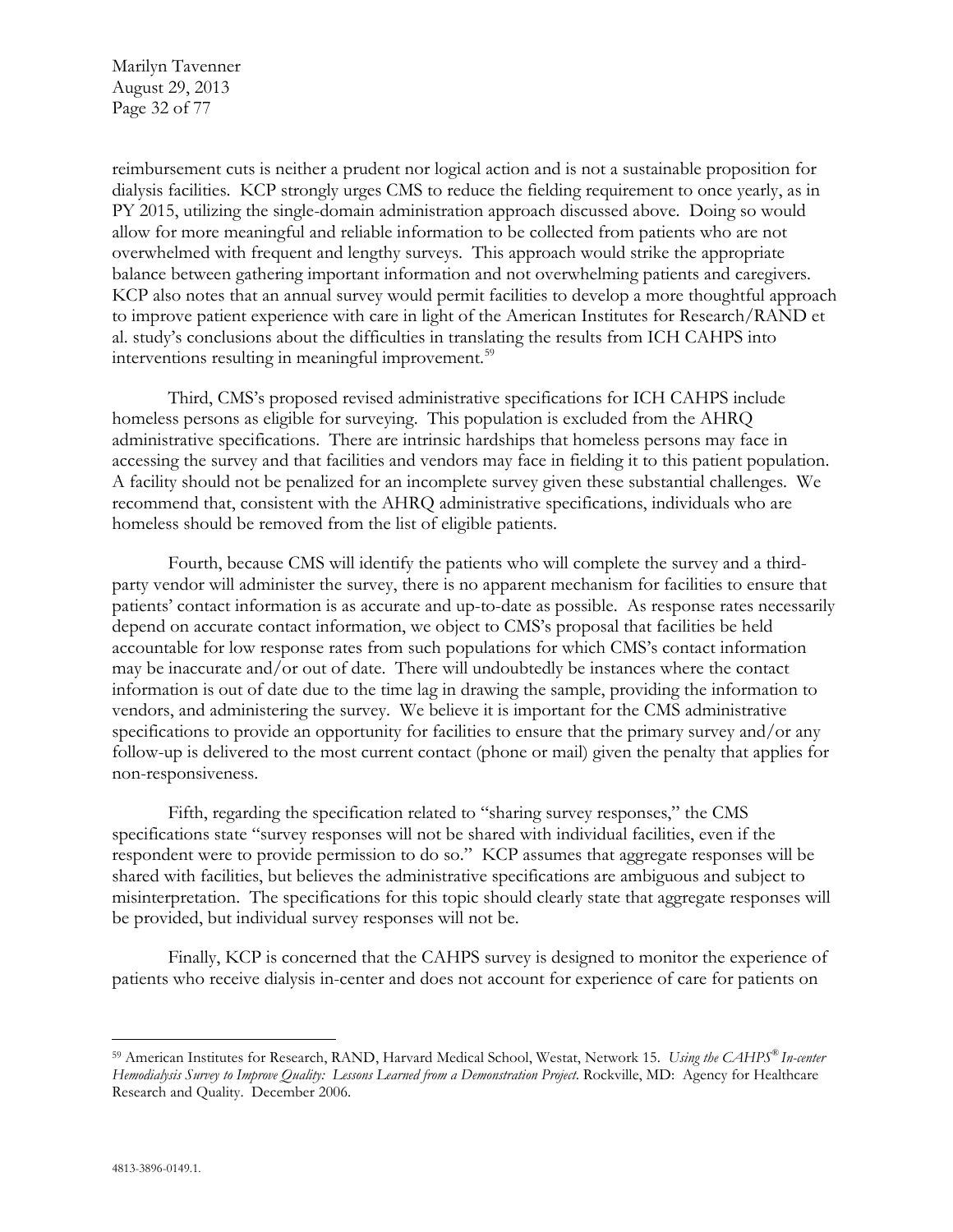Marilyn Tavenner August 29, 2013 Page 33 of 77

other modalities. CMS should assess the experience of all patients, not just those whose treatments are in-center.

In sum, KCP strongly urges CMS to address these concerns before incorporating the measure into the PY 2016 QIP.

## **V. KCP has serious concerns about the proposed new measures for PY 2016 and the areas highlighted for future measure development and inclusion in the QIP**

In sum, KCP opposes the adoption of the patient informed consent for anemia treatment measure. We support the adoption of the hypercalcemia measure, but only as a structural reporting measure and not as a clinical measure. Similarly, we support the NHSN bloodstream infection measure as a structural reporting measure, but not as a clinical measure. We also oppose the proposals to adopt the iron therapy measure for pediatric patients because of feasibility issues and the use of the QIP to collect data on patient co-morbidities. Finally, we remain deeply concerned about the process CMS is using to consider future areas for measure development.

# **A. KCP opposes including the patient informed consent for anemia treatment in the PY 2016 QIP**

KCP strongly objects to the proposal to include the patient informed consent for anemia treatment in the QIP, as we described in May during the ESRD Technical Expert Panel (TEP) process. This measure is not appropriate as a facility-level measure. The risk-benefit discussion should occur between the physician and the patient. The Food and Drug Administration already has in place a Risk Evaluation and Mitigation Strategies (REMS) requirement that mandates that the physician and patient discuss the use of erythropoietin stimulating agents (ESAs). Moreover, informed consent is a very specific term-of-art with legal implications that vary by state. An "informed consent" process by facilities would not be consistent with the current REMS process and could lead to significant confusion among patients. We also question the advisability of singling out this one issue among the many topics for which informed consent could be required. Finally, it is KCP's understanding that this measure was not discussed nor proposed at the in-person TEP meeting. As we discuss later in this letter, we have grave concerns about the measure development process; this particular measure is a prime illustration of why it is problematic.

## **B. KCP opposes the proposal to include the hypercalcemia measure as a clinical measure, but supports its inclusion as a structural measure**

KCP continues to support the mineral metabolism structural reporting measure, as noted already in this letter. We also support the inclusion of a clinical mineral metabolism metric, when appropriate. While we understand that the only available clinical mineral metabolism measure that has been endorsed by the NQF is *#1454: Proportion of patients with hypercalcemia*, KCP remains concerned that this metric is not the best measure in this domain to impact patient outcomes, in the absence of clinical metrics for other related mineral disturbances, such as phosphorous and PTH,<sup>[60](#page-32-0)</sup>

<span id="page-32-0"></span> $\overline{a}$ 60KCP has supported both a phosphorous and PTH measure for endorsement by the NQF.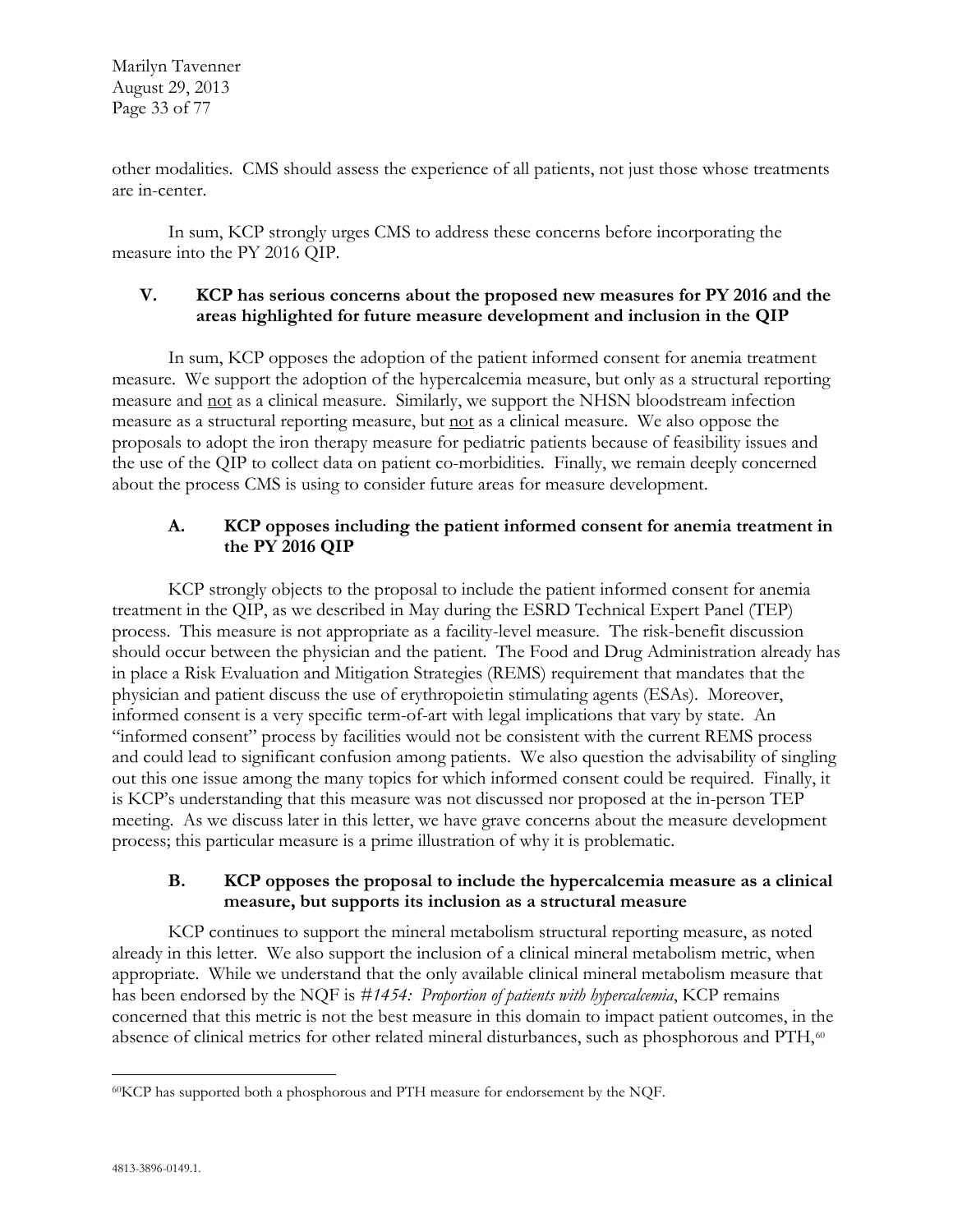Marilyn Tavenner August 29, 2013 Page 34 of 77

to encourage proper bone mineral metabolism management in a meaningful way. Instead of moving forward with a single suboptimal measure, CMS should commit to working with the kidney care community to develop clinically meaningful measures for this area.

We are also concerned that CMS has not collected a full year of data that would support the performance standards, achievement thresholds, and benchmarks for the hypercalcemia measure. Consistent with our previous comments, we believe it is important for CMS to have a systematic approach for adopting measures. Having at least one year of reporting data is a core criterion for moving structural reporting measures to clinical measures, as we have noted previously. CMS has only seven months of data for the proposed hypercalcemia measure, collected under a setting of multiple change requests for CROWNWeb, which is not sufficient for baseline data.

Given these serious concerns, we urge CMS to adopt the hypercalcemia measure as a structural reporting measure for PY 2016, rather than as a clinical measure. This approach would allow the Agency to collect a full year's worth of data to develop valid performance standards, achievement and improvement thresholds, and benchmarks. As noted in section IV.A., we also further note that plasma should be an acceptable substrate in addition to serum. Additionally, CMS should make every effort to work with the kidney care community to develop a more robust measure(s) that could replace hypercalcemia in the near future.

# **C. KCP opposes inclusion of the iron therapy measure for pediatric patients because it fails to meet one of the basic criteria for measure adoption**

KCP recognizes the importance of iron therapy for pediatric patients, but believes the measure specifications should be limited to IV iron. Facilities do not routinely track oral over-thecounter iron medication, thereby making attestation to this measure as currently specified not feasible. One of the basic requirements for a measure is that those reporting can operationalize it. Because there is no way to operationalize this measure, it should not be included in the QIP.

# **D. KCP opposes the proposal to move the NHSN bloodstream infection measure from a reporting to a clinical measure at this time**

KCP recognizes the vital importance of reducing infections and strongly supports efforts to do so. However, we strongly oppose moving the NHSN measure from reporting to clinical status. CMS notes that it lacks the data to establish a baseline to set a standard and to provide an improvement score and so arbitrarily proposes a  $50<sup>th</sup>$  percentile approach. It further proposes to require facilities to report 12 months of infection data; failure to do so results in 0 points for the measure. To recommend that facilities achieve or improve quality with such an opaque and all-ornothing environment is ill-advised.

As we have noted in previous comment letters and reiterate now, KCP believes it is imperative that CMS adopt a systematic method for onboarding new measures into the QIP and for moving measures from structural reporting measures to clinical measures, except in evidentiary exigency or legislative mandate. We believe the current ad hoc approach is suboptimal. A more systematic approach would provide a much-needed regularity to the QIP and permit all parties to efficiently and strategically approach quality improvement and accountability.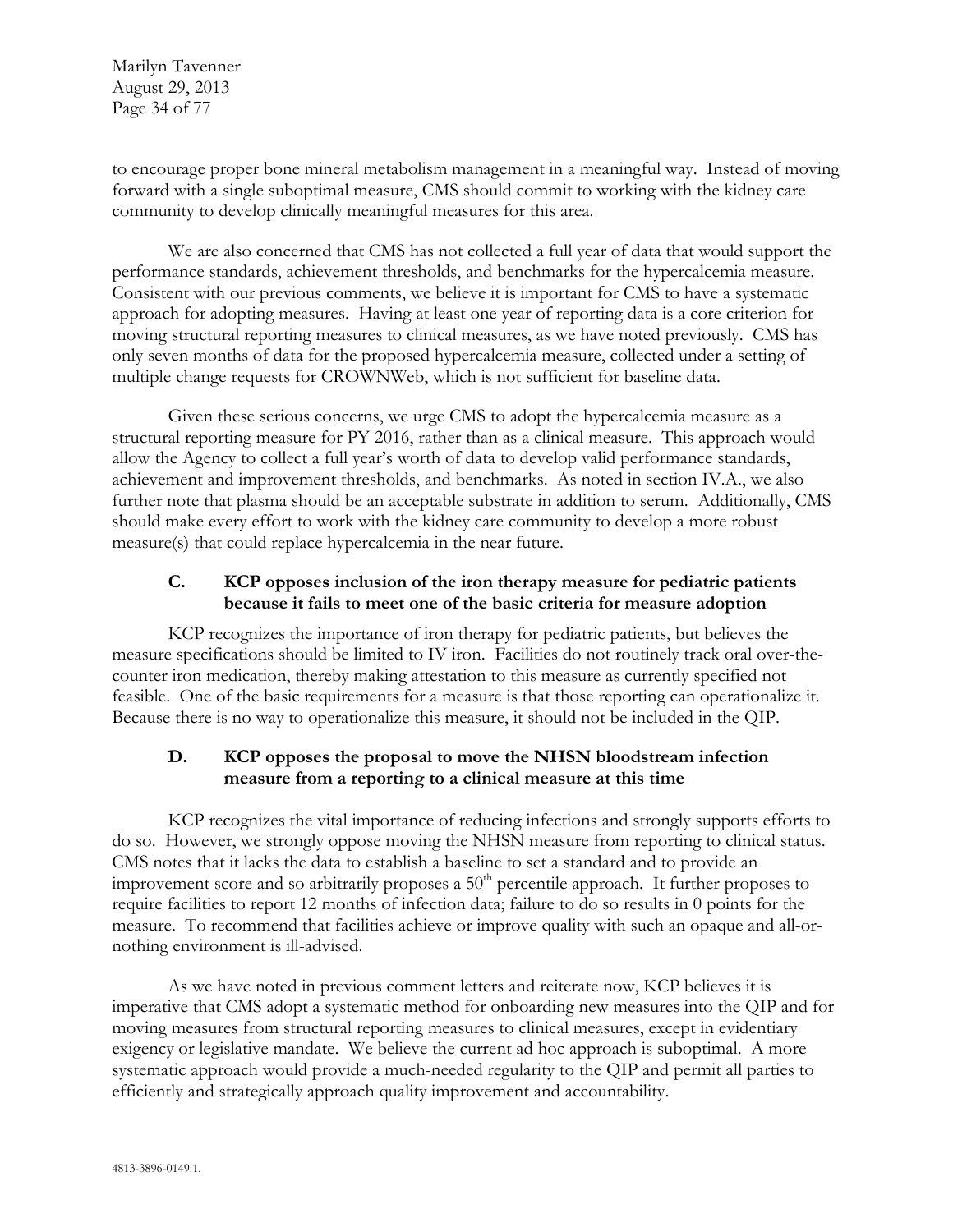# **E. KCP opposes the proposal to include a co-morbidity data collection requirement in the QIP**

KCP applauds CMS for recognizing that before it can adopt standardized mortality ratio (SMR) and standardized hospitalization ratio (SHR) measures, it must risk adjust them to account for dialysis patient characteristics. However, we strongly oppose using the QIP as a mechanism for undertaking a data collection effort as outlined in the Proposed Rule. It is inconsistent with the statutory mandate and would establish an inappropriate precedent that anytime the Agency sought data it could impose an unfunded mandate on facilities to provide data under the guise of valuebased purchasing programs.

First, the proposed co-morbidity "measure" is not a quality measure, which is one reason such a metric has never been developed nor endorsed by a consensus-based organization. The NQF defines a measure as "A standard: a basis for comparison; a reference point against which other things can be evaluated; "they set the measure for all subsequent work… v. To bring into comparison against a standard."[61](#page-34-0) It further states that "[p]erformance measures give us a way to assess healthcare against recognized standards."[62](#page-34-1) In addition, the NQF has established a clear set of criteria that it applies when evaluating measures. Four of the fundamental components are:

- Having a high impact on an aspect of dialysis care, address a demonstrated performance gap and present an opportunity for improvement in dialysis care, and be grounded in evidence supporting the relationship of the outcome to a process or structure of care **(Impact, Opportunity and Evidence)**;
- Containing data elements that produce the same results a high proportion of the time when assessed in the same population in the same time period; having specifications that are consistent with the evidence to support the focus of the measure; having been the subject of testing validating that the data elements and measure scoring are correct; containing necessary exclusions supported by clinical evidence or sufficient observation; for outcomes-based measures, including a specified evidence-based risk-adjustment strategy; demonstrating that methods for scoring and analysis are statistically significant; and allowing for identification of disparities if identified through stratification of results **(Reliability and Validity)**;
- Demonstrating that the intended audience (beneficiaries, purchasers, providers, and policymakers) can understand the results and find them useful for decision-making **(Usability)**;
- Having data that are readily available or could be captured without undue burden **(Feasibility)**; and

<span id="page-34-1"></span><span id="page-34-0"></span> $\overline{a}$ 61NQF, "ABCs of Measurement" *available at http://www.qualityforum.org/Measuring\_Performance/ABCs\_of\_Measurement.aspx.*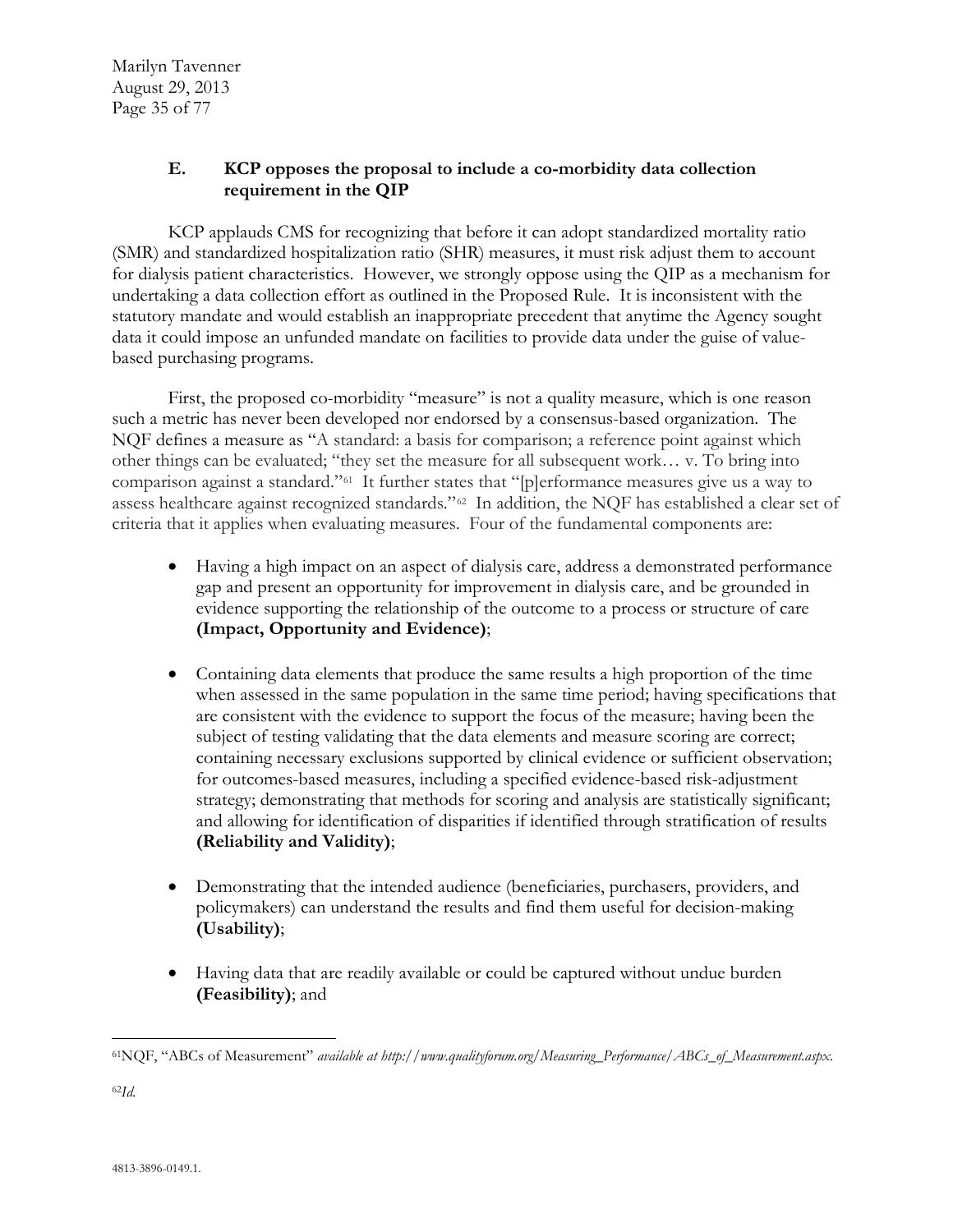• Being harmonized with related measures or justifying the differences in the specifications **(Comparison to Related or Competing Measures).**[63](#page-35-0)

The proposed co-morbidity measure does not meet the definition of a measure because it is not establishing a true standard. Instead, it is subjecting facilities to a penalty if they do not supply the required data elements. Second, it does not meet the criteria for measure adoption/endorsement. It is not grounded in evidence supporting the relationship of the outcome to a process or structure of care. It has not been subject to testing or evaluation to ensure reliability or validity. It will not inform decision making by caregivers or policy-makers in and of itself. The burden of providing these data points is substantial on facilities because they rarely have complete information on patient co-morbidities, as the experience with the PPS co-morbidity case-mix adjusters has demonstrated since 2011. It is also unnecessarily burdensome because CMS already has the most up-to-date co-morbidity patient-level data available in its own Common Working File.

The Social Security Act authorizes CMS to establish measures against which to judge facility performance; it does not authorize data collection.[64](#page-35-1) Because the proposed co-morbidity "measure" is not actually a measure, KCP opposes its adoption within the QIP.

Even so, we agree with the Agency that the data it seeks are important to allow for the development or refinement of actual measures that would be meaningful. In that regard, we first encourage the Agency to use its own data to develop the necessary risk adjusters and allow those in the kidney care community to have access to a public version of such information so that the Agency and community in concert can help refine the SMR and SHR measures. If the Agency insists on collecting the data from facilities, it should compensate them for providing such data and seek it through a mechanism other than the QIP.

# **F. KCP reiterates our strong recommendation that CMS work with the kidney care community to develop future measures and a strategic vision for the QIP**

As we have noted in previous comment letters, the Agency should develop a more transparent and inclusive approach to measure development that relies not upon an outside contractor to drive the decisions, but rather builds meaningful consensus among stakeholders of all types to establish a strategic vision for the future of the ESRD QIP. It will not be a surprise that KCP remains extremely concerned about the current process for selecting domains and developing measures. In addition to discussing the proposed domains outlined in the comment letter, we reiterate our concerns with the current process. Specifically, we urge CMS to suspend its current track, solicit comments from the community as to how the process should be structured, and work closely with all members of the community to implement an improved, consensus-based process.

<span id="page-35-0"></span> $\overline{a}$ 63For a complete description of the NQF measure evaluation criteria, *see* [http://www.qualityforum.org/docs/measures\\_evaluation\\_criteria.aspx.](http://www.qualityforum.org/docs/measures_evaluation_criteria.aspx)

<span id="page-35-1"></span><sup>64</sup> 42 U.S.C. § 1395rr(h).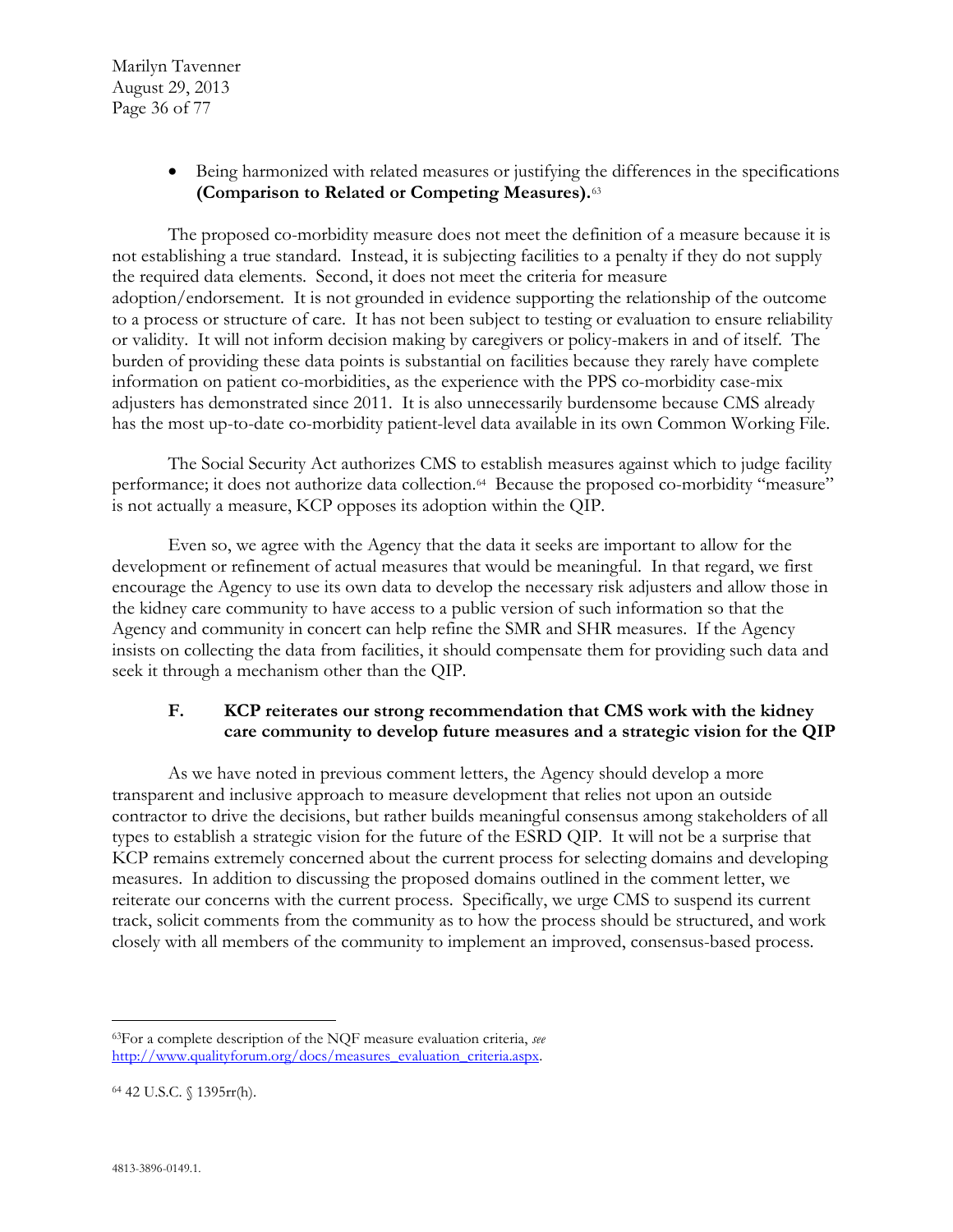#### **1. The current process is neither transparent nor consensus based and should be stopped until it can be restructured**

Our experiences with the TEPs in May and most recently in August re-affirm our view that the process is being driven in a manner that disregards not only the views of the broader community, but also of the TEP members themselves. For example, in May of last year, the KCP and many other organizations raised serious concerns about the patient informed consent measure for anemia management. Even so, CMS proposes it again in this rulemaking without acknowledging those comments or trying to address the concerns. There is no question that the process is irrevocably broken and must be replaced with a meaningful, transparent, and consensus-based process.

The problems with the TEPs are numerous, so we only highlight our previous comments in this letter. First, concerns remain as to the constitution of the individual TEPs. Many members of KCP continue to express concerns that the day-to-day operations of dialysis facilities are not being discussed or considered in a meaningful manner during these discussions. Second, the process seemed pre-determined to endorse proposed measures, as opposed to an open process for responding to comments and recommendations of TEP members. Third, the process results did not always correspond with the discussions many of the TEP members understood to have occurred, leading to measures that were inconsistent with the direction the TEP suggested. For example, members on the readmissions TEP did not view the discussion as final, but rather very preliminary. Despite the need for additional discussions and refinement of the measure, the TEP was never reconvened. The process was rushed and did not allow for adequate evaluation, questioning, and refinement of the proposal. It was a suboptimal process that led to a suboptimal result.

In the past, we have made the following recommendations to improve the process, but have never been contacted or received a response to solicit further information. While we reiterate them again, we also urge CMS to engage directly with KCP and others to establish a more appropriate process going forward. Our past recommendations have urged CMS and the contractor to:

- Share the agenda and other materials with interested stakeholders broadly through the CMS website prior to the TEP meeting;
- Provide for a more open process by allowing non-TEP members to listen in on the TEP work group calls and provide comments at the end of these calls and in writing via email to the CMS staff member coordinating the particular group that are also shared with TEP members;
- Increase transparency in the TEP grading criteria by having overt grading by each panel member and identification of the aggregate results.
- Provide TEP members all measure comments received through this process for discussion on work group calls and permit non-TEP members to participate through a public comment period in such calls;
- Create a transparent framework for how population measures should be created and ensure that participants consider measures at the population level;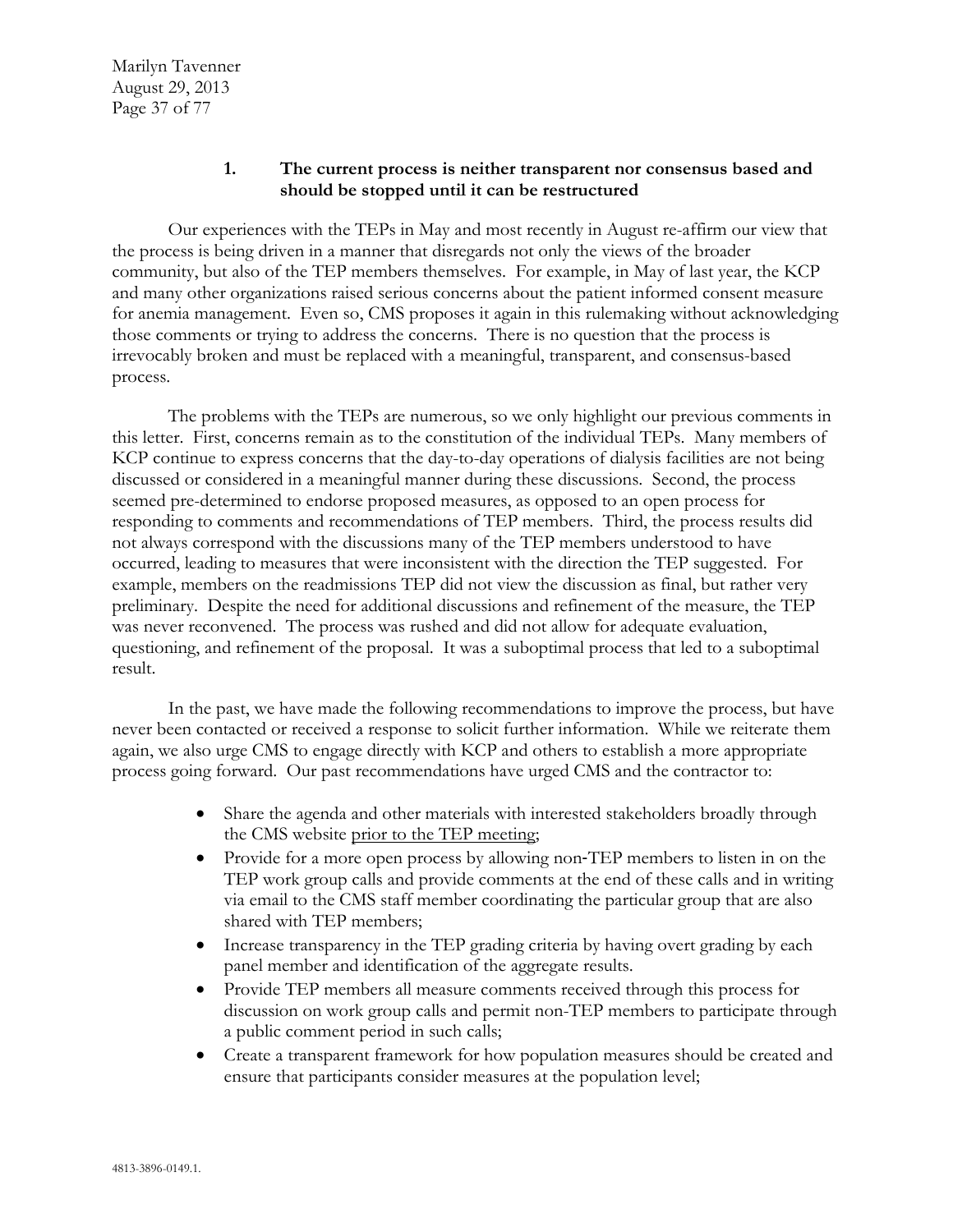Marilyn Tavenner August 29, 2013 Page 38 of 77

- Require TEPs to review data from the dialysis unit level in addition to data from large randomized controlled trials/national aggregated data so that measures that are to be used at the facility level will be developed with such data;
- Instruct TEP members to evaluate measures not solely on their clinical significance, but also on the ability to implement them in the dialysis setting, their impact on morbidity and mortality (including improved quality of life for patients), and their appropriateness for being reported and and/or incorporated into the ESRD Quality Incentive Program (QIP);
- Include patients and their advocates in the process, as well as nurses and other non‐physicians, to ensure that any measures developed represent consensus from the entire community;
- Reinstitute the Data TEP into each TEP process, which will allow for a second level of review and consideration of all relevant aspects of the data requirements for a particular measure; and
- Publicly post all comments each TEP receives along with the response to each in a fashion similar to that deployed by CMS during rulemaking and NQF during its review of measures.

Given the overarching concerns that the community has expressed with regard to the TEP process for the past several years, we also encourage CMS to open the bidding process for selecting the contractor that oversees it going forward.

Additionally, KCP is in the process of finalizing its community, consensus-based quality blueprint that evaluates how quality can be maintained and/or improved at all levels within the Medicare ESRD program, as well as within facilities, physicians' offices, and other sites of care. We look forward to sharing this document with you in the coming months. We hope that it will help resolve the long-standing problems that plague the current process and threaten its acceptance within the kidney care community.

## **2. KCP cannot provide meaningful comment on the proposed future measures because the preamble does not provide sufficient information to understand what the Agency may be considering**

KCP supports working with CMS to develop the appropriate domains for future measure development; yet, as we have noted in the past, setting forth a list of potential topics for consideration is not an appropriate way to engage with the community in such an important dialogue. The preamble lists seven areas for future inclusion in the QIP on which the Agency seeks comments. The lack of specificity and definition of these topic areas makes it impossible to evaluate or compare them to other potential topic areas. As a guiding principle, we strongly urge the Agency to work with the community to identify a few, key domains and provide a sufficient detail to allow for prioritization and the allocation of limited resources to develop measures in those areas.

As a threshold matter, KCP reiterates our previous recommendations that CMS establish a transparent framework for adopting and updating measures for the QIP, as well. For each of the previous payment years and the proposed PY 2016, CMS has selected measures without providing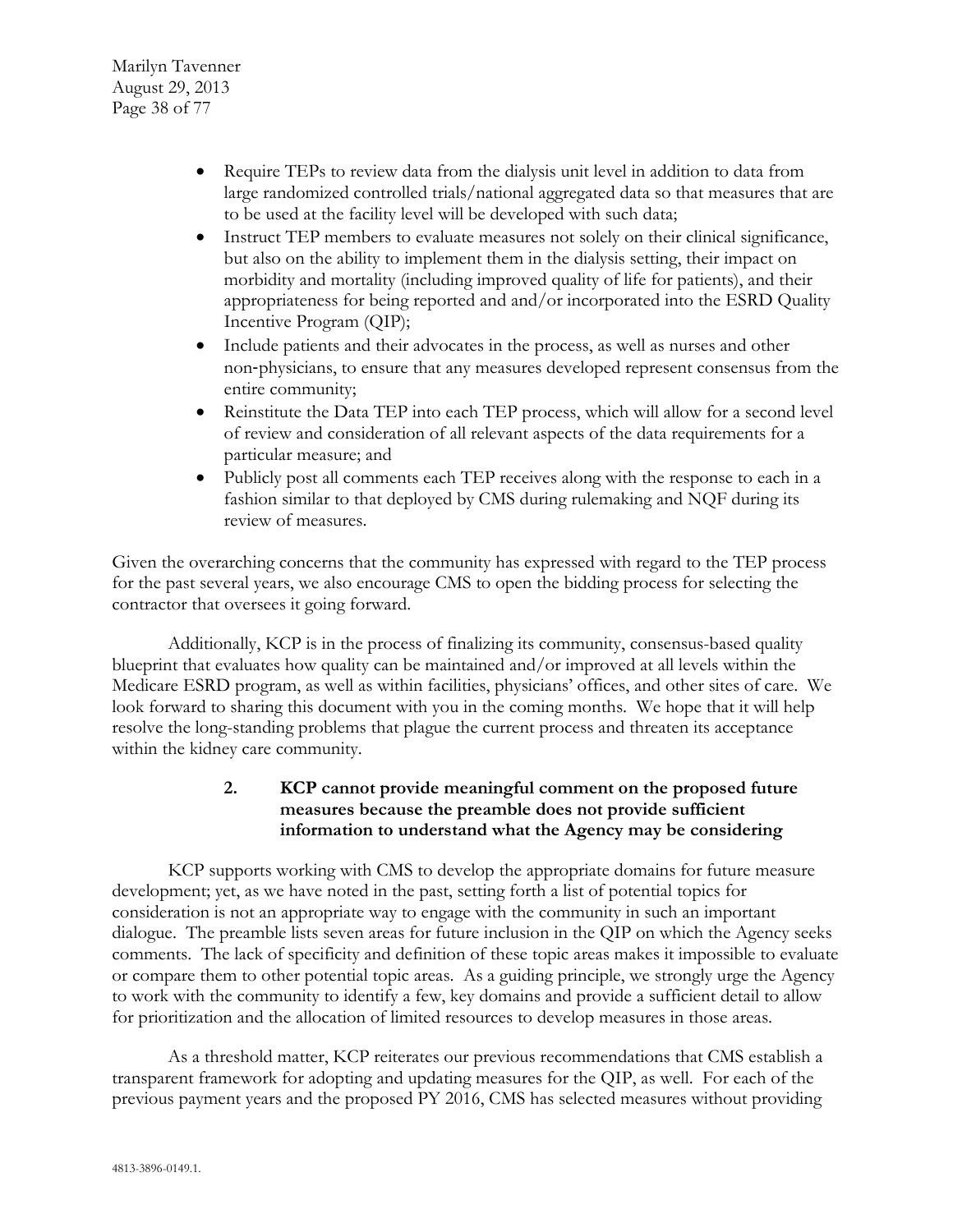Marilyn Tavenner August 29, 2013 Page 39 of 77

insight into the criteria it has used to do so. KCP is troubled by this approach and recommends that CMS state its criteria clearly in the final rule. Congress clearly favored including measures endorsed by a consensus-based organization.<sup>[65](#page-38-0)</sup> Yet, we understand and agree that there may be occasions when no endorsed measures exist and still the Agency or the community believes it is important to monitor a particular aspect of care. In these cases, we recommend that CMS follow the NQF measure evaluation criteria.

As a threshold matter, a measure should: (1) have a verified entity responsible to maintain and update it on a schedule commensurate with the rate of clinical innovation (at least every three years); and (2) be fully and clearly specified and tested for reliability and validity. In sum, the NQF criteria require that a measure be evaluated as:

- $\triangleright$  Having a high impact on an aspect of dialysis care, address a demonstrated performance gap and present an opportunity for improvement in dialysis care, and be grounded in evidence supporting the relationship of the outcome to a process or structure of care **(Impact, Opportunity and Evidence)**;
- $\triangleright$  Containing data elements that produce the same results a high proportion of the time when assessed in the same population in the same time period; having specifications that are consistent with the evidence to support the focus of the measure; having been the subject of testing validating that the data elements and measure scoring are correct; containing necessary exclusions supported by clinical evidence or sufficient observation; for outcomes-based measures, including a specified evidence-based risk-adjustment strategy; demonstrating that methods for scoring and analysis are statistically significant; and allowing for identification of disparities if identified through stratification of results **(Reliability and Validity)**;
- $\triangleright$  Demonstrating that the intended audience (beneficiaries, purchasers, providers, and policymakers) can understand the results and find them useful for decision-making **(Usability)**;
- $\triangleright$  Having data that are readily available or could be captured without undue burden **(Feasibility)**; and
- $\triangleright$  Being harmonized with related measures or justifying the differences in the specifications **(Comparison to Related or Competing Measures).**[66](#page-38-1)

Additionally, CMS should turn to the Measure Applications Partnership (MAP) for identifying how measures should be weighted in the QIP. The MAP is a public-private partnership convened by the NQF under contract to the Department of Health and Human Services for this

<span id="page-38-0"></span> $\overline{a}$ <sup>65</sup>*See* 42 U.S.C. § 1395rr(h)(2)(B)(i).

<span id="page-38-1"></span><sup>66</sup>For a complete description of the NQF measure evaluation criteria, *see* [http://www.qualityforum.org/docs/measures\\_evaluation\\_criteria.aspx.](http://www.qualityforum.org/docs/measures_evaluation_criteria.aspx)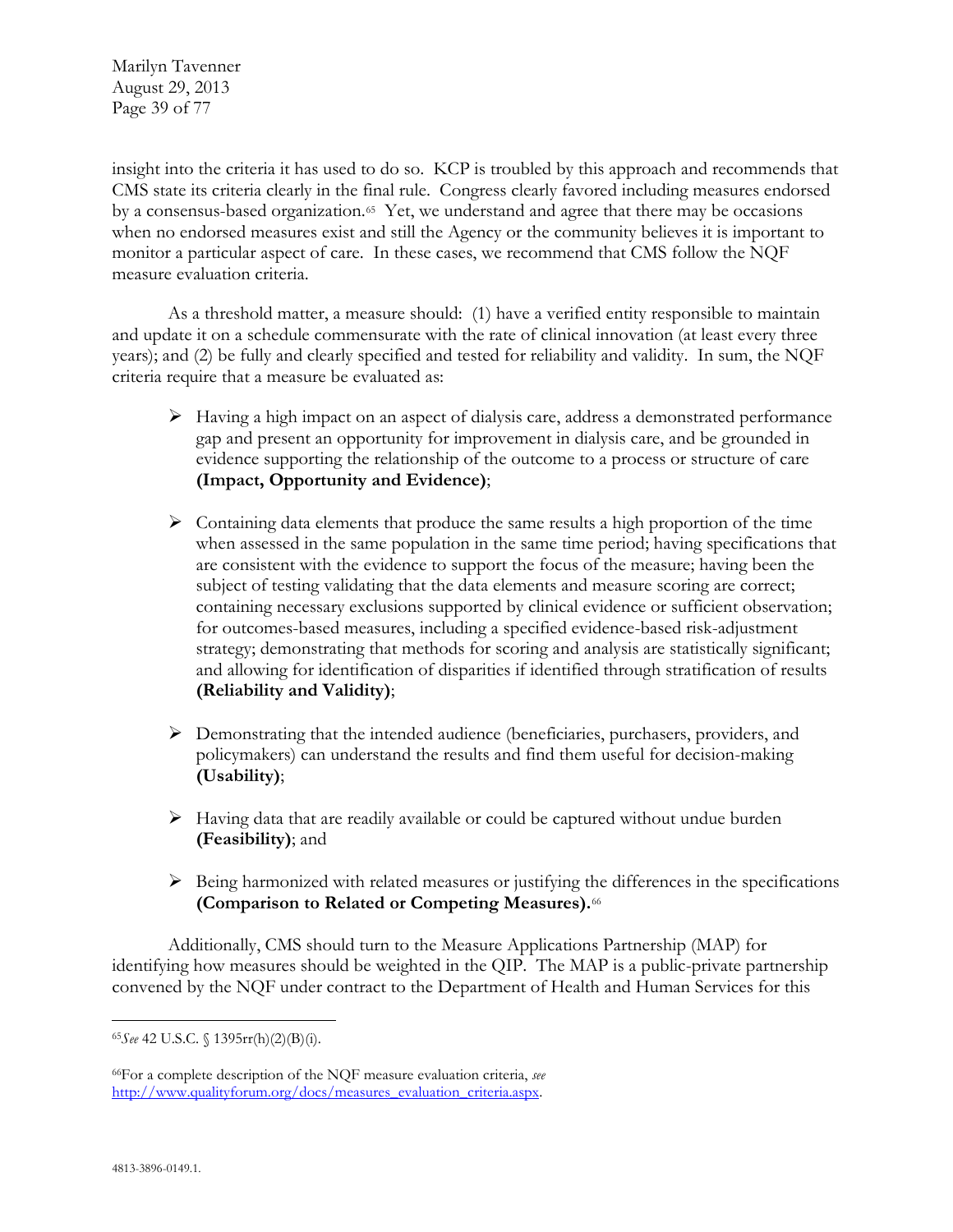Marilyn Tavenner August 29, 2013 Page 40 of 77

purpose in other health care sectors. For measures not-yet endorsed, we urge CMS to use the criteria described above and work with the MAP and community.

In addition, given that CMS adopts measures and specifications through rulemaking, the Agency should also adopt modifications or updates to measures using the same process. Not only is it required by the Administrative Procedures Act, but it also allows for full transparency and provides all interested parties with the opportunity to offer comments.

Finally, we also urge CMS to establish a systematic, phased-in process for incorporating new measures into the QIP. First, if there are no valid or reliable data to support the development of appropriate performance standards, attainment thresholds, improvement thresholds, and benchmarks, CMS should require that the measure be reported outside of the QIP for at least one year before it is incorporated into the QIP. CMS should provide clearly expressed measure specifications, data definitions, and reporting requirements during this period. CMS seems to suggest it is using this approach in the context of the mineral metabolism metric, but the Agency should make this process clear by expressly stating it as an overarching approach.<sup>[67](#page-39-0)</sup> Then, when a new measure is added, facilities should be judged by the lesser of the facility's performance or one based on the national performance rates for at least the initial year. Congress recognized the need to allow facilities to adjust to the new QIP by establishing the Special Rule;<sup>[68](#page-39-1)</sup> a similar adjustment period should be used to allow facilities to adjust to new measures, especially as the measures extend beyond those traditionally reported through previous initiatives. Furthermore, it is recommended that CMS state the objective and intent as well as define criteria that need to be met by candidate reporting measures.

In terms of the specific measures and domains proposed for future measure development, KCP appreciates the opportunity to comment, but again urges CMS to review each of these proposed areas in light of the criteria described in this section. As noted, there is insufficient specificity in the preamble to allow for comment on the areas identified with one exception. In terms of the proposal to include a transfusion measure in future QIPs, we reiterate our comments that we submitted to CMS and the contractor earlier this year in response to the anemia management TEP proposal for: (1) a standardized transfusion ratio (STrR) measure; and (2) a ESA management to avoid transfusion measure. In sum, KCP would oppose including these measures in the QIP because of significant concerns about the measures as specified by the TEP.

*Standardized Transfusion Ratio (STrR).* KCP has several significant concerns and questions about the specifications proposed earlier this year. First, the documentation makes reference to a co-morbidity index, but it is not entirely clear about the details. Is the developer referring to the Charlson Comorbidity Index?

The STrR does not adjust for hospital- or physician-related factors. The literature notes that both hospital and physician factors impact transfusion rates in other areas; there is no reason to

 $\overline{a}$ 

<span id="page-39-0"></span><sup>67</sup>*See* 77 Fed. Reg. at 40972.

<span id="page-39-1"></span><sup>68</sup>*See* 42 U.S.C. § 1395rr(h)(4)(E).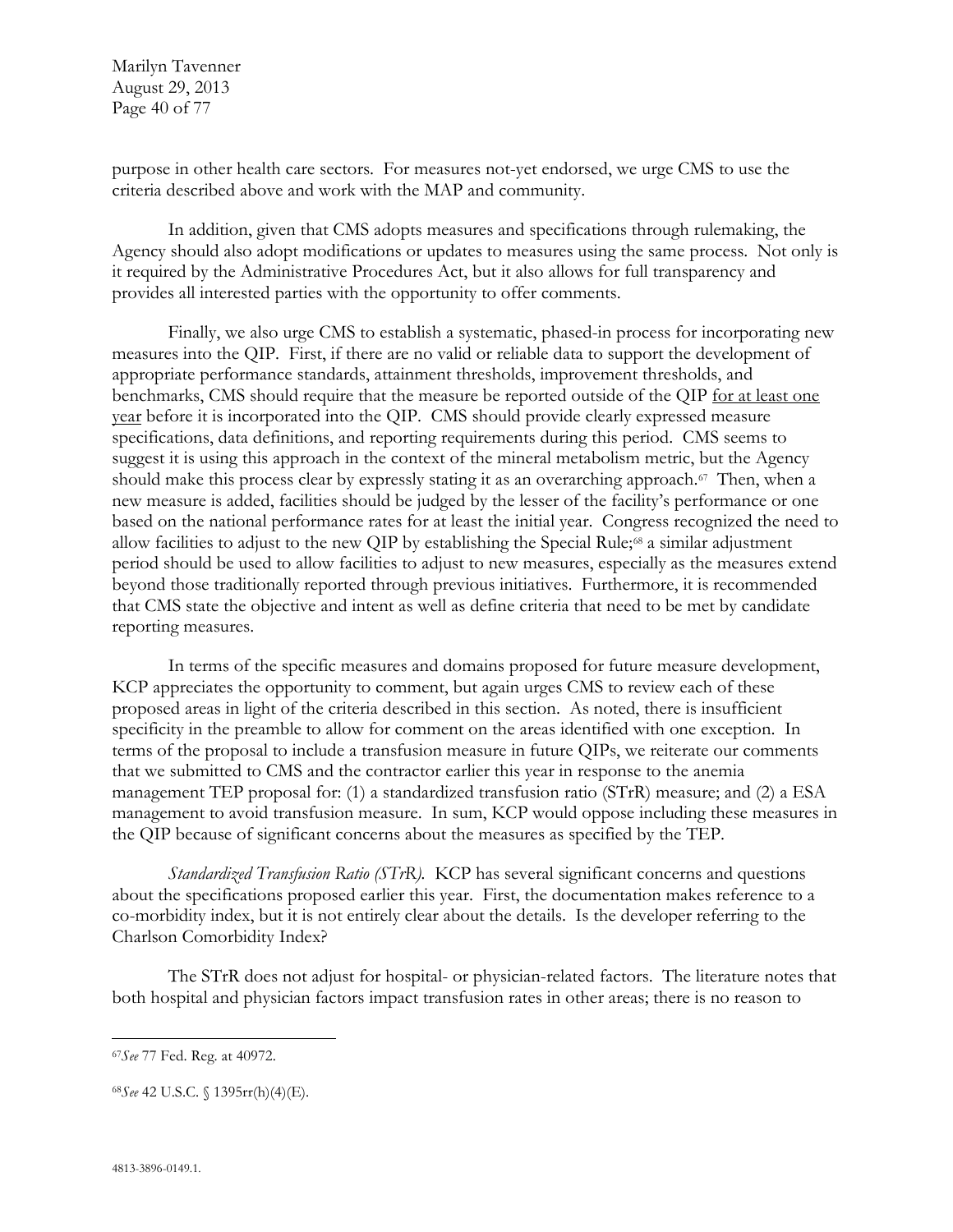Marilyn Tavenner August 29, 2013 Page 41 of 77

think transfusions related to ESRD patients are any different. The developer should review CMS's data and document why the risk model should not account for these variables—i.e., the burden is on the developer to conduct the analyses and show that accounting for hospital-level and physicianlevel factors is not important in this area. Such details are particularly important because facilities do not have access to transfusion data; the Measure Justification and Measure Information Forms must therefore provide transparency.

Also, we are concerned with the approach and assumptions for the predictive model that posits to reveal an actual versus predicted rate when the basis for the ratio comes from claims data and not EMR data. The documentation fails to demonstrate it accurately predicts and identifies those who have had transfusions. Additional analytic rigor must be brought to bear for this measure.

*ESA Management to Avoid Transfusion.* KCP also has several significant concerns and questions about the specifications as currently drafted. First, the specifications submitted to the NQF's MAP excluded patients receiving dialysis <90 days, but the proposed measure does not. The developer should be transparent about this change and provide data related to incorporating the exclusion vs. not incorporating it so that the implications of the shift can be assessed. Similarly, the same should be done for the exclusion of patients who received more than one type of ESA or dialysis during both the reporting month and the subsequent month, which was in the MAP version of the measure but not the proposed draft specifications.

Second, the evidence basis for defining a "low dose" as <75 units/kg per session of Epoetin alfa or <25 mcg/kg per session of Darbepoetin alfa is unsupported. KCP is not aware of any trials supporting a specific dose threshold for everyone and so believes the measure lacks an evidence base for the specifications.

Finally, it is KCP's understanding that this measure also was not discussed or proposed at the in-person TEP meeting. As with the informed consent measure, we object that this measure has even been advanced for comment if such is the case.

In sum, the KCP urges CMS to meet with the kidney care community and identify a few, key domains that reflect both the clinical priorities of both the community and the Agency outside of the TEP process. As we have noted previously, KCP is preparing a consensus-based quality blueprint that we hope will help facilitate the necessary dialogue about quality in kidney care, as well as measure development.

## **VI. KCP urges CMS to modify the structural components of the ESRD QIP Proposed Rule to address three significant areas of concern**

KCP appreciates the Agency's willingness over the years to adjust the structural components of the QIP to address concerns raised by the community. For PY 2016, we highlight three important aspects of the structure and recommend specific changes. First, KCP urges CMS to modify the minimum sample size to resolve unintended and harmful consequences that result from the current methodology for addressing small sample sizes. Second, we encourage CMS to modify the proposed weights and not distribute weight equally across all measures and categories. Finally,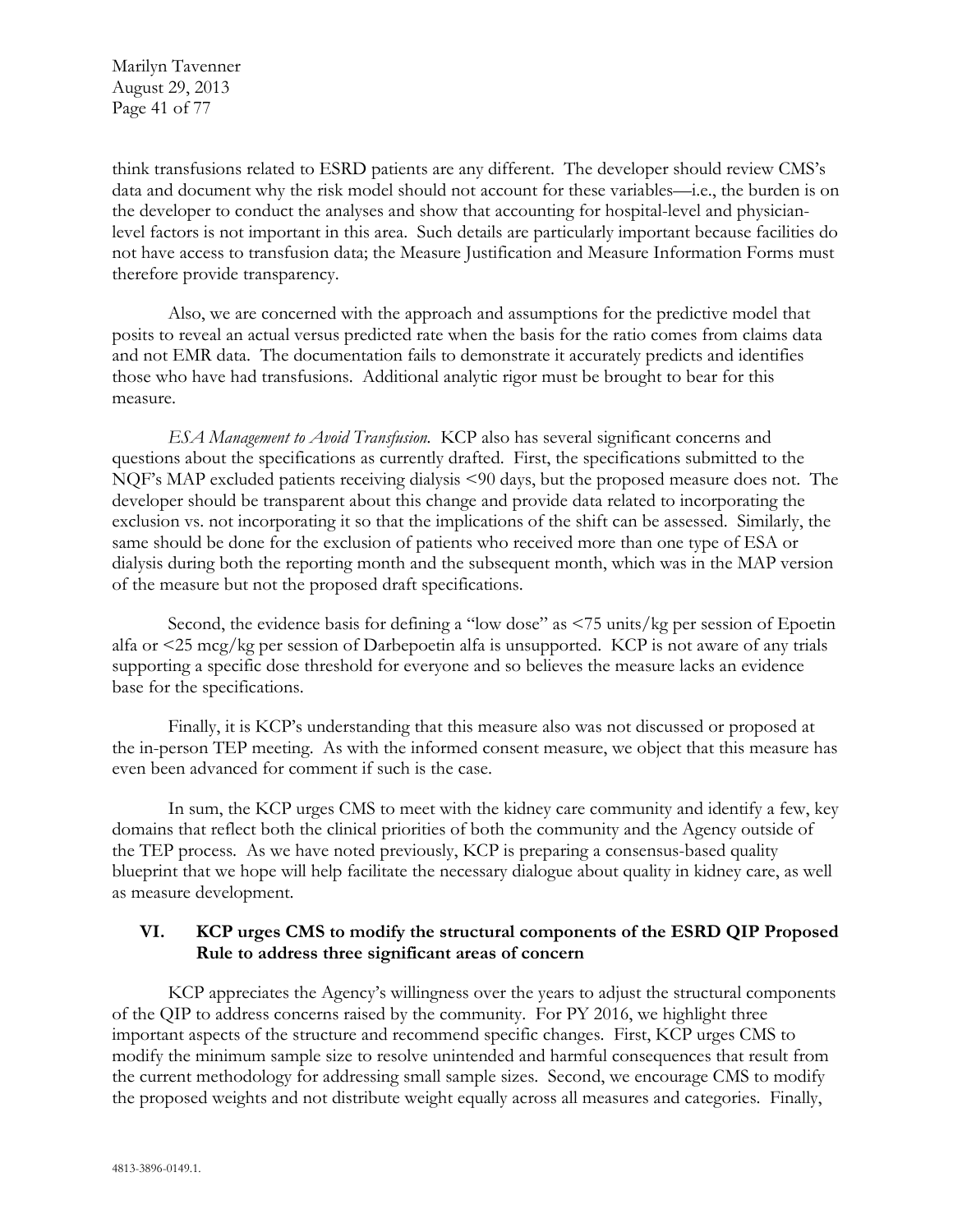Marilyn Tavenner August 29, 2013 Page 42 of 77

CMS should develop a different scoring model for measures with highly compressed performance ranges with narrow room for achievement.

## **A. KCP recommends that CMS adopt a minimum sample size of 26 patients for reporting and exclude the small numbers adjustment. The small sample size adjustment exposes facilities to anomalous results beyond their control**

KCP appreciates CMS's goal of including as many facilities in the QIP as possible. We further recognize that CMS has adopted a methodology to give small facilities "the benefit of the doubt" regarding their performance. However, our analysis demonstrates that the volatility associated with small sample sizes persists – especially for measures with compressed performance ranges – and that this volatility may create unintended and harmful consequences for facilities providing ESRD services. We therefore urge CMS to discard the small sample size adjustment and set a minimum sample size of at least 26.

First, we note that the methodology to adjust results for small samples sizes is complex and opaque. In particular, the value SE(x<sub>i</sub>), which is part of the adjustment, varies for every facility and is calculated concurrently during the performance period. Facilities cannot know in advance what the value will be (even if they understood it). As we shall show, that value can have a very significant impact on the final score, even though it is outside a facility's control.

To analyze the small numbers issue, we developed a model that simulates the QIP scores for facilities of similar performance levels, but with different measure sample sizes. The goal was to determine whether the small facility adjustment factor compensates for the potential penalties associated with small samples. The model found that at very high compliance levels, small facilities' scores tend to be worse than larger facilities with similar performance levels. This is because, at such a low sample size, the penalty for missing even one patient is so large that the CMS small size adjustment may not offset the penalty. As the following graph depicts, at low sample sizes there is a pronounced "step function" in the Total Performance Score for small facilities, in which their score drops significantly for each non-compliant patient. The yellow-shaded area highlights the performance range where small facilities scores are lower.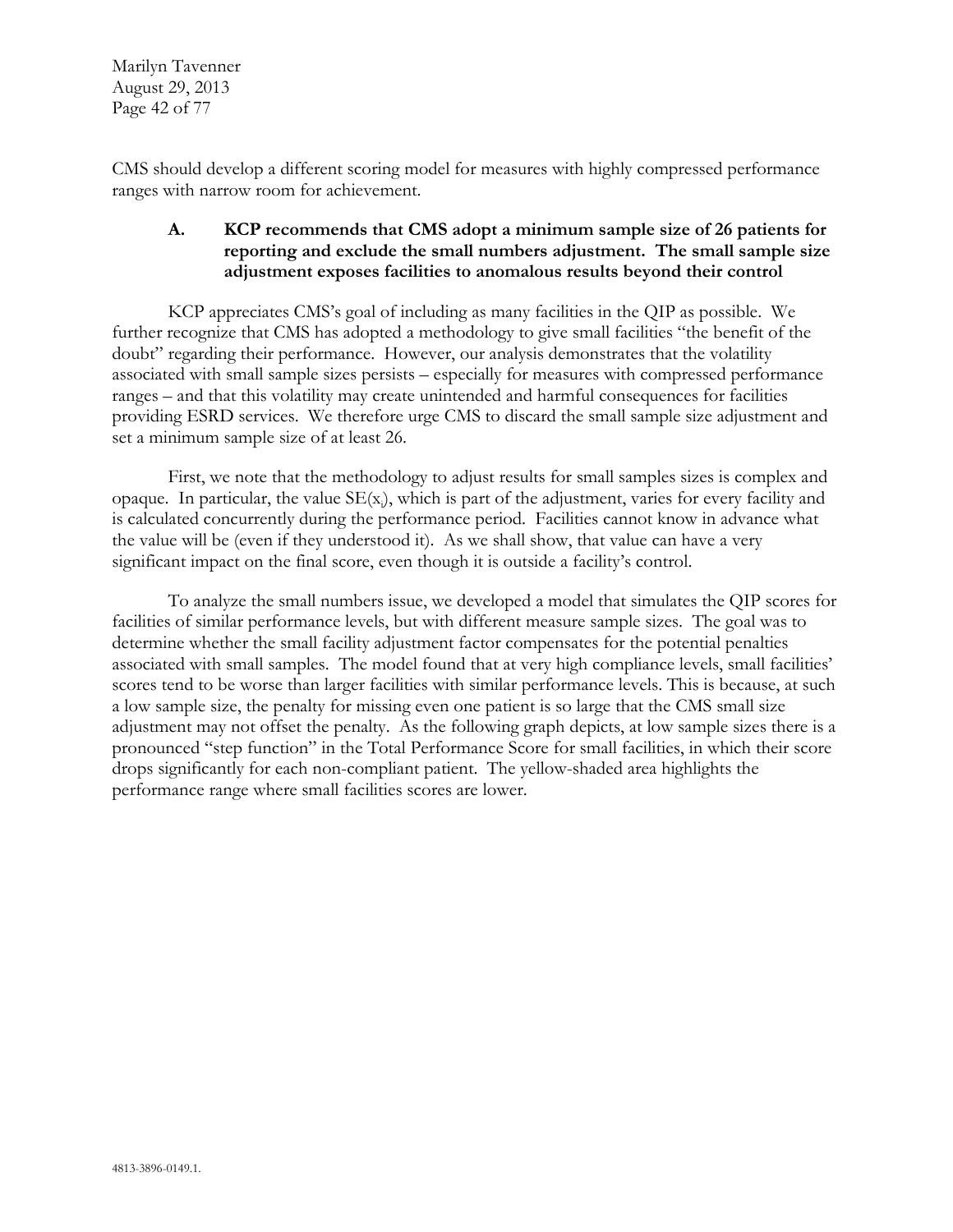

**Additionally, the small sample size adjustment exposes facilities to anomalous**  results beyond their control. Small differences in SE(x<sub>i</sub>) have a significant impact on facility scores, and facilities have no ability to manage or monitor  $SE(x)$ . Small differences in sample size can also make the difference between 1 and 10 achievement points.

 $KCP$  explored the effect of  $SE(x<sub>i</sub>)$  values and sample size on two individual measures: Hemoglobin >12 and hypercalcemia. We selected the Hemoglobin >12 measure because it has a highly compressed performance range, with a 2016 achievement benchmark of 0%, and an achievement threshold of 1.2%. Accordingly, even small differences in compliance might have a significant impact on facility scores. In the 2016 Proposed Rule, Hemoglobin >12, along with anemia informed consent, make-up the anemia clinical measure. Last year, Hemoglobin >12 was a solo measure, and it accounted for 15%; this year, if the anemia informed consent is adopted the weight of Hemoglobin >12 will be 7.5%. We selected hypercalcemia because: (1) it could account for a full 15% of the Total Performance Score; and (2) it also has a compressed performance range, with 6% achievement threshold, and 0% benchmark threshold. The hypercalcemia measure is proposed as a new measure for 2016.

The table below illustrates how the Hemoglobin >12 adjusted compliance score varies as a function of sample size and SE (x<sub>i</sub>) (assuming that there is always one non-compliant patient). In the table, the red cells indicate combinations of sample size and SE  $(x<sub>i</sub>)$  where a facility would earn 0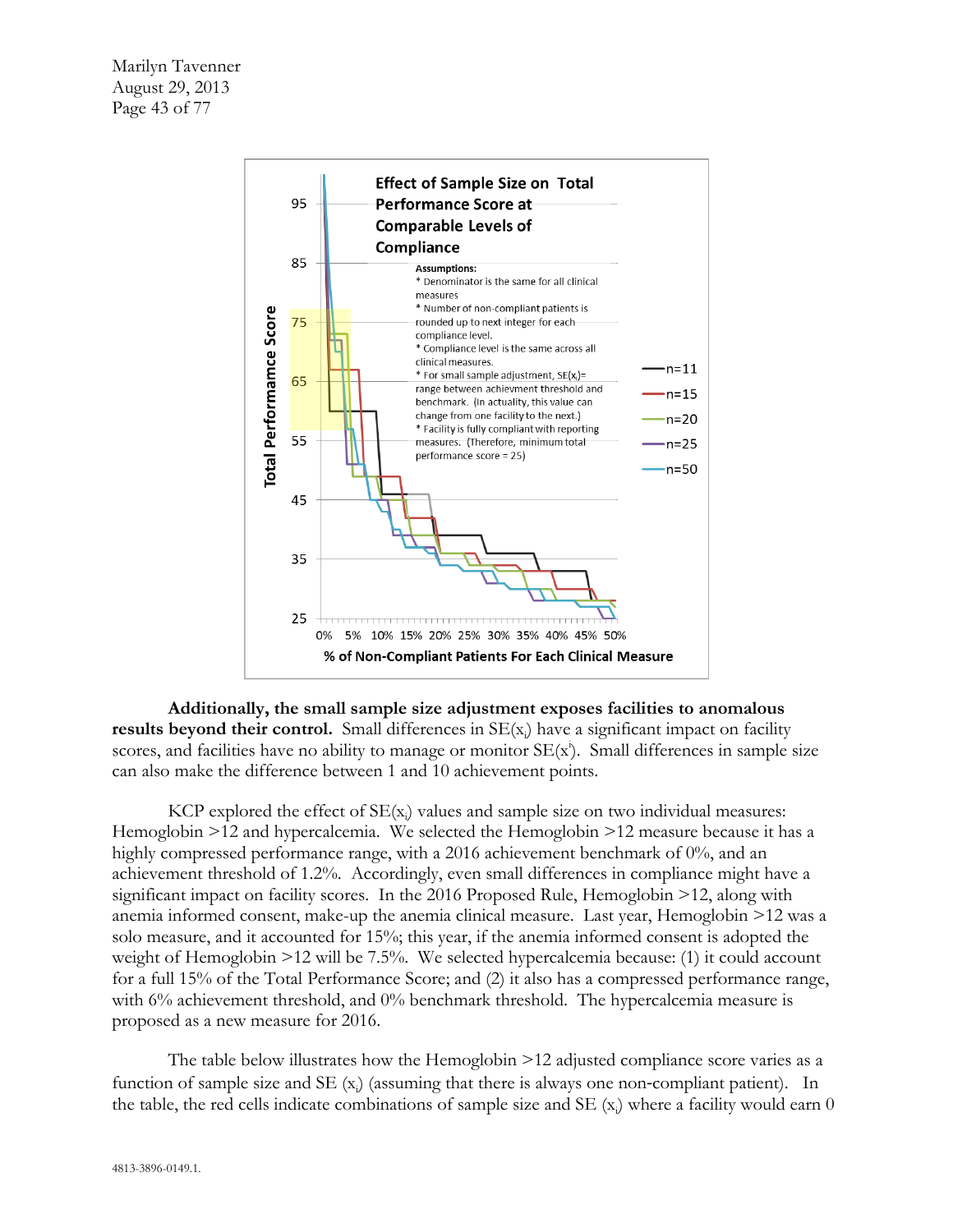Marilyn Tavenner August 29, 2013 Page 44 of 77

achievement points. The green cells indicate combinations of sample size and SE (x<sub>i</sub>) where a facility would earn 10 achievement points. The yellow cells indicate outcomes between 0 and 10 achievement points. As is apparent from the table, the band of performance that would allow partial credit on the measure is extremely narrow. In most combinations of sample size and SE (x<sub>i</sub>) the facility will either get full credit or no credit on the measure. Very small differences in both sample size and SE  $(x_i)$  can cause the achievement score to "jump" from 10 to 0 points (or vice versa).

|                              | Sensitivity Analysis: Hgb<12 Measure<br>Adjusted Measure Score as a Function of $SE(x_i)$ and Measure Denominator (Assuming Constant Numerator) |                       |                                                    |                                     |      |                                                         |                                                                                 |      |      |      |      |                                                                 |      |      |      |      |      |
|------------------------------|-------------------------------------------------------------------------------------------------------------------------------------------------|-----------------------|----------------------------------------------------|-------------------------------------|------|---------------------------------------------------------|---------------------------------------------------------------------------------|------|------|------|------|-----------------------------------------------------------------|------|------|------|------|------|
|                              |                                                                                                                                                 | achievement threshold |                                                    | Red highlight indicates score below |      |                                                         | Yellow highlight indicates score between<br>achievement threshold and benchmark |      |      |      |      | Yellow highlight indicates score above<br>achievement benchmark |      |      |      |      |      |
|                              |                                                                                                                                                 |                       |                                                    |                                     |      | <b>Measure Denominator Size (Assumes Numerator = 1)</b> |                                                                                 |      |      |      |      |                                                                 |      |      |      |      |      |
|                              |                                                                                                                                                 | 11                    | 12<br>15<br>16<br>17<br>18<br>19<br>20<br>13<br>14 |                                     |      |                                                         |                                                                                 |      |      |      |      | 21                                                              | 22   | 23   | 24   | 25   | 26   |
|                              | 0.10                                                                                                                                            | 3.3%                  | 2.9%                                               | 2.7%                                | 2.5% | 2.4%                                                    | 2.4%                                                                            | 2.4% | 2.5% | 2.6% | 2.7% | 2.8%                                                            | 3.0% | 3.2% | 3.4% | 3.6% | 3.8% |
|                              | 0.12                                                                                                                                            | 2.2%                  | 1.9%                                               | 1.7%                                | 1.6% | 1.6%                                                    | 1.6%                                                                            | 1.7% | 1.9% | 2.0% | 2.2% | 2.5%                                                            | 2.7% | 3.0% | 3.2% | 3.5% | 3.8% |
|                              | 0.14                                                                                                                                            | 1.0%                  | 0.8%                                               | 0.7%                                | 0.7% | 0.7%                                                    | 0.9%                                                                            | 1.0% | 1.2% | 1.5% | 1.8% | 2.1%                                                            | 2.4% | 2.7% | 3.1% | 3.5% | 3.8% |
|                              | 0.16                                                                                                                                            | 0.0%                  | 0.0%                                               | 0.0%                                | 0.0% | 0.0%                                                    | 0.1%                                                                            | 0.3% | 0.6% | 1.0% | 1.3% | 1.7%                                                            | 2.1% | 2.5% | 2.9% | 3.4% | 3.8% |
|                              | 0.18                                                                                                                                            | 0.0%                  | 0.0%                                               | 0.0%                                | 0.0% | 0.0%                                                    | 0.0%                                                                            | 0.0% | 0.0% | 0.4% | 0.8% | 1.3%                                                            | 1.8% | 2.3% | 2.8% | 3.3% | 3.8% |
|                              | 0.20                                                                                                                                            | 0.0%                  | 0.0%                                               | 0.0%                                | 0.0% | 0.0%                                                    | 0.0%                                                                            | 0.0% | 0.0% | 0.0% | 0.4% | 0.9%                                                            | 1.5% | 2.0% | 2.6% | 3.2% | 3.8% |
|                              | 0.22                                                                                                                                            | 0.0%                  | 0.0%                                               | 0.0%                                | 0.0% | 0.0%                                                    | 0.0%                                                                            | 0.0% | 0.0% | 0.0% | 0.0% | 0.5%                                                            | 1.2% | 1.8% | 2.5% | 3.2% | 3.8% |
|                              | 0.24                                                                                                                                            | 0.0%                  | 0.0%                                               | 0.0%                                | 0.0% | 0.0%                                                    | 0.0%                                                                            | 0.0% | 0.0% | 0.0% | 0.0% | 0.1%                                                            | 0.9% | 1.6% | 2.3% | 3.1% | 3.8% |
|                              | 0.26                                                                                                                                            | 0.0%                  | 0.0%                                               | 0.0%                                | 0.0% | 0.0%                                                    | 0.0%                                                                            | 0.0% | 0.0% | 0.0% | 0.0% | 0.0%                                                            | 0.5% | 1.3% | 2.2% | 3.0% | 3.8% |
| Value of SE(x <sub>i</sub> ) | 0.28                                                                                                                                            | 0.0%                  | 0.0%                                               | 0.0%                                | 0.0% | 0.0%                                                    | 0.0%                                                                            | 0.0% | 0.0% | 0.0% | 0.0% | 0.0%                                                            | 0.2% | 1.1% | 2.0% | 2.9% | 3.8% |
|                              | 0.30                                                                                                                                            | 0.0%                  | 0.0%                                               | 0.0%                                | 0.0% | 0.0%                                                    | 0.0%                                                                            | 0.0% | 0.0% | 0.0% | 0.0% | 0.0%                                                            | 0.0% | 0.9% | 1.9% | 2.8% | 3.8% |
|                              | 0.32                                                                                                                                            | 0.0%                  | 0.0%                                               | 0.0%                                | 0.0% | 0.0%                                                    | 0.0%                                                                            | 0.0% | 0.0% | 0.0% | 0.0% | 0.0%                                                            | 0.0% | 0.7% | 1.7% | 2.8% | 3.8% |
|                              | 0.34                                                                                                                                            | 0.0%                  | 0.0%                                               | 0.0%                                | 0.0% | 0.0%                                                    | 0.0%                                                                            | 0.0% | 0.0% | 0.0% | 0.0% | 0.0%                                                            | 0.0% | 0.4% | 1.6% | 2.7% | 3.8% |
|                              | 0.36                                                                                                                                            | 0.0%                  | 0.0%                                               | 0.0%                                | 0.0% | 0.0%                                                    | 0.0%                                                                            | 0.0% | 0.0% | 0.0% | 0.0% | 0.0%                                                            | 0.0% | 0.2% | 1.4% | 2.6% | 3.8% |
|                              | 0.38                                                                                                                                            | 0.0%                  | 0.0%                                               | 0.0%                                | 0.0% | 0.0%                                                    | 0.0%                                                                            | 0.0% | 0.0% | 0.0% | 0.0% | 0.0%                                                            | 0.0% | 0.0% | 1.2% | 2.5% | 3.8% |
|                              | 0.40                                                                                                                                            | 0.0%                  | 0.0%                                               | 0.0%                                | 0.0% | 0.0%                                                    | 0.0%                                                                            | 0.0% | 0.0% | 0.0% | 0.0% | 0.0%                                                            | 0.0% | 0.0% | 1.1% | 2.5% | 3.8% |
|                              | 0.42                                                                                                                                            | 0.0%                  | 0.0%                                               | 0.0%                                | 0.0% | 0.0%                                                    | 0.0%                                                                            | 0.0% | 0.0% | 0.0% | 0.0% | 0.0%                                                            | 0.0% | 0.0% | 0.9% | 2.4% | 3.8% |
|                              | 0.44                                                                                                                                            | 0.0%                  | 0.0%                                               | 0.0%                                | 0.0% | 0.0%                                                    | 0.0%                                                                            | 0.0% | 0.0% | 0.0% | 0.0% | 0.0%                                                            | 0.0% | 0.0% | 0.8% | 2.3% | 3.8% |
|                              | 0.46                                                                                                                                            | 0.0%                  | 0.0%                                               | 0.0%                                | 0.0% | 0.0%                                                    | 0.0%                                                                            | 0.0% | 0.0% | 0.0% | 0.0% | 0.0%                                                            | 0.0% | 0.0% | 0.6% | 2.2% | 3.8% |
|                              | 0.48                                                                                                                                            | 0.0%                  | 0.0%                                               | 0.0%                                | 0.0% | 0.0%                                                    | 0.0%                                                                            | 0.0% | 0.0% | 0.0% | 0.0% | 0.0%                                                            | 0.0% | 0.0% | 0.5% | 2.2% | 3.8% |

There are several important take‐aways from this analysis. While we don't know the value of SE (x<sub>i</sub>) for individual facilities, scoring anomalies persist across a range of different values for SE (x<sub>i</sub>). At  $SE(x_i) = .38$  the difference between 0 points and 10 points is a single patient. Small differences in SE(x<sup>i</sup> ) are very likely to have a significant impact on facility scores and facilities have no ability to monitor or manage  $SE(xi)$ . For example, at a sample size of 15, a small difference in  $SE(x_i)$  can result in going from full credit to no credit. There is a very narrow range where a small facility is able to earn intermediate achievement credit for the Hemoglobin >12 measure. This is because there is such a narrow achievement threshold for Hemoglobin  $>12$  – just 1.2%. For a small facility, a single patient is likely to generate more than a 2% difference, making Hemoglobin >12 an "all or nothing" measure.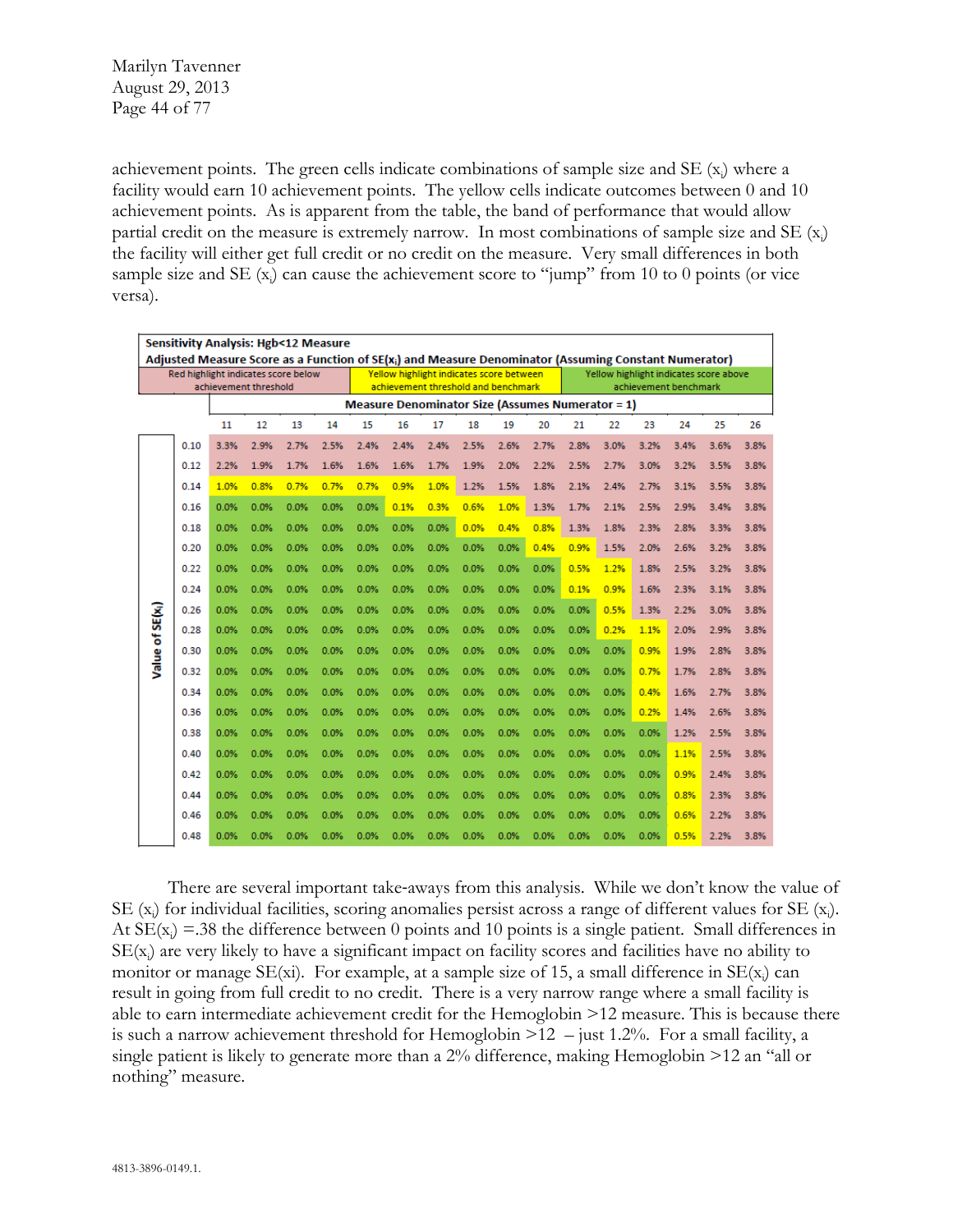Marilyn Tavenner August 29, 2013 Page 45 of 77

KCP conducted a similar analysis for the hypercalcemia measure, this time assuming two non-compliant patients (which is consistent with typical performance on the measure). The results of the analysis for hypercalcemia are consistent with the Hemoglobin >12 analysis. There is a broader range where small facilities may earn partial credit on the measure (the yellow areas in the table below). This is because the hypercalcemia measure itself has a greater range (about  $6\%$ ) between the achievement threshold and the benchmark. Still, a difference in sample size of just a few patients or a small difference in  $SE(x_i)$  can have a significant impact on the measure score and take a facility from full credit to no credit. It bears repeating that sample size and  $SE(x_i)$  are variables over which the facility has no control, and yet these variables may substantially determine the facility's score.

|                              | Sensitivity Analysis: Hypercalcemia Measure<br>Adjusted Measure Score as a Function of SE(x <sub>i</sub> ) and Measure Denominator (Assuming Constant Numerator) |       |                                                              |       |      |      |                                                                                 |      |      |      |      |                                                                |      |      |      |      |      |
|------------------------------|------------------------------------------------------------------------------------------------------------------------------------------------------------------|-------|--------------------------------------------------------------|-------|------|------|---------------------------------------------------------------------------------|------|------|------|------|----------------------------------------------------------------|------|------|------|------|------|
|                              |                                                                                                                                                                  |       |                                                              |       |      |      |                                                                                 |      |      |      |      |                                                                |      |      |      |      |      |
|                              |                                                                                                                                                                  |       | Red highlight indicates score below<br>achievement threshold |       |      |      | Yellow highlight indicates score between<br>achievement threshold and benchmark |      |      |      |      | Green highlight indicates score above<br>achievement benchmark |      |      |      |      |      |
|                              |                                                                                                                                                                  |       |                                                              |       |      |      | <b>Measure Denominator Size (Assumes Numerator = 2)</b>                         |      |      |      |      |                                                                |      |      |      |      |      |
|                              | 7.2%                                                                                                                                                             | 11    | 12                                                           | 13    | 14   | 15   | 16                                                                              | 17   | 18   | 19   | 20   | 21                                                             | 22   | 23   | 24   | 25   | 26   |
|                              | 0.10                                                                                                                                                             | 12.4% | 11.3%                                                        | 10.4% | 9.7% | 9.1% | 8.7%                                                                            | 8.3% | 8.0% | 7.8% | 7.7% | 7.6%                                                           | 7.6% | 7.5% | 7.6% | 7.6% | 7.7% |
|                              | 0.12                                                                                                                                                             | 11.3% | 10.2%                                                        | 9.4%  | 8.7% | 8.3% | 7.9%                                                                            | 7.6% | 7.4% | 7.3% | 7.2% | 7.2%                                                           | 7.2% | 7.3% | 7.4% | 7.5% | 7.7% |
|                              | 0.14                                                                                                                                                             | 10.1% | 9.1%                                                         | 8.4%  | 7.8% | 7.4% | 7.1%                                                                            | 6.9% | 6.8% | 6.8% | 6.8% | 6.8%                                                           | 6.9% | 7.1% | 7.3% | 7.5% | 7.7% |
|                              | 0.16                                                                                                                                                             | 9.0%  | 8.1%                                                         | 7.4%  | 6.9% | 6.6% | 6.3%                                                                            | 6.2% | 6.2% | 6.2% | 6.3% | 6.4%                                                           | 6.6% | 6.8% | 7.1% | 7.4% | 7.7% |
|                              | 0.18                                                                                                                                                             | 7.8%  | 7.0%                                                         | 6.4%  | 6.0% | 5.7% | 5.6%                                                                            | 5.5% | 5.6% | 5.7% | 5.8% | 6.1%                                                           | 6.3% | 6.6% | 6.9% | 7.3% | 7.7% |
|                              | 0.20                                                                                                                                                             | 6.6%  | 5.9%                                                         | 5.4%  | 5.1% | 4.9% | 4.8%                                                                            | 4.8% | 5.0% | 5.1% | 5.4% | 5.7%                                                           | 6.0% | 6.4% | 6.8% | 7.2% | 7.7% |
|                              | 0.22                                                                                                                                                             | 5.5%  | 4.8%                                                         | 4.4%  | 4.1% | 4.0% | 4.0%                                                                            | 4.1% | 4.3% | 4.6% | 4.9% | 5.3%                                                           | 5.7% | 6.2% | 6.6% | 7.2% | 7.7% |
|                              | 0.24                                                                                                                                                             | 4.3%  | 3.7%                                                         | 3.4%  | 3.2% | 3.2% | 3.3%                                                                            | 3.5% | 3.7% | 4.1% | 4.5% | 4.9%                                                           | 5.4% | 5.9% | 6.5% | 7.1% | 7.7% |
|                              | 0.26                                                                                                                                                             | 3.2%  | 2.7%                                                         | 2.4%  | 2.3% | 2.3% | 2.5%                                                                            | 2.8% | 3.1% | 3.5% | 4.0% | 4.5%                                                           | 5.1% | 5.7% | 6.3% | 7.0% | 7.7% |
| Value of SE(x <sub>1</sub> ) | 0.28                                                                                                                                                             | 2.0%  | 1.6%                                                         | 1.4%  | 1.4% | 1.5% | 1.7%                                                                            | 2.1% | 2.5% | 3.0% | 3.5% | 4.1%                                                           | 4.8% | 5.5% | 6.2% | 6.9% | 7.7% |
|                              | 0.30                                                                                                                                                             | 0.9%  | 0.5%                                                         | 0.4%  | 0.4% | 0.6% | 1.0%                                                                            | 1.4% | 1.9% | 2.4% | 3.1% | 3.8%                                                           | 4.5% | 5.2% | 6.0% | 6.8% | 7.7% |
|                              | 0.32                                                                                                                                                             | 0.0%  | 0.0%                                                         | 0.0%  | 0.0% | 0.0% | 0.2%                                                                            | 0.7% | 1.3% | 1.9% | 2.6% | 3.4%                                                           | 4.2% | 5.0% | 5.9% | 6.8% | 7.7% |
|                              | 0.34                                                                                                                                                             | 0.0%  | 0.0%                                                         | 0.0%  | 0.0% | 0.0% | 0.0%                                                                            | 0.0% | 0.6% | 1.4% | 2.2% | 3.0%                                                           | 3.9% | 4.8% | 5.7% | 6.7% | 7.7% |
|                              | 0.36                                                                                                                                                             | 0.0%  | 0.0%                                                         | 0.0%  | 0.0% | 0.0% | 0.0%                                                                            | 0.0% | 0.0% | 0.8% | 1.7% | 2.6%                                                           | 3.6% | 4.5% | 5.6% | 6.6% | 7.7% |
|                              | 0.38                                                                                                                                                             | 0.0%  | 0.0%                                                         | 0.0%  | 0.0% | 0.0% | 0.0%                                                                            | 0.0% | 0.0% | 0.3% | 1.2% | 2.2%                                                           | 3.2% | 4.3% | 5.4% | 6.5% | 7.7% |
|                              | 0.40                                                                                                                                                             | 0.0%  | 0.0%                                                         | 0.0%  | 0.0% | 0.0% | 0.0%                                                                            | 0.0% | 0.0% | 0.0% | 0.8% | 1.8%                                                           | 2.9% | 4.1% | 5.3% | 6.5% | 7.7% |
|                              | 0.42                                                                                                                                                             | 0.0%  | 0.0%                                                         | 0.0%  | 0.0% | 0.0% | 0.0%                                                                            | 0.0% | 0.0% | 0.0% | 0.3% | 1.4%                                                           | 2.6% | 3.8% | 5.1% | 6.4% | 7.7% |
|                              | 0.44                                                                                                                                                             | 0.0%  | 0.0%                                                         | 0.0%  | 0.0% | 0.0% | 0.0%                                                                            | 0.0% | 0.0% | 0.0% | 0.0% | 1.1%                                                           | 2.3% | 3.6% | 4.9% | 6.3% | 7.7% |
|                              | 0.46                                                                                                                                                             | 0.0%  | 0.0%                                                         | 0.0%  | 0.0% | 0.0% | 0.0%                                                                            | 0.0% | 0.0% | 0.0% | 0.0% | 0.7%                                                           | 2.0% | 3.4% | 4.8% | 6.2% | 7.7% |
|                              | 0.48                                                                                                                                                             | 0.0%  | 0.0%                                                         | 0.0%  | 0.0% | 0.0% | 0.0%                                                                            | 0.0% | 0.0% | 0.0% | 0.0% | 0.3%                                                           | 1.7% | 3.2% | 4.6% | 6.2% | 7.7% |

Hypercalcemia represents 15 points of Total Performance Score in the 2016 Proposed Rule, and this could present significant unintended negative consequences for facilities. For example, a facility near the threshold of a payment tier could go from 10 to 0 achievement points based on variation in the  $SE(x_i)$ , and this could drop a facility two full payment tiers (if the facility was already near a payment tier threshold).

Discern was unable to conduct a similar analyses for the NHSN bloodstream infection measure because the data for facilities' performance benchmarks are not included in the 2016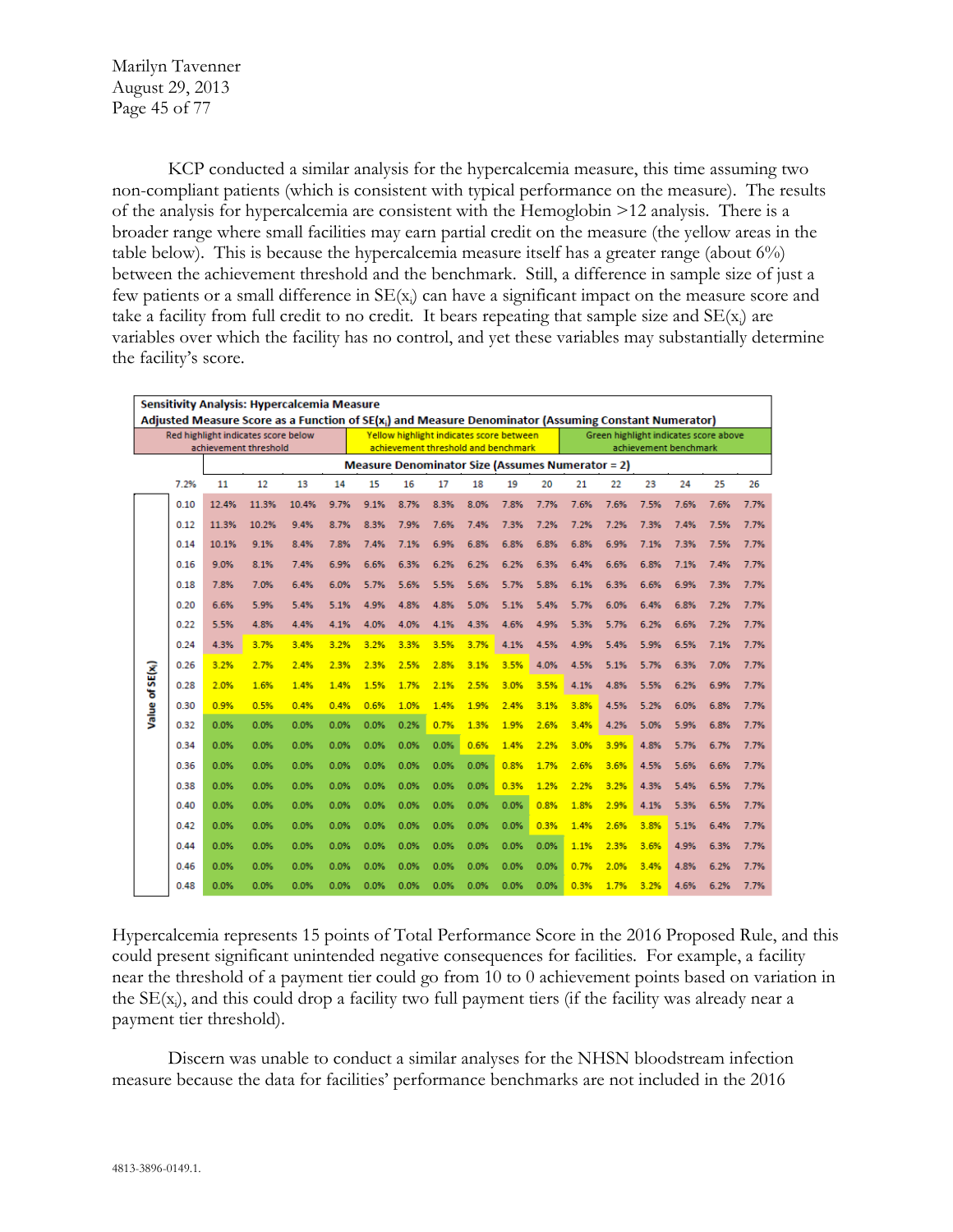Marilyn Tavenner August 29, 2013 Page 46 of 77

Proposed Rule. However, the impact of the measure would be similar to hypercalcemia, as the NHSN bloodstream infection counts for 15% of the Total Performance Score.

Overall, the conclusions of our analysis are:

- Small sample sizes can produce anomalous results in the Total Performance Score, even with CMS's adjustments for small sample size.
	- o Small differences in sample size may quickly change a facility's achievement score on a measure from 0 to 10 (or vice versa), even when the facility misses compliance on just one or two patients.
	- $\circ$  Small differences in the SE(x<sub>i</sub>) may quickly change a facility's achievement score on a measure from 0 to 10 (or vice versa). This is especially problematic given the "black box" nature of the  $SE(x_i)$  calculations.
- While the CMS sample size adjustment generally does seem to benefit smaller facilities, that result may not hold true for facilities near (but not quite at) perfect performance.

## **B. CMS should adjust the proposed weights**

In developing the proposed 2016 QIP, CMS appears to have elected to give all measure categories equal weight, regardless of their clinical impact or whether the measure or measure category has an established track record within the QIP. We are concerned with this approach for two reasons. First, 47.5% of the total weight is assigned to measures that are new proposed measures for the QIP. Second, equal category-level weighting may place undue emphasis on certain measures to the detriment of other, clinically more important measures. For example, since the catheter measure is a sub-measure within the VAT category, it only counts for 7.5%, despite its significant, evidence-based impact on morbidity and mortality.

We would prefer to see a weighting model that begins with a set of principles for assigning relative importance to measures, and then assigns weight based on those principles. Such as set of principles might stipulate that more importance be assigned to measures:

- That are tested in the QIP (*e.g.*, benchmarks for achievement and improvement are provided based on at least a full year of data);
- Where significant room for improvement still exists (*e.g.*, the achievement threshold is below  $90\%$ ;
- Have a significant clinical impact; or
- That affect large numbers of patients.

Applying these principles would result in weighting assignments similar to those presented in the table below. KCP urges CMS to adopt a systematic set of principles for differential weighting going forward that will make the QIP score more reliable and clinically significant, and that will provide a foundation for expansion to new measures in the future.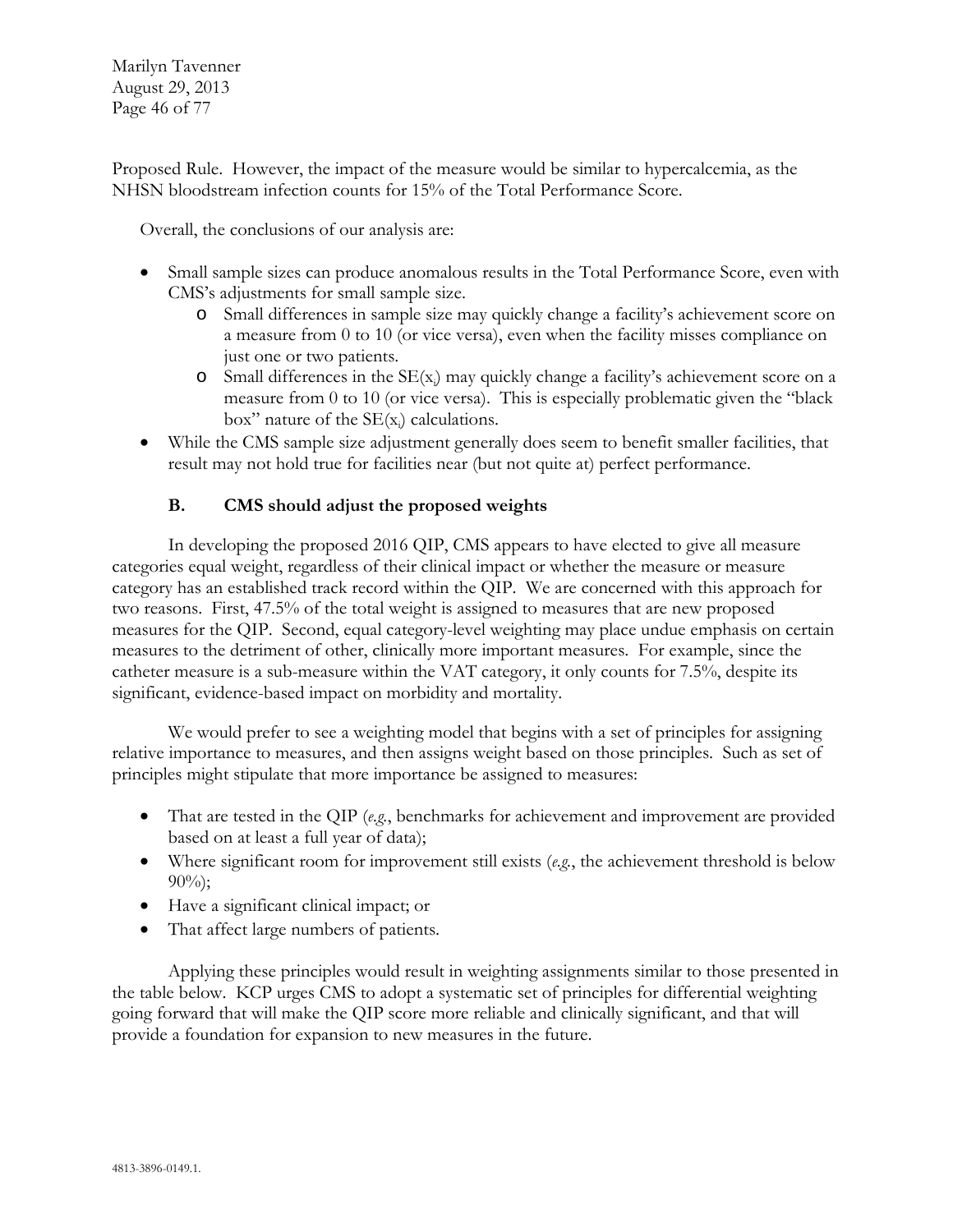Marilyn Tavenner August 29, 2013 Page 47 of 77

| Measure                                                                                                                                  | <b>CMS Proposed Weight</b>                                                 |                                                                               | Alternative Weight (If certain<br>proposed measures are not<br>adopted as proposed -<br>KCP's preferred position) |  |
|------------------------------------------------------------------------------------------------------------------------------------------|----------------------------------------------------------------------------|-------------------------------------------------------------------------------|-------------------------------------------------------------------------------------------------------------------|--|
| $Hgb > 12$ (Clinical)                                                                                                                    | 7.5%                                                                       | 15.0%                                                                         | 15.0%                                                                                                             |  |
| *Anemia Informed<br>Consent (Clinical)                                                                                                   | $7.5\%$                                                                    | $5.0\%$                                                                       | Not applicable (NA)                                                                                               |  |
| Kt/V - Adult Hemodialysis<br>(Clinical)<br>Kt/V - Adult Peritoneal<br>Dialysis (Clinical)<br>Kt/V - Pediatric<br>Hemodialysis (Clinical) | Combined 15%, with<br>relative weight allocated<br>based on patient volume | Combined 15%, with<br>relative weight<br>allocated based on<br>patient volume | Combined 15%, with<br>relative weight allocated<br>based on patient volume                                        |  |
| *Bloodstream Infection<br>(NHSN) (Clinical)                                                                                              | 15.0%                                                                      | $10.0\%$                                                                      | NA                                                                                                                |  |
| <b>Bloodstream Infection</b><br>(NHSN) (Reporting)                                                                                       | NA                                                                         | NA                                                                            | 5.84%                                                                                                             |  |
| *Hypercalcemia (Clinical)                                                                                                                | 15.0%                                                                      | $10.0\%$                                                                      | NA                                                                                                                |  |
| Hypercalcemia (Reporting)                                                                                                                | NA                                                                         | NA                                                                            | 5.84%                                                                                                             |  |
| VAT - Fistula (Clinical)                                                                                                                 | 7.5%%                                                                      | $7.0\%$                                                                       | $10.0\%$                                                                                                          |  |
| VAT - No Catheter<br>(Clinical)                                                                                                          | $7.5\%$ <sup>16</sup>                                                      | 13.0%                                                                         | 25.0%                                                                                                             |  |
| Anemia Management<br>(Reporting)                                                                                                         | $5.0\%$                                                                    | $6.67\%$                                                                      | 5.83%                                                                                                             |  |
| *Pediatric Iron Therapy<br>(Reporting)                                                                                                   | $5.0\%$                                                                    | $3.0\%$                                                                       | $0\%$                                                                                                             |  |
| ICH CAHPS (Reporting)                                                                                                                    | 5.0%                                                                       | 6.66%                                                                         | 5.83%                                                                                                             |  |
| *Comorbidity (Reporting)                                                                                                                 | $5.0\%$                                                                    | $3.0\%$                                                                       | $0.0\%$                                                                                                           |  |

<span id="page-46-0"></span> $\overline{a}$ <sup>69</sup> In actuality, the weights of the VAT measures could vary by patient volume (i.e., denominator for each measure). However, the two VAT measures have very similar denominator definitions, and the weights will tend to be equal, or nearly so.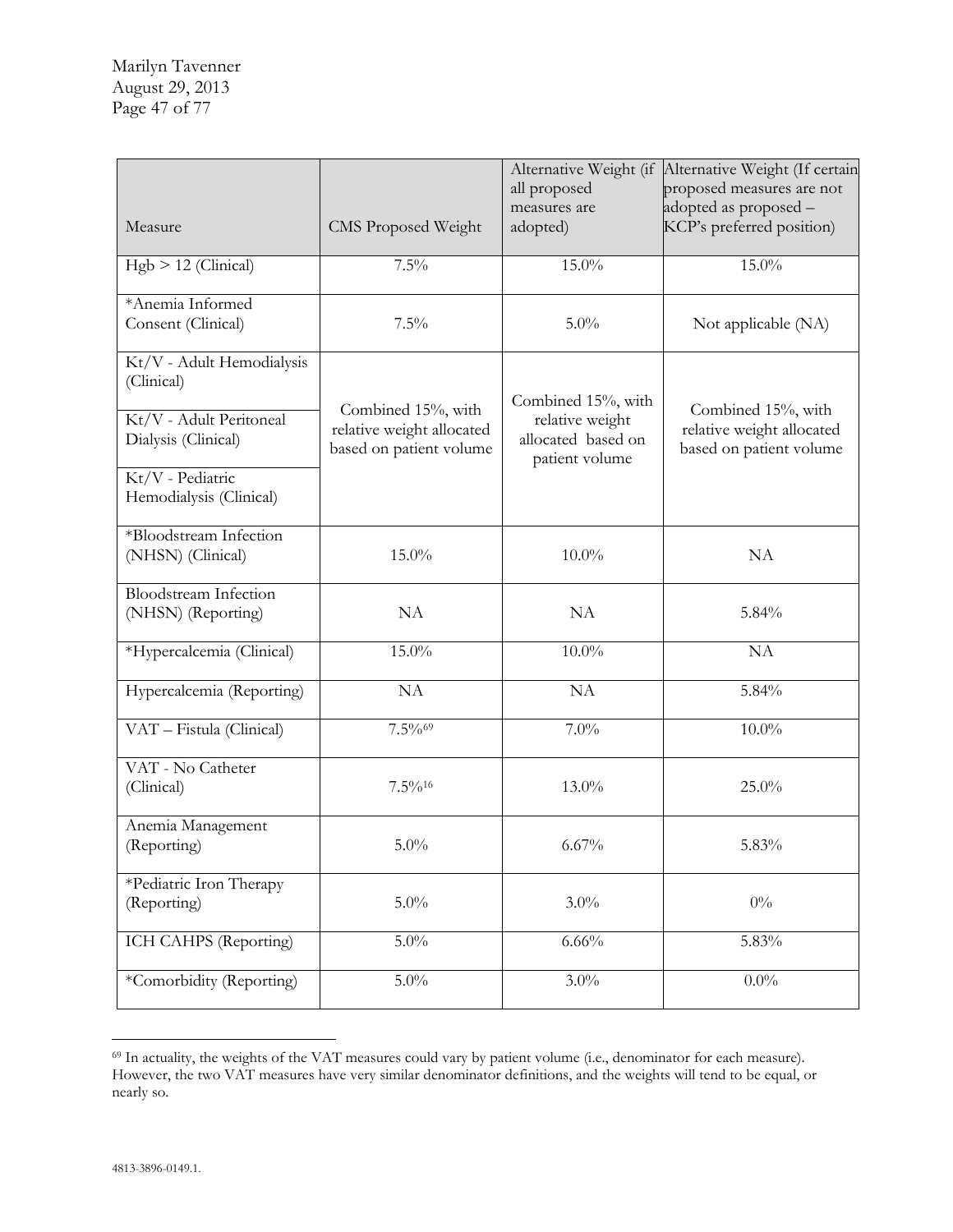| Measure                           | <b>CMS Proposed Weight</b> | all proposed<br>measures are<br>adopted) | Alternative Weight (if Alternative Weight (If certain<br>proposed measures are not<br>adopted as proposed -<br>KCP's preferred position) |
|-----------------------------------|----------------------------|------------------------------------------|------------------------------------------------------------------------------------------------------------------------------------------|
| Mineral Metabolism<br>(Reporting) | $5.0\%$                    | $6.66\%$                                 | $5.83\%$                                                                                                                                 |

# **C. CMS should use a different scoring model for measures with highly compressed performance ranges and narrow room for additional achievement**

KCP understands the purpose of the QIP scoring model for achievement and improvement. However, we believe that the model, which awards partial credit for score between the performance thresholds and benchmarks, may not work very well when the performance range for a measure is very compressed and there is little room for additional achievement. CMS should consider employing different scoring models for measures, particularly Hemoglobin >12 and hypercalcemia, which have highly compressed performance ranges (*e.g.*, under 10%) and little room for additional improvement. This may also be a factor for NHSN blood stream infection measures, but since no data are presented we are unable to assess this.

Consider the hemoglobin measure. The entire achievement range is just 1.2%. Even at a sample size of 75, non-compliance for a single patient can "jump" over the entire achievement range, going from 10 points to 0 points. That is, a facility with 75 patients and zero non-compliant patients will score 0% (lower is better) on the Hemoglobin >12 measure, thereby earning 10 achievement points. A facility with 75 patients and 1 non-compliant patient will score 1.3% on the measure and earn 0 achievement points. Given the weight for the Hemoglobin >12 measure, that single patient could easily drop a facility down a payment tier.

Other measures with compressed ranges, such as the proposed hypercalcemia, have higher weights so that missing one or two patients might drop a facility two full payment tiers. For example a facility with the full 10 points on the proposed hypercalcemia might have a Total Performance Score of 50, and therefore receive no payment penalty. But if that same facility gets 0 points for the proposed hypercalcemia – possible due to the laboratory value of just one or two patients – their Total Performance Score would drop to 35, and their payment penalty will be 1.0%. Such a significant penalty for small differences in performance seems inconsistent with the overall purpose of the QIP.

We recommend that CMS consider alternative scoring methodologies for compressed measures where the achievement range is narrow to ensure that such penalties do not occur. Such an alternative scoring methodology would focus on "quality maintenance" since facility performance is all compressed at high-performance levels, rather than "quality improvement" for measures where significant opportunities still exist. Options for "quality maintenance" scoring" include: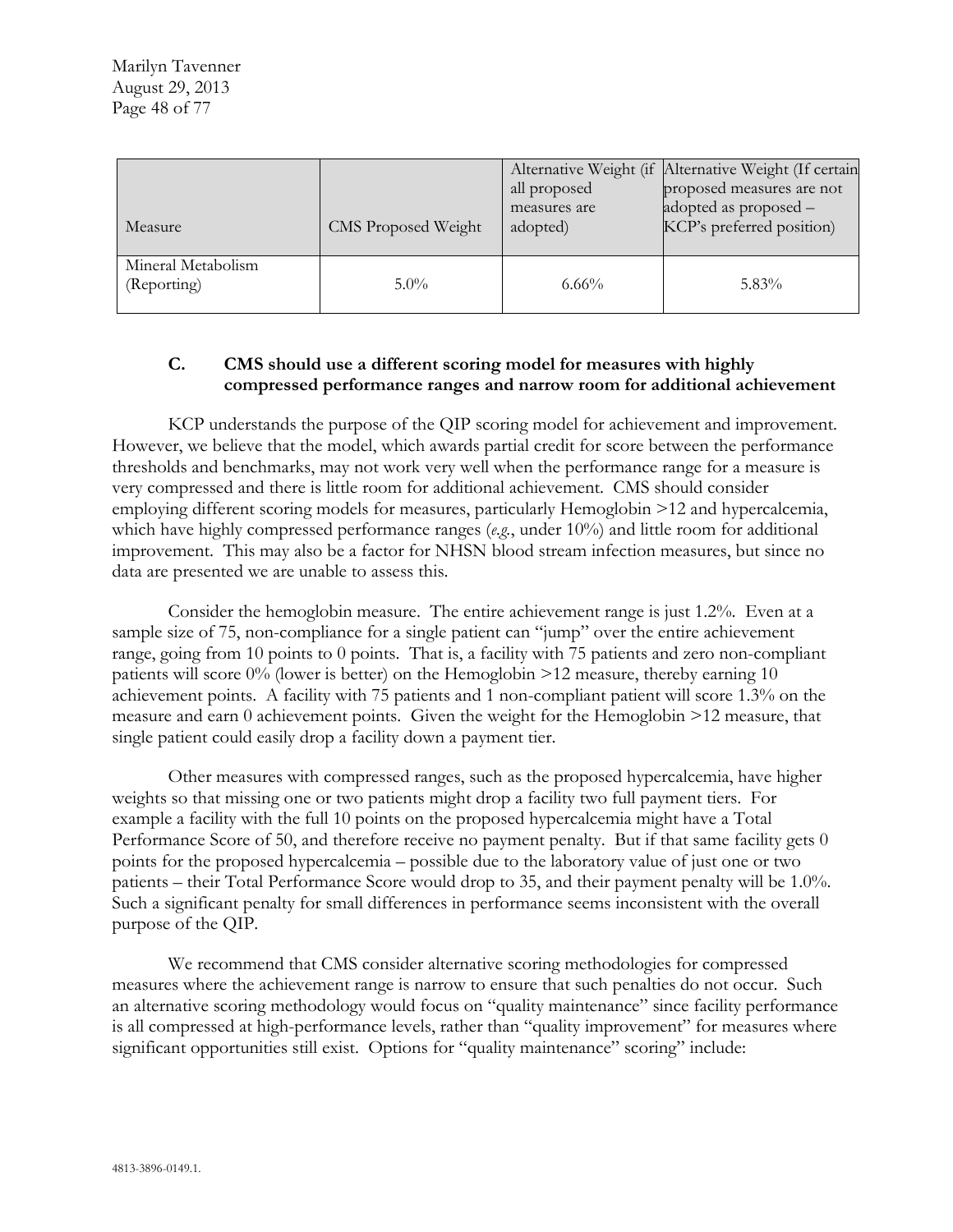- Retain the achievement/improvement scoring model, but give the facility a pass for the one non-compliant patient. That way, scoring penalties won't apply until there is a real difference in performance.
- Start scoring the measure by granting a full 10 points, and then subtract 1 point for each non-compliant patient. This model could work for the hemoglobin and hypercalcemia measures.

## **VII. Conclusion**

In sum, we appreciate the opportunity to provide comments on the proposed modifications to the QIP for PY 2016. While we have noted serious concerns about some of the proposals, KCP continues to support the implementation of this first Medicare value-based purchasing program and looks forward to working with CMS to refine its proposals to ensure the successful implementation of the QIP.

## Part 3: Conclusion

KCP appreciates the opportunity to provide comments on the PPS CY 2014 and QIP PY 2016 proposed regulations. Please feel free to contact Kathy Lester at 202-457-6562 or klester@pattonboggs.com if you have any questions or would like additional details.

Sincerely,

Rue Hume

Ronald Kuerbitz Chairman Kidney Care Partners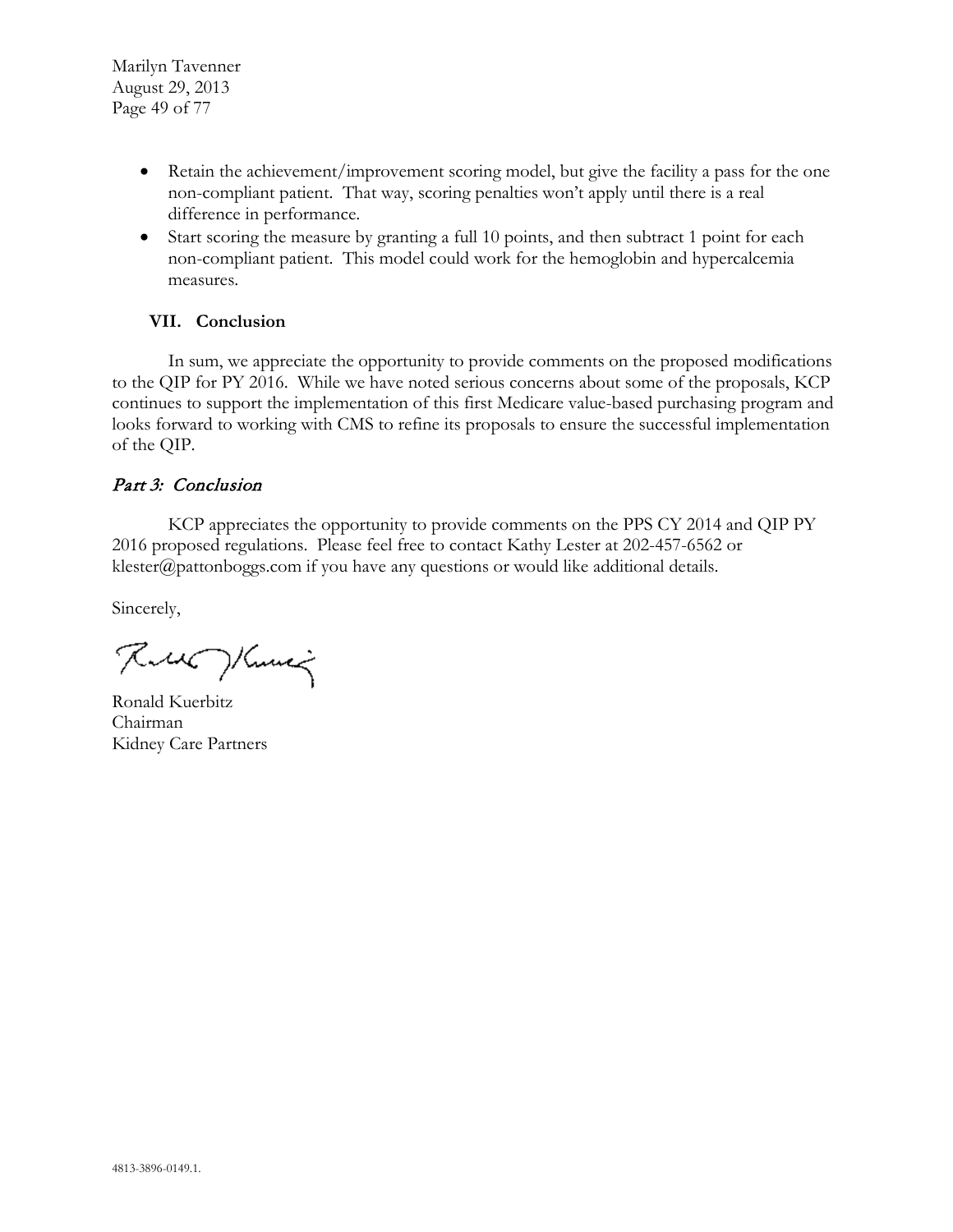Marilyn Tavenner August 29, 2013 Page 50 of 77

#### **Appendix A: List of KCP Members**

AbbVie Laboratories Affymax American Kidney Fund American Nephrology Nurses' Association American Renal Associates, Inc. American Society of Nephrology American Society of Pediatric Nephrology Amgen Baxter Healthcare Corporation Board of Nephrology Examiners and Technology Centers for Dialysis Care DaVita Healthcare Partners, Inc. Dialysis Patient Citizens Dialysis Clinic, Inc. Fresenius Medical Care North America Fresenius Medical Care Renal Therapies Group Kidney Care Council Mitsubishi Tanabe Pharma America National Kidney Foundation National Renal Administrators Association Nephrology Nursing Certification Commission Northwest Kidney Centers NxStage Medical Renal Physicians Association Renal Support Network Renal Ventures Management, LLC Satellite Healthcare Takeda Pharmaceuticals U.S.A (TPUSA) U.S. Renal Care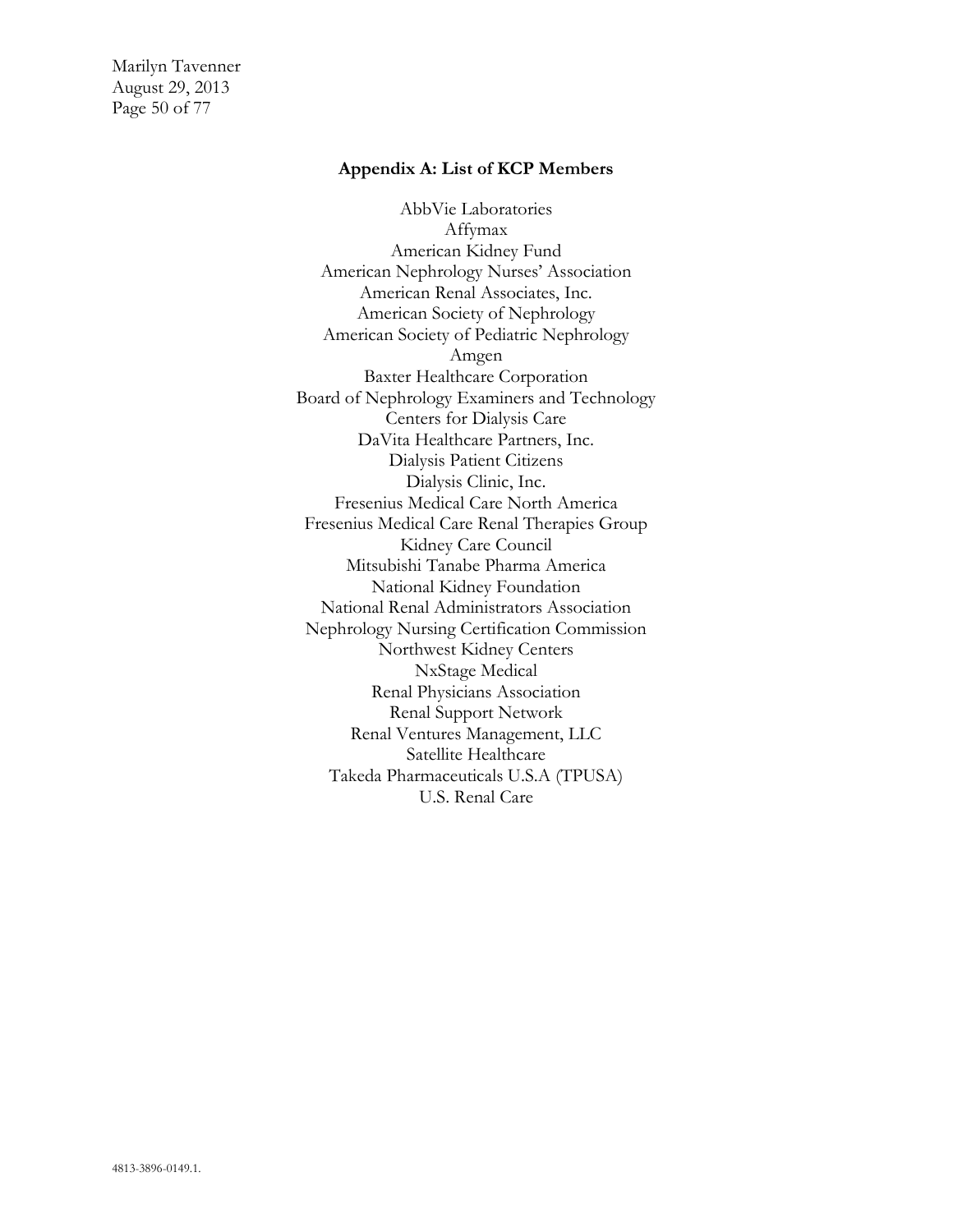| From "Table 9. Medicare<br><b>Allowable Payments (MAP)</b><br>for composite rate and | UNINFLATED TMC Replicated Reported Total Values & TMC |                      |              |                                |                              | <b>Difference Between CMS</b> |                                |                   |
|--------------------------------------------------------------------------------------|-------------------------------------------------------|----------------------|--------------|--------------------------------|------------------------------|-------------------------------|--------------------------------|-------------------|
| separately billable services,<br>2007-09", pgs 206 -207 of the                       |                                                       |                      |              | <b>Values Using 2007 SAF</b>   |                              |                               | <b>Replicated Total Values</b> |                   |
| Display Copy, 2011 Final                                                             | <b>CMS</b> Reported<br>(Rptd.) Total                  | Avg. MAP per         |              |                                | Avg. MAP                     |                               | <b>Absolute</b>                | Percent           |
| <b>ESRD Rule</b>                                                                     | <b>Values in Table 9</b>                              | <b>Treatment</b>     |              | <b>Total</b>                   | per Treatment                |                               | <b>Difference</b>              | <b>Difference</b> |
| Dialysis patients                                                                    | 328,787                                               | $\overline{a}$       |              | 331,877                        | $\overline{a}$               |                               | 3.090                          | 0.9%              |
| Hemodialysis (HD)-equivalent                                                         |                                                       |                      |              |                                |                              |                               |                                |                   |
| dialysis treatments                                                                  | 36,747,662                                            |                      |              | 36,948,251                     |                              |                               | 200,589                        | 0.5%              |
|                                                                                      |                                                       |                      |              |                                |                              |                               |                                |                   |
| MAP for services in the                                                              |                                                       |                      |              |                                |                              |                               |                                |                   |
| expanded ESRD PPS                                                                    |                                                       |                      |              |                                |                              |                               |                                |                   |
| Total for Part B and Part D<br>services                                              |                                                       |                      |              |                                |                              |                               |                                |                   |
|                                                                                      | \$8,809,732,068                                       | \$239.88             | \$<br>\$     | 8,914,724,131<br>8.904.024.047 | \$<br>241.42<br>\$<br>240.99 | $\mathbb{S}$                  | 104,992,063                    | 1.2%              |
| <b>Total for Part B services</b><br>Composite rate services                          | \$8,799,031,984                                       | \$239.45<br>\$155.65 | \$           | 5,784,756,819                  | \$<br>156.56                 | \$<br>\$                      | 104,992,063                    | 1.2%<br>1.1%      |
| Separately billable services (Part                                                   | \$5,719,657,831                                       |                      |              |                                |                              |                               | 65,098,988                     |                   |
| B)                                                                                   |                                                       |                      |              |                                |                              |                               |                                |                   |
| <b>EPO</b>                                                                           | \$1,876,926,573                                       | \$51.08              | \$           | 1,907,861,344                  | \$<br>51.64                  | \$                            | 30,934,771                     | 1.6%              |
| Darbepoetin                                                                          | \$167,935,970                                         | \$4.57               | \$           | 170,799,558                    | \$<br>4.62                   | \$                            | 2,863,588                      | 1.7%              |
| Calcitriol                                                                           | \$3,125,613                                           | \$0.09               | \$           | 3,150,404                      | \$<br>0.09                   | \$                            | 24,791                         | 0.8%              |
| Doxercalciferol                                                                      | \$76,901,723                                          | \$2.09               | \$           | 77,463,793                     | \$<br>2.10                   | \$                            | 562,070                        | 0.7%              |
| Paricalcitol                                                                         | \$322,849,348                                         | \$8.79               | \$           | 325,049,404                    | \$<br>8.80                   | \$                            | 2,200,056                      | 0.7%              |
| Iron sucrose                                                                         | \$166,219,339                                         | \$4.52               | \$           | 167,418,741                    | \$<br>4.53                   | $\mathbb{S}$                  | 1,199,402                      | 0.7%              |
| Sodium ferric gluconate                                                              | \$68,086,707                                          | \$1.85               | \$           | 68,598,634                     | \$<br>1.86                   | \$                            | 511,927                        | 0.8%              |
| Levocarnitine                                                                        | \$5,026,446                                           | \$0.14               | \$           | 5,084,114                      | $\mathbb{S}$<br>0.14         | $\mathbb{S}$                  | 57,668                         | 1.1%              |
| Alteplase                                                                            | \$26,697,321                                          | \$0.73               | \$           | 26,911,757                     | \$<br>0.73                   | \$                            | 214,436                        | 0.8%              |
| Vancomycin                                                                           | \$3,583,504                                           | \$0.10               | \$           | 3,621,242                      | $\mathbb{S}$<br>0.10         | $\mathsf{\$}$                 | 37,738                         | 1.1%              |
| Daptomycin                                                                           | \$1,234,405                                           | \$0.03               | \$           | 1,240,141                      | \$<br>0.03                   | $\mathbb{S}$                  | 5,736                          | 0.5%              |
| Other injectables                                                                    | \$4,943,934                                           | \$0.13               | \$           | 4,966,563                      | $\mathsf{\$}$<br>0.13        | $\mathsf{\$}$                 | 22,629                         | 0.5%              |
| Laboratory tests                                                                     | \$295,508,409                                         | \$8.04               | \$           | 296,683,828                    | \$<br>8.03                   | $\mathbf{\hat{S}}$            | 1,175,419                      | 0.4%              |
| Ultrafiltration                                                                      | \$2,563,656                                           | \$0.07               | $\mathbb{S}$ | 2,563,656                      | 0.07<br>\$                   |                               |                                |                   |
| Dialysis facility supplies and IV                                                    |                                                       |                      |              |                                |                              |                               |                                |                   |
| fluids                                                                               | \$38,263,239                                          | \$1.04               | $\mathbb{S}$ | 38,263,239                     | 1.04<br>\$                   |                               |                                |                   |
| Durable medical equipment and                                                        |                                                       |                      |              |                                |                              |                               |                                |                   |
| supplies (method II)                                                                 | \$18,060,483                                          | \$0.49               | \$           | 18,060,483                     | \$<br>0.49                   |                               |                                |                   |
| Dialysis support services                                                            |                                                       |                      |              |                                |                              |                               |                                |                   |
| (method II)                                                                          | \$1,447,484                                           | \$0.04               | \$           | 1,530,328                      | 0.04<br>\$                   | \$                            | 82,844                         | 5.7%              |
| Dialysis patients with Part D                                                        |                                                       |                      |              |                                |                              |                               |                                |                   |
| spending                                                                             | 221,154                                               | $\overline{a}$       |              | 221,154                        |                              |                               |                                |                   |
|                                                                                      |                                                       |                      |              |                                |                              |                               |                                |                   |
|                                                                                      |                                                       |                      |              |                                |                              |                               |                                |                   |
| HD-equivalent dialysis treatments<br>for patients with Part D spending               |                                                       |                      |              |                                |                              |                               |                                |                   |
| MAP for Part D services                                                              | 24,737,326<br>\$10,700,084                            | \$0.43               | \$           | 24,737,326<br>10,700,084       | \$0.43                       |                               |                                |                   |
| Calcitriol (oral)                                                                    | \$2,678,711                                           | \$0.11               |              | 2,678,711                      | \$0.11                       |                               |                                |                   |
| Doxercalciferol (oral)                                                               | \$4,965,189                                           | \$0.20               |              | 4,965,189                      | \$0.20                       |                               |                                |                   |
| Paricalcitol (oral)                                                                  | \$3,008,544                                           | \$0.12               |              | 3,008,544                      | \$0.12                       |                               |                                |                   |
| Levocarnitine (oral)                                                                 | \$47,639                                              | < 0.01               |              | 47,639                         | $<$ \$0.01                   |                               |                                |                   |
|                                                                                      |                                                       |                      |              |                                |                              |                               |                                |                   |

# **Appendix B: Technical Appendix: Comparison of Moran Company Replication to CMS Reported 2007 Payments**

NOTE: Green highlighted cells represent values that TMC could not replicate and used the CMS reported values.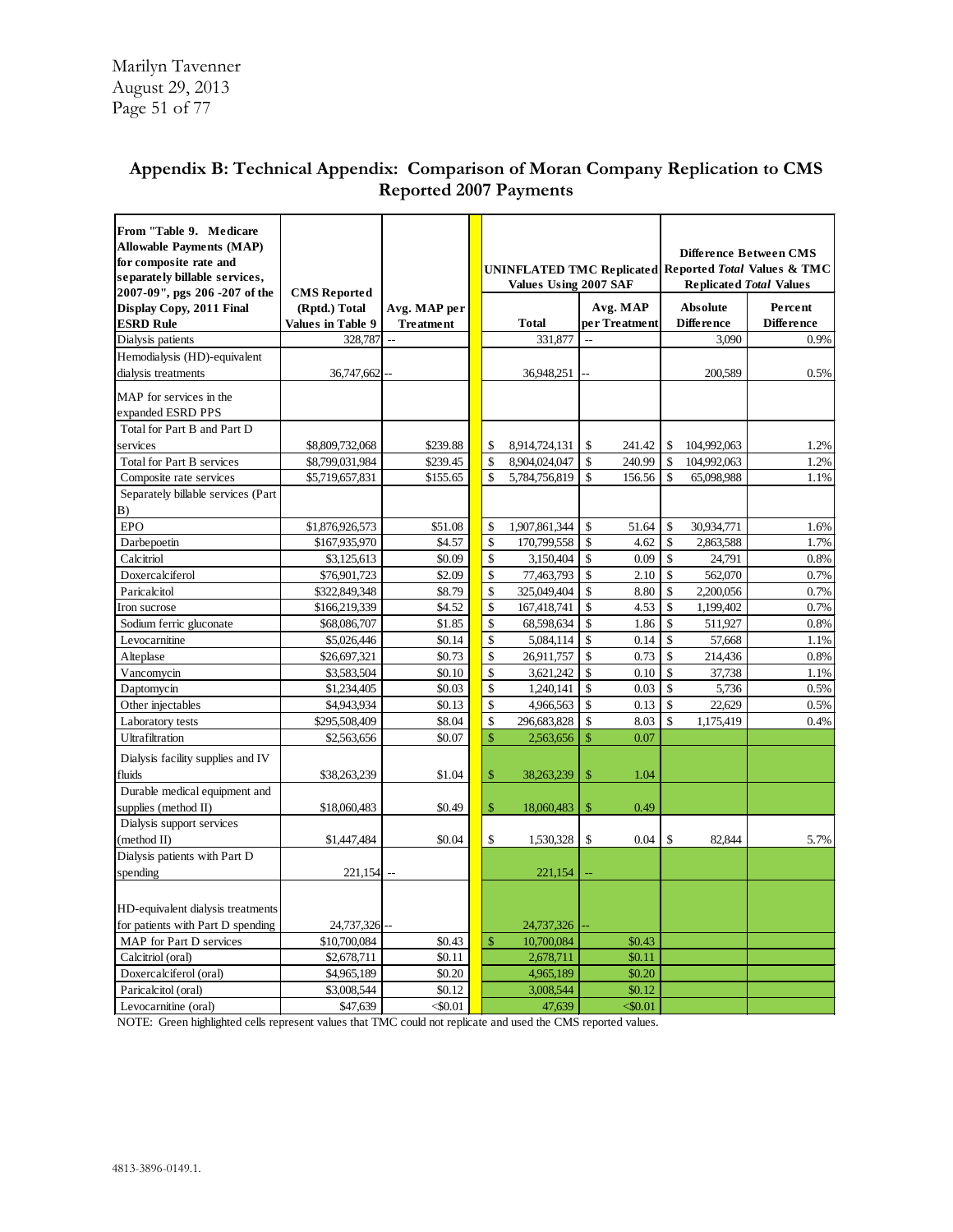<span id="page-51-2"></span><span id="page-51-1"></span><span id="page-51-0"></span>Marilyn Tavenner August 29, 2013 Page 52 of 77

**Appendix C: History of KCC & KCP Comments on Proposed and Final ESRD PPS Rules & CMS Response**

| <b>Issue</b>                                                                                                                                                                             | Rule in which<br>the issue first<br>arose    | Year(s) raised<br>by commenters | <b>CMS</b> Response | <b>Notes</b> |
|------------------------------------------------------------------------------------------------------------------------------------------------------------------------------------------|----------------------------------------------|---------------------------------|---------------------|--------------|
| CMS appears to have<br>unnecessarily excluded paid<br>claims from facilities without a<br>valid county code from the base<br>rate calculation.                                           | <b>ESRD PPS</b><br>Proposed Rule,<br>CY 2011 | $2010^{70}$                     | No Response         |              |
| CMS does not explain why it<br>excluded approximately 15<br>percent of the facilities from the<br>2004-06 data used in the<br>regression to determine the<br>adjusters                   | <b>ESRD PPS</b><br>Proposed Rule,<br>CY 2011 | $2010^{71}$                     | No Response         |              |
| There is incomplete information<br>on how CMS arrived at its<br>"sample" of facilities used to<br>calculate adjusters and potential<br>bias from excluding hospital-<br>based facilities | <b>ESRD PPS</b><br>Proposed Rule,<br>CY 2011 | $2010^{72}$                     | No response         |              |

<sup>70</sup> KCP FY 2011 comment letter, p. 20; Joint KCP-KCC comment letter for CY 2011 Proposed Rule, p. 10-11

<sup>71</sup> KCP comment letter for CY 2011 Proposed Rule, p. 70

<sup>72</sup> KCP comment letter for CY 2011 Proposed Rule, p. 70; Joint KCP-KCC comment letter for CY 2011 Proposed Rule, p. 11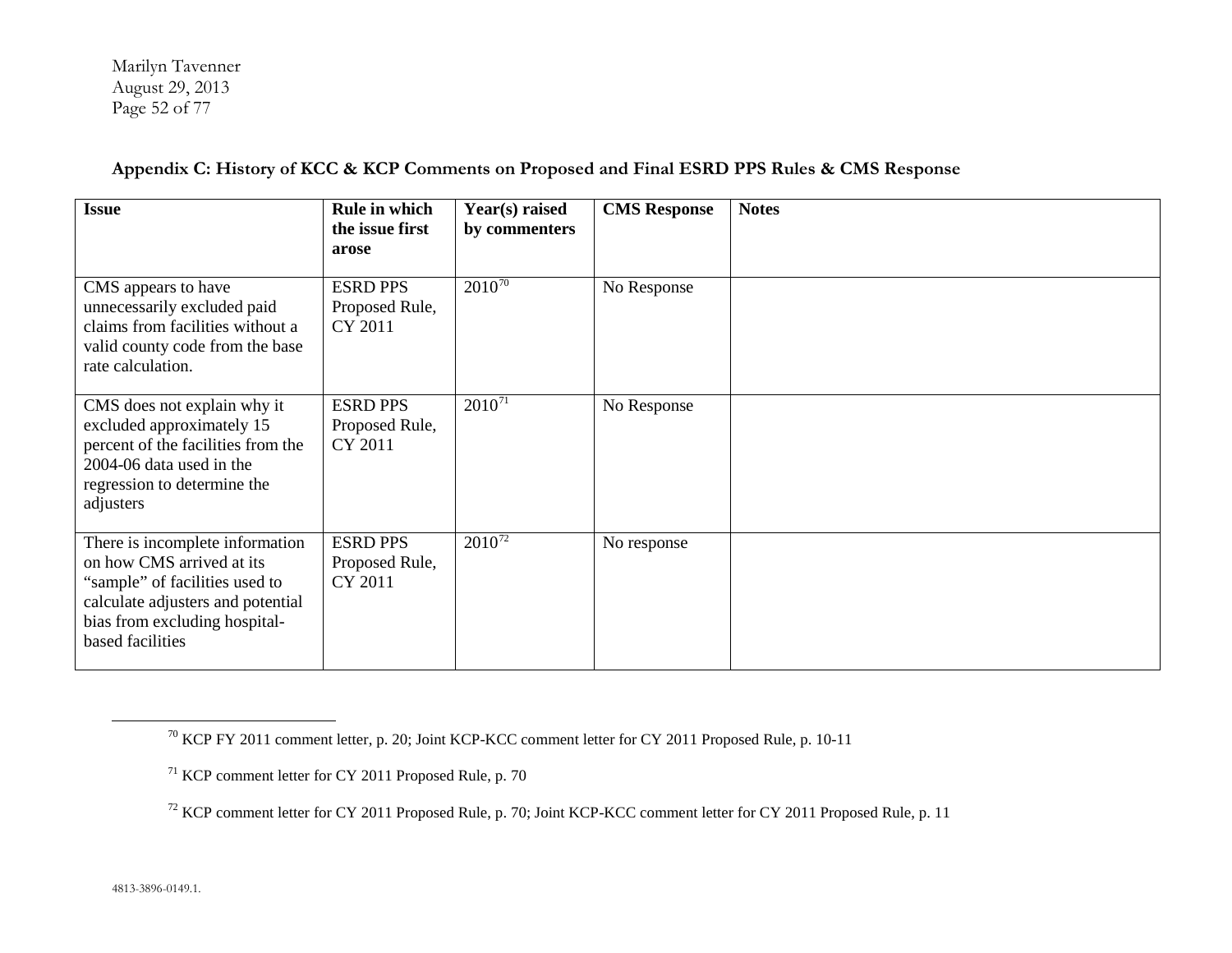<span id="page-52-6"></span><span id="page-52-5"></span><span id="page-52-4"></span><span id="page-52-3"></span><span id="page-52-2"></span><span id="page-52-1"></span><span id="page-52-0"></span>Marilyn Tavenner August 29, 2013 Page 53 of 77

| HCPCS code Q4081 (injectable<br>Epoetin alfa, 100 units) appears<br>to have been left out of the<br>analyses for the CY 2011<br>Proposed and Final Rule                                                                                          | <b>ESRD PPS</b><br>Final Rule, CY<br>2011 | $2010^{73}$                           | No Response |  |
|--------------------------------------------------------------------------------------------------------------------------------------------------------------------------------------------------------------------------------------------------|-------------------------------------------|---------------------------------------|-------------|--|
| Iron Dextran has not been<br>included in the Final Rule (with<br>one exception)                                                                                                                                                                  | <b>ESRD PPS</b><br>Final Rule, CY<br>2011 | $2010^{74}$ , $2011^{75}$ ,<br>201276 | No Response |  |
| The Final Rule states that<br>pediatric patients and facilities<br>are not eligible for low volume<br>adjustments, but the impact<br>analysis continues to include<br>them (which could mean the<br>standardization adjustment is<br>overstated) | <b>ESRD PPS</b><br>Final Rule, CY<br>2011 | $2010^{77}$                           | No Response |  |
| CMS appears to have used an                                                                                                                                                                                                                      | <b>ESRD PPS</b>                           | $2011^{78}$ , $2012^{79}$             | No Response |  |

 $73$  KCP follow-up letter to release of CY 2011 Final Rule, p. 4

<sup>74</sup> KCP follow-up letter to release of CY 2011 Final Rule, p. 4

<sup>75</sup> KCC comment letter for CY 2012 Proposed Rule, p. 19-20; KCP comment letter for CY 2012 Proposed Rule, p. 16

<sup>76</sup> KCP comment letter for CY 2013 Proposed Rule, p. 12

 $77$  KCP follow-up letter to release of CY 2011 Final Rule, p. 4

<sup>78</sup> KCC comment letter for CY 2012 Proposed Rule, p. 20; KCP comment letter for CY 2012 Proposed Rule, p. 16

<sup>79</sup> KCP comment letter for CY 2013 Proposed Rule, p. 12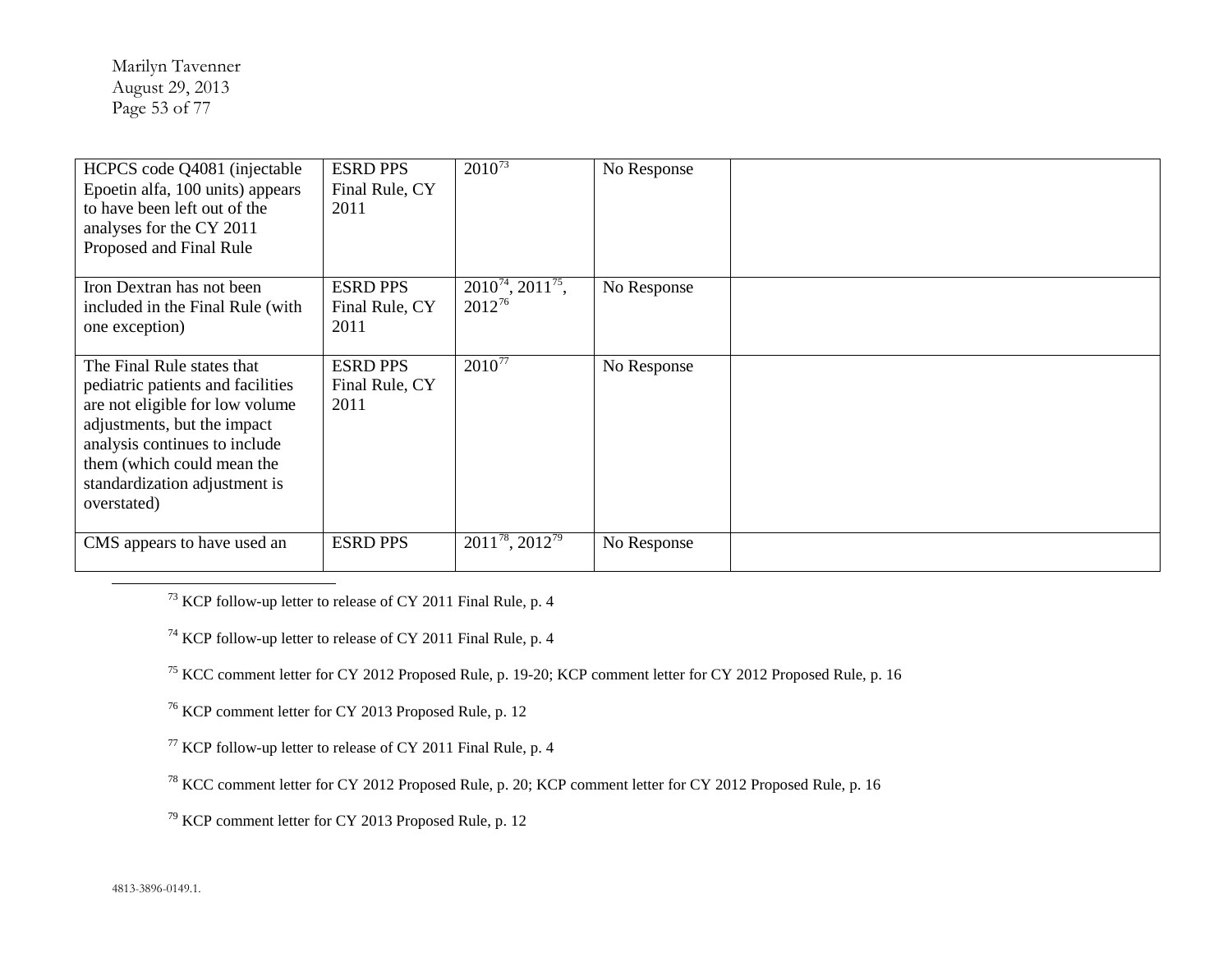<span id="page-53-5"></span><span id="page-53-4"></span><span id="page-53-3"></span><span id="page-53-2"></span><span id="page-53-1"></span><span id="page-53-0"></span>Marilyn Tavenner August 29, 2013 Page 54 of 77

| inflation factor of 1.905 percent<br>for "Other Injectables" in Table<br>19 of the CY 2011 Final Rule,<br>but Table 12 provides an<br>inflation factor of 1.7 percent.                                         | Final Rule, CY<br>2011                       |                                                   |                                                                |                                                                                                                     |
|----------------------------------------------------------------------------------------------------------------------------------------------------------------------------------------------------------------|----------------------------------------------|---------------------------------------------------|----------------------------------------------------------------|---------------------------------------------------------------------------------------------------------------------|
| For the 2007-09 inflation factor<br>for laboratory tests in the CY<br>2011 Final Rule, CMS appears to<br>have used 4.47 percent instead of<br>4.5 percent, as stated in the Final<br>Rule.                     | <b>ESRD PPS</b><br>Final Rule, CY<br>2011    | 2011 <sup>80</sup> , 2012 <sup>81</sup>           | No Response                                                    |                                                                                                                     |
| CMS does not specify what it<br>includes in its definition of<br>"average payment per treatment,"<br>namely, does this refer to patient<br>utilization based on volume of<br>services or payments for services | <b>ESRD PPS</b><br>Proposed Rule,<br>CY 2011 | $2010^{82}$                                       | No Direct<br>Response but<br>Clarification<br>Provided in Rule | CMS spells out its average payment per treatment<br>calculation but does not directly respond to the comment        |
| The impact file does not include<br>enough detail to analyze case-                                                                                                                                             | <b>ESRD PPS</b><br>Proposed Rule,            | $2010^{83}$ , $2011^{84}$ ,<br>2012 <sup>85</sup> | Acknowledge<br>but No Action                                   | CMS consistently responds that the data they release is<br>detailed enough to analyze the proposed and final rules: |

<sup>80</sup> KCC comment letter for CY 2012, p. 20; KCP comment letter for CY 2012 Proposed Rule, p. 16

<sup>81</sup> KCP comment letter for CY 2013 Proposed Rule, p. 13

 $82$  KCP comment letter for CY 2011, p. 19

<sup>83</sup> KCP comment letter for CY 2011 Proposed Rule, p. 35-36

<sup>84</sup> KCC comment letter for CY 2012, p. 18; KCP comment letter for CY 2012 Proposed Rule, p. 12

<sup>85</sup> KCC comment letter for CY 2013 Proposed Rule, p. 8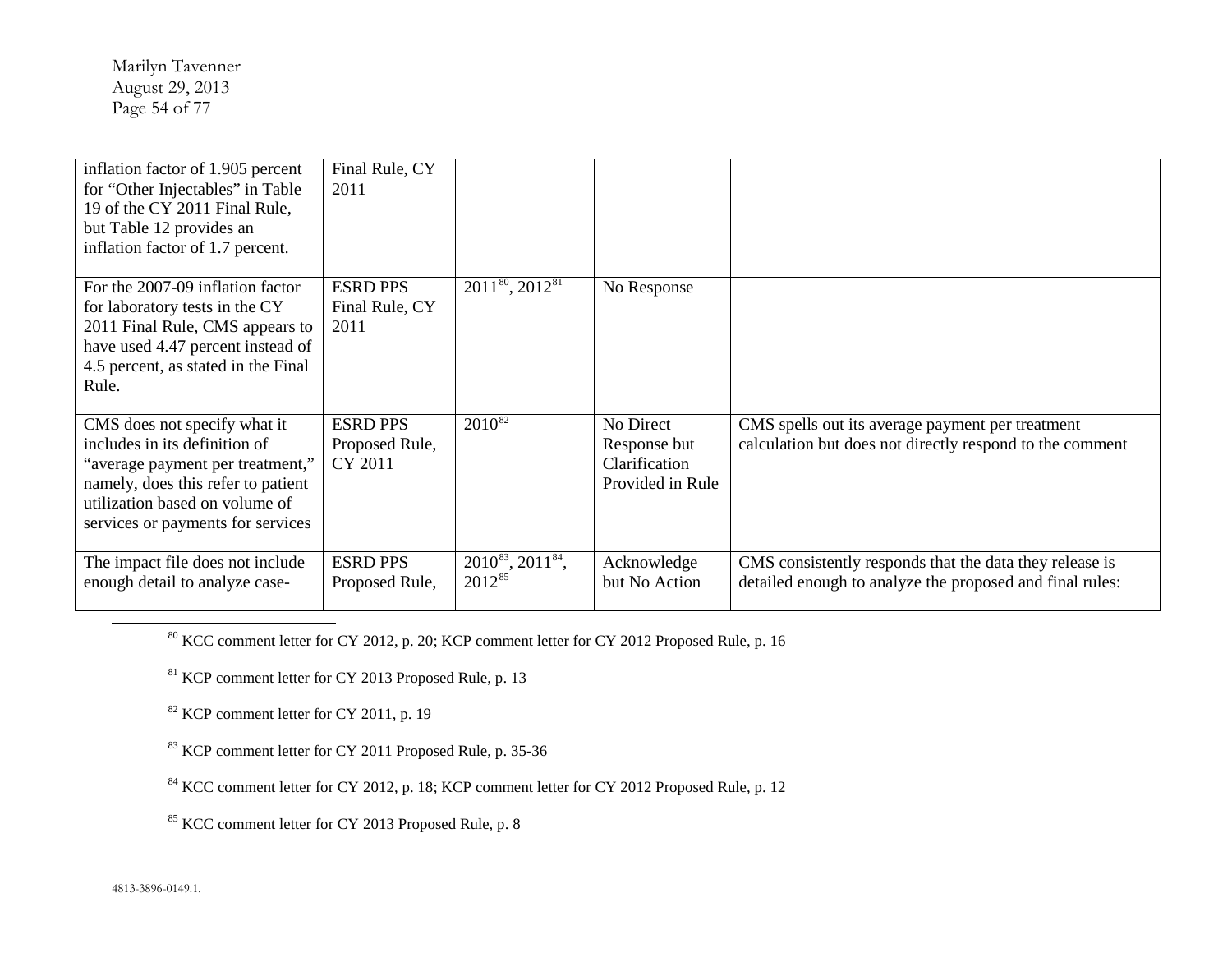<span id="page-54-4"></span><span id="page-54-3"></span><span id="page-54-2"></span><span id="page-54-1"></span><span id="page-54-0"></span>Marilyn Tavenner August 29, 2013 Page 55 of 77

| mix adjusters, low-volume             | CY 2011         |                                          | Taken         |                                                               |
|---------------------------------------|-----------------|------------------------------------------|---------------|---------------------------------------------------------------|
| facility adjusters, etc. In lieu of a |                 |                                          |               |                                                               |
| more detailed, patient-level file     |                 |                                          |               | In the CY 2011 Final Rule CMS notes that, "with regard to     |
| with a unique flag for patient        |                 |                                          |               | the lack of transparency in sharing the data that was used in |
| adjusters, CMS should expand its      |                 |                                          |               | developing the ESRD PPS proposed rule, we note that the       |
| impact analysis to provide an         |                 |                                          |               | files to which commenters refer contain patient-specific      |
| accounting of the number of           |                 |                                          |               | data. To maintain patient confidentiality and privacy we are  |
| treatments at each facility to        |                 |                                          |               | unable to share such data. However, we posted detailed        |
| which each case adjuster is           |                 |                                          |               | information by facility which was used for purposes of        |
| applied                               |                 |                                          |               | assessing facility-level impact." <sup>86</sup>               |
|                                       |                 |                                          |               |                                                               |
|                                       |                 |                                          |               |                                                               |
|                                       |                 |                                          |               |                                                               |
|                                       |                 |                                          |               | Similar responses in the CY 2012 and CY 2013 Final            |
|                                       |                 |                                          |               | Rules. $87$                                                   |
|                                       |                 |                                          |               |                                                               |
| CMS did not release a detailed        | <b>ESRD PPS</b> | 2010 <sup>88</sup> , 2011 <sup>89,</sup> | Acknowledge   | CMS repeatedly says that it cannot release this information   |
| rate-setting file along with the      | Proposed Rule,  | 201290                                   | but No Action | because it contains patient-specific information and that the |
| proposed rule or final rule. In       | CY 2011 (and    |                                          | Taken         | information released should be sufficient. For example, in    |
| particular, CMS should release a      | subsequently)   |                                          |               | the CY 2012 Final Rule, CMS responds that: "We have not       |
| "beneficiary-level rate-setting       |                 |                                          |               | made the rate setting file available because the release of   |

<sup>86</sup> CY2011 Final Rule, p. 49036

<sup>87</sup> CY 2012 Final Rule, p. 70254; CY 2013 Final Rule, p. 67469-70

<sup>88</sup> KCP comment letter for CY 2011, p. 23; Joint KCP-KCC comment letter for CY 2011 Proposed Rule, p. 2

<sup>89</sup> KCC comment letter for CY 2012 Proposed Rule, p. 18; KCP comment letter for CY 2012 Proposed Rule, p. 12-14

<sup>90</sup> KCC comment letter for CY 2013 Proposed Rule, p. 5-6; KCP comment letter for CY 2013 Proposed Rule, p. 1-2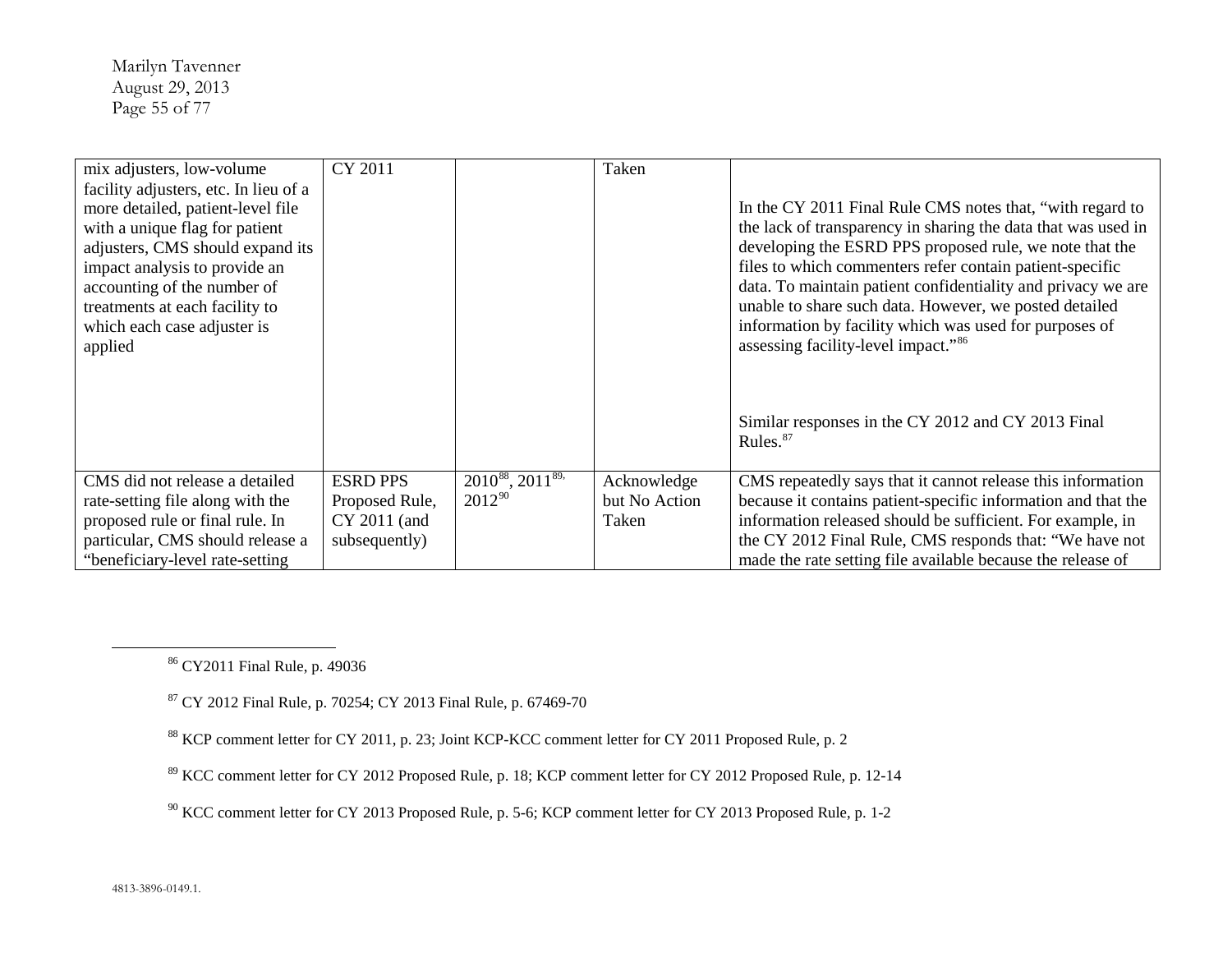<span id="page-55-5"></span><span id="page-55-4"></span><span id="page-55-3"></span><span id="page-55-2"></span><span id="page-55-1"></span><span id="page-55-0"></span>Marilyn Tavenner August 29, 2013 Page 56 of 77

| file including a unique flag for<br>each patient adjuster assigned by<br>CMS as a basis for rate-setting"                                                                                                                                                                                                                                                |                                              |                                      |                                              | patient identifiable data is not necessary to accomplish the<br>purpose of analyzing our proposals." <sup>91</sup>                                                                                                                                                                                                                                                                                                                                                                                   |
|----------------------------------------------------------------------------------------------------------------------------------------------------------------------------------------------------------------------------------------------------------------------------------------------------------------------------------------------------------|----------------------------------------------|--------------------------------------|----------------------------------------------|------------------------------------------------------------------------------------------------------------------------------------------------------------------------------------------------------------------------------------------------------------------------------------------------------------------------------------------------------------------------------------------------------------------------------------------------------------------------------------------------------|
| The use of a monthly capitated<br>payment (MCP) list to identify<br>laboratory test payments may<br>understate the payments for the<br>published list of laboratory<br>services paid for patients on<br>dialysis. In particular, TMC<br>found an additional \$0.44 per<br>treatment in laboratory test<br>payments to facilities in the<br>claims files. | <b>ESRD PPS</b><br>Proposed Rule,<br>CY 2011 | $2010^{92,93}, 2011^{94},$<br>201295 | Acknowledge<br><b>But No Action</b><br>Taken | In the CY 2011 Final Rule, CMS uses a list of CY 2007<br>MCP physicians in conjunction with 2007 claims for this<br>purpose (instead of the CY 2006 list, as used for the<br>proposed rule), and explains the origin of the list. However,<br>they do not explicitly address concerns about the inclusivity<br>of the MCP list and whether the list corresponds to the same<br>time period as the claims data, so it is unclear how this<br>methodology will be applied in the future. <sup>96</sup> |
|                                                                                                                                                                                                                                                                                                                                                          |                                              |                                      |                                              | In the CY 2012 Final Rule, CMS notes ongoing concerns<br>with calculation of the FY 2011 base rate, but declines to<br>make changes: "We believe that some of the concerns<br>raised by the commenters are related to the assumptions we<br>made in computing the final base rate for CY 2011 where<br>we standardized the base rate to account for the projected                                                                                                                                    |

<sup>91</sup> CY 2011 Final Rule, p. 499035-36; CY 2012 Final Rule, p. 70254; CY 2013 Final Rule, p. 67469-70

 $92$  KCP comment letter for CY 2011, p. 16-17, 53-54; Joint KCP-KCC comment letter for CY 2011 Proposed Rule, p. 15-18

<sup>93</sup> KCP follow-up letter to release of CY 2011 Final Rule, p. 4

<sup>94</sup> KCC comment letter for CY 2012 Proposed Rule, p. 19; KCP comment letter for CY 2012 Proposed Rule, p. 16

<sup>95</sup> KCP comment letter for CY 2013 Proposed Rule, p. 12

<sup>96</sup> CY 2011 Final Rule, p. 49054-55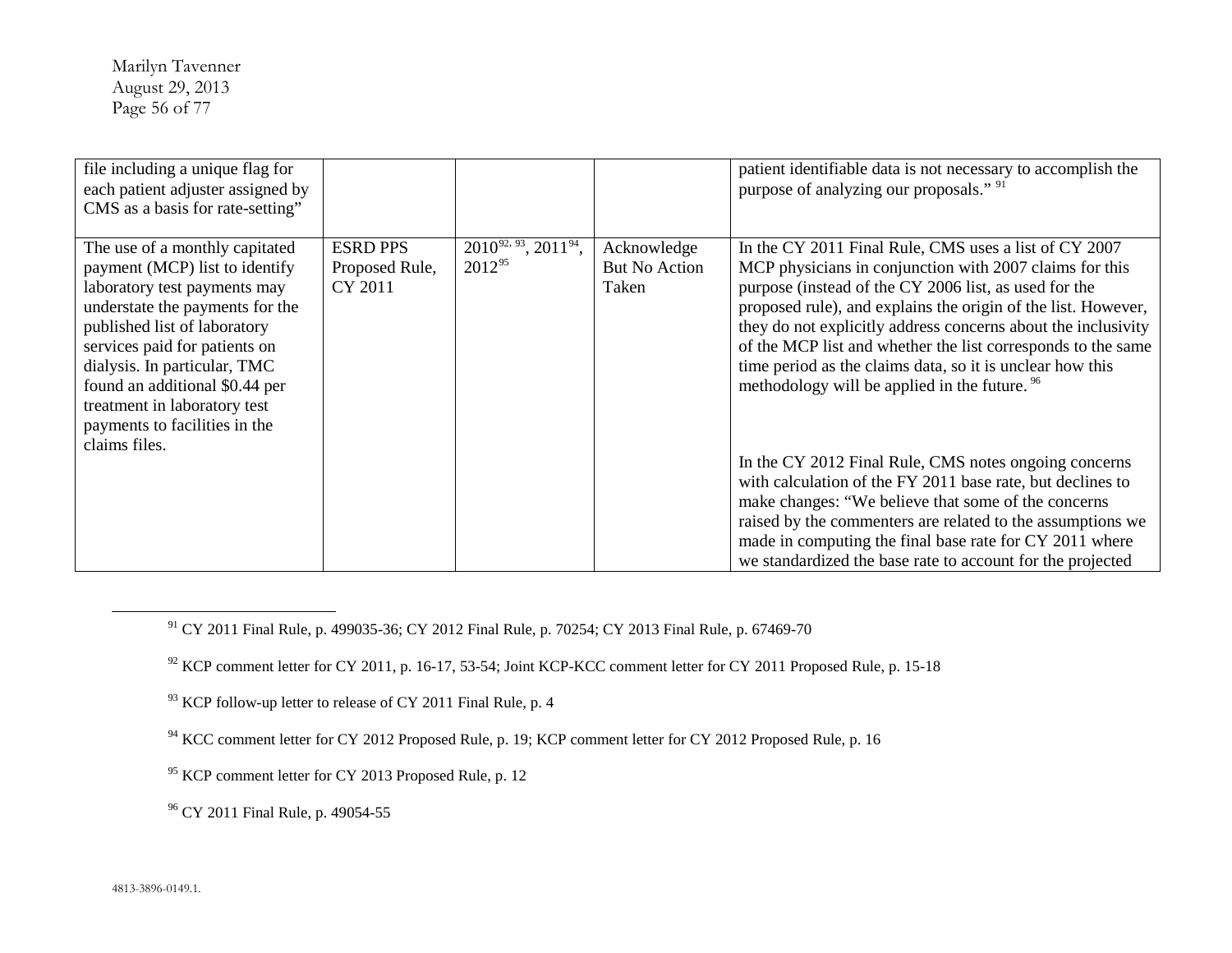<span id="page-56-5"></span><span id="page-56-4"></span><span id="page-56-3"></span><span id="page-56-2"></span><span id="page-56-1"></span><span id="page-56-0"></span>Marilyn Tavenner August 29, 2013 Page 57 of 77

|                                                                                                                                                                                                                                                                                                                              |                                              |                                             |                                              | payments for the ESRD PPS adjustments. These concerns<br>are beyond the scope of this final rule." 97                                                                                                                                                                                                                                                                                                                                                                                                                                                                                                                                                                                                                                                                                                                                                                                                                      |
|------------------------------------------------------------------------------------------------------------------------------------------------------------------------------------------------------------------------------------------------------------------------------------------------------------------------------|----------------------------------------------|---------------------------------------------|----------------------------------------------|----------------------------------------------------------------------------------------------------------------------------------------------------------------------------------------------------------------------------------------------------------------------------------------------------------------------------------------------------------------------------------------------------------------------------------------------------------------------------------------------------------------------------------------------------------------------------------------------------------------------------------------------------------------------------------------------------------------------------------------------------------------------------------------------------------------------------------------------------------------------------------------------------------------------------|
| Unaccounted for exclusion of<br>beneficiaries and payments from<br>calculation of the MAPs for the<br>CY 2011 base rate. In its analysis<br>following the release of the final<br>2011 rule, TMC found 3,090<br>$(0.9\%)$ more patients and<br>200,589 (0.5%) more treatments<br>than were included in CMS's<br>calculation. | <b>ESRD PPS</b><br>Proposed Rule,<br>CY 2011 | $2010^{98}$ , $2011^{99}$ ,<br>$2012^{100}$ | Acknowledge<br><b>But No Action</b><br>Taken | In the CY2011 Final Rule, CMS notes that given these<br>concerns, they revisited their calculation of the CY 2007<br>base year amount and "all payments made on behalf of<br>Medicare ESRD beneficiaries as reported on type 72X<br>claims have now been included," with a few exceptions that<br>they discuss subsequently. <sup>101</sup> However, the numbers still did<br>not match those from TMC.<br>In the CY2012 Final Rule, CMS notes that there are<br>remaining concerns with the calculation of the final base<br>rate for CY2011, but will decline to address them: "We<br>believe that some of the concerns raised by the commenters<br>are related to the assumptions we made in computing the<br>final base rate for CY 2011 where we standardized the base<br>rate to account for the projected payments for the ESRD<br>PPS adjustments. These concerns are beyond the scope of<br>this final rule." 102 |
|                                                                                                                                                                                                                                                                                                                              |                                              |                                             |                                              |                                                                                                                                                                                                                                                                                                                                                                                                                                                                                                                                                                                                                                                                                                                                                                                                                                                                                                                            |

<sup>97</sup> CY 2012 Final Rule, p. 70255

<sup>98</sup> KCP comment letter for CY 2011 Proposed Rule, p. 55-56; Joint KCP-KCC comment letter for CY 2011 Proposed Rule, p. 10-11

<sup>99</sup> KCC comment letter for CY 2012 Proposed Rule, p. 19-20; KCP comment letter for CY 2012 Proposed Rule, p. 16

<sup>100</sup> KCP comment letter for CY 2013 Proposed Rule, p. 12

<sup>101</sup> FY 2011 Final Rule, p. 49067-68

<sup>102</sup> CY 2012 Final Rule, p. 70255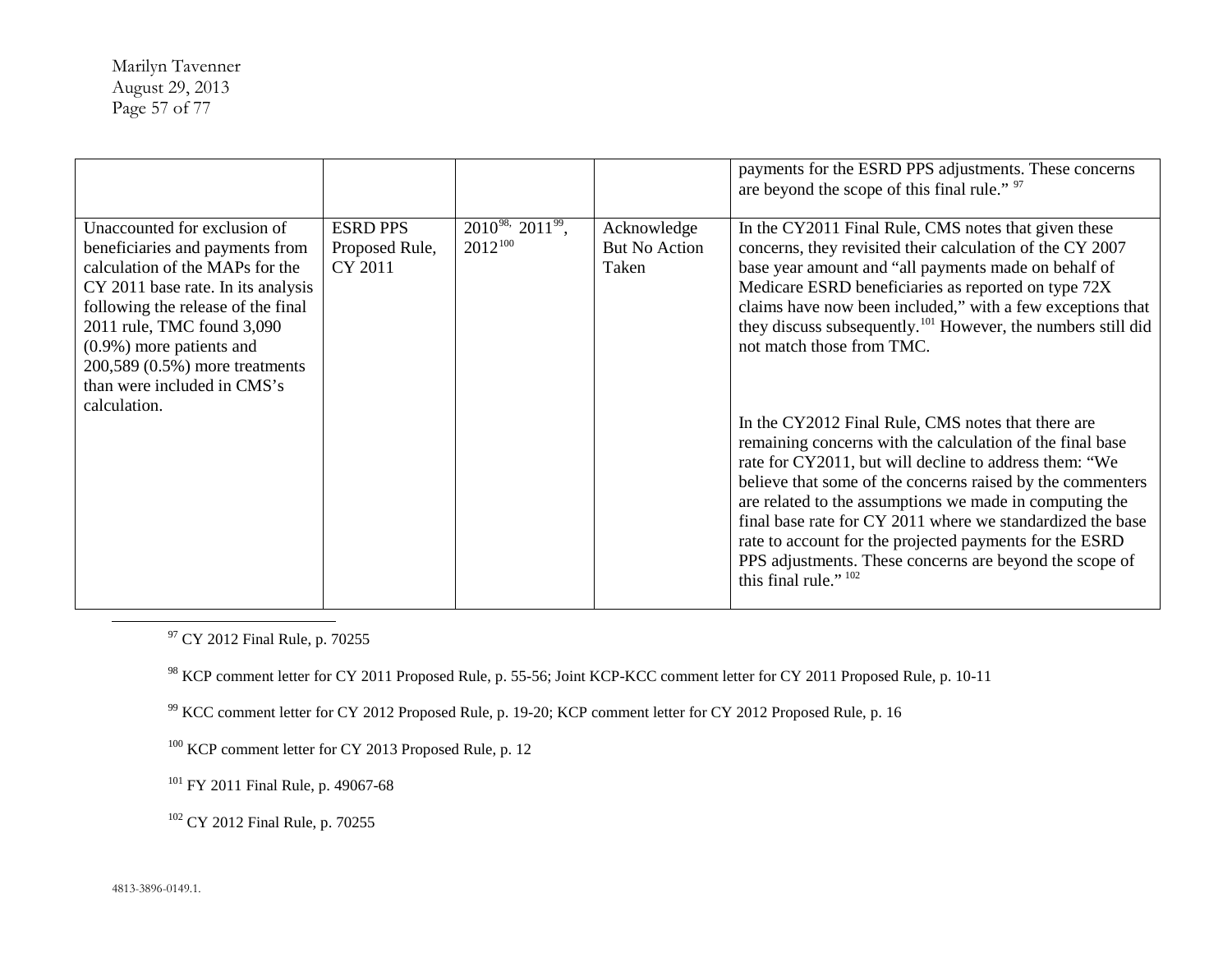<span id="page-57-4"></span><span id="page-57-3"></span><span id="page-57-2"></span><span id="page-57-1"></span><span id="page-57-0"></span>Marilyn Tavenner August 29, 2013 Page 58 of 77

| Unexplained difference of \$1.56<br>$(0.6\%)$ between the MAP that<br>TMC calculated using a<br>combination of CMS values and<br>SAF data (\$245.21 per treatment)<br>and the MAP that CMS<br>calculated (\$243.65 per<br>treatment)                                                                                                                                                                                | <b>ESRD PPS</b><br>Final Rule, CY<br>2011    | $\overline{2011^{103}}$ , 2012 <sup>104</sup> | Acknowledge<br>But No Action<br>Taken | In the CY2012 Final Rule, CMS notes that there are<br>remaining concerns with the calculation of the final base<br>rate for CY2011, but will not address them (same quote and<br>citation as above).                                                                                                                                                                                                                                                                                                                                                                                     |
|---------------------------------------------------------------------------------------------------------------------------------------------------------------------------------------------------------------------------------------------------------------------------------------------------------------------------------------------------------------------------------------------------------------------|----------------------------------------------|-----------------------------------------------|---------------------------------------|------------------------------------------------------------------------------------------------------------------------------------------------------------------------------------------------------------------------------------------------------------------------------------------------------------------------------------------------------------------------------------------------------------------------------------------------------------------------------------------------------------------------------------------------------------------------------------------|
| CMS does not specify how<br>ESRD PPS payment policies -<br>e.g., determining the base rate,<br>setting the case mix adjusters -<br>will change in subsequent years,<br>nor does CMS specify how it will<br>update its lists of specific items<br>and services and the amount of<br>reimbursement allocated to each<br>item in the bundle as clinical<br>practices change and new<br>products and services enter the | <b>ESRD PPS</b><br>Proposed Rule,<br>CY 2011 | $2010^{105}$ , $2011^{106}$ ,<br>$2012^{107}$ | Acknowledge<br>but No Action<br>Taken | CMS regularly acknowledges this concern but has not<br>provided additional details.<br>In the CY 2011 Final Rule, CMS notes that it will update its<br>lists of specific services annually and that this should be<br>adequate; if not, they will consider other options in the<br>future: "We believe that these mechanisms of updating<br>ESRD-related drugs and biologicals and laboratory tests,<br>will address any changes that may arise in the future.<br>However, should the technologies and treatments for ESRD<br>change significantly at some point in the future, we could |

<sup>103</sup> KCC comment letter for CY 2012 Proposed Rule, p. 20; KCP comment letter for CY 2012 Proposed Rule, p. 16

<sup>104</sup> KCP comment letter for CY 2013 Proposed Rule, p. 13

<sup>105</sup> KCP comment letter for CY 2011 Proposed Rule, p. 39-40; Joint KCP-KCC comment letter for CY 2011 Proposed Rule, p. 8

<sup>106</sup> KCC comment letter for CY 2012 Proposed Rule, p. 14-16; KCP comment letter for CY 2012 Proposed Rule, p. 10

<sup>107</sup> KCP comment letter for CY 2013 Proposed Rule, p. 3, 9-10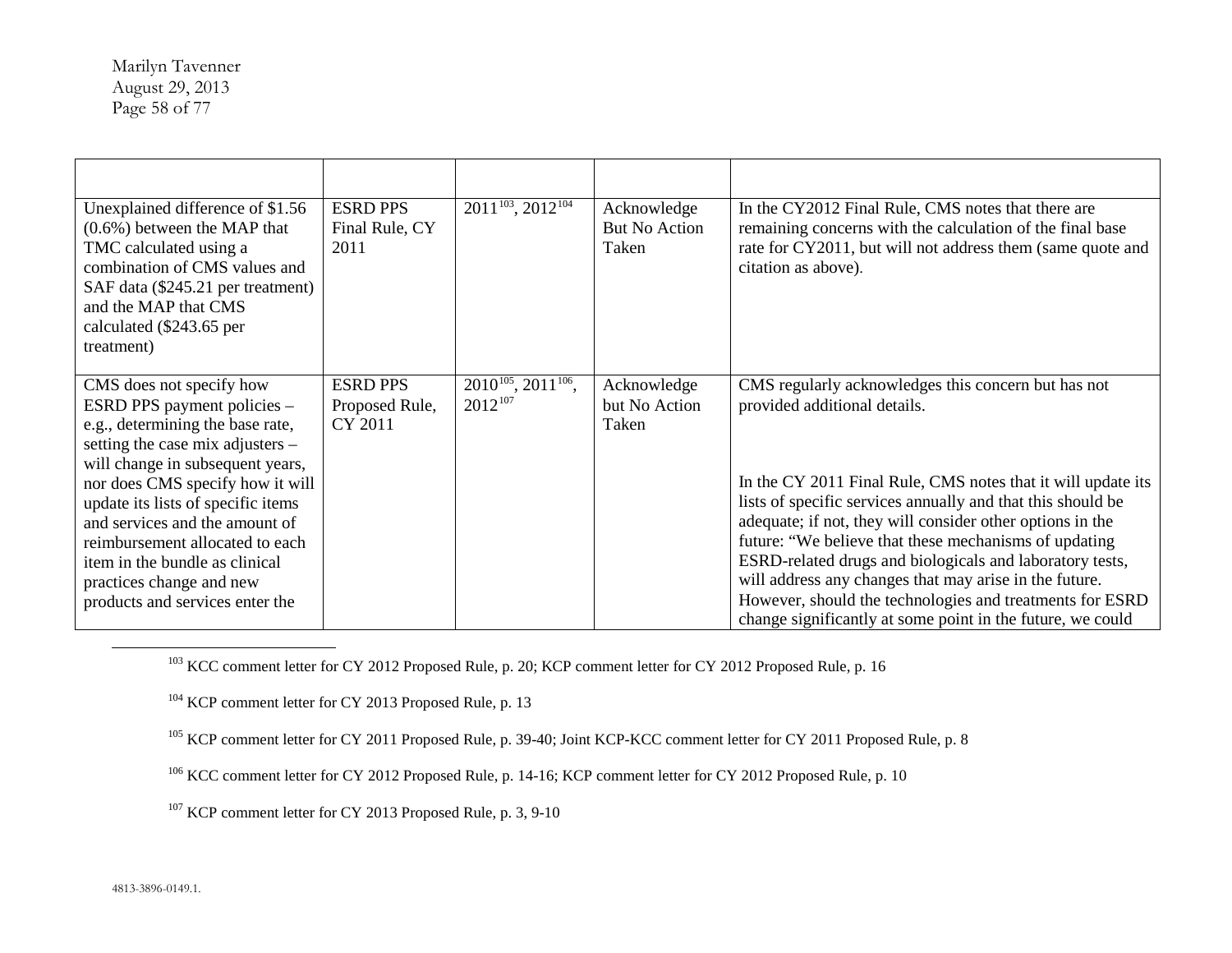<span id="page-58-4"></span><span id="page-58-3"></span><span id="page-58-2"></span><span id="page-58-1"></span><span id="page-58-0"></span>Marilyn Tavenner August 29, 2013 Page 59 of 77

| market                                                                                                                                                                                                                       |                                              |                                               |                                              | consider whether other mechanisms may need to be<br>incorporated through future rulemaking to ensure that<br>Medicare ESRD patients continue to have access to<br>important advances in care." <sup>108</sup>                                                                                                                                                                                                                                                                                                                                                                                                                                                                                                                                                                                                  |
|------------------------------------------------------------------------------------------------------------------------------------------------------------------------------------------------------------------------------|----------------------------------------------|-----------------------------------------------|----------------------------------------------|----------------------------------------------------------------------------------------------------------------------------------------------------------------------------------------------------------------------------------------------------------------------------------------------------------------------------------------------------------------------------------------------------------------------------------------------------------------------------------------------------------------------------------------------------------------------------------------------------------------------------------------------------------------------------------------------------------------------------------------------------------------------------------------------------------------|
| Requirement for facilities to<br>provide documentation that they<br>do not have access to in order to<br>claim co-morbidity adjusters.<br>CMS should provide access to<br>the data necessary to document<br>these adjusters. | <b>ESRD PPS</b><br>Proposed Rule,<br>CY 2011 | $2010^{109}$ , $2011^{110}$ ,<br>$2012^{111}$ | Acknowledge<br><b>But No Action</b><br>Taken | In the CY 2011 Final Rule, CMS acknowledges receiving<br>comments that facilities do not have access to this<br>information but respond that, "historically, there has not<br>been a financial incentive for ESRD facilities to document<br>the presence of co-morbidities. We believe that by<br>including co-morbidity adjustments under the ESRD PPS,<br>ESRD facilities will implement more active processes for<br>gathering diagnostic information, which will facilitate care<br>planning," and that facilities should be "proactive in<br>obtaining co- morbidity information from other health care<br>providers." <sup>112</sup><br>In the CY 2013 Final Rule, CMS responds that comments<br>about the difficulty of securing the necessary<br>documentation to claim the co-morbidity adjusters are |

<sup>108</sup> CY 2011 Final Rule, p. 49174

<sup>109</sup> KCP comment letter for CY 2011 Proposed Rule, p. 33-34; 72; Joint KCP-KCC comment letter for CY 2011 Proposed Rule, p. 4, 22-24

<sup>110</sup> KCC comment letter for CY 2012 Proposed Rule, p. 4-6; KCP comment letter for CY 2012 Proposed Rule, p. 4-8

<sup>111</sup> KCC comment letter for CY 2013 Proposed Rule, p. 6-8; KCP comment letter for CY 2013 Proposed Rule, 3-5

<sup>112</sup> CY 2011 Final Rule, p. 49100-01; 49104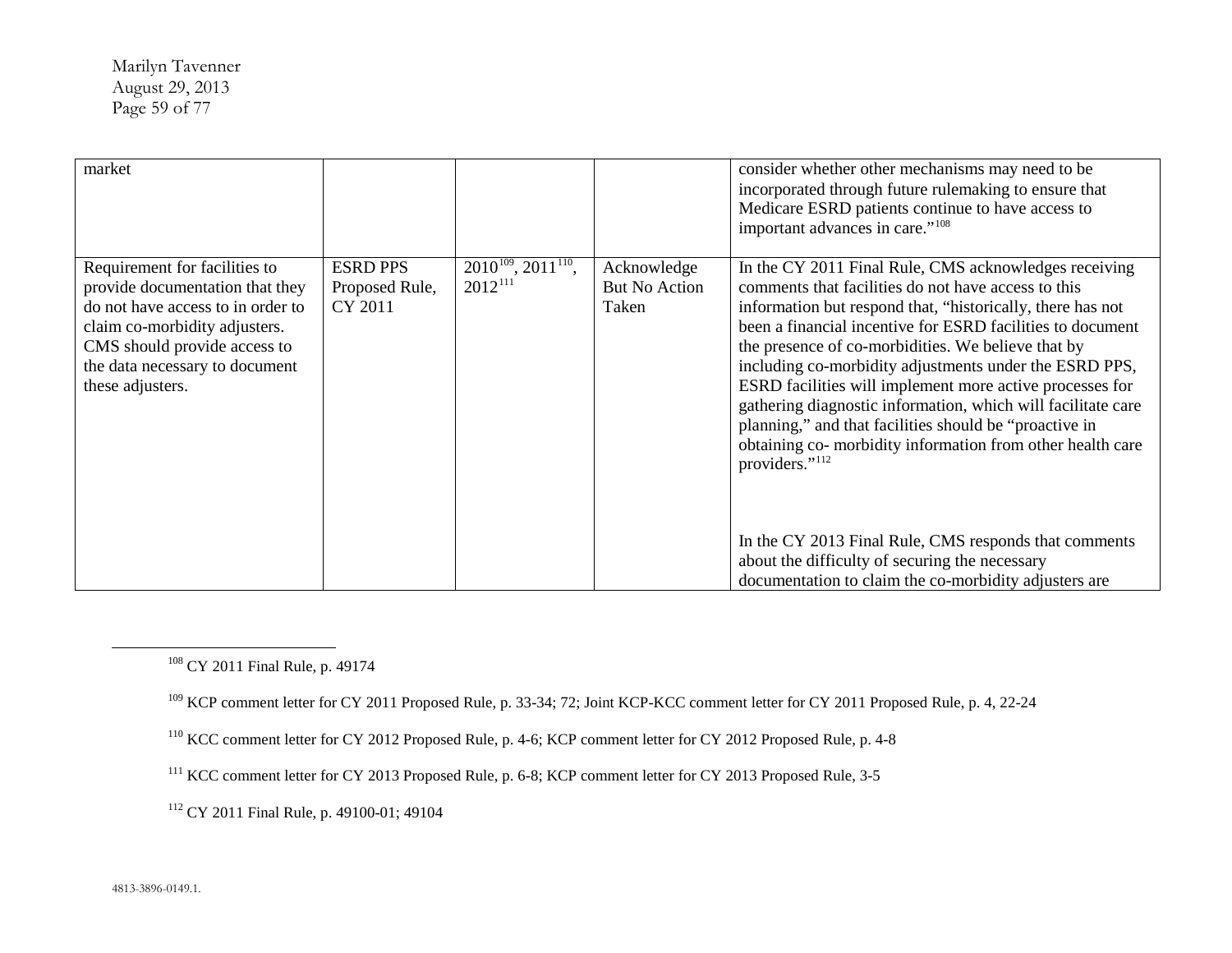<span id="page-59-6"></span><span id="page-59-5"></span><span id="page-59-4"></span><span id="page-59-3"></span><span id="page-59-2"></span><span id="page-59-1"></span><span id="page-59-0"></span>Marilyn Tavenner August 29, 2013 Page 60 of 77

|                                                                                                                                                                                                                                                                                                                   |                                              |                                               |                                                                                                          | outside of the scope of the proposed rule and so will not be<br>addressed. <sup>113</sup>                                                                                                                                                                                                                                                                                                                                                                                                                                                                             |
|-------------------------------------------------------------------------------------------------------------------------------------------------------------------------------------------------------------------------------------------------------------------------------------------------------------------|----------------------------------------------|-----------------------------------------------|----------------------------------------------------------------------------------------------------------|-----------------------------------------------------------------------------------------------------------------------------------------------------------------------------------------------------------------------------------------------------------------------------------------------------------------------------------------------------------------------------------------------------------------------------------------------------------------------------------------------------------------------------------------------------------------------|
| Although TMC found that<br>separately billed payments were<br>higher during the first 120 days<br>of dialysis, the analyses do not<br>indicate anything on the scale of<br>the proposed start-up adjuster                                                                                                         | <b>ESRD PPS</b><br>Proposed Rule,<br>CY 2011 | $2010^{114}$                                  | Acknowledge<br><b>But No Action</b><br>Taken to<br>Address<br>Concerns with<br>Underlying<br>Methodology | CMS acknowledges concerns that the adjuster is overstated<br>but declines to take action noting that, "the multiplier"<br>amounts for the onset of dialysis adjustment, as well as all<br>other adjustments, are the result of the regression models<br>for composite rate and separately billable services." <sup>115</sup>                                                                                                                                                                                                                                          |
| The calculation of the low-<br>volume facility adjuster is based<br>on a number of assumptions<br>about which facilities will qualify<br>for it, and CMS does not discuss<br>if and how the adjuster will be<br>updated once CMS receives<br>actual data about the number of<br>facilities claiming this adjuster | <b>ESRD PPS</b><br>Proposed Rule,<br>CY 2011 | $2010^{116}$ , $2011^{117}$ ,<br>$2012^{118}$ | Acknowledge,<br>Agree to<br>Monitor But No.<br><b>Action Taken</b>                                       | In the CY 2011 Final Rule, CMS acknowledges concerns<br>about how the low-volume facility adjuster is calculated,<br>but declines to change the methodology. Instead, they say<br>they "will be monitoring the use of the low-volume"<br>adjustment to ensure that appropriate ESRD facilities,<br>which have not exceeded the 4,000 treatment threshold, will<br>receive the low-volume payment adjustment, and "believe<br>using the adjustment derived from the regressions analysis<br>is a better measure of the costs of low-volume facilities." <sup>119</sup> |

<sup>113</sup> Final Rule CY 2013, p. 67470

<sup>114</sup> KCP comment letter for CY 2011 Proposed Rule, p. 72

<sup>115</sup> CY2011 Final Rule, p. 49092

<sup>116</sup> KCP comment letter for CY 2011 Proposed Rule, p. 72-74; Joint KCP-KCC comment letter for CY 2011 Proposed Rule, p. 35-38

<sup>117</sup> KCC comment letter for CY 2012 Proposed Rule, p. 8-9

<sup>118</sup> KCC comment letter for CY 2013 Proposed Rule, p. 3, 8-9;

<sup>119</sup> CY2011 Final Rule, p. 49123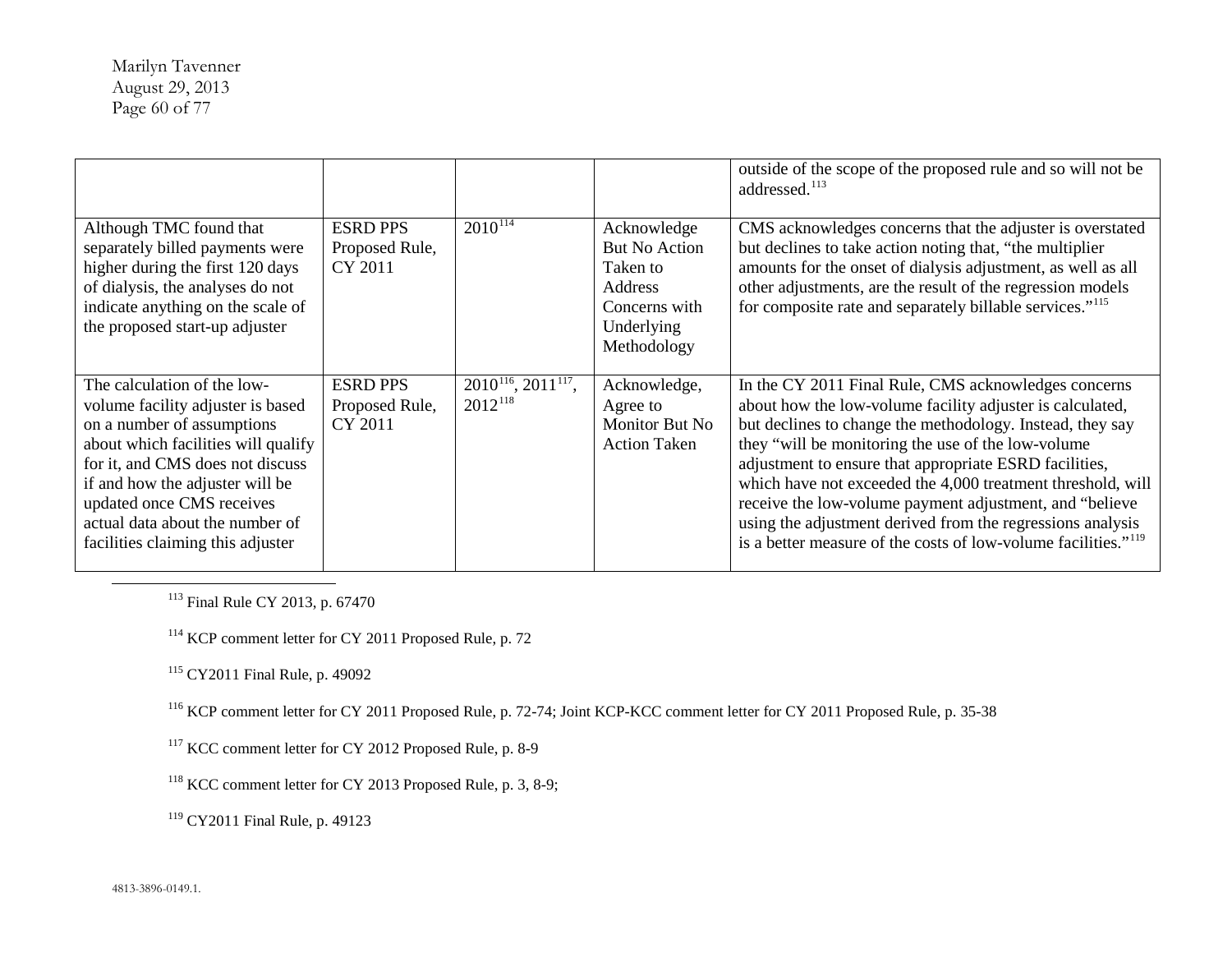<span id="page-60-3"></span><span id="page-60-2"></span><span id="page-60-1"></span><span id="page-60-0"></span>Marilyn Tavenner August 29, 2013 Page 61 of 77

|                                                                                                                                                  |                                              |              |                                              | In the CY 2012 Final Rule, CMS declines to change their<br>methodology and will continue to monitor the situation:<br>"We did not propose to change or modify the low- volume<br>adjuster methodology for CY 2012. We note that we are<br>monitoring the extent to which the low-volume and other<br>ESRD PPS adjustments are consistent with the assumptions<br>we made in developing the ESRD PPS. We will address this<br>issue in future rulemaking." <sup>120</sup>                                                                                             |
|--------------------------------------------------------------------------------------------------------------------------------------------------|----------------------------------------------|--------------|----------------------------------------------|----------------------------------------------------------------------------------------------------------------------------------------------------------------------------------------------------------------------------------------------------------------------------------------------------------------------------------------------------------------------------------------------------------------------------------------------------------------------------------------------------------------------------------------------------------------------|
| Unexplained discrepancy in the<br>number of low-volume facilities<br>used in the UM-KECC analysis<br>(89) and listed in the impact file<br>(166) | <b>ESRD PPS</b><br>Proposed Rule,<br>CY 2011 | $2010^{121}$ | Acknowledge<br>But No Action<br>Taken        | In the CY 2011 Final Rule, CMS acknowledges this<br>discrepancy and says that it is possible that there is a<br>conflict due to different data sources and timing of when<br>the analyses were completed, but does not address possible<br>implications of this difference. <sup>122</sup>                                                                                                                                                                                                                                                                           |
| Concerns with the methodology<br>for calculating the outlier<br>adjuster and that the payouts will<br>be less than the projected value<br>of 1%  | <b>ESRD PPS</b><br>Proposed Rule,<br>CY 2011 | $2010^{123}$ | Acknowledge<br><b>But No Action</b><br>Taken | In the CY 2011 Final Rule, CMS acknowledges concerns<br>about the outlier adjuster but declines to adjust the base rate<br>in future years to reflect differences between actual and<br>projected outlier payments, noting that: "We disagree with<br>the commenters' recommendations. We have put forth our<br>best effort to project the impact of a 1.0 percent outlier<br>payment policy on the magnitude of the fixed dollar lost<br>amounts for adult and pediatric patients in order to calculate<br>the outlier payment thresholdswe do not intend to adjust |

<sup>120</sup> CY 2012 Final Rule, p. 70255

<sup>121</sup> KCP comment letter for CY 2011 Proposed Rule, p. 73; Joint KCP-KCC comment letter for CY 2011 Proposed Rule, p. 36

<sup>122</sup> CY 2011 Final Rule, p. 49123

<sup>123</sup> KCP follow-up letter to release of CY 2011 Final Rule, p. 6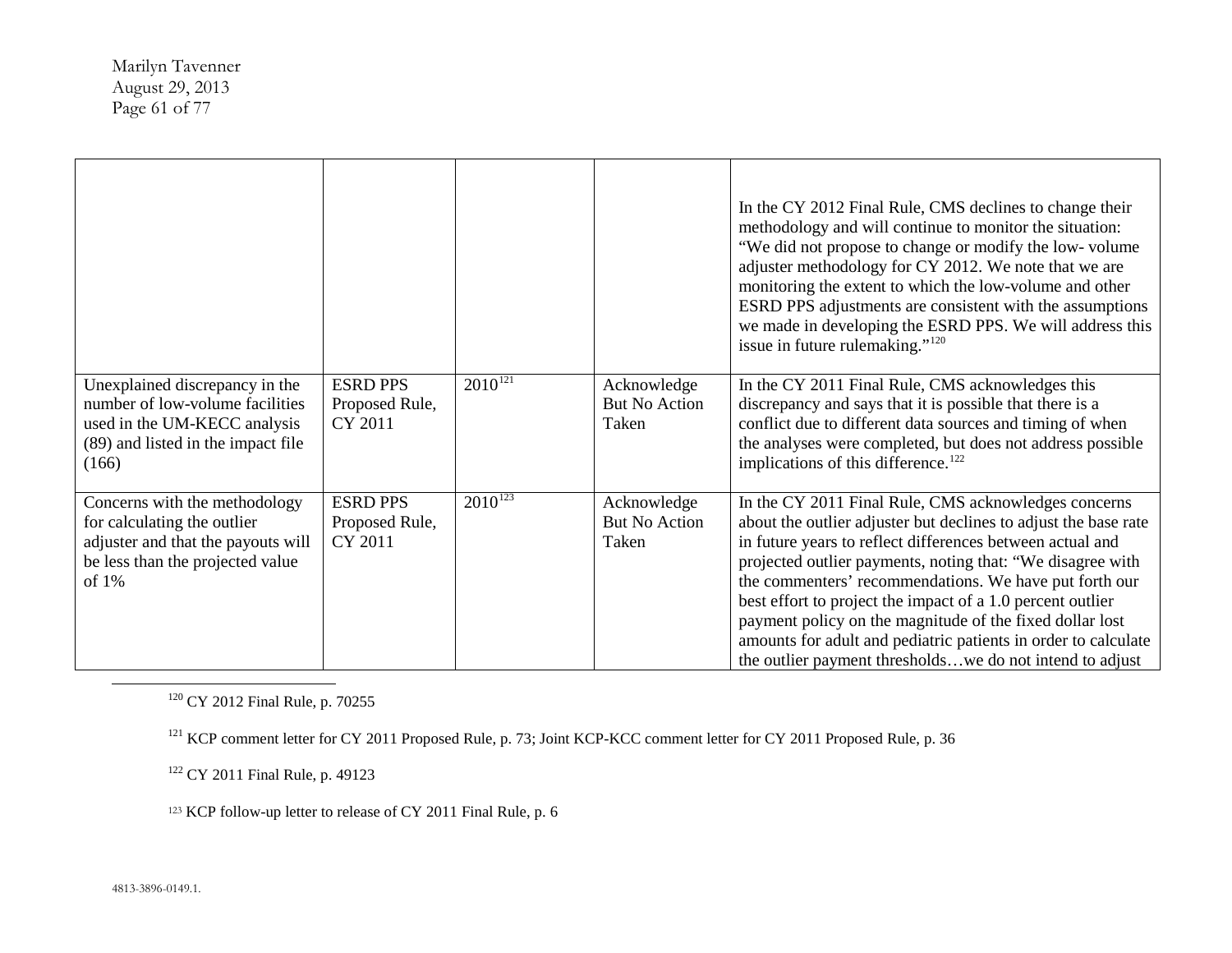<span id="page-61-5"></span><span id="page-61-4"></span><span id="page-61-3"></span><span id="page-61-2"></span><span id="page-61-1"></span><span id="page-61-0"></span>Marilyn Tavenner August 29, 2013 Page 62 of 77

|                                                                                                                        |                                              |                                               |                                                                        | the base rate in future years to reflect the difference<br>between actual and projected outlier payments." <sup>124</sup><br>In subsequent years, CMS has updated the fixed dollar loss<br>amounts as they receive updated data; however, claimed<br>outlier adjuster payments have consistently been below the<br>1% target. $125$                                                     |
|------------------------------------------------------------------------------------------------------------------------|----------------------------------------------|-----------------------------------------------|------------------------------------------------------------------------|-----------------------------------------------------------------------------------------------------------------------------------------------------------------------------------------------------------------------------------------------------------------------------------------------------------------------------------------------------------------------------------------|
| Cost reports do not capture all of<br>the information needed to<br>implement, track, and update the<br><b>ESRD PPS</b> | <b>ESRD PPS</b><br>Proposed Rule,<br>CY 2011 | $2010^{126}$ , $2011^{127}$ ,<br>$2012^{128}$ | Acknowledge<br>and Promise<br>Future Action,<br>but No Action<br>Taken | In each rule, CMS acknowledges these comments and says<br>they will keep them in mind, but no action has been taken.<br>In the CY 2011 Final Rule CMS notes that they "agree that<br>changes to the cost report are necessary to reflect the ESRD<br>PPS and to improve the accounting of ESRD facility costs.<br>Any changes in cost reporting will be addressed in the<br>future."129 |

<sup>124</sup> CY 2011 Final Rule, p. p. 49144

<sup>125</sup> CY 2013 Proposed Rule, p. 40965; CY 2014 Proposed Rule, p. 40852

<sup>126</sup> Joint KCP-KCC comment letter for CY 2011 Proposed Rule, p. 43-44

<sup>127</sup> KCC comment letter for CY 2012 Proposed Rule, p. 16-17; KCP comment letter for CY2012, p. 9-10

<sup>128</sup> KCC comment letter for CY 2013 Proposed Rule, p. 9-12; KCP comment letter for CY 2013 Proposed Rule, p. 3, 5-8

<sup>129</sup> CY 2011 Final Rule, p. 49175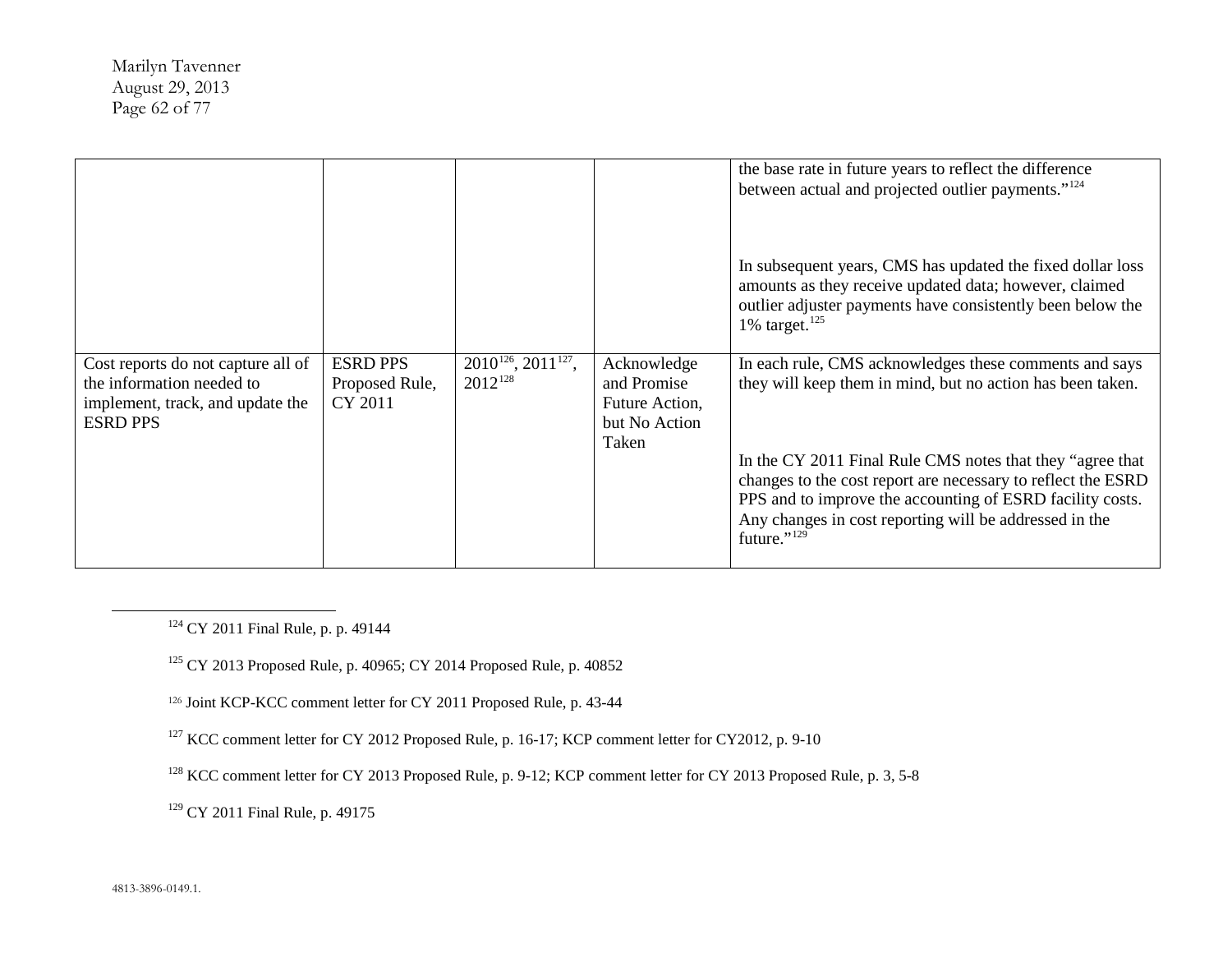<span id="page-62-3"></span><span id="page-62-2"></span><span id="page-62-1"></span><span id="page-62-0"></span>Marilyn Tavenner August 29, 2013 Page 63 of 77

| CMS's calculations of the use<br>and cost of oral drugs relies on<br>data that is incomplete, unstable<br>and not publicly available. | <b>ESRD PPS</b><br>Proposed Rule,<br>CY 2011 | $2010^{131}$ | Acknowledge<br>and Commit to<br>Additional<br>Monitoring, But<br>No Action Taken | In the CY 2013 Final Rule, CMS notes that, "We thank the<br>commenters for their suggestions. We plan to analyze the<br>cost reports to determine if there are any changes required<br>and will consider the suggestions provided." <sup>130</sup><br>In the CY 2011 final rule, CMS notes that "with regard to<br>the issue of inadequate data to price for payment oral drugs<br>and biologicals, including oral-only drugs used for the<br>treatment of ESRD, we agree with the commenters in<br>partwe believe a careful assessment of the use of the<br>Medicare Prescription Drug Plan Finder as a basis for<br>pricing oral-equivalent ESRD drugs is appropriate before<br>extending its application to oral- only drugs. Accordingly,<br>we are delaying the implementation of oral drugs with no<br>injectable equivalent or other form of administration (oral-<br>only drugs), pending this evaluation." <sup>132</sup> |
|---------------------------------------------------------------------------------------------------------------------------------------|----------------------------------------------|--------------|----------------------------------------------------------------------------------|------------------------------------------------------------------------------------------------------------------------------------------------------------------------------------------------------------------------------------------------------------------------------------------------------------------------------------------------------------------------------------------------------------------------------------------------------------------------------------------------------------------------------------------------------------------------------------------------------------------------------------------------------------------------------------------------------------------------------------------------------------------------------------------------------------------------------------------------------------------------------------------------------------------------------------|
|                                                                                                                                       |                                              |              |                                                                                  | However, they have not yet discussed if they have<br>conducted this evaluation and if so, what the results<br>suggest.                                                                                                                                                                                                                                                                                                                                                                                                                                                                                                                                                                                                                                                                                                                                                                                                             |
| The pediatric adjuster may                                                                                                            | <b>ESRD PPS</b>                              | $2010^{133}$ | Acknowledge                                                                      | In the CY 2011 Final Rule, CMS acknowledged concerns                                                                                                                                                                                                                                                                                                                                                                                                                                                                                                                                                                                                                                                                                                                                                                                                                                                                               |

<sup>130</sup> CY 2013 Final Rule, p. 67470

<sup>131</sup> KCP comment letter for CY 2011, p. 10-11

<sup>132</sup> CY 2011 Final Rule, p. 49043

<sup>133</sup> KCP comment letter for CY 2011 Proposed Rule, p. 36-38; 74-75; Joint KCP-KCC comment letter for CY 2011 Proposed Rule, p. 38-41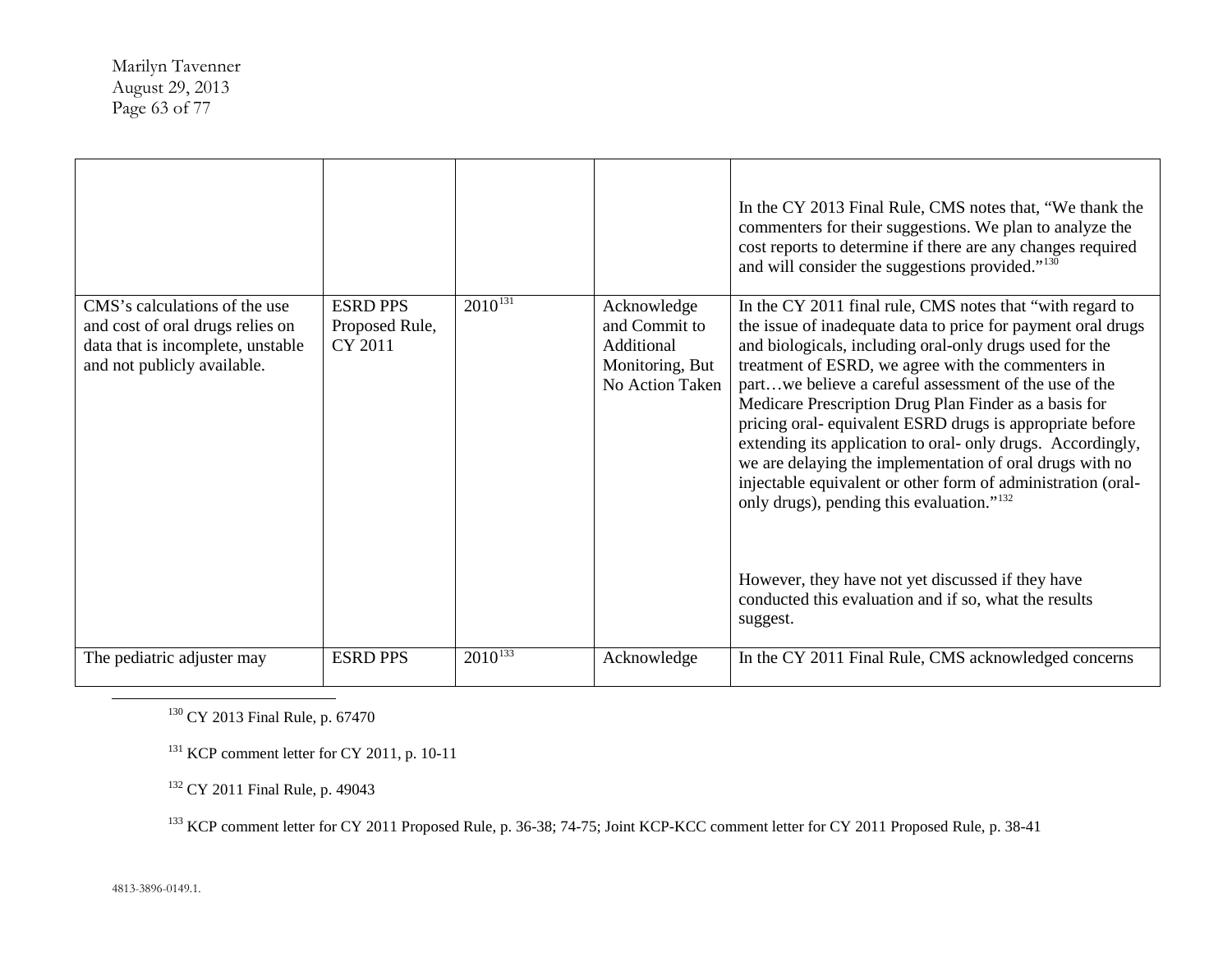<span id="page-63-4"></span><span id="page-63-3"></span><span id="page-63-2"></span><span id="page-63-1"></span><span id="page-63-0"></span>Marilyn Tavenner August 29, 2013 Page 64 of 77

| understate the costs that pediatric  | Proposed Rule,  |                               | and Agree to        | with the payment methodology and increased the size of the                                                                                                                   |
|--------------------------------------|-----------------|-------------------------------|---------------------|------------------------------------------------------------------------------------------------------------------------------------------------------------------------------|
| facilities face because most of the  | CY 2011         |                               | Monitor and Do      | pediatric payment adjusters. They also note that "once we                                                                                                                    |
| cost reports used for the            |                 |                               | Further             | have completed the research necessary to determine if co-                                                                                                                    |
|                                      |                 |                               |                     |                                                                                                                                                                              |
| calculation are for adult facilities |                 |                               | Research; No        | morbidities prevalent among pediatric dialysis patients can                                                                                                                  |
| treating (older) pediatric patients  |                 |                               | <b>Action Taken</b> | be used to refine the pediatric payment adjusters adopted in                                                                                                                 |
| instead of for actual pediatric      |                 |                               |                     | this final rule, any proposed revisions would be                                                                                                                             |
| facilities                           |                 |                               |                     | implemented through rulemaking." 134                                                                                                                                         |
|                                      |                 |                               |                     | In subsequent rules, they say that this methodology for<br>calculating the pediatric adjusters was finalized in the 2011<br>rule and direct commenters there. <sup>135</sup> |
| The standardization adjustment       | <b>ESRD PPS</b> | $2010^{136}$ , $2011^{137}$ , | Acknowledge,        | In the CY 2013 Final Rule, CMS acknowledges ongoing                                                                                                                          |
| relies on accuracy of assumptions    | Proposed Rule,  | $2012^{138}$                  | Agree to Future     | concerns with the standardization methodology but declines                                                                                                                   |
| about the frequency with which       | CY 2011         |                               | Monitoring, But     | to change it, "In the CY 2013 ESRD PPS proposed rule, we                                                                                                                     |
| facilities will claim patient- and   |                 |                               | No Action Taken     | did not propose to change how the base rate is calculated or                                                                                                                 |
| facility-level adjusters; if         |                 |                               |                     | updated. We also did not propose in the CY 2013 ESRD                                                                                                                         |
| frequencies are overstated, then     |                 |                               |                     | PPS proposed rule to modify the payment adjusters. We do                                                                                                                     |
| the standardization adjustment       |                 |                               |                     | not believe that because we lowered the MAP and fixed                                                                                                                        |
| will reduce the base rate below      |                 |                               |                     | dollar loss amounts to adjust for outlier payment                                                                                                                            |

<sup>134</sup> CY 2011 Final Rule, p. 49130

<sup>135</sup> CY 2013 Final Rule, p. 67470

<sup>136</sup> KCP comment letter for CY 2011 Proposed Rule, p. 23, 56-57; Joint KCP-KCC comment letter for CY 2011 Proposed Rule, p. 3-4

<sup>137</sup> KCP comment letter for CY 2012 Proposed Rule, p. 8

<sup>138</sup> KCC comment letter for CY 2013 Proposed Rule, p. 3-4; KCP comment letter for CY 2013 Proposed Rule, p. 3-4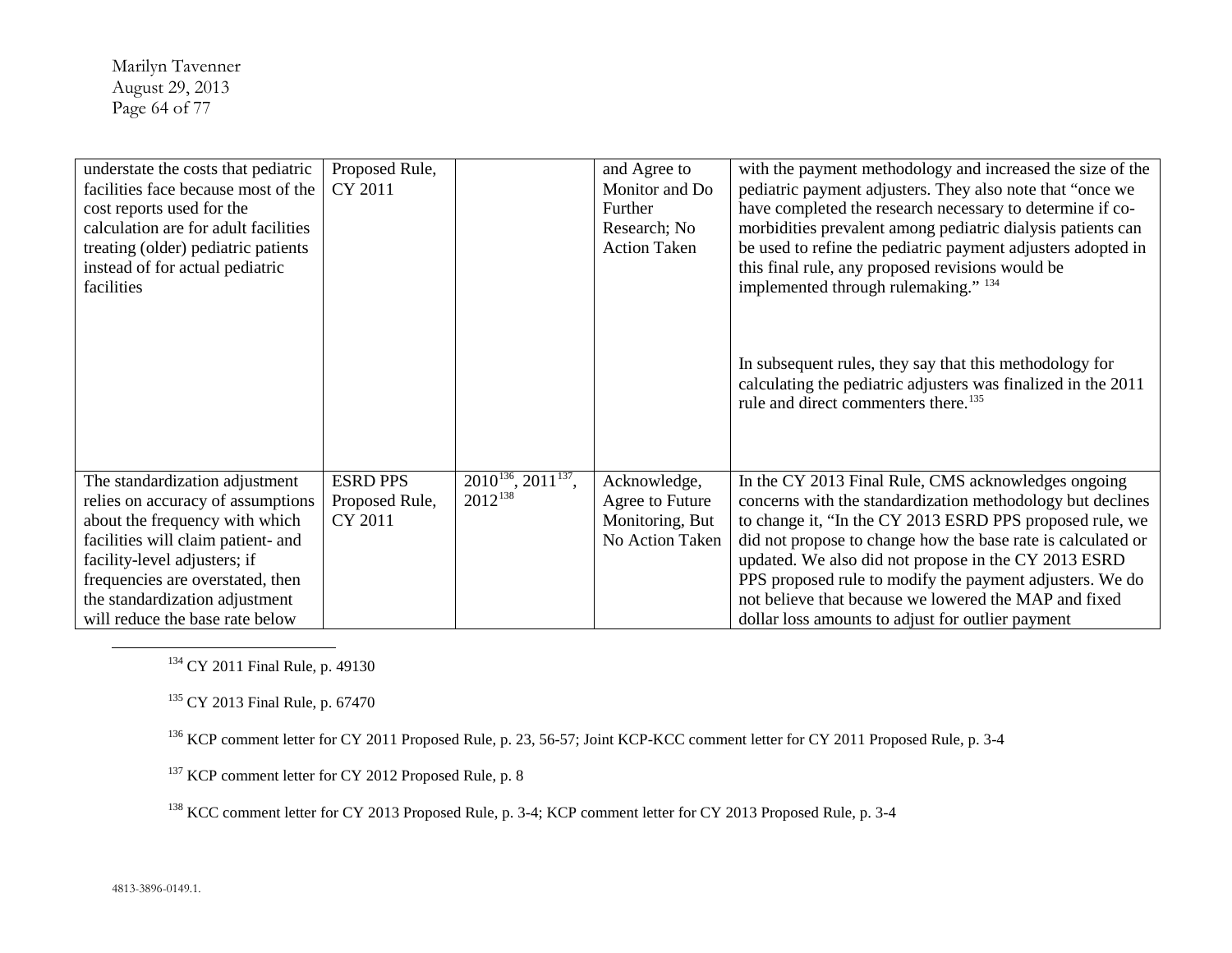<span id="page-64-3"></span><span id="page-64-2"></span><span id="page-64-1"></span><span id="page-64-0"></span>Marilyn Tavenner August 29, 2013 Page 65 of 77

| its statutorily-mandated level,    |                 |                             |                     | expenditures that were below the 1 percent target, we must    |
|------------------------------------|-----------------|-----------------------------|---------------------|---------------------------------------------------------------|
| and there is no process for        |                 |                             |                     | adjust the standardization factor for the ESRD PPS base       |
| reconciling based on actual data.  |                 |                             |                     | rate. We will, however, continue to monitor our payments      |
| In their CY2013 comment letters,   |                 |                             |                     | and consider if any changes need to be made in the            |
| both KCC and KCP point out         |                 |                             |                     | future." <sup>139</sup>                                       |
| that CMS now has 2011 claims       |                 |                             |                     |                                                               |
| data to identify actual low        |                 |                             |                     |                                                               |
| volume facilities and prevalence   |                 |                             |                     |                                                               |
| of reporting case mix and other    |                 |                             |                     |                                                               |
| adjusters and calls on CMS to re-  |                 |                             |                     |                                                               |
| calculate the standardization      |                 |                             |                     |                                                               |
| factor                             |                 |                             |                     |                                                               |
|                                    |                 |                             |                     |                                                               |
| CMS's methodology for              | <b>ESRD PPS</b> | $2010^{140}$ , $2012^{141}$ | Acknowledge         | In the CY2011 final rule, CMS decided to delay inclusion      |
| calculating the value of oral-only | Proposed Rule,  |                             | but Disagree;       | of oral-only drugs in the bundle, due in part to lack of data |
| drugs is flawed (even after        | CY 2011         |                             | Agree to Further    | from relevant payers. $142$                                   |
| accounting for use of incorrect    |                 |                             | Consideration of    |                                                               |
| denominator) in that it does not   |                 |                             | Comments, but       |                                                               |
| rely on the most recently          |                 |                             | No Future           |                                                               |
| available data and only accounts   |                 |                             | <b>Action Taken</b> | However, CMS also indicates that they do not agree that       |
| for previous Medicare spending     |                 |                             |                     | potential changes in utilization and payments from other      |
| (which ignores other important     |                 |                             |                     | sources should be included in the calculation, "Non-          |
| sources of spending, such as       |                 |                             |                     | Medicare sources of payment for these drugs, such as          |
| private insurance) and does not    |                 |                             |                     | employer groups, unions, private insurance, etc., could not   |
| fully account for utilization of   |                 |                             |                     | be considered because we interpret section $1881(b)(14)(A)$   |

<sup>139</sup> CY 2013 Final Rule, p. 67470

<sup>140</sup> Joint KCP-KCC comment letter for CY 2011 Proposed Rule, p. 14

<sup>141</sup> KCC comment letter for CY 2013 Proposed Rule, p. 12-14; KCP comment letter for CY 2013 Proposed Rule, p. 13-21

<sup>142</sup> CY 2011 Final Rule, p. 49042-44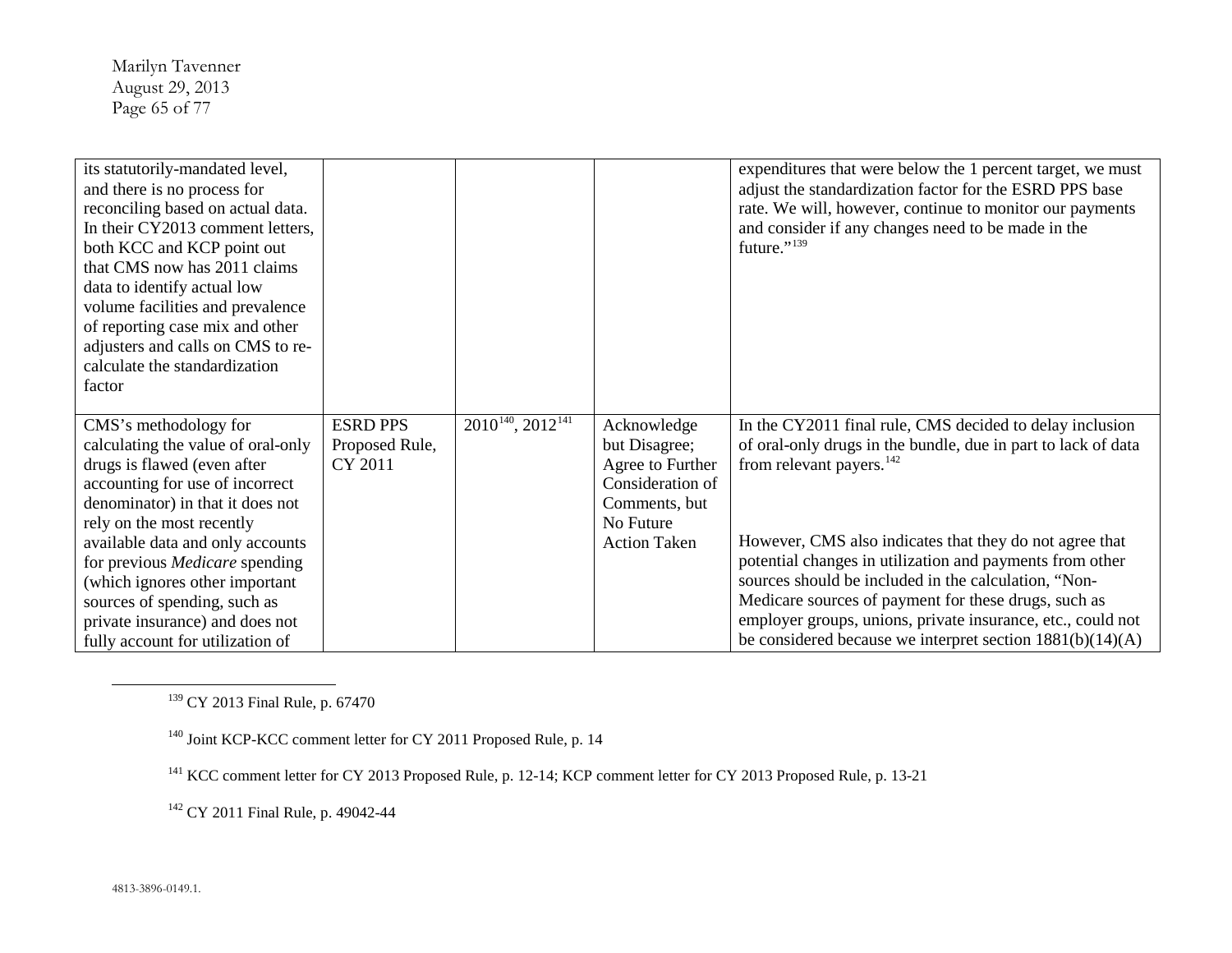<span id="page-65-3"></span><span id="page-65-2"></span><span id="page-65-1"></span><span id="page-65-0"></span>Marilyn Tavenner August 29, 2013 Page 66 of 77

| these drugs                                                                                                                                                                                                                                                                                                         |                                             |              |                                    | of the Act as requiring that the ESRD PPS reflect payments<br>under Title XVIII for renal dialysis services." <sup>143</sup><br>In response to future comments on this methodology, CMS<br>notes that: "In the CY 2011 ESRD PPS final rule (75 FR<br>49038 through 49044), we responded to comparable<br>comments regarding the inclusion of oral-only drugs in CY<br>2014. We received many suggestions from stakeholders on<br>how oral-only drugs should be included in the ESRD PPS<br>bundled payment. We have reviewed and will continue to<br>review all of the comments, which we will consider as we<br>formulate our proposals on this issue. We intend to address<br>the inclusion of oral-only drugs in the ESRD PPS in the CY<br>2014 ESRD PPS proposed rule." <sup>144</sup> |
|---------------------------------------------------------------------------------------------------------------------------------------------------------------------------------------------------------------------------------------------------------------------------------------------------------------------|---------------------------------------------|--------------|------------------------------------|--------------------------------------------------------------------------------------------------------------------------------------------------------------------------------------------------------------------------------------------------------------------------------------------------------------------------------------------------------------------------------------------------------------------------------------------------------------------------------------------------------------------------------------------------------------------------------------------------------------------------------------------------------------------------------------------------------------------------------------------------------------------------------------------|
| The proposed methodology for<br>updating oral drugs portion of the<br>ESRD PPS bundle rate (market<br>basket minus productivity) is not<br>technically correct, namely the<br>productivity adjustment should<br>not be applied to full transition<br>blended payment. Nor is the<br>method appropriate for the ESRD | <b>ESRD PPS</b><br>Proposed Rule<br>CY 2012 | $2011^{145}$ | Acknowledge<br>But Do Not<br>Agree | In the CY 2012 Final Rule, CMS acknowledges the concern<br>but conclude that their methodology is "appropriate," and<br>say that: "although drugs account for a larger proportion of<br>expenses in the ESRD market basket than in some other<br>provider-type PPS market baskets, we will continue to<br>update the ESRD payments as statutorily mandated by the<br>Congress."146                                                                                                                                                                                                                                                                                                                                                                                                         |

<sup>143</sup> CY 2011 Final Rule, p. 49077-78

<sup>144</sup> CY 2013 Final Rule, p. 67469

<sup>145</sup> KCC comment letter for CY 2012 Proposed Rule, p. 9-10; KCP comment letter for CY 2012 Proposed Rule, p. 14

<sup>146</sup> CY 2012 Final Rule, p. 70231, 70234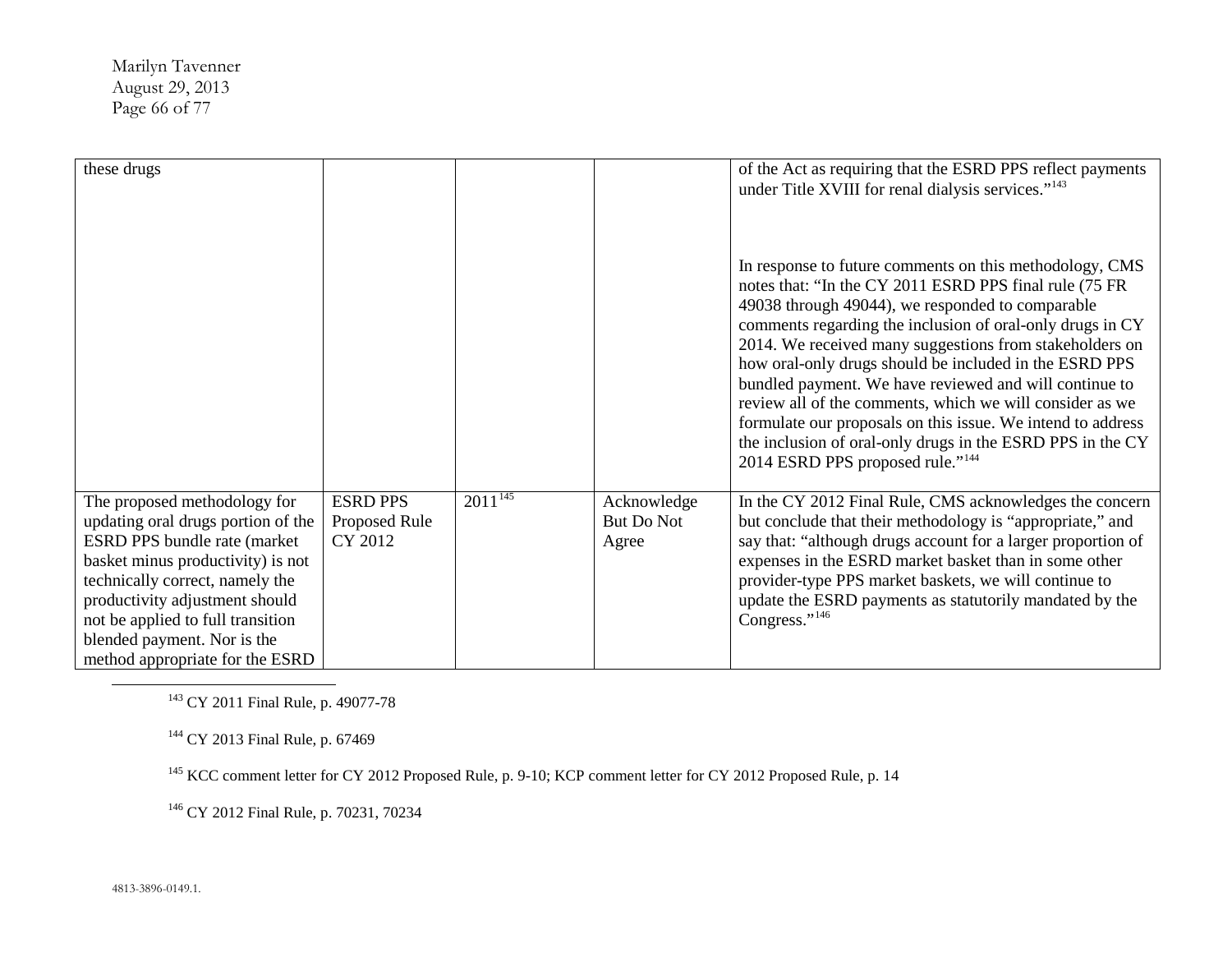<span id="page-66-3"></span><span id="page-66-2"></span><span id="page-66-1"></span><span id="page-66-0"></span>Marilyn Tavenner August 29, 2013 Page 67 of 77

| bundle since the productivity<br>factor is mostly derived from<br>capital and labor measures,<br>which are not appropriate for the<br>ESRD bundle, where the cost of<br>drugs represents such a large<br>proportion of the bundle |                                              |              |                                                                      |                                                                                                                                                                                                                                                                                                                                                                                                                                                                                                                                                                                                                                        |
|-----------------------------------------------------------------------------------------------------------------------------------------------------------------------------------------------------------------------------------|----------------------------------------------|--------------|----------------------------------------------------------------------|----------------------------------------------------------------------------------------------------------------------------------------------------------------------------------------------------------------------------------------------------------------------------------------------------------------------------------------------------------------------------------------------------------------------------------------------------------------------------------------------------------------------------------------------------------------------------------------------------------------------------------------|
| Use of cost report data to<br>calculate patient- and facility-<br>level adjusters                                                                                                                                                 | <b>ESRD PPS</b><br>Proposed Rule,<br>CY 2011 | $2010^{147}$ | Acknowledge<br>But Do Not<br>Agree                                   | In the CY 2011 Final Rule, CMS acknowledges concerns<br>with using cost reports for this purpose, but responds that<br>they are an appropriate data source to use <sup>148</sup>                                                                                                                                                                                                                                                                                                                                                                                                                                                       |
| CMS also appears to have<br>unnecessarily excluded paid<br>claims for patients without a<br>valid date of birth from the base<br>rate calculation                                                                                 | <b>ESRD PPS</b><br>Proposed Rule,<br>CY 2011 | $2010^{149}$ | Response But<br>the Response<br>Does Not<br>Provide<br>Clarification | CMS responds that, the "elimination of patients with no<br>valid date of birth is only relevant in connection with the<br>development of the payment adjusters for the age variable<br>in the two-equation model and not for purposes of the<br>computation of the base rate. This was done in order to<br>prevent any distortion in the age adjusters. We point out<br>that the number of claims eliminated was extremely small.<br>No claims were eliminated due to the lack of a valid date of<br>birth in the calculation of the base rate because age is not a<br>classification variable in computing that rate." <sup>150</sup> |

<sup>150</sup> CY 2011 Final Rule, p. 49070

<sup>&</sup>lt;sup>147</sup> KCP comment letter for CY 2011 Proposed Rule, p. 33, 70-71; Joint KCP-KCC comment letter for CY 2011 Proposed Rule, p. 22

<sup>148</sup> CY 2011 Final Rule, p. 49104

<sup>&</sup>lt;sup>149</sup> KCP FY 2011 comment letter, p. 20; Joint KCP-KCC comment letter for CY 2011 Proposed Rule, p. 11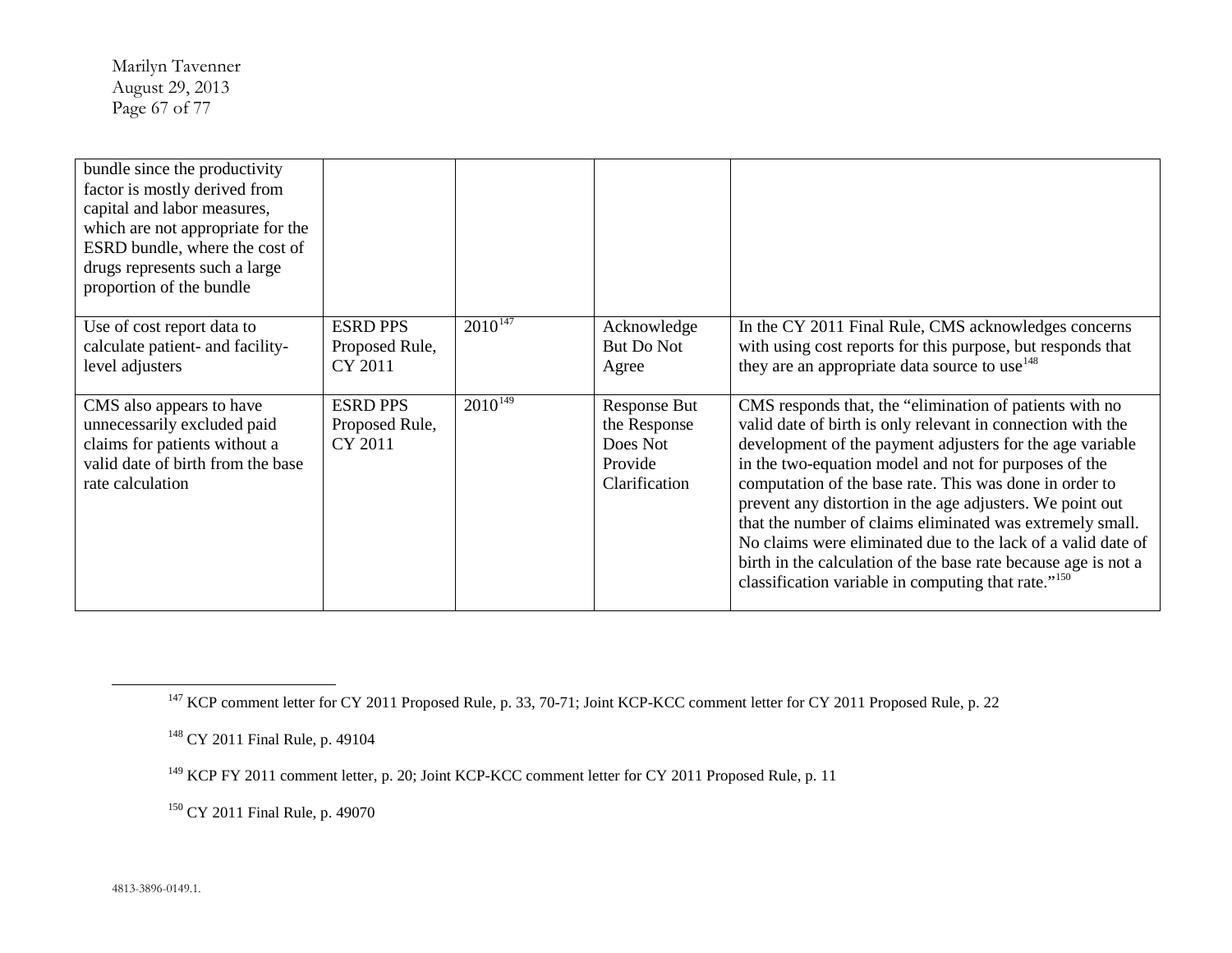<span id="page-67-6"></span><span id="page-67-5"></span><span id="page-67-4"></span><span id="page-67-3"></span><span id="page-67-2"></span><span id="page-67-1"></span><span id="page-67-0"></span>Marilyn Tavenner August 29, 2013 Page 68 of 77

| The proposed bundle does not    | <b>ESRD PPS</b> | $2010^{151}$ , $2011^{152}$ , | Take Action in        | In the CY 2011 Final Rule, CMS introduced a training add-   |
|---------------------------------|-----------------|-------------------------------|-----------------------|-------------------------------------------------------------|
| adequately account for costs of | Proposed Rule,  | $2012^{153}$                  | Response to           | $\mathrm{on.}^{154}$                                        |
| home training                   | CY 2011         |                               | Initial Concern       |                                                             |
|                                 |                 |                               | but                   |                                                             |
|                                 |                 |                               | Acknowledge           |                                                             |
|                                 |                 |                               | Subsequent            | However, CMS has not added an inflation update to the       |
|                                 |                 |                               | Comments              | training add-on. In the CY 2012 Final Rule, CMS             |
|                                 |                 |                               | <b>Without Taking</b> | acknowledges the request for an update mechanism but        |
|                                 |                 |                               | Action                | does not take action: "We did not propose any change in the |
|                                 |                 |                               |                       | methodology or the training add-on adjustment. Thus, the    |
|                                 |                 |                               |                       | suggestions and comments received are beyond the scope of   |
|                                 |                 |                               |                       | this final rule. However, we will take these comments into  |
|                                 |                 |                               |                       | account in future rulemaking." <sup>155</sup>               |
|                                 |                 |                               |                       |                                                             |
| The case-mix adjuster for       | <b>ESRD PPS</b> | $2010^{156}$                  | Response and          | In the CY 2011 Final Rule, CMS announced that it is no      |
| pediatric patients is based on  | Proposed Rule,  |                               | Initial Action        | longer adopting co-morbidity adjusters for the pediatric    |
| regression methodology used for | CY 2011         |                               | Taken, but No         | population, nor are they using BSA, BMI, or the onset of    |
| a larger (adult) population     |                 |                               | Follow-up             | dialysis adjusters. <sup>157</sup>                          |
|                                 |                 |                               |                       |                                                             |

<sup>151</sup> KCP comment letter for CY 2011 Proposed Rule, p. 17

<sup>152</sup> KCC comment letter for CY 2012 Proposed Rule, p. 18-19; KCP comment letter for CY 2012 Proposed Rule, p. 15

<sup>153</sup> KCP comment letter for CY 2013 Proposed Rule, p. 11

<sup>154</sup> CY 2011 Final Rule, p. 49130

<sup>155</sup> CY 2012 Final Rule, p. 70252

<sup>156</sup> KCP comment letter for CY 2011 Proposed Rule, p. 37-38

<sup>157</sup> CY2011 Final Rule, p. 49129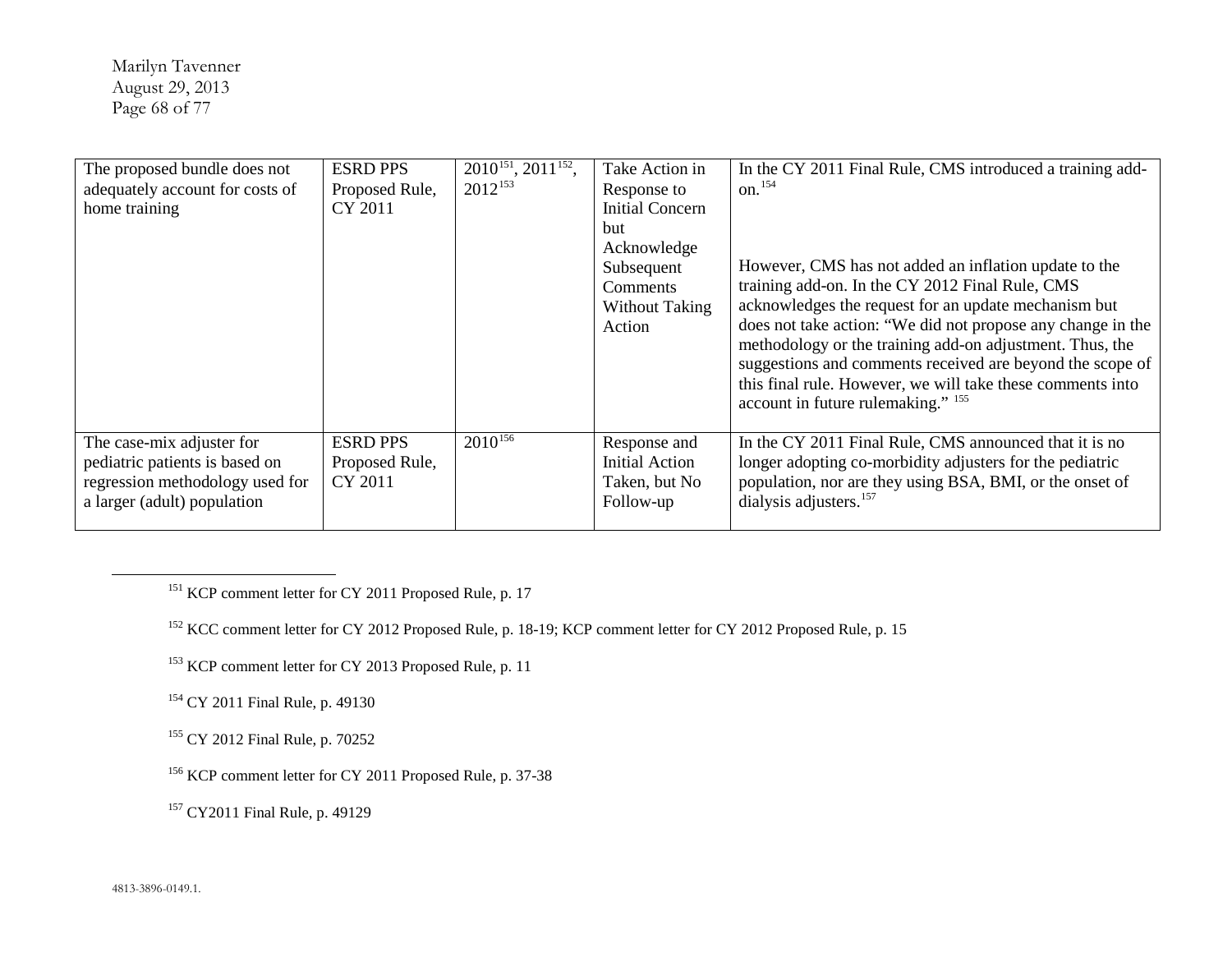<span id="page-68-5"></span><span id="page-68-4"></span><span id="page-68-3"></span><span id="page-68-2"></span><span id="page-68-1"></span><span id="page-68-0"></span>Marilyn Tavenner August 29, 2013 Page 69 of 77

|                                                                                                                                                                                                  |                                              |              |                                                              | CMS said it would continue to research pediatric payment<br>adjusters, but has not provided information on these<br>efforts. <sup>158</sup> In addition, in response to subsequent comments<br>about pediatric co-morbidity adjusters, it says that these<br>decisions were finalized in the 2011 rule and direct<br>commenters there. <sup>159</sup> |
|--------------------------------------------------------------------------------------------------------------------------------------------------------------------------------------------------|----------------------------------------------|--------------|--------------------------------------------------------------|-------------------------------------------------------------------------------------------------------------------------------------------------------------------------------------------------------------------------------------------------------------------------------------------------------------------------------------------------------|
| Many of the co-morbidities<br>included in CMS's list for the<br>ESRD PPS are not relevant to<br>pediatric patients, while many of<br>the co-morbidities that are<br>relevant are not on the list | <b>ESRD PPS</b><br>Proposed Rule,<br>CY 2011 | $2010^{160}$ | Response and<br>Initial Action<br>Taken, but No<br>Follow-up | In the CY 2011 Final Rule, CMS acknowledges this<br>concern and opts to use adjusters that do not rely on specific<br>co-morbidities. <sup>161</sup><br>As noted above, they said they would revisit this issue but<br>have not yet done so.                                                                                                          |
| CMS does not clarify whether the<br>per patient utilization calculation                                                                                                                          | <b>ESRD PPS</b><br>Proposed Rule,            | $2010^{162}$ | Response and<br>Clarification                                | In the CY 2011 final rule, CMS explains and revises their<br>per patient utilization calculation. <sup>163</sup>                                                                                                                                                                                                                                      |

<sup>158</sup> CY 2011 Final Rule, p. 49130

<sup>159</sup> CY 2013 Final Rule, p. 67470

<sup>160</sup> KCP comment letter for CY 2011 Proposed Rule, p. 37-38

<sup>161</sup> CY 2011 Final Rule, p. 49129

<sup>162</sup> Joint KCP-KCC comment letter for CY 2011 Proposed Rule, p. 3

<sup>163</sup> CY 2011 Final Rule, p. 49072-73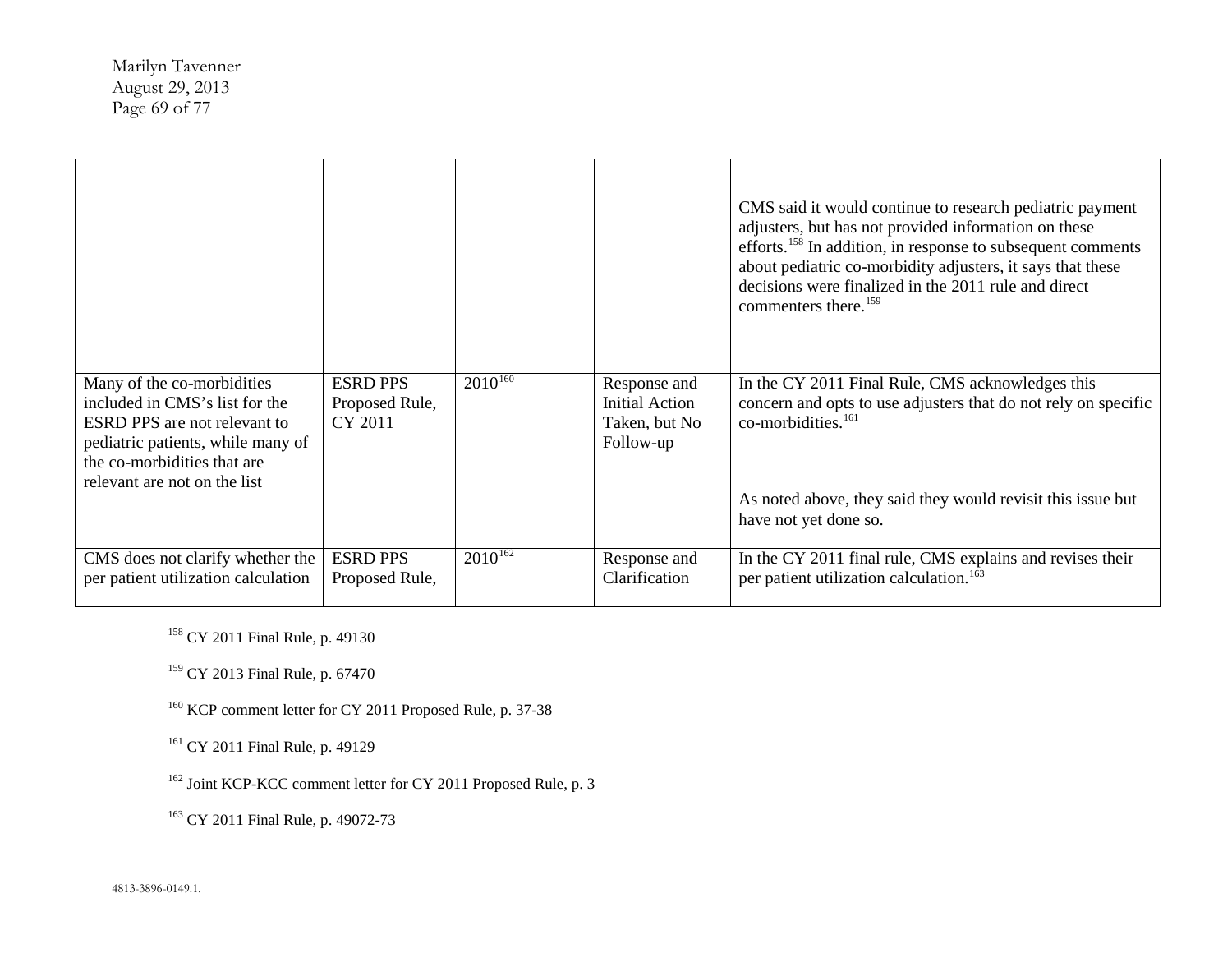<span id="page-69-5"></span><span id="page-69-4"></span><span id="page-69-3"></span><span id="page-69-2"></span><span id="page-69-1"></span><span id="page-69-0"></span>Marilyn Tavenner August 29, 2013 Page 70 of 77

| used to determine the year for the<br>base rate includes all of the<br>services in the <i>proposed</i> bundle<br>or just those services included in<br>the pre-bundle payment system | CY 2011                                      |              | Provided                                  |                                                                                                                                                                                                                                       |
|--------------------------------------------------------------------------------------------------------------------------------------------------------------------------------------|----------------------------------------------|--------------|-------------------------------------------|---------------------------------------------------------------------------------------------------------------------------------------------------------------------------------------------------------------------------------------|
| It is unclear whether CMS uses<br>all treatments or just Medicare<br>treatments in the low-volume<br>adjuster calculation                                                            | <b>ESRD PPS</b><br>Proposed Rule,<br>CY 2011 | $2010^{164}$ | Response and<br>Clarification<br>Provided | In the CY 2011 Final Rule, CMS directly addresses this<br>point, noting that they use total treatments. This also means<br>that they are relying on costs report data, which they<br>acknowledge raises some concerns. <sup>165</sup> |
| No discussion of methodology<br>for excluding extreme/obviously<br>incorrect values in data used to<br>calculate the base rates and<br>adjusters                                     | <b>ESRD PPS</b><br>Proposed Rule,<br>CY 2011 | $2010^{166}$ | Response and<br>Clarification<br>Provided | In the CY 2011 Final Rule, CMS discusses using the "outer"<br>fence" method to address statistical outliers for composite<br>rate calculations and for the case-mix models. <sup>167</sup>                                            |
| With respect to the co-morbidity<br>adjusters, CMS does not provide<br>criteria for distinguishing<br>between an old condition that<br>will not affect ESRD treatment                | <b>ESRD PPS</b><br>Proposed Rule,<br>CY 2011 | $2010^{168}$ | Response and<br>Clarification<br>Provided | In the CY 2011 Final Rule, CMS removed certain adjusters<br>where this was a problem, such as the cardiac arrest<br>adjuster, the cancer adjuster, the substance abuse adjuster<br>and the HIV/AIDS adjuster. <sup>169</sup>          |

<sup>164</sup> KCP comment letter for CY 2011 Proposed Rule, p. 72-74

<sup>165</sup> CY 2011 Final Rule, p. 49122

<sup>166</sup> KCP comment letter for CY 2011 Proposed Rule, p. 74

<sup>167</sup> CY 2011 Final Rule, p. 49065

<sup>168</sup> KCP comment letter for CY 2011 Proposed Rule, p. 71

<sup>169</sup> CY 2011 Final Rule, p. 49095-96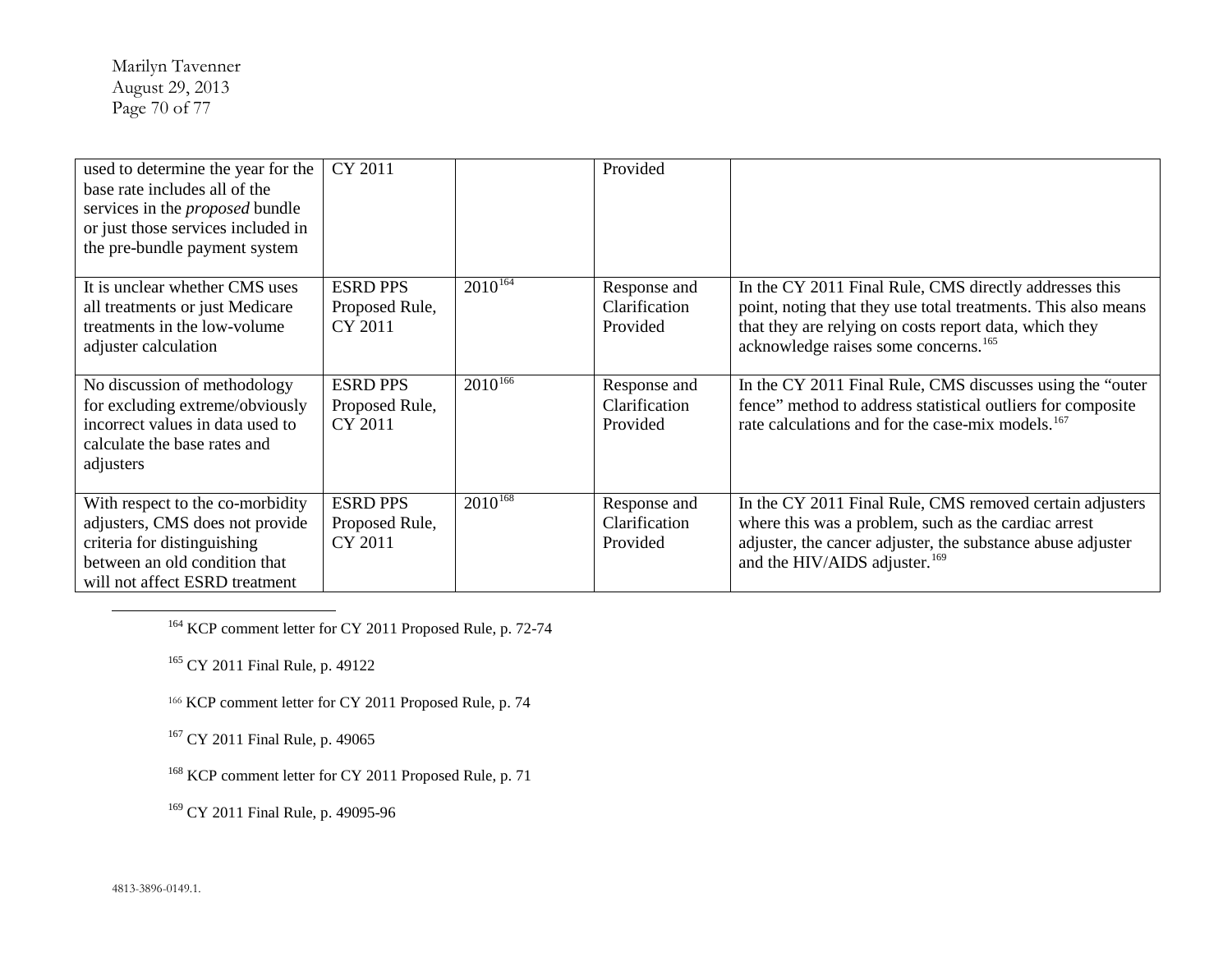<span id="page-70-5"></span><span id="page-70-4"></span><span id="page-70-3"></span><span id="page-70-2"></span><span id="page-70-1"></span><span id="page-70-0"></span>Marilyn Tavenner August 29, 2013 Page 71 of 77

| and a condition that will, or for<br>cases where the patient may not<br>disclose a particular condition<br>(e.g., substance abuse)                                                                                                                             |                                              |                         |                                                                                      |                                                                                                                                                                                                                                                                                                                                                                                                                                                                   |
|----------------------------------------------------------------------------------------------------------------------------------------------------------------------------------------------------------------------------------------------------------------|----------------------------------------------|-------------------------|--------------------------------------------------------------------------------------|-------------------------------------------------------------------------------------------------------------------------------------------------------------------------------------------------------------------------------------------------------------------------------------------------------------------------------------------------------------------------------------------------------------------------------------------------------------------|
| Treatment of case-mix adjusters<br>as independent variables when<br>they may not be. Although these<br>variables may be independent in<br>a statistical sense, they may not<br>be clinically independent, which<br>would affect the prevalence<br>calculation. | <b>ESRD PPS</b><br>Proposed Rule,<br>CY 2011 | $201\overline{0^{170}}$ | Response and<br>Remedy<br>Provided<br>Without<br>Addressing<br>Underlying<br>Concern | In the CY 2011 Final Rule, CMS acknowledges concerns<br>that certain case mix adjusters are not independent, but does<br>not agree. <sup>171</sup> However, in this same rule, CMS adopts the<br>policy that facilities can only claim one comorbidity<br>adjuster at a time; this policy change mitigates the harm but<br>does not address the underlying issue: flaws in the initial<br>methodology that was used to come up with the adjusters. <sup>172</sup> |
| Use of incorrect denominator in<br>calculating per patient spending<br>for Part D oral drugs                                                                                                                                                                   | <b>ESRD PPS</b><br>Proposed Rule,<br>CY 2011 | $2010^{173}$            | Response and<br><b>Action Taken</b>                                                  | In the CY 2011 final rule, CMS acknowledges the mistake<br>and fixed the calculation: "We believe that the commenters<br>are correct in concluding that our proposed methodology<br>for calculating the base rate yielded an inappropriately low<br>payment amount for the Part D component of the ESRD<br>PPS payment bundle." <sup>174</sup>                                                                                                                    |
| While CMS inflates other drug                                                                                                                                                                                                                                  | <b>ESRD PPS</b>                              | $2010^{175}$            | Response and                                                                         | In the CY 2011 Final Rule, acknowledges and uses the PPI                                                                                                                                                                                                                                                                                                                                                                                                          |

<sup>170</sup> KCP comment letter for CY 2011 Proposed Rule, p. 33; Joint KCP-KCC comment letter for CY 2011 Proposed Rule, p. 21-22

<sup>171</sup> CY 2011 Final Rule, p. 49103

<sup>172</sup> CY 2011 Final Rule, p. 49106

<sup>173</sup> KCP comment letter for CY 2011, p. 12-13; Joint KCP-KCC comment letter for CY 2011 Proposed Rule, p. 14

<sup>174</sup> CY 2011 Final Rule, p. 49072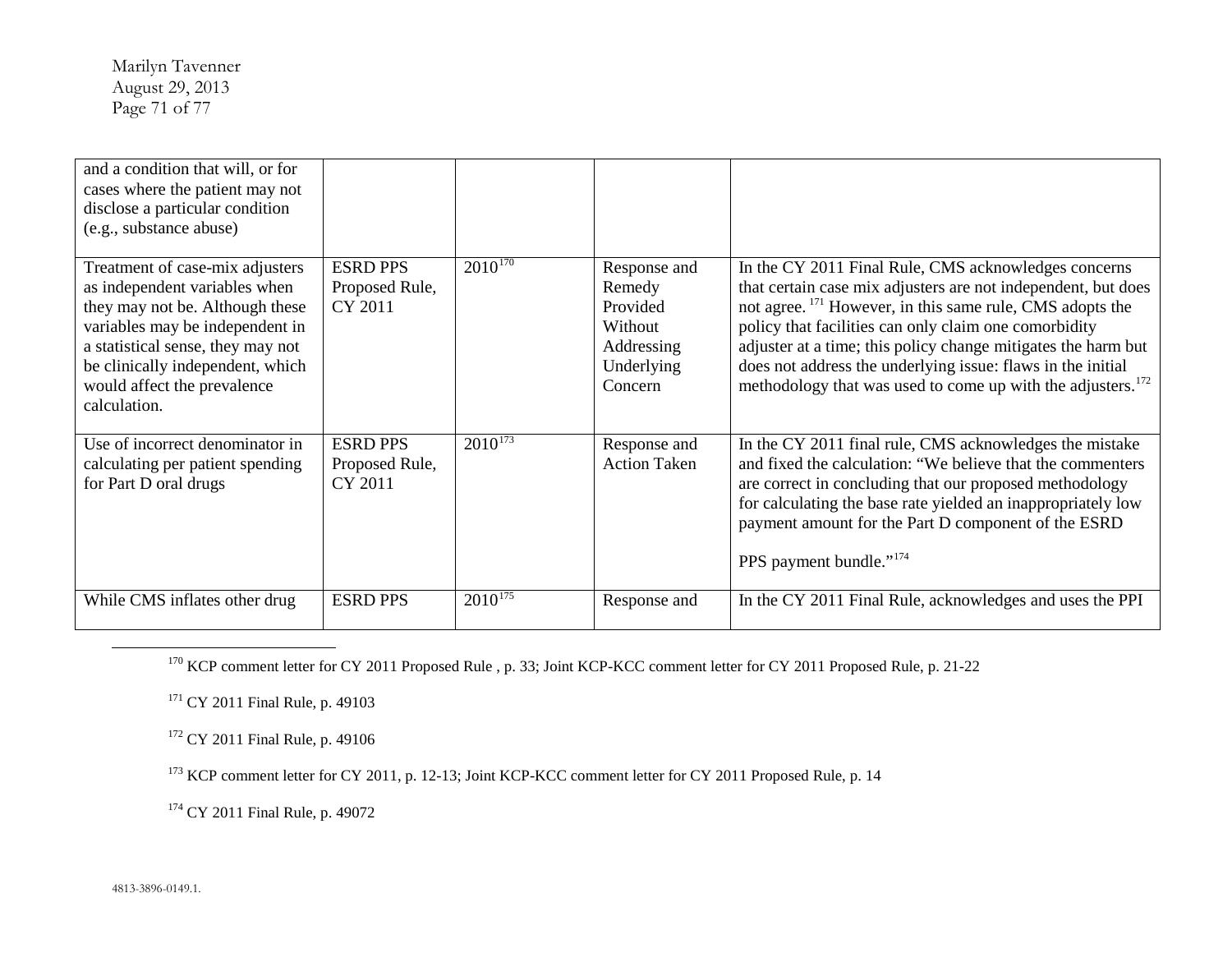<span id="page-71-6"></span><span id="page-71-5"></span><span id="page-71-4"></span><span id="page-71-3"></span><span id="page-71-2"></span><span id="page-71-1"></span><span id="page-71-0"></span>Marilyn Tavenner August 29, 2013 Page 72 of 77

| payments to 2011, it only inflates<br>IV drugs to 2009 using the most<br>recently available $ASP + 6$                                                                                                                                                                     | Proposed Rule,<br>CY 2011                    |              | <b>Action Taken</b>                 | to update the drugs to 2011 prices. $176$                                                                                                                                                                                                                                                             |
|---------------------------------------------------------------------------------------------------------------------------------------------------------------------------------------------------------------------------------------------------------------------------|----------------------------------------------|--------------|-------------------------------------|-------------------------------------------------------------------------------------------------------------------------------------------------------------------------------------------------------------------------------------------------------------------------------------------------------|
| In calculating the MAP for<br>separately billable services to be<br>used in the regression equation to<br>produce the adjusters, CMS re-<br>priced drugs but not any of the<br>other payments and does not<br>clarify how they chose which<br>ASP values to use (Q1 2008) | <b>ESRD PPS</b><br>Proposed Rule,<br>CY 2011 | $2010^{177}$ | Response and<br><b>Action Taken</b> | In the CY 2011 final rule, CMS explains this decision and<br>notes that the re-pricing is no longer necessary because they<br>are now able to use data from CY 2006, 2007, and 2008,<br>during which time drug prices consistently reflect the ASP<br>+ 6 percent pricing methodology. <sup>178</sup> |
| Unclear if and how blood<br>transfusions will figure into the<br>bundle based on CMS's<br>definition of the bundle                                                                                                                                                        | <b>ESRD PPS</b><br>Proposed Rule,<br>CY 2011 | $2010^{179}$ | Response and<br><b>Action Taken</b> | In the CY 2011 Final Rule, CMS specifies that they "do not<br>consider the furnishing of blood and blood products to be<br>renal dialysis services under the statute and, therefore, these<br>services would be excluded from the ESRD PPS payment<br>bundle." $^{180}$                               |
| Arbitrary exclusion of paid                                                                                                                                                                                                                                               | <b>ESRD PPS</b>                              | $2010^{181}$ | Response and                        | In the CY 2011 Final Rule, CMS gets rid of this trim. <sup>182</sup>                                                                                                                                                                                                                                  |

<sup>175</sup> KCP comment letter for CY 2011 Proposed Rule, p. 22, 56; Joint KCP-KCC comment letter for CY 2011 Proposed Rule, p. 14-15

<sup>176</sup> CY 2011 Final Rule, p. 49079

<sup>177</sup> Joint KCP-KCC comment letter for CY 2011 Proposed Rule, p. 6-7

<sup>178</sup> CY 2011 Final Rule, p. 49084-85

<sup>179</sup> KCP follow-up letter to release of CY 2011 Final Rule, p. 5

<sup>180</sup> CY2011 Final Rule, p. 49055

<sup>181</sup> KCP comment letter for CY 2011 Proposed Rule, p. 20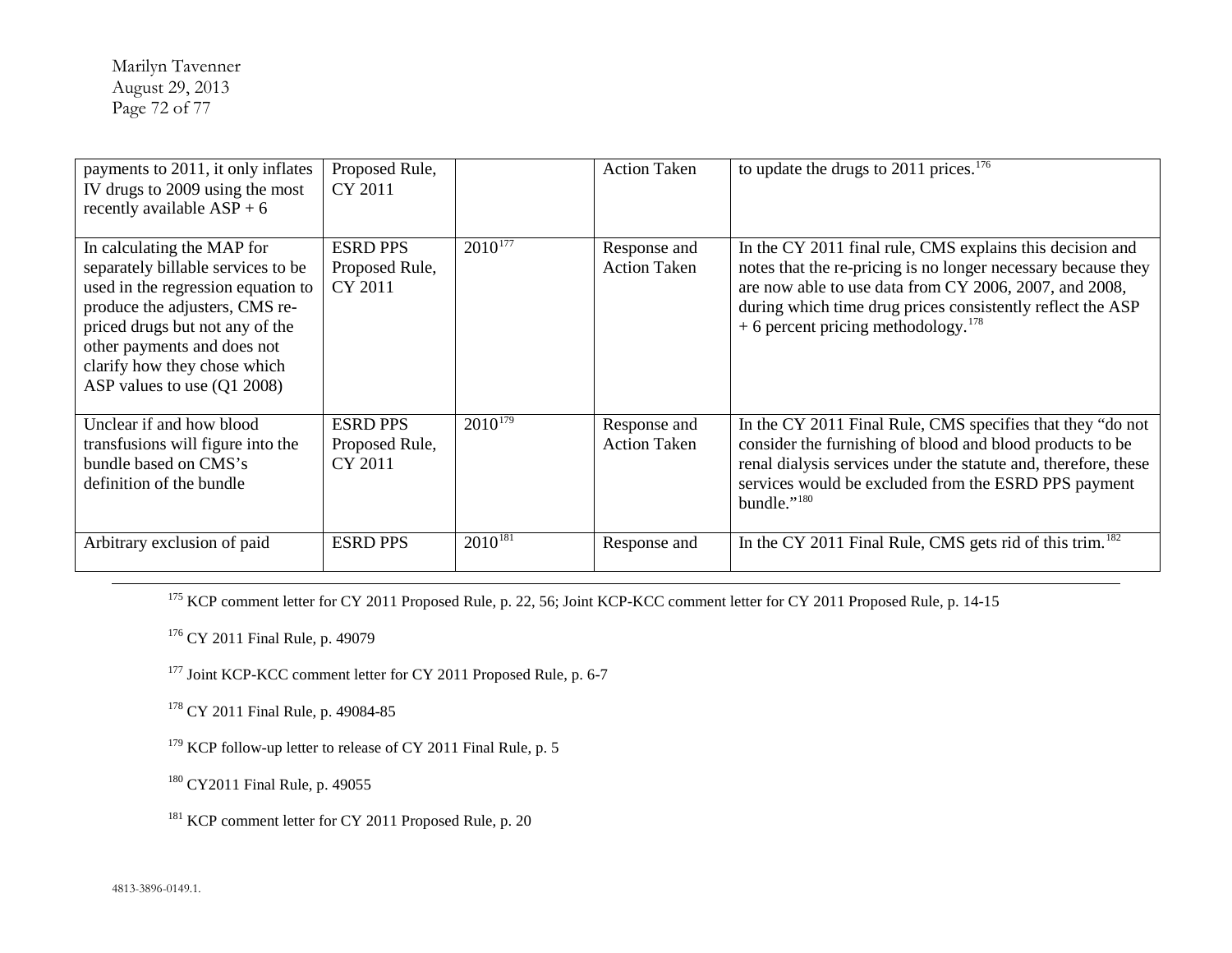<span id="page-72-3"></span><span id="page-72-2"></span><span id="page-72-1"></span><span id="page-72-0"></span>Marilyn Tavenner August 29, 2013 Page 73 of 77

| claims with more than 20 HD-<br>equivalent sessions per patient,<br>per month                                                                                                                                                                                                                                                                                                                         | Proposed Rule,<br>CY 2011                    |              | <b>Action Taken</b>                 |                                                                                                                                                                                                                                                                                                                                                                                                                                                                                                                                                                                                                                                                              |
|-------------------------------------------------------------------------------------------------------------------------------------------------------------------------------------------------------------------------------------------------------------------------------------------------------------------------------------------------------------------------------------------------------|----------------------------------------------|--------------|-------------------------------------|------------------------------------------------------------------------------------------------------------------------------------------------------------------------------------------------------------------------------------------------------------------------------------------------------------------------------------------------------------------------------------------------------------------------------------------------------------------------------------------------------------------------------------------------------------------------------------------------------------------------------------------------------------------------------|
| Arbitrary cap on claims for Epo<br>utilization (30,000 units per<br>treatment)                                                                                                                                                                                                                                                                                                                        | <b>ESRD PPS</b><br>Proposed Rule,<br>CY 2011 | $2010^{183}$ | Response and<br><b>Action Taken</b> | In the CY 2011 Final Rule, CMS brings methodology in<br>line with their own ESA Claims Monitoring Policy. <sup>184</sup>                                                                                                                                                                                                                                                                                                                                                                                                                                                                                                                                                     |
| It appears that CMS relied on<br>predicting facility behavior based<br>on one year of performance data<br>(2011), which misses important<br>variables that factor into<br>facilities' decisions on whether to<br>choose the transition option,<br>making it unlikely that their<br>calculation will accurately reflect<br>the decisions that facilities make,<br>which affects the payment<br>amount. | <b>ESRD PPS</b><br>Proposed Rule,<br>CY 2011 | $2010^{185}$ | Response and<br><b>Action Taken</b> | In the 2011 Final Rule, CMS acknowledges concerns with<br>their methodology, noting that they "recognize that the<br>transition budget-neutrality adjustment may not reflect<br>actual choices made by ESRD facilities regarding opting<br>out of the ESRD PPS transition," <sup>186</sup> but say that they cannot<br>wait for actual data before implementing the policy.<br>In its CY 2011 interim rule with comment $-$ "Changes to the<br><b>ESRD PPS Transition Budget Neutrality Adjustment," CMS</b><br>revises this calculation to reflect the <i>actual</i> number of<br>facilities who chose the transition (this number was much<br>lower than they anticipated) |

<sup>182</sup> CY 2011 Final Rule, p. 49067

<sup>183</sup> KCP comment letter for CY 2011 Proposed Rule, p. 20-21; Joint KCP-KCC comment letter for CY 2011 Proposed Rule, p. 12-13

<sup>184</sup> CY 2011 Final Rule, p. 49067

<sup>185</sup> KCP comment letter for CY 2011 Proposed Rule, p. 28-29; Joint KCP-KCC comment letter for CY 2011 Proposed Rule, p. 18-21; KCP follow-up letter to release of CY 2011 Final Rule, p. 2-3

<sup>186</sup> CY 2011 Final Rule, p. 49083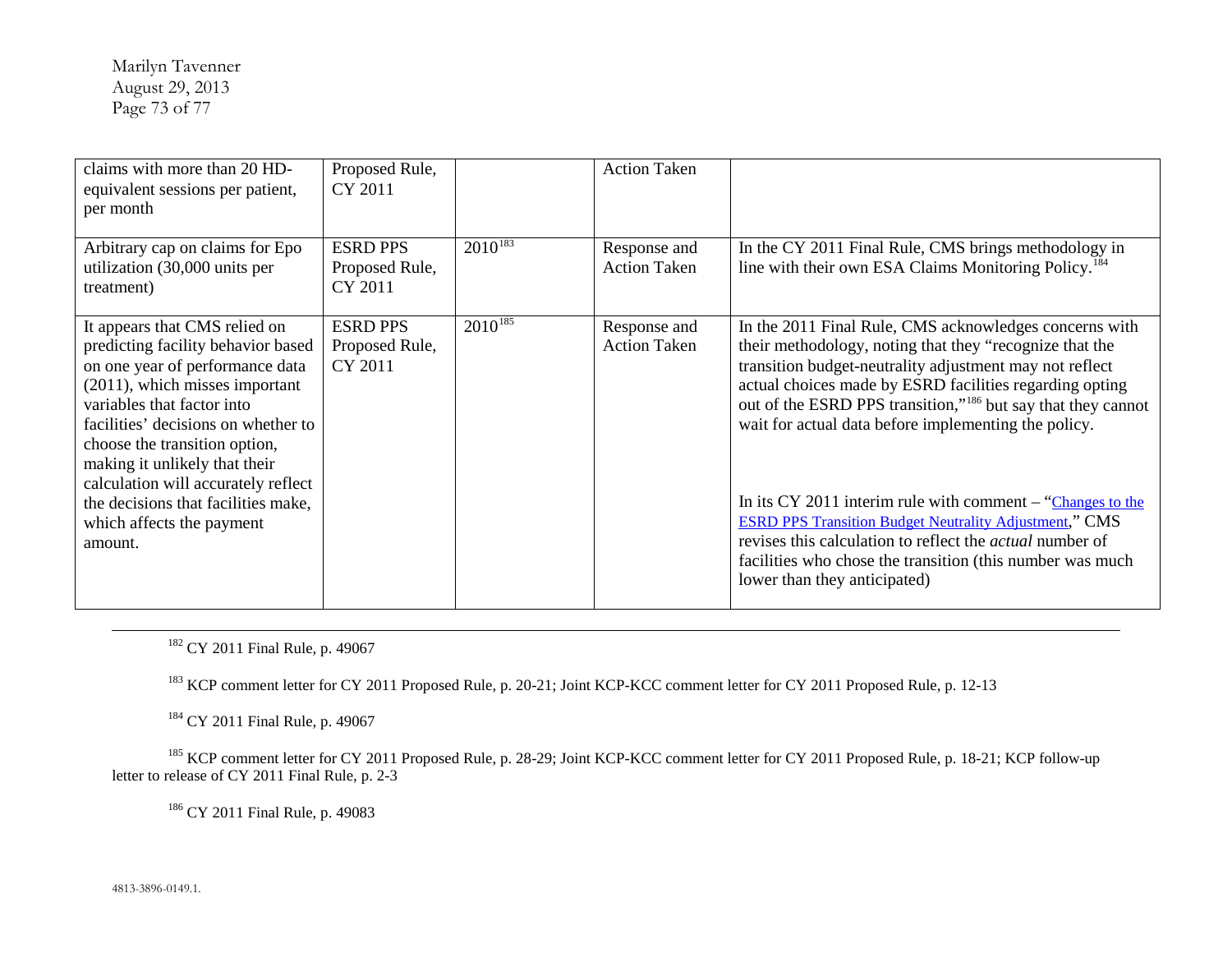<span id="page-73-1"></span><span id="page-73-0"></span>Marilyn Tavenner August 29, 2013 Page 74 of 77

| CMS does not specify if and how    | <b>ESRD PPS</b> | $2010^{187}$ | Response and        | In the CY 2011 Final Rule, CMS says that are considering      |
|------------------------------------|-----------------|--------------|---------------------|---------------------------------------------------------------|
| they will reconcile the transition | Proposed Rule,  |              | <b>Action Taken</b> | whether to "prospectively correct for over or                 |
| adjustment calculation with the    | CY 2011         |              |                     | understatement of the number of facilities that choose to opt |
| actual decisions that facilities   |                 |              |                     | out of the transition when we update the adjustment for       |
| make on whether to seek the        |                 |              |                     | $2012$ ." 188                                                 |
| transition option                  |                 |              |                     |                                                               |
|                                    |                 |              |                     |                                                               |
|                                    |                 |              |                     |                                                               |
|                                    |                 |              |                     | As noted above, this issue is fully addressed in the CY 2011  |
|                                    |                 |              |                     | interim rule with comment.                                    |
|                                    |                 |              |                     |                                                               |

<sup>188</sup> CY 2011 Final Rule, p. 4908

<sup>&</sup>lt;sup>187</sup> KCP comment letter for CY 2011 Proposed Rule, p. 28; Joint KCP-KCC comment letter for CY 2011 Proposed Rule, p. 18-21; KCP follow-up letter to release of CY 2011 Final Rule, p. 2-3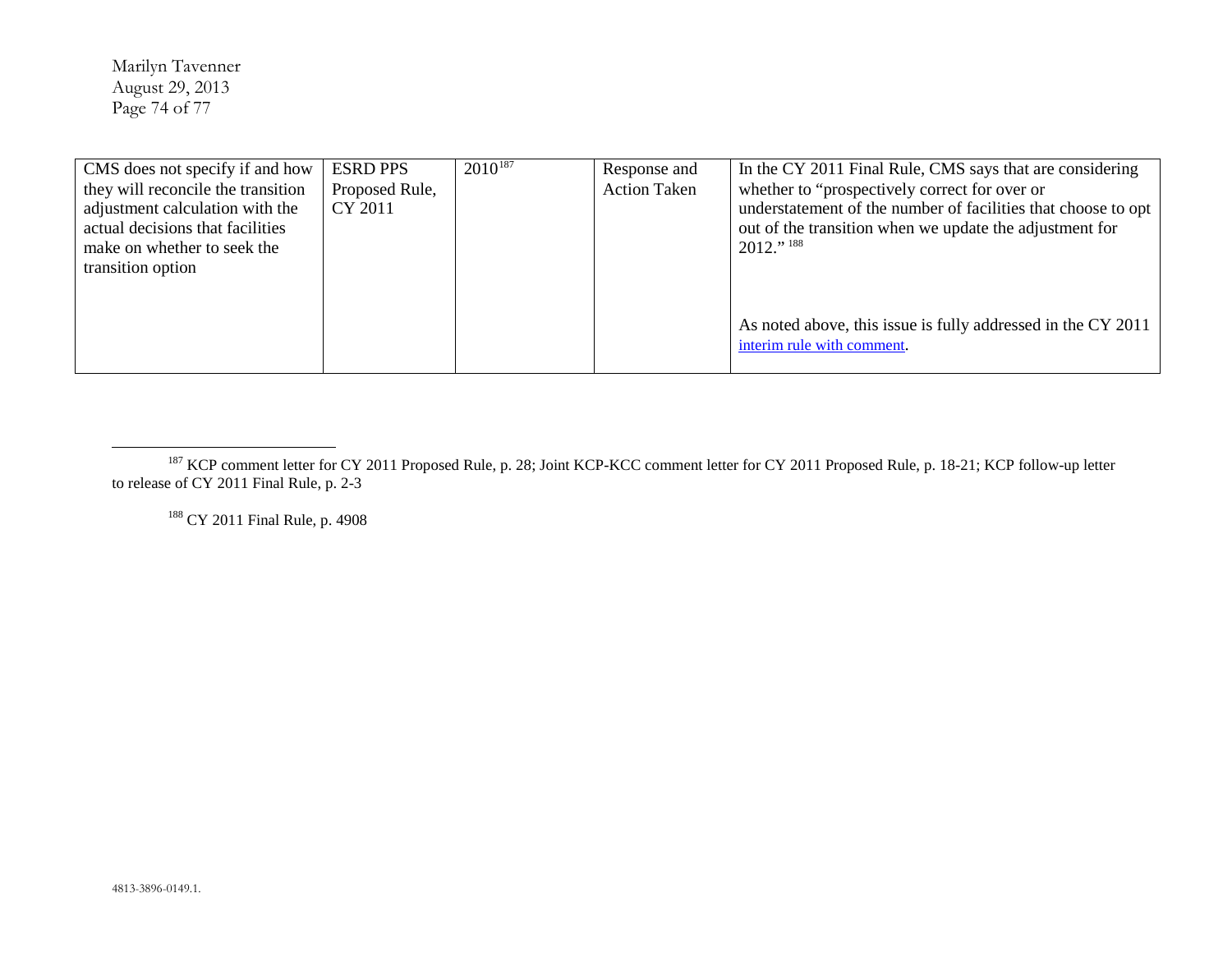Marilyn Tavenner August 29, 2013 Page 75 of 77

## **Appendix D: Technical Appendix Interim Implementation of Corrections to Adjuster Frequencies and Values**

CMS estimates certain parameters of payment systems in rate setting for a future year based on prior year data. In the ESRD payment system, this is done every year to estimate the outlier pool, and was done as part of the original 2011 Final Bundled Payment System Rule to estimate the adjustment for the transitioning facilities. In the latter case, when data showed that the estimate was incorrect and represented a substantial cut to the payment rate, CMS used interim rulemaking to implement a correction, citing concern about access to care if an inappropriately large cut were taken. Each year since 2011, CMS has underpaid the outlier pool, and so each subsequent year it produces new outlier parameters to increase the number of outlier payments.

CMS based its standardization factor on an estimated frequency of adjusters based on research performed by its contractor in developing the 2011 final rule. Every year, KCC and KCP have produced comments and documented in research provided to CMS, evidence that providers could not claim the frequency of adjusters used to calculate the standardization factor. When 2011 actual claims became available for 2013 rulemaking, The Moran Company calculated the difference between what CMS had expected to pay out and what it actually paid out using CMS's own impact analysis—a difference of \$5.31 per treatment—and KCC and KCP comments included this analysis, setting forth the following hypothesis:

The difference between what the government expected to pay out and what actually was paid out is attributable to the fact that providers claimed a lower frequency of adjusters than were estimated in the standardization factor.

CMS could have corrected this underpayment in response to comment to the proposed 2013 rule, but chose not to do so. Failure to correct this underpayment for 2013 carries the understatement of the base rate forward to 2014 rule making.

The value associated with every payment adjuster in the ESRD PPS was calculated using regression analysis that included either both cost report and separately billable data, or only separately billable data. The substantial reduction of the value of the separately billable data entailed by the ATRA cut, will mean that all of the adjusters  $>1.0$  that rely upon that data will be overstated. The old adjuster value is included in the standardization factor, and failure to correct overstated adjusters will have the same effect that overstatement of frequency has had: it will inappropriately remove dollars from the base rate.

While CMS may claim that it does not have adequate resources to re-calculate the standardization value to account for these changes, failure to do so, leaves an effective cut to the base rate in place that is unaccounted for and reduces payment to providers in a way that is not visible to legislators and others concerned with accurate payment. Just as CMS uses estimation on a provisional basis as a routine part of rate setting when it does not have perfect information, it could use estimation methods to correct the standardization factors for these known and predictable types of error. The following discussion demonstrates how such correction can be done using estimation. CMS can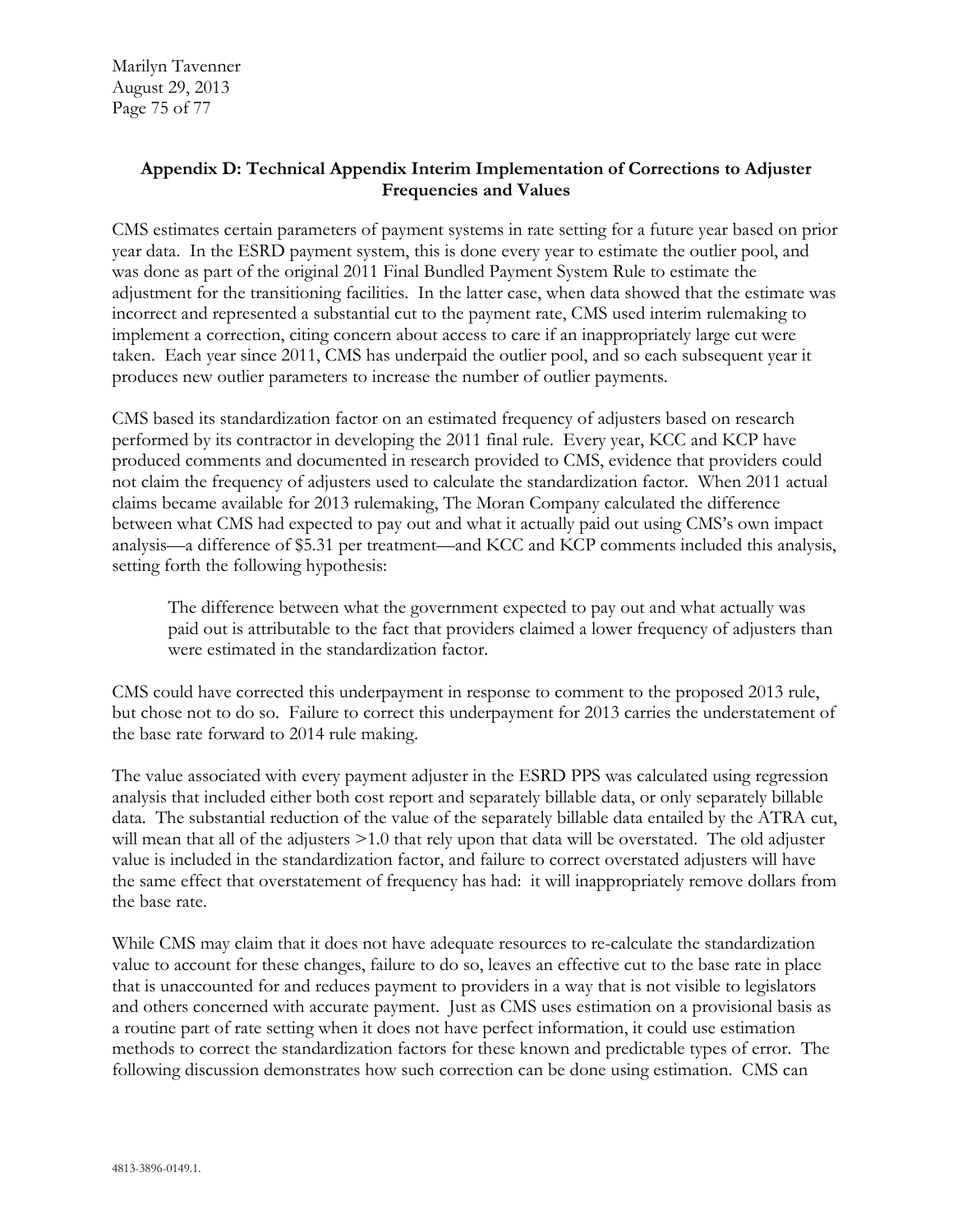Marilyn Tavenner August 29, 2013 Page 76 of 77

always re-calculate both frequency and value of all adjusters as part of its rate setting methodology using its preferred methods in future years.

We argue here that CMS should estimate the correct frequency and value of adjusters and adjust the standardization factor appropriately using the most recent available claims data and reasonable estimation methods as discussed below. This correction should be applied to the base rate back to 2013, and the 2014 base rate should be based on the adjusted base rate for 2013. This corrected base rate should be the basis against which the ATRA cut is applied.

CMS did not publish the revised adjuster values that were finalized in the 2011 final rule. In the proposed rule, it has shown the methodology for the larger number of adjusters it proposed. As a result, we cannot see the precise relative weights within each adjuster of cost report (CR) compared to separately billable (SB) dollars. To estimate the change to the adjuster values for all current adjusters, the following equation can be applied to data that CMS has available to it from the valuation of the original adjusters.

 $\text{Adjuster}_{\text{FINAL}} = (\text{Adjuster}_{\text{CR}})^*(\text{Weight}_{\text{CR}}) + (\text{Adjuster}_{\text{SB}})^*(\text{Weight}_{\text{SB}})$ 

Adjuster<sub>CR</sub> and Adjuster<sub>SB</sub> are the results of the UM-KECC research CMS indicates it cannot afford to replicate, but  $Weight_{CR}$  and  $Weight_{SB}$  are very easy for them to change.

CMS originally calculated in the 2011 proposed rule that separately billables averaged \$82.45 per treatment and CR services were \$169.67, so Weight<sub>SB</sub> = .327 and Weight<sub>CR</sub> = .673. These weights can easily be recalculated by updating using the market basket and then deducting the drug reduction from the SB side only. We believe the value of these weights had to change between proposed and final rules in 2011 and they never published updated numbers in the final rule, so we cannot say precisely what the weights should be.

Of note, 4 of the 6 co-morbid adjusters were calculated assuming Adjuster<sub>CR</sub> was equal to 1 due to "lack of statistical significance or lack of stability over time" in that model. So those adjusters (Pericarditis, GI Bleed, Myelodysplastic Syndrome, Monoclonal gammopathy) will decrease the most.

Advocating this change will necessarily increase the value of the Low Volume adjuster because the separately billable model showed that low volume facilities used less separately billables than nonlow-volume facilities. Consistent with our recommendation to use the most recent data, CMS should use the frequency of low volume facility treatments in the claims data, but may make adjustments prospectively if it has a plan to more appropriately apply low volume criteria to address the concerns about the application of that policy that have been raised in KCC and KCP comments as well as by the GAO.

Changing the value of the adjusters in this manner is a spreadsheet exercise that should not require a great deal of time. A computer analysis will need to be run to figure out how to "adjust" the standardization. CMS would run the simulation before and after this change in adjuster values. The ratio between total payments before and after the change (as seen in the impact file they already produce) will allow the calculation of standardization adjustment which will return total payments to the level they would have been without the change.